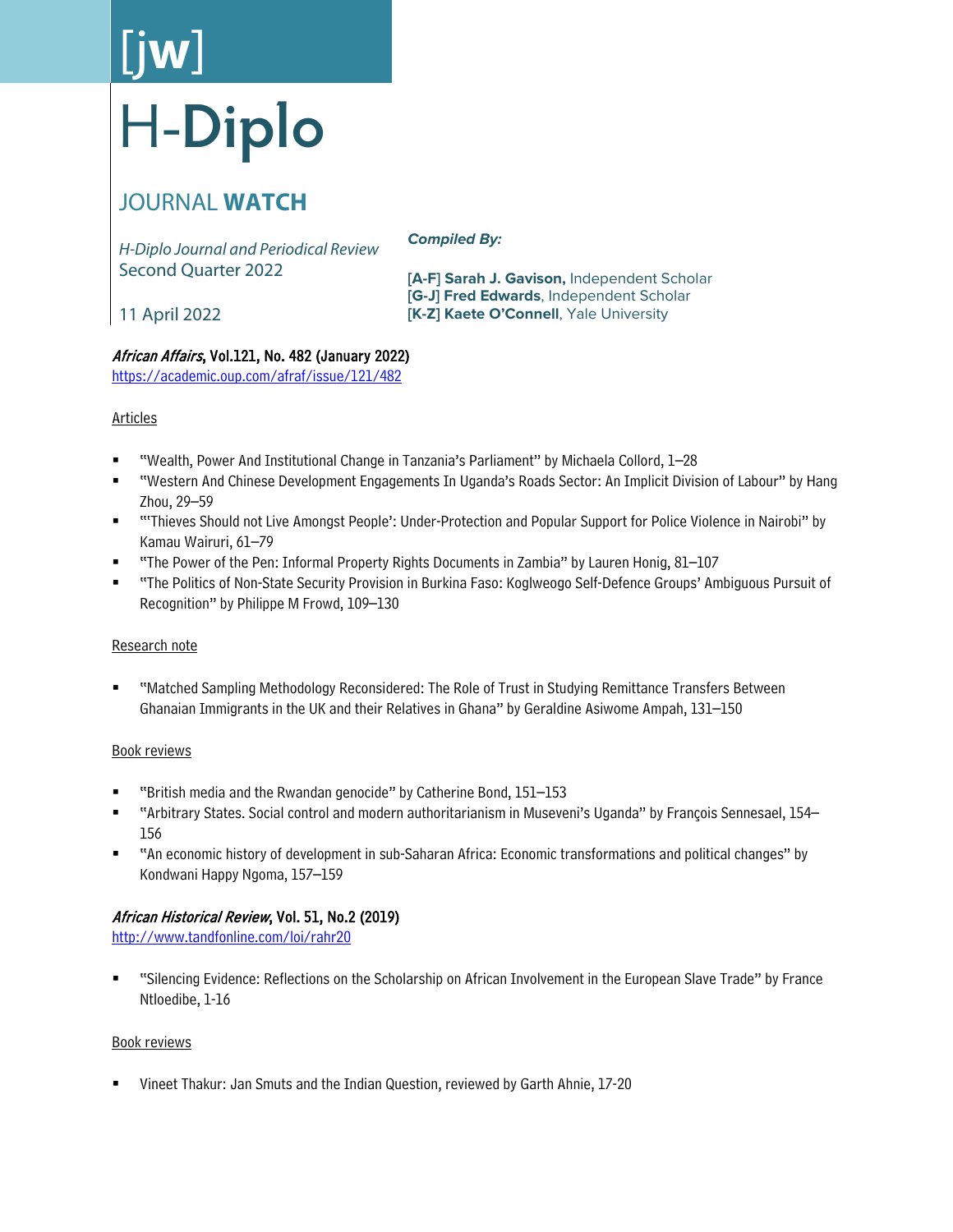- Richard A. Olaniyan and Ehimika A. Ifidon, eds.: Contemporary Issues in Africa's Development: Whither the African Renaissance? reviewed by Emmanuel K. Botlhale, 21-22
- Christi van der Westhuizen: Sitting Pretty: White Afrikaans Women in Postapartheid South Africa, reviewed by Fiona Davids, 23-25
- John H. Hanson: The Ahmadiyya in the Gold Coast: Muslim Cosmopolitans in the British Empire, reviewed by Muhammed Haron, 26-31
- Jane Carruthers: National Park Science: A Century of Research in South Africa, reviewed by Ackson M. Kanduza, 32- 33
- John Gribble and Graham Scott: We Die Like Brothers: The Sinking of the SS Mendi, reviewed by Ackson M. Kanduza, 34-35
- Achille Mbembe: Critique of Black Reason, translated by Laurent Dubois, reviewed by Malebogo Kgalemang, 36-38
- Anna Tietze: A History of the Iziko South African National Gallery: Reflections on Art and National Identity, reviewed by William O. Lesitaokana, 39-41
- Anne K. Mager and Phiko J. Velelo: The House of Tshatshu: Power, Politics and Chiefs North-West of the Great Kei River, c1818–2018, reviewed by Sipokazi Madida, 42-44
- Kristen E. Cheney: Crying for Our Elders: African Orphanhood in the Age of HIV and AIDS, reviewed by Clement Masakure, 45-48
- A. Swidler and S. Cotts Watkins: A Fraught Embrace: The Romance and Reality of AIDS Altruism in Africa, reviewed by Clement Masakure, 49-53
- Yves Vanderhaeghen: Afrikaner Identity: Dysfunction and Grief, reviewed by F. A. Mouton, 54-55
- Peter Elliott: Constance: One Road to Take—The Life and Photography of Constance Stuart Larrabee (1914–2000), reviewed by Cornelis Muller, 56-58
- Toendepi Shonhe: Reconfigured Agrarian Relations in Zimbabwe, reviewed by Sibanengi Ncube, 59-61
- Jeremiah Mutio Kitunda: A History of the Water Hyacinth in Africa: The Flower of Life and Death from 1800 to the Present, reviewed by Mark Nyandoro, 62-67
- Jennifer Tappan: The Riddle of Malnutrition: The Long Arc of Biomedical and Public Health Interventions in Uganda, reviewed by Mark Nyandoro, 68-72
- Hedley Twidle: Experiments with Truth: Narrative Non-Fiction and the Coming of Democracy in South Africa, reviewed by Connie Rapoo, 73-76
- Ellen Hillbom and Jutta Bolt: Botswana—A Modern Economic History: An African Diamond in the Rough, reviewed by Unaludo Sechele, 77-78
- Emily Callaci: Street Archives and City Life: Popular Intellectuals in Postcolonial Tanzania, reviewed by Letshwiti B. Tutwane, 79-81

# American Historical Review, Vol.126, No.4 (December 2021)

<https://academic.oup.com/ahr/issue/126/4>

In this issue, ix–xi

# Articles

- "Listening to Extinction: Early Conservation Radio Sounds and the Silences of Species" by Alexandra Hui, 1371–1395
- "'The Only Industry That Can Make Us Hold Our Own': Black Agrarianism in South Africa from a Transatlantic Perspective, ca. 1910–1930" by Julia Tischler, 1396–1423
- "Africa's Revolutionary Nineteenth Century and the Idea of the 'Scramble'" by Richard Reid, 1424–1447
- "Biafras of the Mind: French Postcolonial Humanitarianism in Global Conceptual History" by Lasse Heerten, 1448– 1484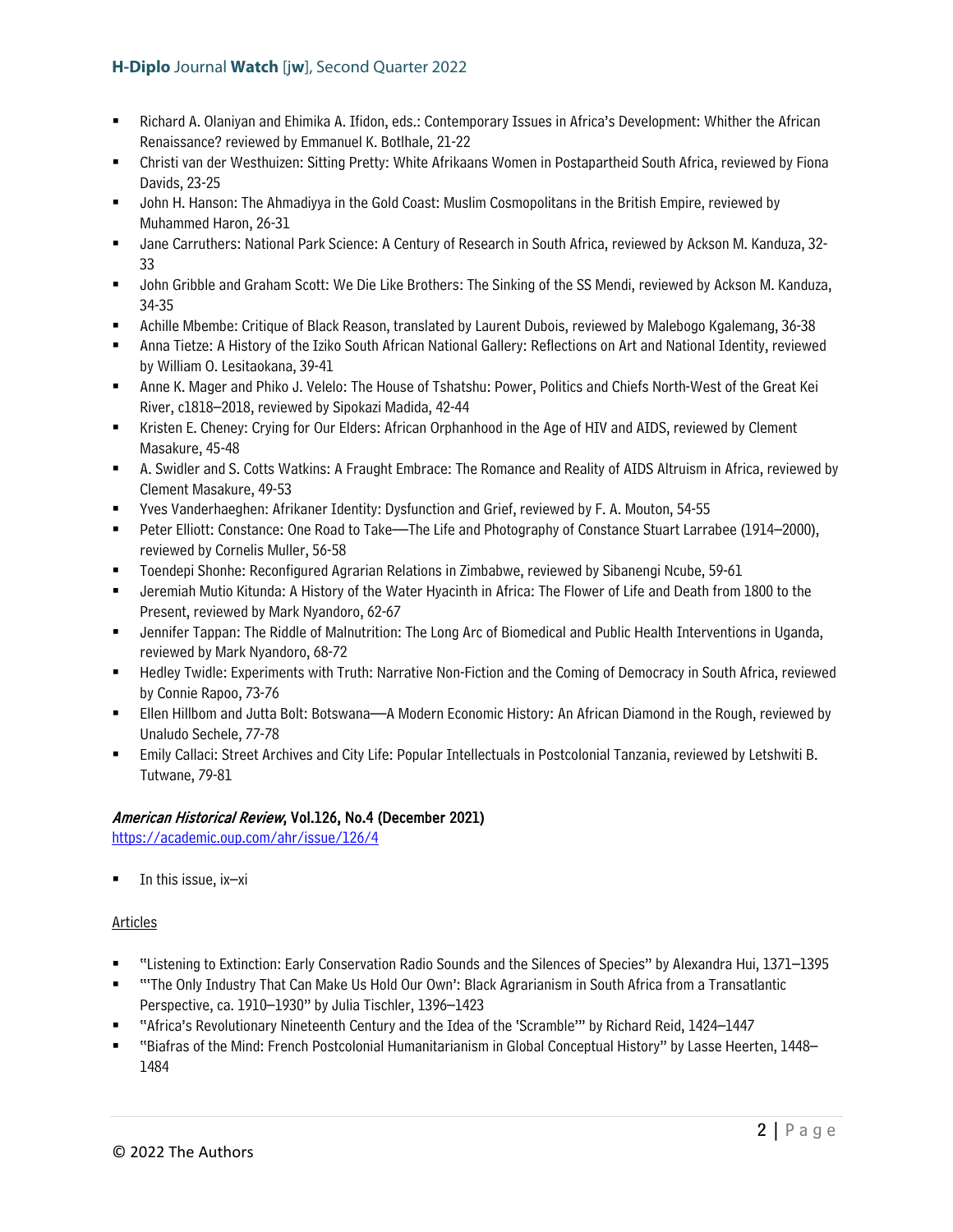"History Can Be Open Source: Democratic Dreams and the Rise of Digital History" by Joseph L. Locke, Ben Wright, 1485–1511

#### AHR Reappraisal

 "France's Role in the Holocaust Revisited: Marrus and Paxton's Vichy France and the Jews" by Julia S. Torrie, 1535– 1551

#### AHR Reviews roundtable

- "Ambivalent: Photography and Visibility in African History" by Jennifer Tucker, Matthew Fox-Amato, Zeynep Devrim Gürsel, Marius Kothor, Sumathi Ramaswamy…, 1552–1573
- "Lula and His Politics of Cunning" by James R. Barrett, Benjamin A. Cowan, Benito Schmidt, Gay Seidman, John D. French, 1574–1591

#### Featured Reviews

- Jeanette Favrot Peterson and Kevin Terraciano, eds.: The Florentine Codex: An Encyclopedia of the Nahua World in Sixteenth-Century Mexico; reviewed by Lori Boornazian Diel, 1194–1196
- Céline Carayon: Eloquence Embodied: Nonverbal Communication among French and Indigenous Peoples in the Americas; reviewed by Katherine Grandjean, 1592–1594
- Alan Forrest: The Death of the French Atlantic: Trade, War, and Slavery in the Age of Revolution; reviewed by Kenneth Banks, 1594–1597
- Ian Coller: Muslims and Citizens: Islam, Politics, and the French Revolution; reviewed by Alexander Bevilacqua, 1597– 1600
- M. Lindsay Kaplan: Figuring Racism in Medieval Christianity; reviewed by Nicole Lopez-Jantzen, 1600–1602
- Owen Standwood: The Global Refuge: Huguenots in an Age of Empire; reviewed by Diego Pirillo, 1602–1604
- Partha Chatterjee: I Am the People: Reflections on Popular Sovereignty Today; reviewed by Anustup Basu, 1605–1608
- Jonathan Levy: Ages of American Capitalism: A History of the United States; reviewed by Steve Fraser, 1608–1611
- Elliott Young: Forever Prisoners: How the United States Made the World's Largest Immigrant Detention System; reviewed by Kathleen Mapes, 1611–1615
- Nicole Dawn Strathman: Through a Native Lens: American Indian Photography; and Mick Gidley: The Grass Shall Grow: Helen Post Photographs the Native American West; reviewed by Liza Black, 1615–1617

#### American Political Science Review, Vol. 116, No. 1 (February 2022)

<https://www.cambridge.org/core/journals/american-political-science-review/all-issues>

#### **Editorial**

"Notes from the Editors" v-viii

#### Research articles

- "The Psychology of Online Political Hostility: A Comprehensive, Cross-National Test of the Mismatch Hypothesis" by Alexander Bor, Michael Bang Petersen, 1-18
- "Tabloid Media Campaigns and Public Opinion: Quasi-Experimental Evidence on Euroscepticism in England" by Florian Foos, Daniel Bischof, 19-37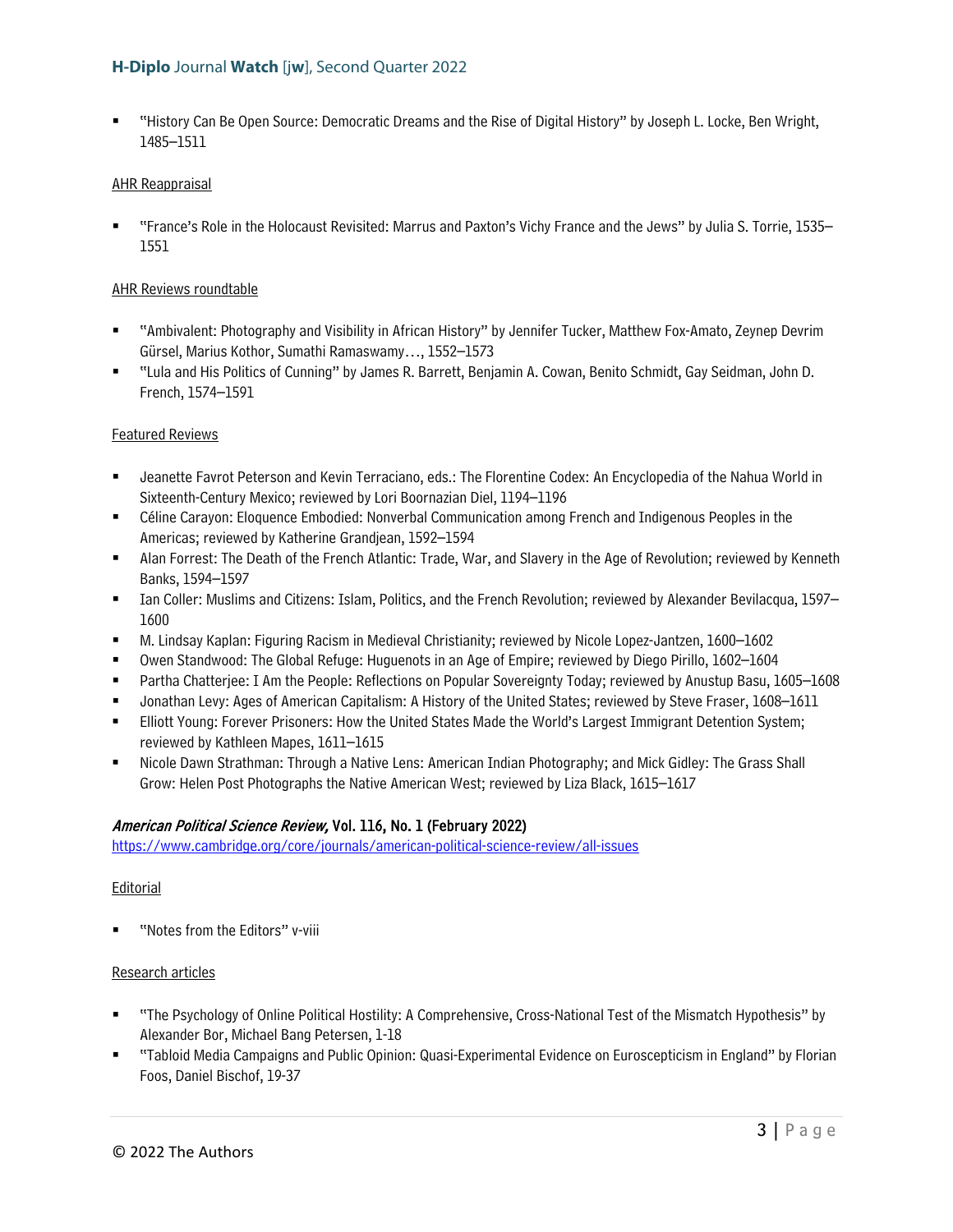- "Intellectualism, Anti-Intellectualism, and Epistemic Hubris in Red and Blue America" by David C. Barker, Ryan Detamble, Morgan Marietta, 38-53
- "How the Workplace Affects Employee Political Contributions" by Jan Stuckatz, 54-69
- "Flight to Safety: COVID-Induced Changes in the Intensity of Status Quo Preference and Voting Behavior" by James Bisbee, Dan Honig, 70-86
- "The Case for Permanent Residency for Frontline Workers" by Mollie Gerver, 87-100
- "Legal Civic Orders and Equitable Lived Citizenships" by Rogers M. Smith, 101-115
- "At the Borders of the Body Politic: Fetal Citizens, Pregnant Migrants, and Reproductive Injustices in Immigration Detention" by Brittany R. Leach, 116-130
- "Rethinking Rape Culture: Revelations of Intersectional Analysis" by Alisa Kessel, 131-143
- "Deprovincializing Racial Capitalism: John Crawfurd and Settler Colonialism in India" by Onur Ulas Ince, 144-160
- "Effective for Whom? Ethnic Identity and Nonviolent Resistance" by Devorah Manekin, Tamar Mitts, 161-180
- "Cash Crops, Print Technologies, and the Politicization of Ethnicity in Africa" by Yannick I. Pengl, Philip Roessler, Valeria Rueda, 181-199
- "Collaboration and Its Political Functions" by P. E. Digeser, 200-212
- "The Paradox of Civilization: Preinstitutional Sources of Security and Prosperity" by Ernesto Dal Bó, Pablo Hernández-Lagos, Sebastián Mazzuca, 213-230
- "Agenda Control and Timing of Bill Initiation: A Temporal Perspective on Coalition Governance in Parliamentary Democracies" by Thomas König, Nick Lin, Xiao Lu, Thiago N. Silva, Nikoleta Yordanova, Galina Zudenkova, 231-248
- "The Curious Case of Theresa May and the Public That Did Not Rally: Gendered Reactions to Terrorist Attacks Can Cause Slumps Not Bumps" by Mirya R. Holman, Jennifer L. Merolla, Elizabeth J. Zechmeister, 249-264
- "Public Reactions to Noncompliance with Judicial Orders" by Ryan E. Carlin, Mariana Castrellón, Varun Gauri, Isabel C. Jaramillo Sierra, Jeffrey K. Staton, 265-282
- "The Elite–Citizen Gap in International Organization Legitimacy" by Lisa Dellmuth, Jan Aart Scholte, Jonas Tallberg, Soetkin Verhaegen, 283-300
- "Coalitional Lobbying and Intersectional Representation in American Rulemaking" Maraam A. Dwidar, 301-321
- "The Shadow Effect of Courts: Judicial Review and the Politics of Preemptive Reform" by Tommaso Pavone, Øyvind Stiansen, 322-336

# Letter

- "A Note on Posttreatment Selection in Studying Racial Discrimination in Policing" by Qingyuan Zhao, Luke J Keele, Dylan S Small, Marshall M Joffe, 337-350
- "Liberal Displacement Policies Attract Forced Migrants in the Global South" by Christopher W. Blair, Guy Grossman, Jeremy M. Weinstein, 351-358
- "Crossing Over: Majority Party Control Affects Legislator Behavior and the Agenda" by Nicholas G. Napolio, Christian R. Grose, 359-366
- "Public Sector Employment and Voter Turnout" by Benny Geys, Rune J. Sørensen, 367-373
- "Who Votes: City Election Timing and Voter Composition" by Zoltan L. Hajnal, Vladimir Kogan, G. Agustin Markarian, 374-383

# **Erratum**

 "A Logical Model for Predicting Minority Representation: Application to Redistricting and Voting Rights Cases— ERRATUM" by Yuki Atsusaka, 384

# American Quarterly, Vol.74, No.1 (March 2022)

[http://muse.jhu.edu/journals/american\\_quarterly/](http://muse.jhu.edu/journals/american_quarterly/)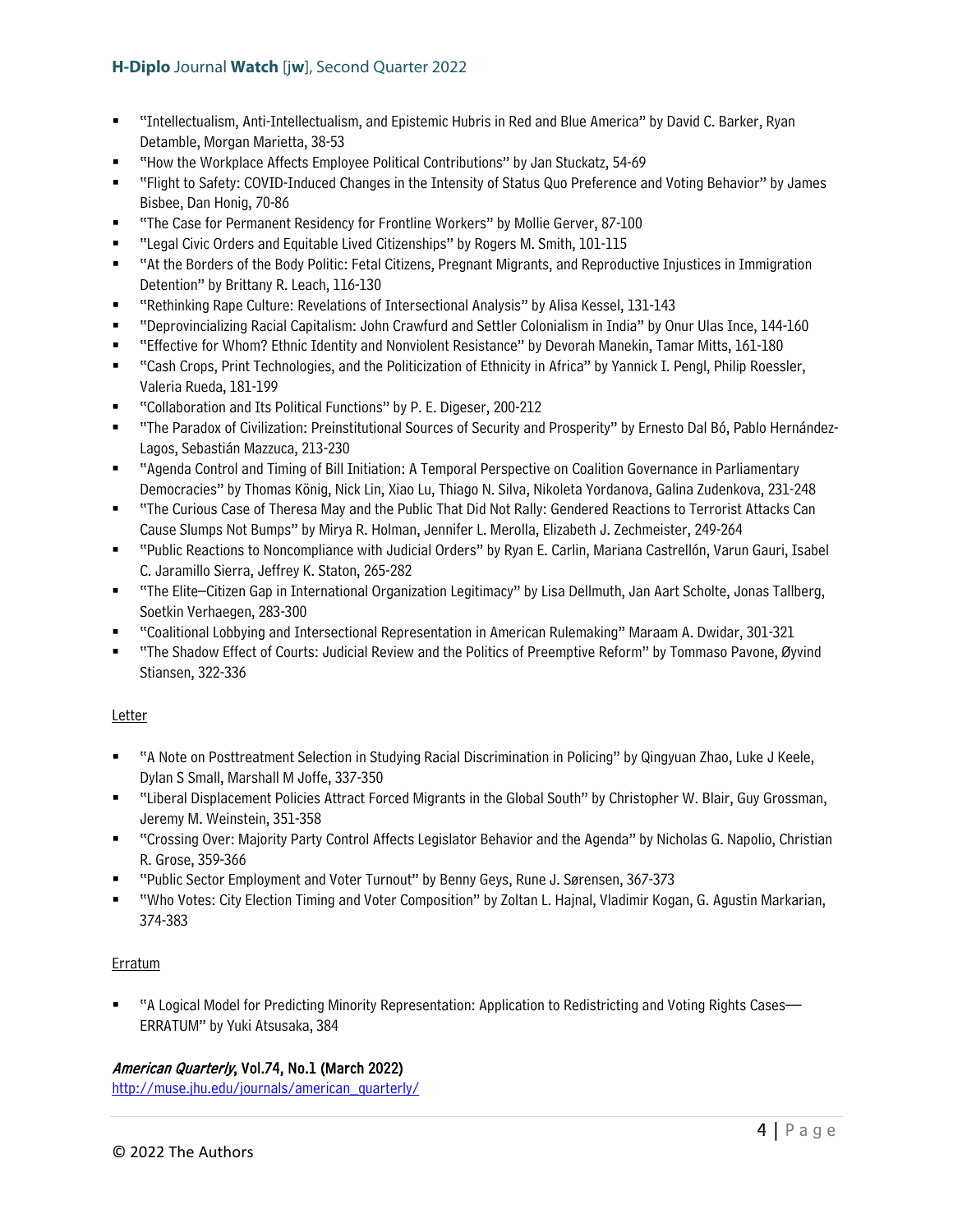- "Editor's Note" by Mari Yoshihara, v-vi
- "Deliverance in Three Acts" by Amanda J.G. Napior, 1-23
- "Writing Omaha Children: Susette La Flesche and the Politics of American Indian Guardianship" by Frank Kelderman, 25-50
- "An American Musical in Red and Black" by Peter Raccuglia, 51-72
- "Quotidian Expenses: Residential Repertoires and Domestic Pedagogies in Great Migration Chicago's Kitchenettes" by Amani C. Morrison, 73-94
- "'The Special Beat of Chicago': Desegregation, Antiblack Noise, and the Sound of Resistance in Frank London Brown's Trumbull Park" by J. Bret Maney, 95-117
- "War in the Neighborhood: Anti-Drug Organizing, 'Crack Houses,' and Municipal Austerity in Philadelphia" by Jackson Smith, 119-143
- "Digitizing the "Ideal" Latina Information Worker" by Miriam E. Sweeney, Melissa Villa-Nicholas" by 145-167
- "Theorizing Agency: New Directions in Research on HIV/AIDS Activism" by Jallicia Jolly, 169-180
- "Police and Thieves: On Policing, Counterinsurgency, and Racial Capitalism" by Steven Osuna, 181-194

# American Review of Canadian Studies, Vol. 52, No.1 (2022)

<http://www.tandfonline.com/loi/rarc20>

#### Special issue: Representing In/Justice in Canadian Film

 "Introduction: Representing In/Justice in Canadian Film" by Steven Kohm, Pauline Greenhill, Sonia Bookman & Andrea Braithwaite, 1-8

#### Research articles

- "Screen Zombies, Alien Settlers, and Colonial Legacies" by Darrell Varga, 9-28
- ""To Make It Belong to Who I Was, to Who I Became': Atom Egoyan's Ararat and Symbiogenesis among the Diaspora of the Armenian Genocide" by Andrew Woolford, 29-45
- "Crime Film and the City: Imagining Toronto through Entanglements of Place, Culture, and Crime" by Sonia Bookman, Katelyn Mackenzie & Austin Bernier, 46-63
- "Bordering Justice: Place, Nation, and Boundary Making in Canadian Police Films" by Steven Kohm, 64-82
- "Blood-Red Relations In and Out of Place: Women's Self-Harm and Supernatural Crime in The Moth Diaries" by Heidi S. Kosonen & Pauline Greenhill, 83-98
- "Hallmark's Happy Crime Films" by Andrea Braithwaite, 99-116

# American Review of Canadian Studies, Vol. 51, No.4 (2021)

<http://www.tandfonline.com/loi/rarc20>

#### In Memoriam: William Metcalfe

"Obituary: Remembering Bill Metcalfe (1935-2021)" by Robert Thacker, 507

#### Articles

- "Hydro Diplomacy: Canada-U.S. Hydroelectricity Exports and Regulations Prior to the NEB" by Daniel Macfarlane, 508-532
- "How and Why the Chicago Principles Came to Canada: Free Expression on Campus and the Closing of the 'Campus Crisis Feedback Loop'" by Dax D'Orazio, 533-553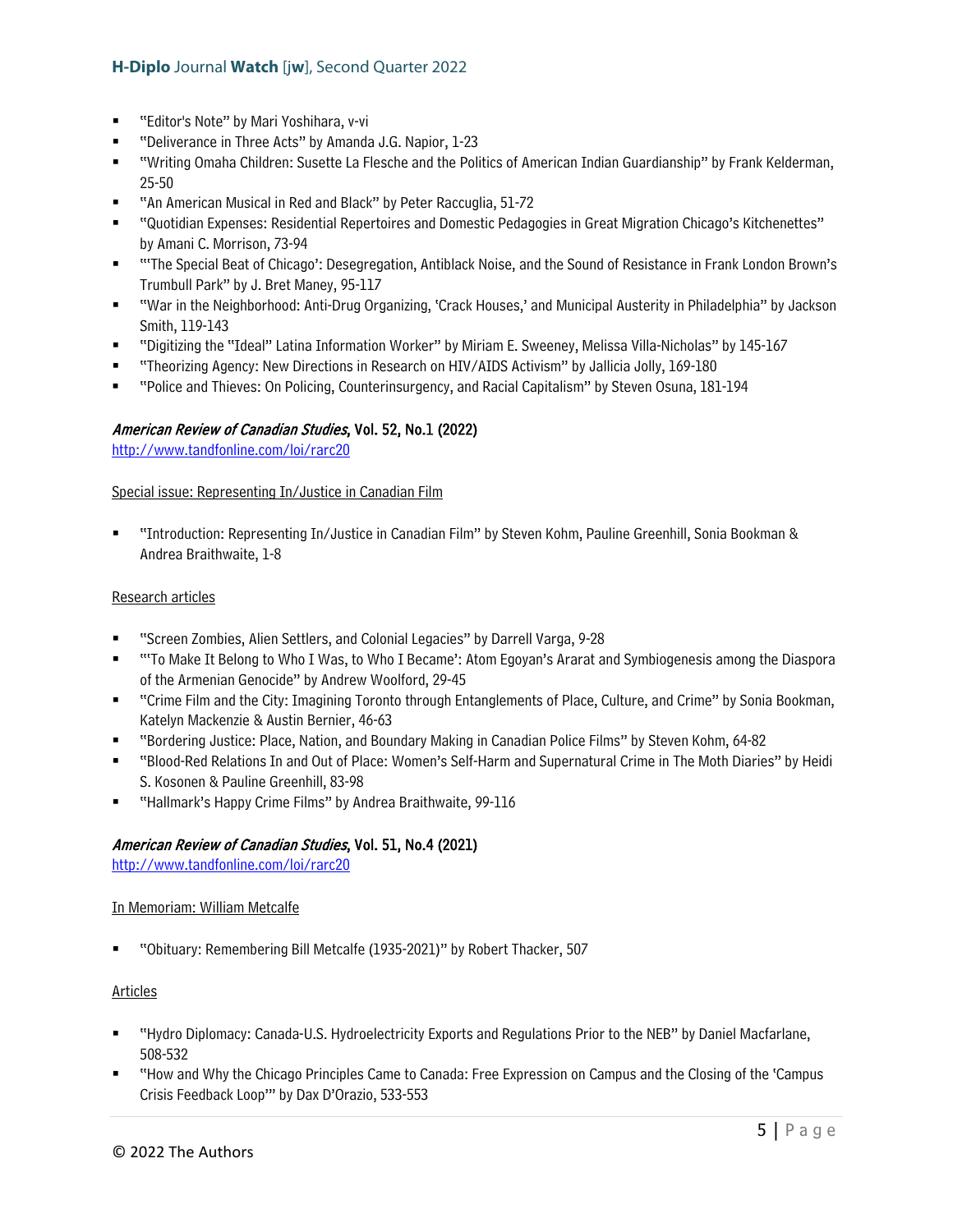- "Prelude to the 'Great Hemorrhage': French Canadians in the United States, 1775-1840" by Patrick Lacroix, 554-572
- "Vetting of Election Candidates by Political Parties: Centralization of Candidate Selection in Canada" by Alex Marland, 573-591
- "The Handmaid's Tale: An Intertextual Transformation through Storytelling" by Carla Scarano D'Antonio, 592-610
- "COVID-19 in Canada through the Eyes of Right-Wing Intellectuals" by Timothy van Den Brink & Frédéric Boily, 611- 627
- "Rural Identities in an Urban Canada: Minority Rights for Agrarian Communities?" by Clark Banack, 628-648
- "The Trans-Mountain Pipeline Expansion Project: Path Dependency in the Crown's Reasoning" by Oxana Pimenova, 649-665

#### Book reviews

- Bruce Erickson and Sarah Wylie Krotz, eds.: The Politics of the Canoe; reviewed by David Massell, 666-668
- Julie-Françoise Tolliver: The Quebec Connection: A Poetics of Solidarity in Global Francophone Literatures; reviewed by Isabelle Fournier, 669-670
- Robert Englebert and Andrew N. Wegmann, eds.: French Connections: Cultural Mobility in North America and the Atlantic World, 1600-1875; reviewed by Joseph Gagné, 670-672
- Donald Wright: Canada: A Very Short Introduction; reviewed by Neil S. Forkey, 672-674
- Donald K. Alper: Bridging the Longest Border: A History of Canadian-American Studies at Western Washington University; reviewed by Munroe Eagles, 674-676
- Carly Adams, ed.: Sport and Recreation in Canadian History; reviewed by Colin Howell, 676-678
- Jay Scherer, David Mills, and Linda Sloan McCulloch: Power Play: Professional Hockey and the Politics of Urban Development; reviewed by Stacy L. Lorenz, 678-680
- Emily L. Moore: Proud Raven, Panting Wolf: Carving Alaska's New Deal Totem Parks; reviewed by Jennifer Seltz, 680- 682
- Daniel Macfarlane and Murray Clamen, eds.: The First Century of the International Joint Commission; reviewed by Geoffrey Hale, 682-683
- Jean-François Godbout: Lost on Division: Party Unity in the Canadian Parliament; reviewed by Neal A. Carter, 683-685

# The Americas, Vol.79, No.1 (January 2022)

[http://muse.jhu.edu/journals/the\\_americas/](http://muse.jhu.edu/journals/the_americas/) 

# Articles

- "Remote Stories, Local Meanings: Knowledge Transfer and Acculturation Strategies in Nahua Sociocultural History" by Justyna Olko, 3-35
- "Engendering Liberal Revolution in Nineteenth-Century Spanish America: Women, Partisan Politics, and the Federalist War in Colombia, 1859-1863" by Pamela S. Murray, 37-66
- "The 'Indian Question' in the Bolivian Amazon: The School Centers of Casarabe and Moré" by Anna Guiteras Mombiola, 67-100
- "The Exile of Juan José Arévalo and the Decline of Guatemala's Democratic Left, 1954–63" by Miles Culpepper, 101- 130
- "Remembering Frank D. McCann: Brasilianista Extraordinaire" by Michael L. Conniff, 131-133

#### Reviews

Emily A. Engel, ed.: A Companion to Early Modern Lima; reviewed by Alcira Dueñas, 135-136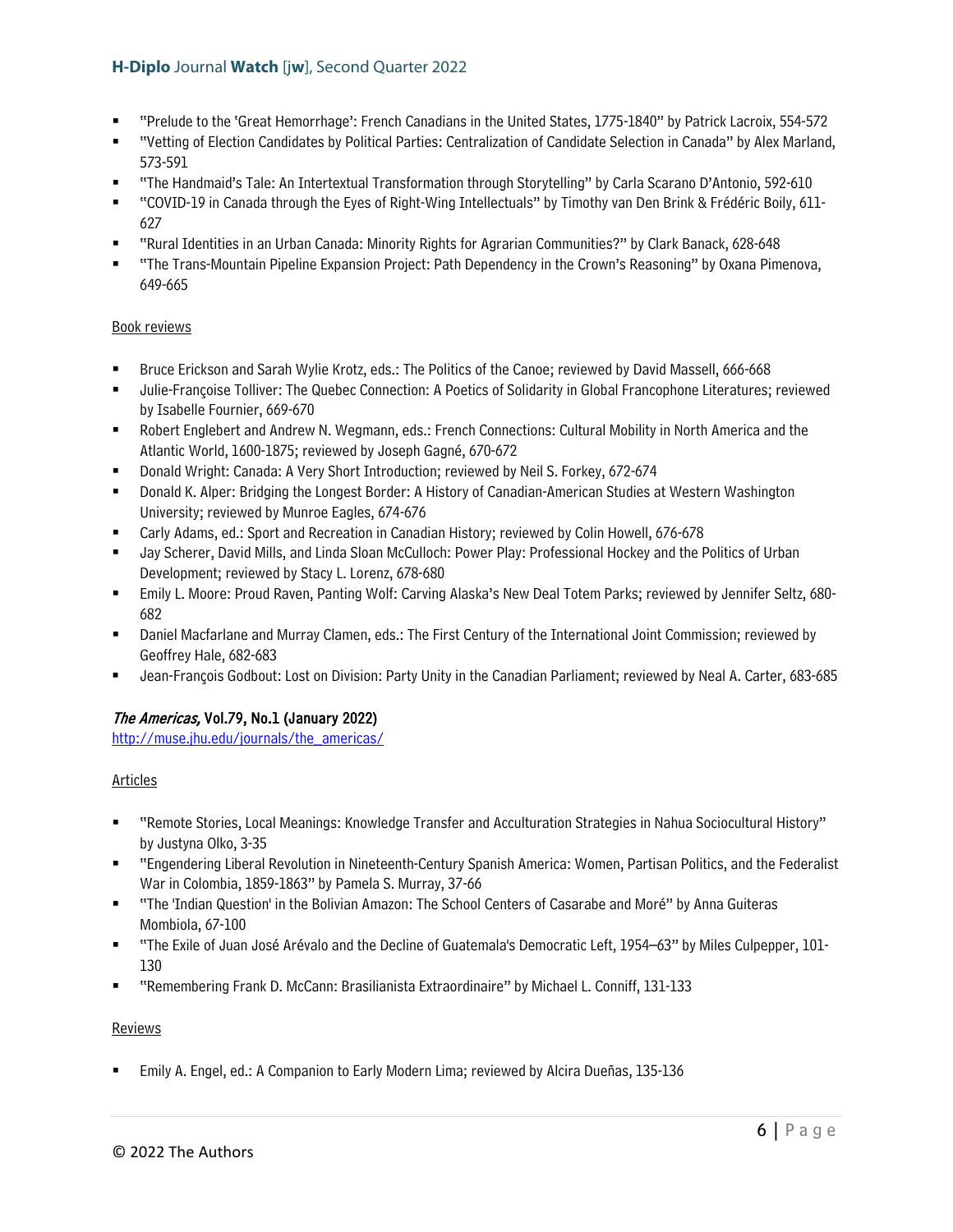- Sean F. McEnroe: A Troubled Marriage: Indigenous Elites of the Colonial Americas; reviewed by Justyna Olko, 136- 138
- Juan José Ponce Vázquez: Islanders and Empire: Smuggling and Political Defiance in Hispaniola, 1580–1690; reviewed by Lilyam Padrón Reyes, 138-140
- Sylvia Sellers-García: The Woman on the Windowsill: A Tale of Mystery in Several Parts; reviewed by Matthew James Crawford, 140-141
- Laurent Dubois and Richard Lee Turits: Freedom Roots: Histories from the Caribbean; reviewed by Eric Brasil, 141- 143
- Karen Racine and Graham Lloyd, eds.: The Journal of James A. Brush: The Expedition and Military Operations of General Don Francisco Xavier Mina in Mexico, 1816–1817; reviewed by Andrés Reséndez, 143-145
- Sophie Brockmann: The Science of Useful Nature in Central America: Landscapes, Networks and Practical Enlightenment, 1784–1838; reviewed by Casey Marina Lurtz, 145-146
- Antonio Feros: Speaking of Spain: The Evolution of Race and Nation in the Hispanic World; reviewed by Kathryn E. Sampeck, 146-148
- Jesús A. Cosamalón Aguilar : El juego de las apariencias. La alquimia de los mestizajes y las jerarquías sociales en Lima, siglo XIX ; reviewed by Aude Argouse, 148-149
- Carolyne E. Larson, ed.: The Conquest of the Desert: Argentina's Indigenous Peoples and the Battle for History; reviewed by Pilar M. Herr, 149-151
- Daniel A. Rodríguez: The Right to Live in Health: Medical Politics in Postindependence Havana; reviewed by Jadwiga E. Pieper Mooney, 151-152
- José Galindo: Ethnic Entrepreneurs, Crony Capitalism, and the Making of the Franco-Mexican Elite; reviewed by Lindsay Schakenbach, 152-154
- Paul Gillingham, Michael Lettieri and Benjamin Smith, eds.: Journalism, Satire, and Censorship in Mexico; reviewed by Eric Zolov, 154-156
- Carlos Aguirre and Paulo Drinot, eds.: The Peculiar Revolution: Rethinking the Peruvian Experiment under Military Rule; reviewed by Francisco Quiroz Chueca, 156-158
- Jill DeTemple: Making Market Women: Gender, Religion, and Work in Ecuador; reviewed by Patricia Harms, 158-160
- James P. Woodard: Brazil's Revolution in Commerce: Creating Consumer Capitalism in the American Century; reviewed by Rosana Barbosa, 160-161
- Andreza Aruska de Souza Santos: The Politics of Memory: Urban Cultural Heritage in Brazil; reviewed by Evan R. Ward, 161-163
- Pablo Palomino: The Invention of Latin American Music: A Transnational History; reviewed by Jesús A. Ramos-Kittrell, 163-165
- Eric Zolov: The Last Good Neighbor: Mexico in the Global Sixties; reviewed by Michael K. Bess, 165-167
- Anne-Emanuelle Birn and Raúl Necochea López, eds.: Peripheral Nerve: Health and Medicine in Cold War Latin America; reviewed by Jonathan D. Ablard, 167-168
- Linda Heidenreich: Nepantla Squared: Transgender Mestiz@ Histories in Times of Global Shift; reviewed by Gregory Hammond, 169-170
- Adam Goodman: The Deportation Machine: America's Long History of Expelling Migrants; reviewed by H. Micheal Tarver, 170-171
- Andrew Grant Wood, ed.: The Business of Leisure: Tourism History in Latin America and the Caribbean; reviewed by Sharika Crawford, 172-173
- Christopher N. Matthews and Bradley D. Phillippi, eds.: Archaeologies of Violence and Privilege; reviewed by Meaghan M. Peuramaki-Brown, 173-175
- Alison Mountz: The Death of Asylum: Hidden Geographies of the Enforcement Archipelago; reviewed by Ross McCormack, 175-176
- Raanan Rein, Rodrigo Daskal and Mario Gruschetsky, eds.: Deporte y sociedad civil en tiempos de dictadura; reviewed by R.W., 177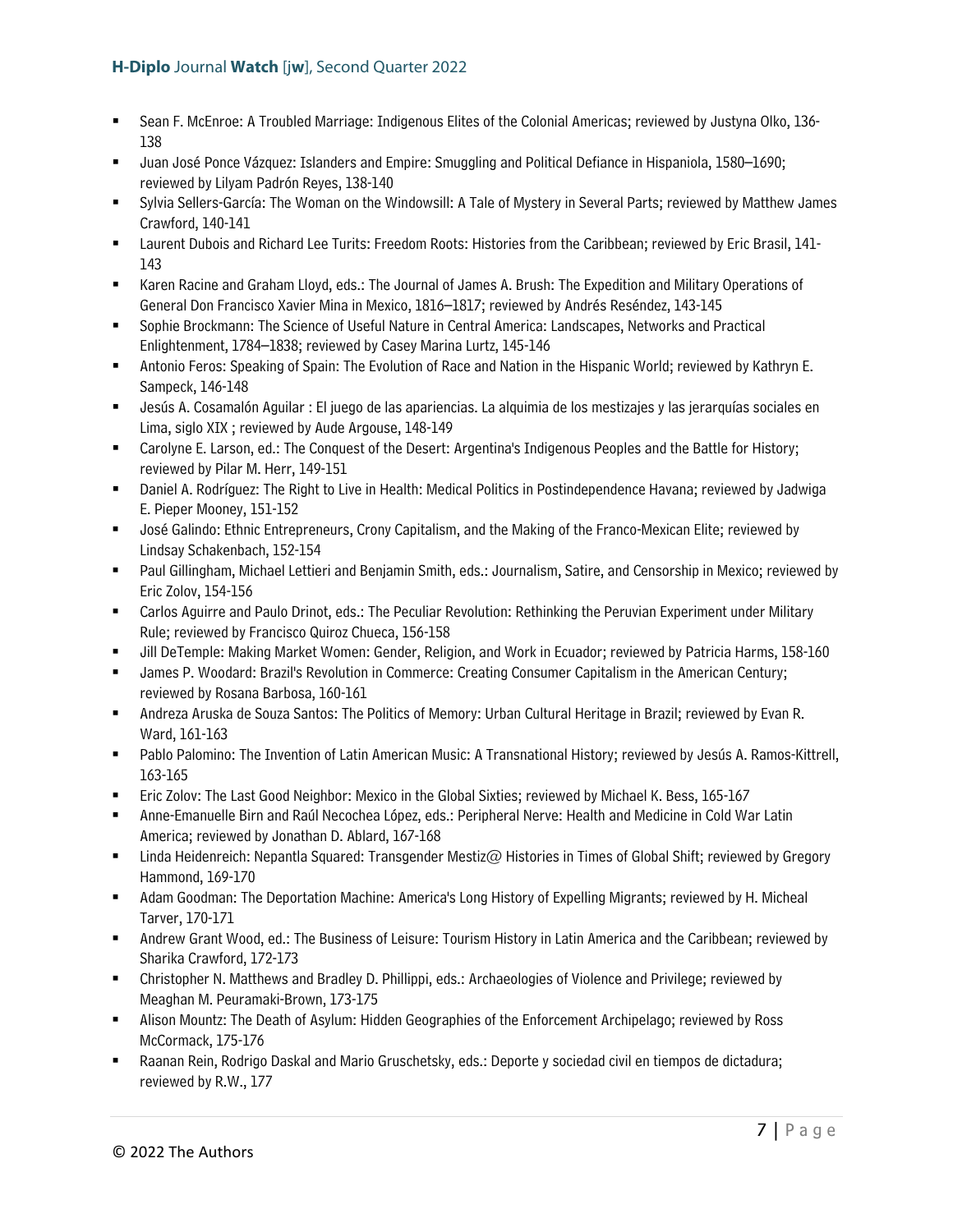# Archivaria, Number 92 (Fall 2021)

<http://journals.sfu.ca/archivar/index.php/archivaria/issue/current>

# Articles

- "The Art of Digital Curation: Co-operative Stewardship of Net-Based Art" by Colin Post, 6-47
- "Archival Interventions and Disentangling Legacy Records" by Sarah Cook, 48-73
- "Archive Making in an Emergency Shelter" by Alison Turner, 74-107

#### **Counterpoint**

"'I Can't Wait for You to Die': A Community Archives Critique" by Harrison Apple, 110-137

# Counterpoint

 "Write Us into the Story: Archives and Archivists in Narratives for Children" by Shelley Sweeney, Cheryl Avery, 140- 159

# Book Reviews

 Hannah Turner: Cataloguing Culture: Legacies of Colonialism in Museum Documentation; reviewed by François Dansereau, 162-166

# Asian Security, Vol.18, No. 1 (2022)

<http://www.tandfonline.com/loi/fasi20>

# Articles

- "Japan's responses to China's rise: Soft balancing in Southeast Asia" by Bhubhindar Singh, 1-19
- "Unraveling Japan's aircraft carrier puzzle: Leveraging carriers' symbolic value" by Brendon J. Cannon & Ash Rossiter, 20-37
- "Beyond Mahanianism: the evolution of China's policy discussion on sea power development" by Edward Sing Yue Chan, 38-55
- "China's Kashmir policy since the mid-2010s: ramifications of CPEC and India's Kashmir reorganization" by Masahiro Kurita, 56-74
- "Contested peace: duality of security in post-conflict North Waziristan" by Muhammad Makki, Faryal Khan & Syed Ali Akash, 75-91

# Australian Journal of International Affairs, Vol. 76, No.1 (2022)

<http://www.tandfonline.com/loi/caji20>

#### Special issue: The United Nations Security Council and health emergencies

- "Introduction: The United Nations Security Council and health emergencies" by Simon Rushton & Maike Voss, 1-3
- "Unpacking the framing of health in the United Nations Security Council" by Maike Voss, Isabell Kump & Paul Bochtler, 4-10
- "The role of the UN Security Council in health emergencies: lessons from the Ebola response in Sierra Leone" by Oliver Johnson, Sinead Walsh & 'Funmi Olonisakin, 11-16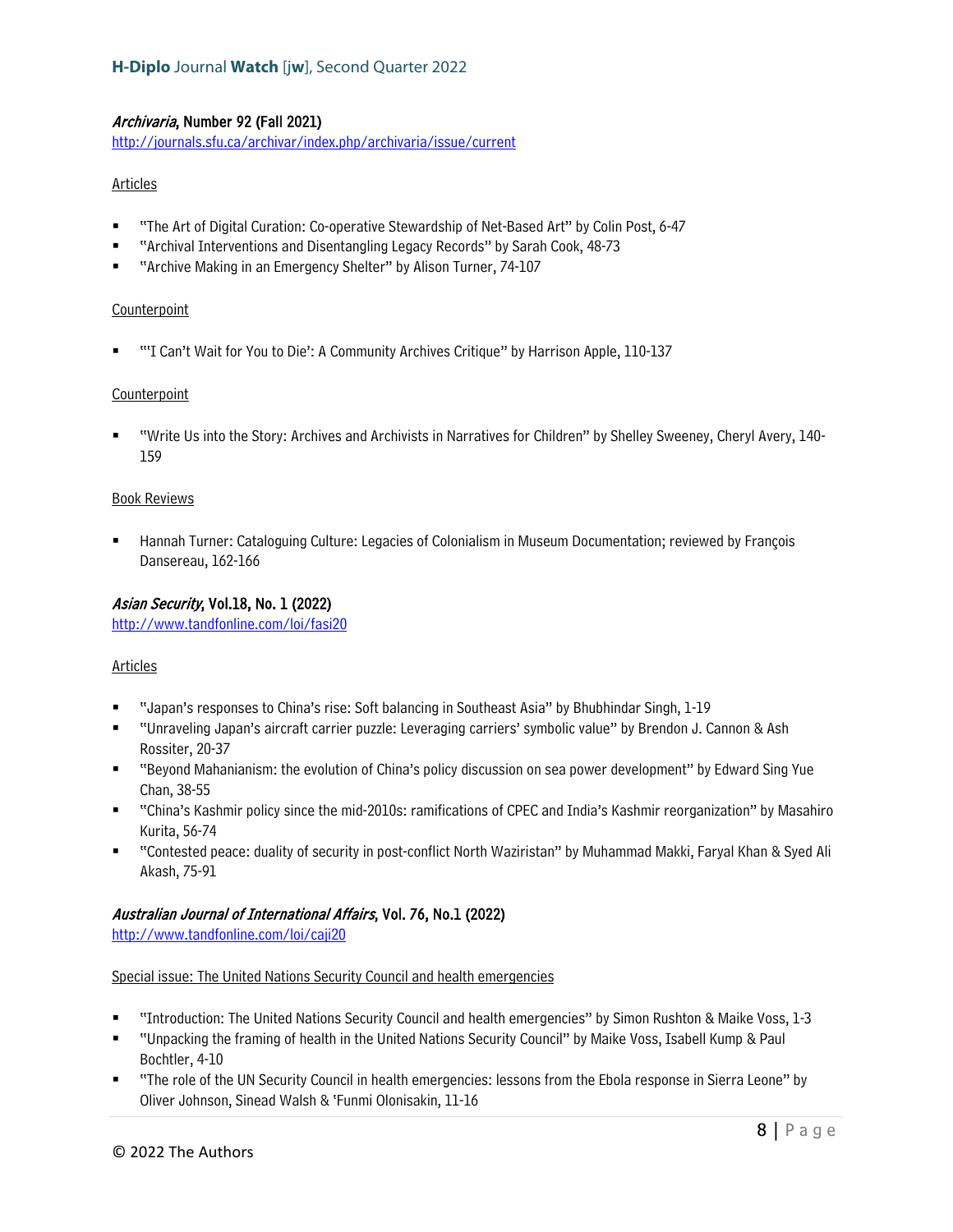- "A humanitarian perspective: keeping people and their health, not national security, at the centre" by Maria S. Guevara, 17-21
- "The UN Security Council and gender in health emergencies: what comes next?" by Sophie Harman & Clare Wenham, 22-26
- "Global health governance through the UN Security Council: health security vs. human rights?" by Sharifah Sekalala, Caitlin R. Williams & Benjamin Mason Meier, 27-34
- "Can we rely on the Security Council during health emergencies?" by Simon Rushton, 35-39

# Other articles

- "Foreign interference and Australian electoral security in the digital era" by Melissa-Ellen Dowling, 40-56
- "Wasatiyyah and Hamas's modulating positions on the two-state solution and Israel: finding the middle path" by Martin Kear, 57-75
- "Misrecognition, ontological security and state foreign policy: the case of post-Soviet Russia" by Tanya Narozhna, 76- 97
- "Prestige, power, principles and pay-off: middle powers negotiating international conventional weapons treaties" by Timothea Turnbull, 98-120

# British Journal of Middle Eastern Studies, Vol.49, No.1 (2022)

<http://www.tandfonline.com/loi/cbjm20>

# Research articles

- "Egyptian foreign policy after the 2011 revolution: the dynamics of continuity and change" by Gamal M. Selim, 1-22
- "Kurdish subjectivity: Liminal Kurd characters stymied in harsh liminal contexts in Sherzad Hassan's short fiction" by Zakarya Bezdoode & Golchin Amani, 23-37
- "White Revolution on the screen; the transformation of hegemonic currents in the Iranian rural films during the 1960s and 1970s" by Asefeh Sadeghi-Esfahlani, 38-55
- "The metamorphosis: a literary analysis of the Arab Muslim refugee's interpersonal struggles of integration in London" by Vicky Panossian, 56-69
- "Islam and existentialism in Turkey during the Cold War in the works of Sezai Karakoç" by Gözde Damla Çitler, 70-85
- "Serializing protestantism: the missionary Miscellany and the Arabic press in 1850s Beirut" by Anthony Edwards, 86- 103
- "Youth and political engagement in post-revolution Tunisia" by Fethi Mansouri, 104-120
- "The inter-Islamic competition and the shift in al-Nur party stance towards civil state in Egypt" by Shaimaa Magued, 121-138
- "Menachem Begin and the question of the settlements: 1967–1977" by Amir Goldstein & Elchanan Shilo, 139-158
- "Sectarianization and Memory in the post-Saddam Middle East: the 'Alāqima" by Nassima Neggaz, 159-176

- Dara Conduit: The Muslim brotherhood in Syria; reviewed by Nawar Kassomeh, 1074-1075
- Lior Sternfeld: Between Iran and Zion: Jewish histories of twentieth-century Iran; reviewed by Shaherzad Rashin Ahmadi, 177-178
- George W. Bush Institute: We are Afghan women: voices of hope; foreword by Laura Bush; reviewed by Muhammad Imran & Jonathan Locke Hart, 178-180
- Masoud Mirzaei and Ahmad Kalateh Sadati: Mardum-shinasi va Jami'a-shinasi Yazd ('Anthropology & Sociology of the city of Yazd'); reviewed by Majid Daneshgar, 180-181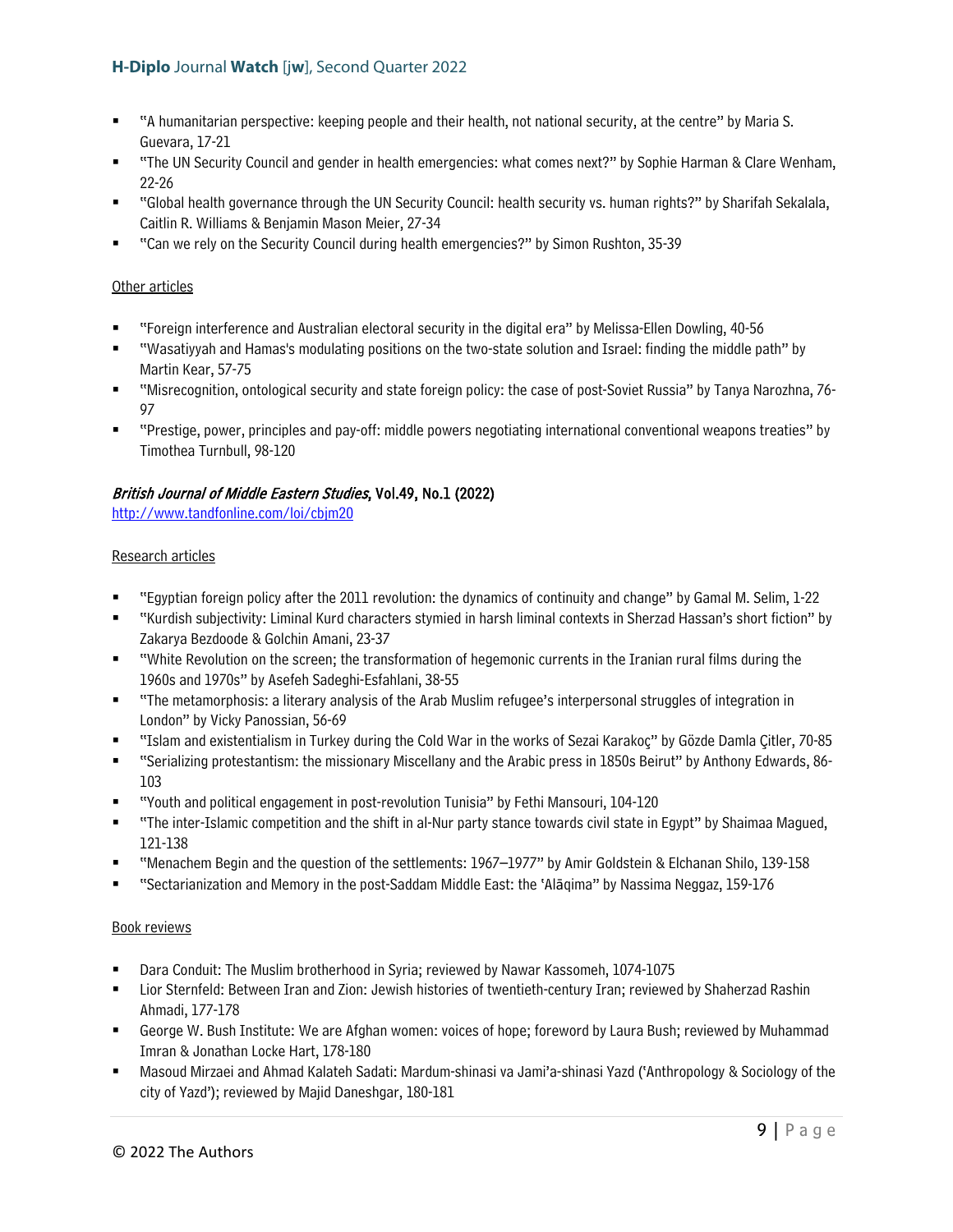- Karel Černý: Instability in the Middle East: structural changes and uneven modernisation 1950–2015; reviewed by Adam Coman, 181-183
- Bahar Baser, Mari Toivanen, Begum Zorlu, and Yasin Duman, eds.: Methodological approaches in Kurdish studies. Theoretical and practical insights from the field; reviewed by Clémence Scalbert Yücel, 183-185

# The British Journal of Politics and International Relations, Vol.24, No.2 (May 2022)

<http://journals.sagepub.com/loi/bpia>

# Original articles

- "The West, Russia and European security: Still the long peace?" by Andrew Cottey, 207–223
- " "To the surprise of absolutely no one": Gendered political leadership change in Northern Ireland" by Neil Matthews, Sophie Whiting, 224–242
- "An bhfuil ár lá tagtha? Sinn Féin, special status and the politics of Brexit" by Jonathan Evershed, Mary C Murphy, 243–258
- "'It's about keeping children safe, not spying': A governmentality approach to Prevent in primary education" by Raquel da Silva, Giuditta Fontana, Megan A Armstrong, 259–276
- "Strategic humour: Public diplomacy and comic framing of foreign policy issues" by Dmitry Chernobrov, 277–296
- "Public opinion, political partisanship and the Votes-at-16 debate in the United Kingdom" by Thomas Loughran, Andrew Mycock, Jonathan Tonge, 297–323
- "Arming a few dictators but not others: The politics of UK arms sales to Chile (1973–1989) and Argentina (1976– 1983)" by Rodrigo Fracalossi de Moraes, 324–342
- "Petro-friends: Foreign ownership of oil and leadership survival" by Chia-yi Lee, 343–360
- "Promoting international labour standards: The ILO and national labour regulations" by Faradj Koliev, 361–380
- "New migrant activism: Frame alignment and future protest participation" by Georgios Karyotis, Dimitris Skleparis, Stratos Patrikios, 381–400

# Bulletin of Latin American Research, Vol. 41, No.1 (January 2022)

<https://onlinelibrary.wiley.com/loi/14709856>

Special section: Indigenous Urbanisation in Latin America

- "Introduction to: LGBTQIA+ Rights Claiming in Latin America: Some Lessons from the Global South" by Penny Miles, Carlos J. Zelada, 631-633
- "Introduction: Indigenous Urbanisation in Latin America" by guest Editors: Aiko Ikemura Amaral, Philipp Horne, and DEsiree Poets, 3-5
- "Baroque Modernity in Latin America: Situating Indigeneity, Urban Indigeneity and the Popular Economy" by Angus McNelly, 6-20
- "'City Thinking': Rural Urbanisation and Mobility in Andean Bolivia" by Jonathan Alderman, 21-36
- "Diverse Articulations of Urban Indigeneity among Lowland Indigenous Groups in Santa Cruz, Bolivia" by Philipp Horn, 37-52
- "Neither Natives nor Nationals in Brazil: The 'Indianisation' of Bolivian Migrants in the City of São Paulo" by Aiko Ikemura Amaral, 53-68
- "Indigenous Language Revitalisation: Mapuzungun Workshops in Santiago de Chile" by Dana Brablec
- "Following Seeds: Circuits and Paths of the Sateré-Mawé Craftwork in Urban Amazonia" by Ana Luísa Sertã, 85-101

Special section: Authoritarianism and Violence in Venezuela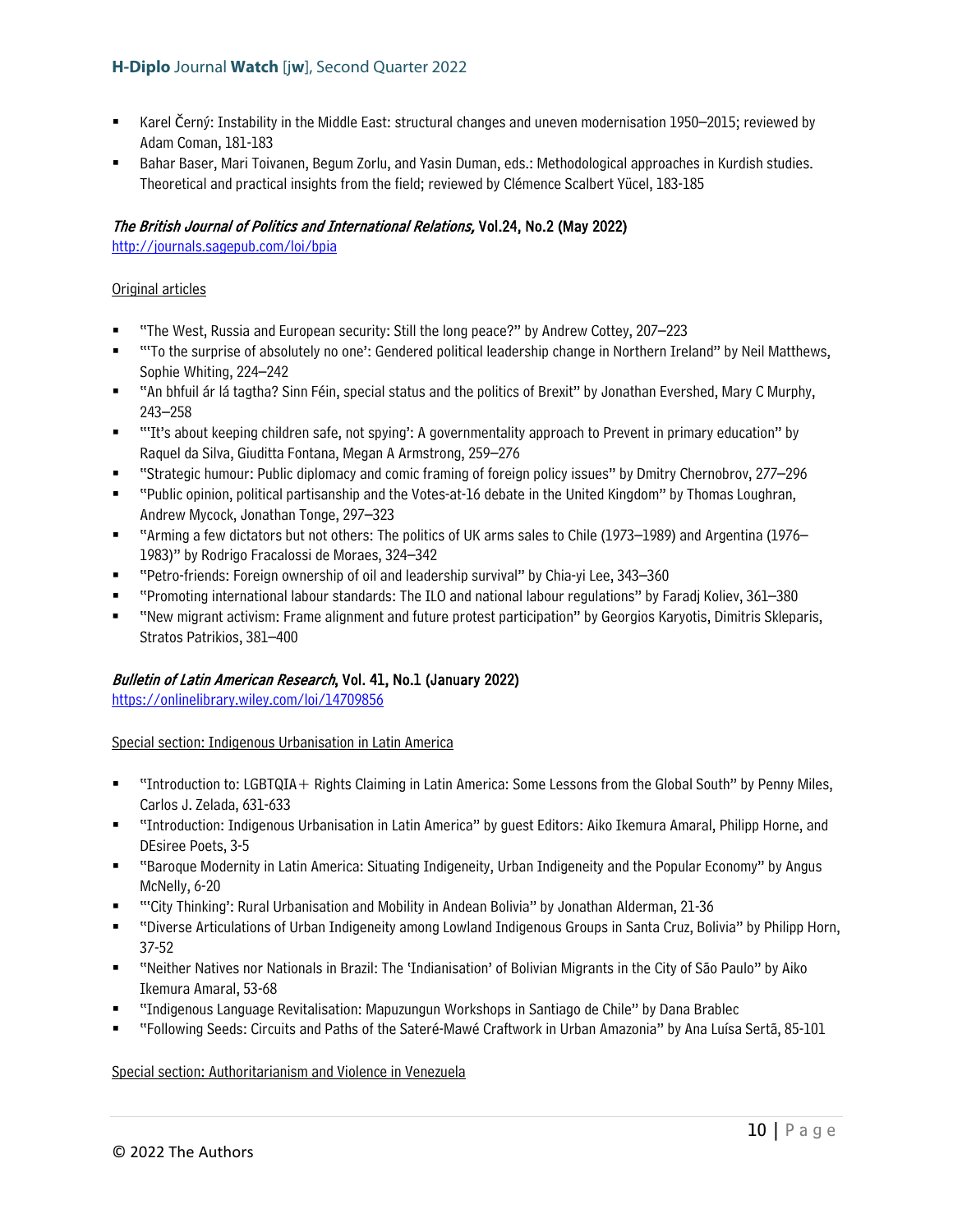- "Introduction: Authoritarianism and Violence in Venezuela" by guest editors Ana María Isidoro Losada, Rita Bitar Deeb, 102-104
- "Venezuela's Gold Heist: The Symbiotic Relationship between the State, Criminal Networks and Resource Extraction" by Bram Ebus, Thomas Martinelli, 105-122
- "Exporting the Chavista Model: The Venezuelan Case for Autocracy Promotion in the Region" by Marianne Kneuer, 123-140
- "The West Against the Rest? Democracy Versus Autocracy Promotion in Venezuela" by Susanne Gratius, 141-158
- "Policing and Autocratisation in Bolivarian Venezuela" by Stiven Tremaria, 159-174

# Book reviews

- Kimberly Cleveland: Review of Black Women Slaves Who Nourished a Nation: Artistic Renderings of Wet Nurses in Brazil; reviewed by Paul Niell, 175-176
- Jeffrey M.Shumway: A Woman, A Man, A Nation: Mariquita Sánchez, Juan Manuel de Rosas, and the Beginnings of Argentina; reviewed by Jorge A. Nállim, 176-177
- Keila Grinberg: A Black Jurist in a Slave Society: Antonio Pereira Rebouças and the Trials of Brazilian Citizenship; reviewed by Florence Marfo, 178-179
- Pilar M. Herr: Contested Nation: The Mapuche, Bandits, and State Formation in Nineteenth-Century Chile; reviewed by J. Patrice McSherry, 179-180
- J. Uriarte: The Desertmakers: Travel, War and the State in Latin America; reviewed by Ricardo Cicerchia, 180-182
- Ana María Reyes: The Politics of Taste: Beatriz González and Cold War Aesthetics; reviewed by Claire F. Fox, 182-183
- Hilda Sabato: Republics of the New World: The Revolutionary Political Experiment in 19th-Century Latin America; reviewed by Edward Murphy, 183-185
- Conrad Michael James: Filial Crisis and Erotic Politics in Black Cuban Literature; reviewed by Par Kumaraswami, 185- 186
- Jaime Marroquín Arredondo and Ralph Bauer, eds.: Translating Nature: Cross-Cultural Histories of Early Modern Science; reviewed by Laura Leon Llerena, 186-187
- Cecilia Tossounian: La Joven Moderna in Interwar Argentina: Gender, Nation, and Popular Culture; reviewed by Eamon McCarthy, 187-189
- Héctor Fernández L'Hoeste and Juan Carlos Rodríguez, eds.: Digital Humanities in Latin America. Reframing Media, Technology, and Culture in Latin/o America; reviewed by Nora C. Benedict, 189-190

# Cambridge Review of International Affairs, Vol. 34, No.6 (2021)

<http://www.tandfonline.com/loi/ccam20>

#### Introduction

"Letter from the Editors" by Tatiana Pignon & Niyousha Bastani, 769-770

#### Articles

- "'Understanding' for Russia in Germany: international triangle meets domestic politics" by Steve Wood, 771-794
- "Russian-Turkish cooperation in Syria: geopolitical alignment with limits" by Seçkin Köstem, 795-817
- "Fragile interdependence: the case of Russia-EU relations" by Huawei Zheng, 818-836

#### The Joseph Fletcher Prize Forum

"'Understanding' for Russia in Germany: international triangle meets domestic politics" by Steve Wood, 771-794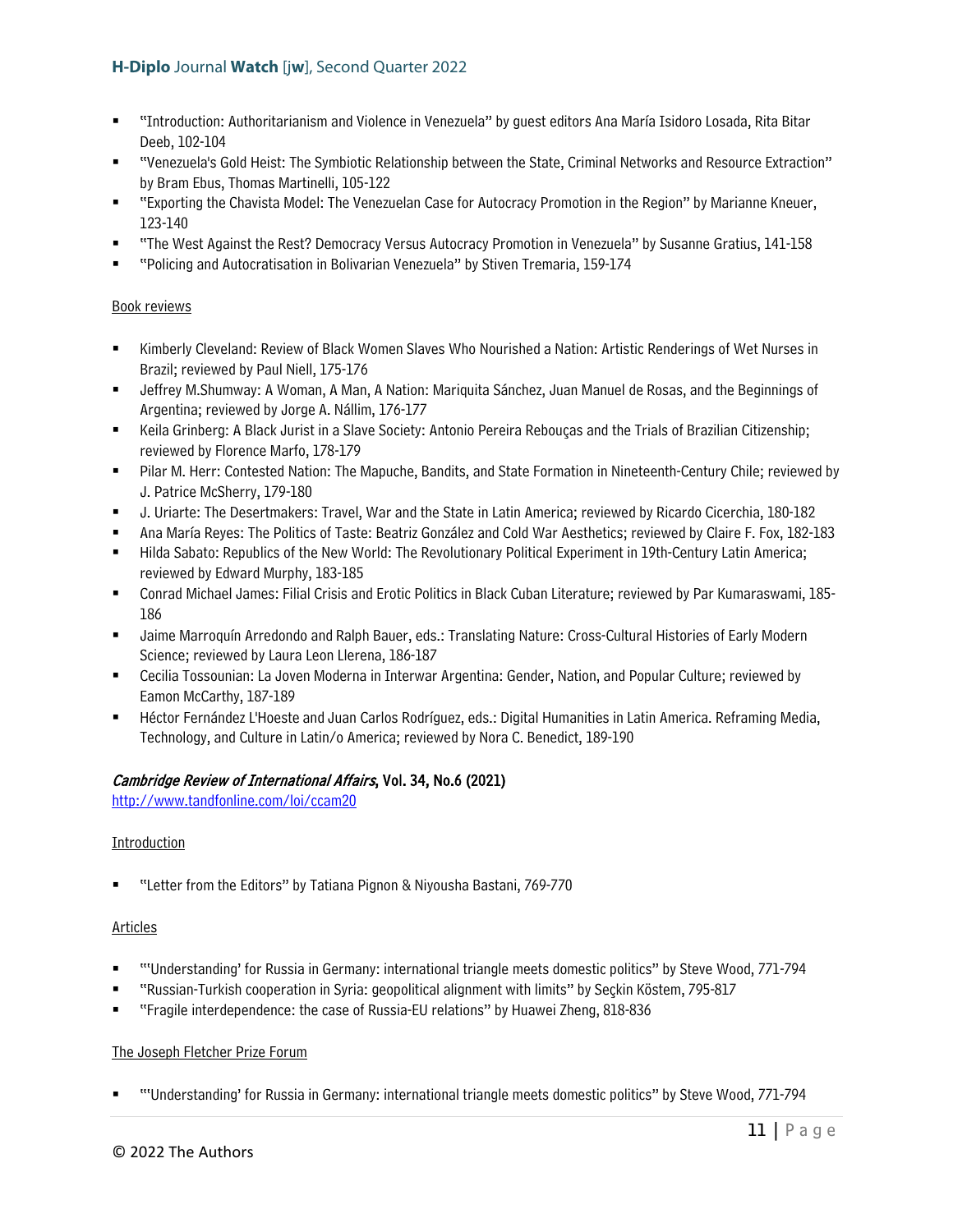- "On Empire, Race and Global Justice, the Joseph Fletcher prize forum" by Claire Vergerio, 837-839
- "Contingency, history, agency: on *Empire, Race and Global Justice*" by Inder S. Marwah, 840-845
- "History, race and the pitfalls of ideal normative theorising" by Patricia Owens, 846-850
- "Global justice?" by Matipa Mukondiwa, 851-854
- "Counterpoints for a new agenda in the study of global injustices" by Juan Pablo Scarfi, 855-860
- "Joseph Fletcher Prize Forum: reply to comments" by Duncan Bell, 861-862

#### The Francesco Guicciardini Prize Forum

- "On South Africa, race and the making of international relations, the Francesco Giucciardini prize forum" by Sithembile Mbete, 863-866
- "Unsettling origin stories" by Audie Klotz, 867-871
- "Racist origins of IR: Thakur and Vale on South Africa's formative influence on the discipline" by Heloise Weber, 872- 877
- "Of imperial men and the contested origins of International Relations" by Siphamandla Zondi, 878-881
- "How to decentre Aberystwyth and tell a critical, multilocational IR story" by Atul Mishra, 882-887
- "Making Johannesburg the epicentre" by Joel Quirk, 888-894
- "The Guicciardini Prize Forum: reply to comments" by Vineet Thakur & Peter Vale, 895-896

# Canadian Journal of History / Annales Canadiennes d'Histoire, Vol.57, No. 1 (April / avril 2022)

<http://www.utpjournals.press/loi/cjh>

# Articles

- "'Louis Must Die, Because the Nation Must Live': Blood, National Regeneration, and the Execution of Louis XVI" by Ari Hallgrímur Finnsson, 1–21
- "The 'Good,' the 'Bad,' and the 'Irresponsibles': Alexander Peter Reid and His 'Utilitarian, if Sordid' Discussion of Eugenics in Nova Scotia, 1875–1913" by Leslie Digdon, 22–46
- "The Gastromythology of English Tea Culture: On the UKTC's Advertisements and Making Tea a 'Fact' of English Life" by Arup K. Chatterjee, 47–80
- "Japanese Public Health Concerns in Treaty-Port Manchuria" by Bill Sewell, 81–111

#### Feature review / Compte rendu de fond

"1968: Years of Nationalism and Bureaucracy" by Dave Hazzan, 112–118

#### Canadian Journal of Political Science / Revue canadienne de science politique, Vol. 55, No.1 (March 2022)

[https://www.cambridge.org/core/journals/canadian-journal-of-political-science-revue-canadienne-de-science](https://www.cambridge.org/core/journals/canadian-journal-of-political-science-revue-canadienne-de-science-politique/all-issues)[politique/all-issues](https://www.cambridge.org/core/journals/canadian-journal-of-political-science-revue-canadienne-de-science-politique/all-issues) 

#### Research articles / Études originales

- "Occupancy, Land Rights and the Algonquin Anishinaabeg" by Veldon Coburn, Margaret Moore, 1-18
- "Collective Self-Determination, Territory and the Wet'suwet'en: What Justifies the Political Authority of Historic Indigenous Governments over Land and People?" by Michael Luoma, 19-39
- "Decolonizing Authority: The Conflict on Wet'suwet'en Territory" by Avigail Eisenberg, 40-58
- "The Politics of White Identity and Settlers' Indigenous Resentment in Canada" by Edana Beauvais, Dietlind Stolle, 59-83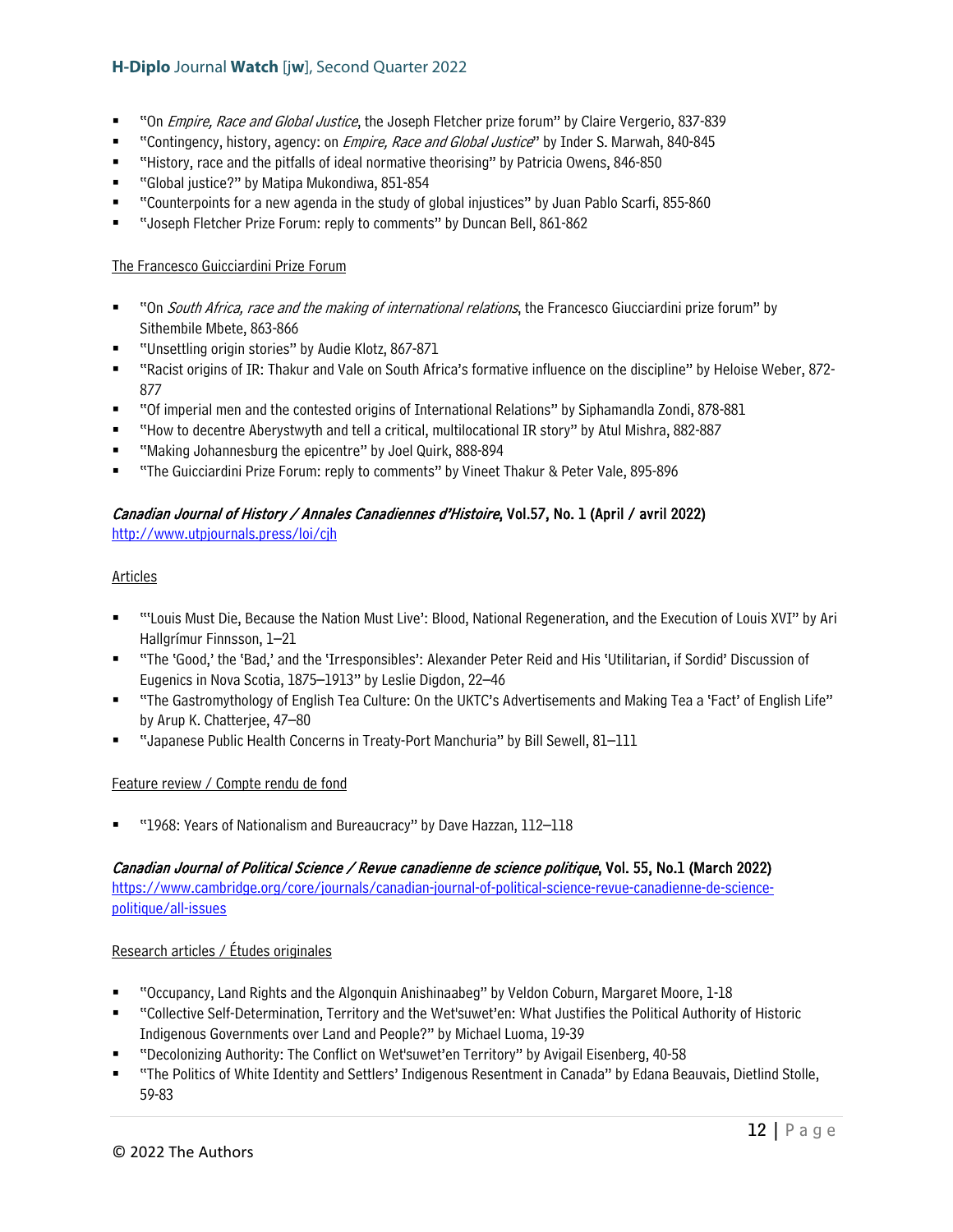- "The Urban-Rural Divide in Canadian Federal Elections, 1896–2019" by David A. Armstrong II, Jack Lucas, Zack Taylor, 84-106
- "A Distinct Society? Understanding Social Distrust in Quebec" by Aengus Bridgman, Rosalie Nadeau, Dietlind Stolle, 107-127
- "Élection 2018 : Une nouvelle étape dans la pratique du marketing politique au Québec" by Marc-Antoine Martel, Jean-Charles Del Duchetto, 128-149
- "How Much of Electoral Politics Is in the District? Measuring District Effects on Party Support" by Marc André Bodet, Joanie Bouchard, Melanee Thomas, Charles Tessier, 150-170
- "The Role of Women in Hobbes's Economic Thought" by Joanne Boucher, 171-187
- "Charting the Rise of School Choice across Canadian Provinces: A Policy Index" by Salar Asadolahi, James Farney, Triadafilos Triadafilopoulos, Linda A. White, 188-207

# Note de recherche / Research note

- "Why Bother? Supporters of Locally Weaker Parties Are Less Likely to Vote or to Vote Sincerely" by Fred Cutler, Alexandre Rivard, Antony Hodgson, 208-225
- "The Federated Entities in Environmental Treaties (FEET) Dataset: Questioning Conventional Wisdom on Green Paradiplomacy" by Jean-Frédéric Morin, Véronique Fournier, Stéphane Paquin, 226-241

# Canadian Journal of Political Science / Revue canadienne de science politique, Vol. 54, No.4 (December 2021)

[https://www.cambridge.org/core/journals/canadian-journal-of-political-science-revue-canadienne-de-science](https://www.cambridge.org/core/journals/canadian-journal-of-political-science-revue-canadienne-de-science-politique/all-issues)[politique/all-issues](https://www.cambridge.org/core/journals/canadian-journal-of-political-science-revue-canadienne-de-science-politique/all-issues) 

# Presidential Address/Discours présidentiel

 "Academic Absences, Disciplinary Siloes and Methodological Prejudices within the Political Science Discipline in Canada" by Joanna Everitt, 749-768

# Research articles / Études originales

- "Parliamentary Debates in Canada (1901–2015)" by Florence Vallée-Dubois, Jean-François Godbout, Christopher Cochrane, 769-790
- "Irresponsabilités relationnelles, asymétries de pouvoir et injustices ordinaires du quotidien" by Stéphanie Mayer, 791-808
- "From Retrenchment to Selective Social Policy Expansion: The Politics of Federal Cash Benefits in Canada" by Daniel Béland, Michael J. Prince, R. Kent Weaver, 809-829
- "Birds of a Feather? Loyalty and Partisanship in the Reformed Canadian Senate" by Jason Robert VandenBeukel, Christopher Cochrane, Jean-François Godbout, 830-849
- "Les (re)constructions plurielles de la citoyenneté des femmes âgées à travers les pratiques de la vie quotidienne" by Isabelle Marchand, Stéphanie Gaudet, 850-869
- "The Puzzling Persistence of Racial Inequality in Canada" by Keith Banting, Debra Thompson, 870-891
- "Behind the SNC-Lavalin Scandal: The Transnational Diffusion of Corporate Diversion" by Elizabeth Acorn, 892-917
- "Demand without Supply: Populist Attitudes without Salient Supply-Side Factors of Populism" by Mike Medeiros, 918- 938

#### Note de recherche / Research note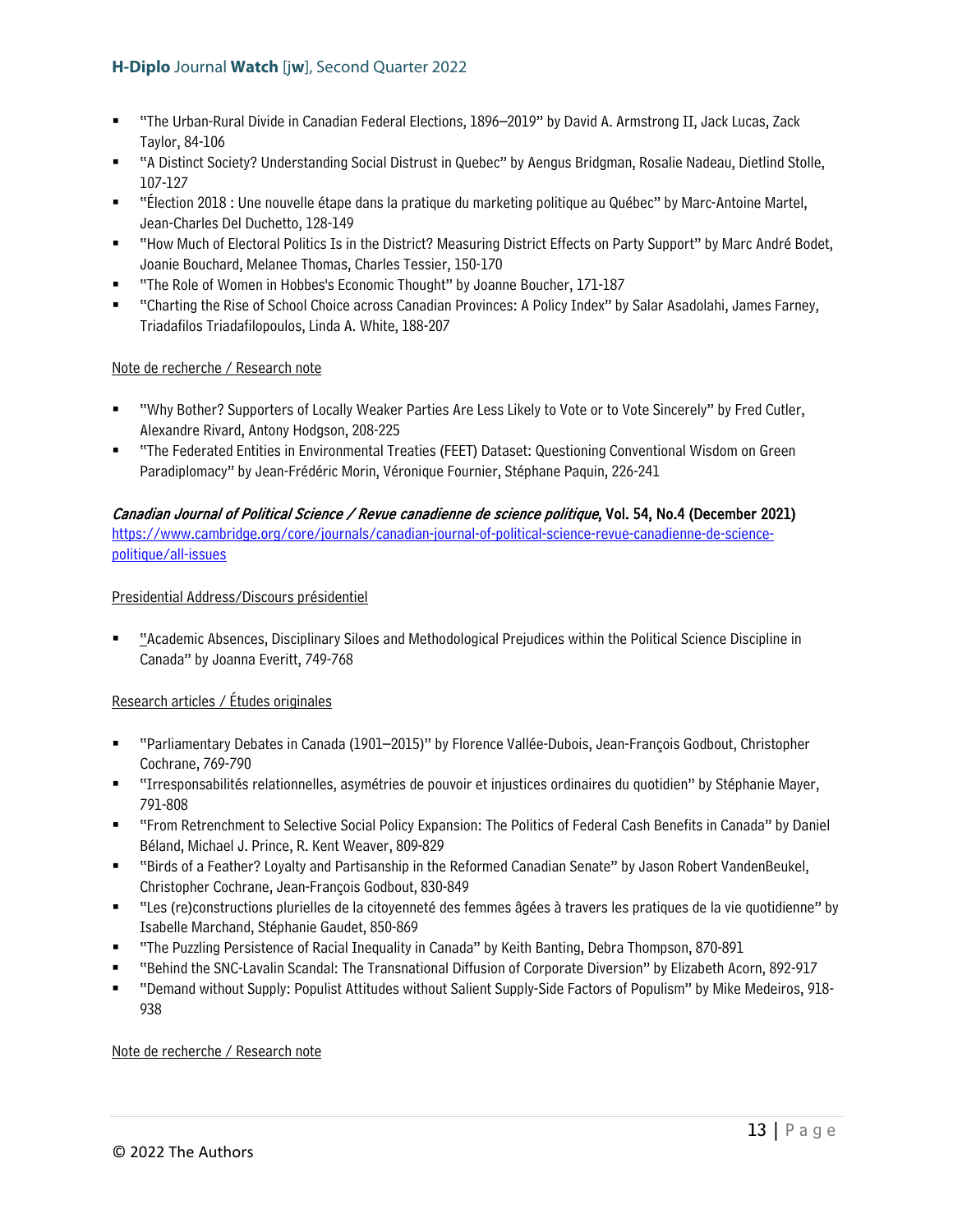- "#Propage l'info, pas le virus : communication politique et réponses des influenceur.euses à l'appel du gouvernement Legault lors de la crise de la COVID-19 au Québec" by Frédérique Côté, Mireille Lalancette, 939-958
- "Policy Ideology and Local Ideological Representation in Canada" by Jack Lucas, David A. Armstrong II, 959-976

# Review Essay / Essai critique

"Canadian Federalism and the Political Economy of Energy and the Environment" by James Meadowcroft, 977-979

# Central European History, Vol.55, No.1 (March 2022)

<https://www.cambridge.org/core/journals/central-european-history/all-issues>

#### Special issue: Sovereignty in German history

- "Negotiating Sovereignty in German History—Historiographical Challenges" by Rüdiger Graf, Heidi Tworek, 1-14
- "Buying Sovereignty: German 'Weltpolitik' and Private Enterprise, 1884–1914" by Steven Press, 15-33
- "Transitional Injustice at Leipzig: Negotiating Sovereignty and International Humanitarian Law in Germany after the First World War" by Rüdiger Graf, 34-52
- "Sovereignty Trade-Offs between Politics and the Economy: The Deconcentration of IG Farben after 1945" by Philipp Müller, 53-69
- "Dividing the Indivisible: Cold War Sovereignty, National Division, and the German Question at the United Nations" by Sebastian Gehrig, 70-89
- "'Pathological Gamblers' and 'Sovereign Consumers': National Gambling Regulation and the Challenges of European Integration and Digitization in Germany, 2004–2018" by Laura Kaiser, 90-108
- "The Long Shadow of Jean Bodin" by Helmut Walser Smith, 109-117

#### Featured Essay: The Present is History

 "Rethinking Central Europe as a Migration Space: From the Ottoman Empire through the Cold War and the Refugee Crisis" by Michelle Lynn Kahn, 118-137

# The China Quarterly, Vol.248 (December 2021)

<https://www.cambridge.org/core/journals/china-quarterly/all-issues>

#### Research articles

- "From Power Balance to Dominant Faction in Xi Jinping's China" by Eun Kyong Choi, John Wagner Givens, Andrew MacDonald, 935-956
- "Picking Places and People: Centralizing Provincial Governance in China" by Warren Wenzhi Lu, Kellee S. Tsai, 957- 986
- "Repress or Redistribute? The Chinese State's Response to Resource Conflicts" by Jing Vivian Zhan, 987-1010
- "Who Not What: The Logic of China's Information Control Strategy" by Mary Gallagher, Blake Miller, 1011-1036
- "The Emergence of Mafia-like Business Systems in China" by Meg Rithmire, Hao Chen, 1037-1058
- "From Black to Blue Skies: Civil Society Perceptions of Air Pollution in Shanghai" by Amanda K. Winter, Huong Le, Simon Roberts, 1059-1080
- "Social Forces and Street-level Governance in Shanghai: From Compliance to Participation in Recycling Regulations" by Xuan Qin, Catherine Owen, 1081-1102
- "An Institutional Dilemma in China's Skills-development System: Evidence from Two Apprenticeship Reforms" by Hao Zhang, 1103-1128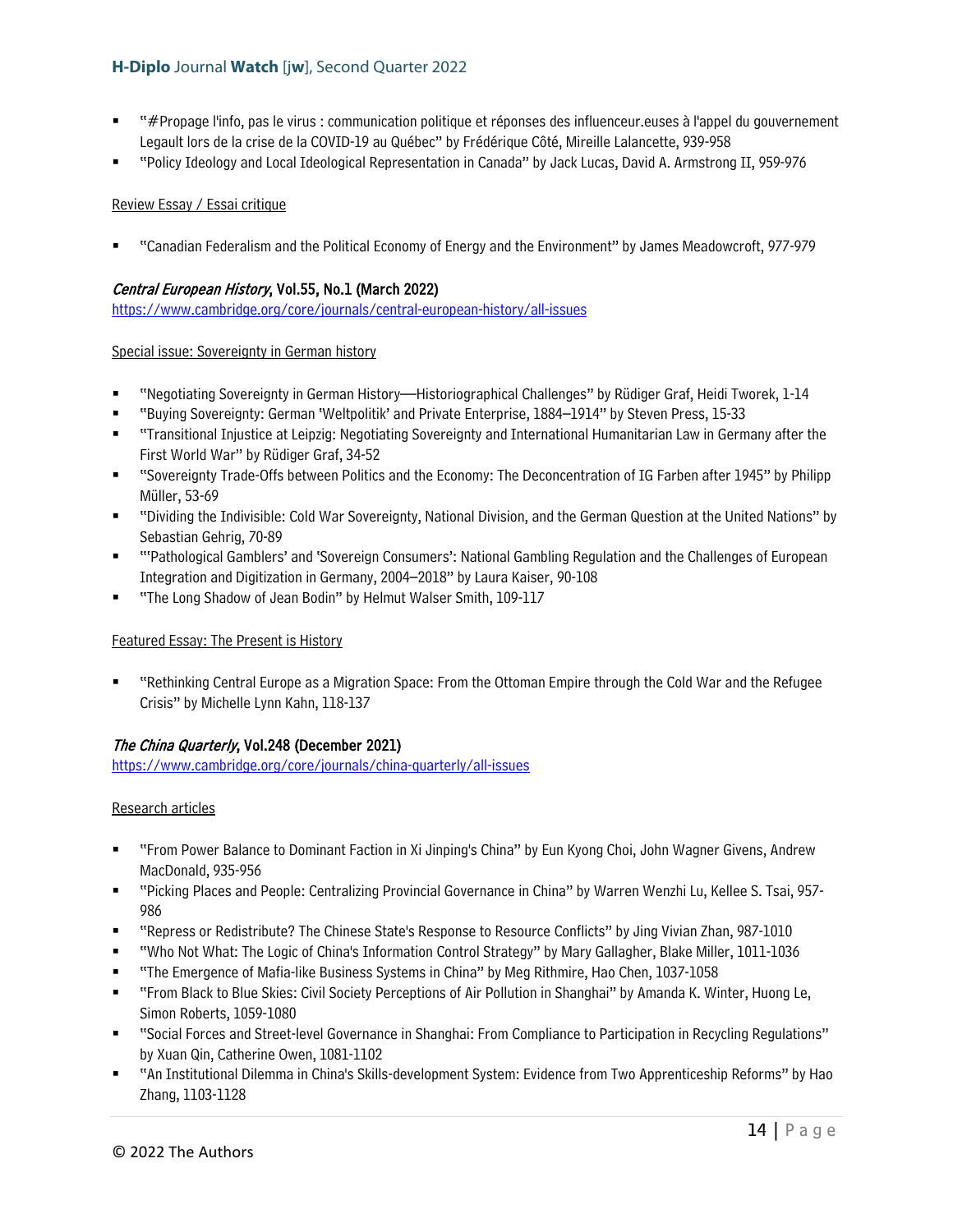- "Sun, Sand and Submachine Guns: Tourism in a Militarized Xinjiang, China" by Gregory Fayard, 1129-1151
- "Recalling Victory, Recounting Greatness: Second World War Remembrance in Xi Jinping's China" by Vincent K. L. Chang, 1152-1173
- "Legitimizing China's Growing Engagement in African Security: Change within Continuity of Official Discourse" by Ilaria Carrozza, 1174-1199

#### Research report

- "The Re-emergence of 'Missing Women" in China' by Erwin Bulte, Chih-Sheng Hsieh, Qin Tu, Ruixin Wang, 1200-1211
- "How China's Wildlife Trade Legislation Permits Commercial Trade in Protected Wild Animal Species" by Aron White, 1212-1225

# Chinese Historical Review, Vol.28, No.2 (2021)

<http://www.tandfonline.com/loi/ytcr20>

# Articles

- "China's Early Industrialization in the Age of the European Colonial Powers: A Controversial Beginning" by Orazio Coco, 113-137
- "Japan's Colonialism and Wang Jingwei's Neo-Nationalism, 1938–1945" by Travis Chambers, 138-165

# **Forum**

"An Intrepid Pioneer: Sherman Cochran and Chinese Business History" by Hanchao Lu, 166-190

#### Book Review

- Patricia Buckley Ebrey and Paul Jakov Smith, eds.: State Power in China, 900–1325; reviewed by Ronald A. Edwards, 191-193
- Xiaoqiao Ling: Feeling the Past in Seventeenth-Century China; reviewed by Q. Edward Wang, 194-195
- Ting Zhang: Circulating the Code: Print Media and Legal Knowledge in Qing China; reviewed by Guolin Yi, 195-198
- Anthony E. Clark: China Gothic: The Bishop of Beijing and His Cathedral; reviewed by Zhiguo Yang, 198-200
- Qiang Fang: The Communist Judicial System in China, 1927–1976: Building on Fear; reviewed by Patrick Fuilang Shan, 200-202
- Rana Mitter: China's Good War: How World War II Is Shaping a New Nationalism; reviewed by Catherine Chang, 202- 204
- Jianglin Li: Tibet in Agony: Lhasa 1959; translated by Susan Wilf; reviewed by Adam Cathcart, 204-206
- Jarmila Ptáčková: Exile from the Grasslands: Tibetan Herders and Chinese Development Projects; reviewed by Mao Lin, 206-208
- Mobo C.F. Gao: Gao Village Revisited: The Life of Rural People in Contemporary China; reviewed by Guo Wu, 209-210

# Chinese Journal of International Politics, Vol. 15, No. 1 (Spring 2022)

<https://academic.oup.com/cjip/issue>

- Editor's choice: "When Do Established Powers Support Rising Powers' Multilateral Institutions? The Case of the Asian Development Bank" by Ayse Kaya, Matthew Salah, 1–26
- "Chinese Public Opinion about US–China Relations from Trump to Biden" by Songying Fang, Xiaojun Li, Adam Y Liu, 27–46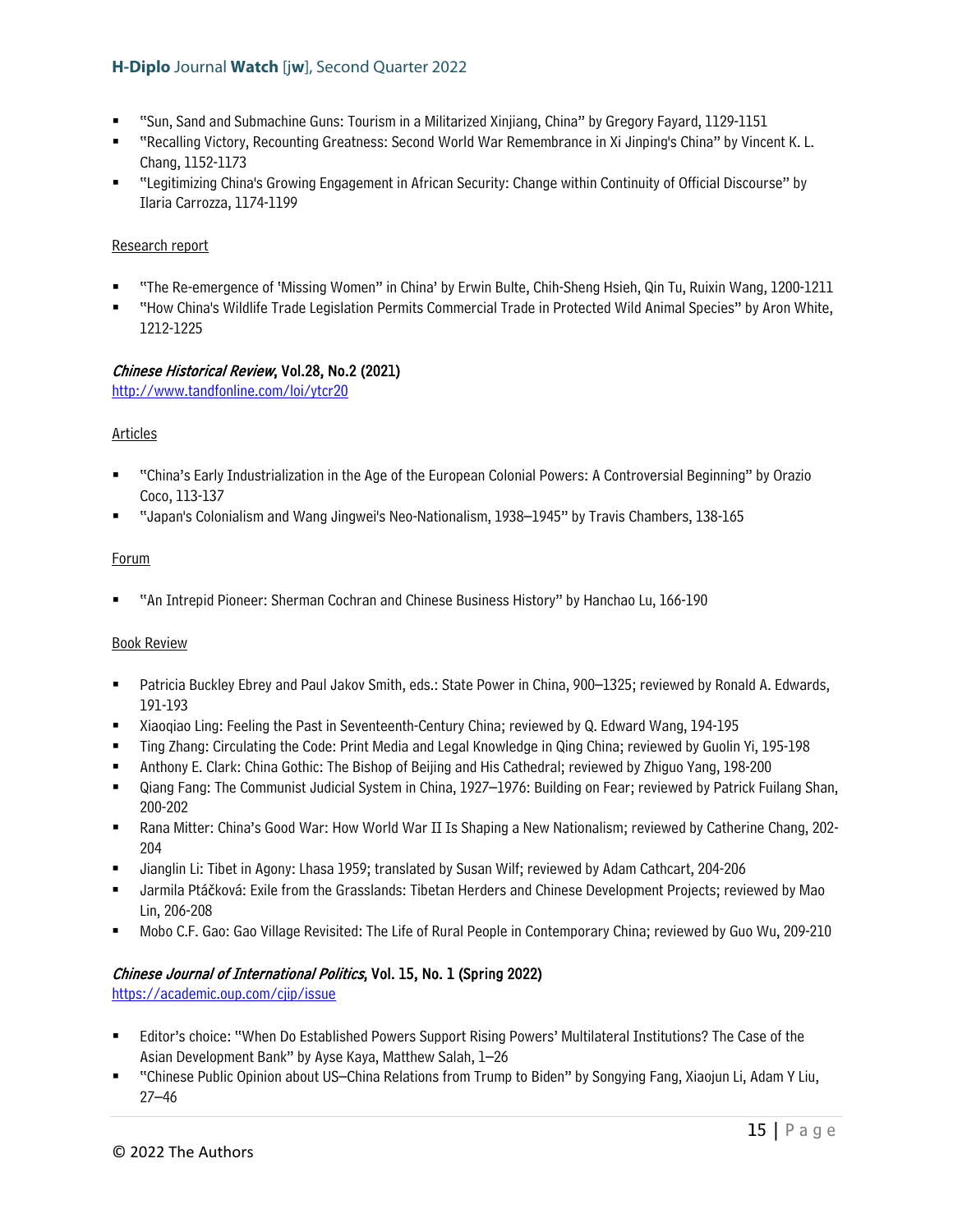- "Steering A Middle Course: The Domestic Sources of China's Rare Earth Strategy" by Xiaolin Duan, 47–68
- "Domestic Dynamics and China's Engagement in Global Renewable Energy Governance" by Lixia Yao, 69–86
- "Balance of Power Redux: Nuclear Alliances and the Logic of Extended Deterrence" by Eliza Gheorghe, 87–109

#### Class, Race and Cooperate Power, Vol. 9 No. 2 (2021)

[http://digitalcommons.fiu.edu/classracecorporatepower/all\\_issues.html](http://digitalcommons.fiu.edu/classracecorporatepower/all_issues.html) 

#### Articles

- "Canadian Financial Imperialism and Structural Adjustment in the Caribbean" by Tamanisha J. John
- "Poverty in the High-Income Countries: a Marxist Alternative to Mainstream Ideologies" by Jamie A. Gough and Aram Eisenschitz
- "Realizing A Green New Deal: Lessons From World War II" by Martin Hart-Landsberg
- "Understanding the Paris Commune On its 150th Anniversary" by Dan La Botz

#### Politics of Culture

- "Louis Proyect: a Fierce and Uncompromising Spirit" by Jeffrey St. Clair
- "Absolute Impunity: On the Legacies of 9/11 & the Policies of the War on/of Terror" by Bryant William Sculos

#### **Perspectives**

- "Eleven Theses on Socialist Revolution" by Chris Wright
- "The Owners Phony Proposal Will Not Address Competitive Balance" by Ronald W. Cox

# Cold War History, Vol.22, No.2 (2022)

<https://www.tandfonline.com/loi/fcwh20>

#### Research articles

- "Operation Refugee: the Congo Crisis and the end of humanitarian imperialism in Southern Rhodesia, 1960" by Brooks Marmon, 131-152
- "In the eyes of the beholder: American and Thai perceptions of the highland minority during the Cold War" by Sinae Hyun, 153-171
- "Comrades at enmity: Pyongyang-Hanoi split after the fall of Saigon" by Khue Dieu Do, 173-194
- "The Chinese advisory groups in the first Indochina War: their formation, evolution, and disbandment" by Xiaohe Cheng, 195-213
- "Retconning the history of covert operations: spy comics at the end of the Cold War" by Rui Lopes, 215-236

- Magdalena Grzebałkowska: Poland 1945: war and peace; reviewed by John J. Kulczycki, 237-239
- Sebastian Hurtado-Torres: The gathering storm: Eduardo Frei's Revolution in Liberty and Chile's Cold War; reviewed by Jorge Puma, 239-241
- Mathias Haeussler: Helmut Schmidt and British–German relations: a European misunderstanding; reviewed by Christopher Day, 242-244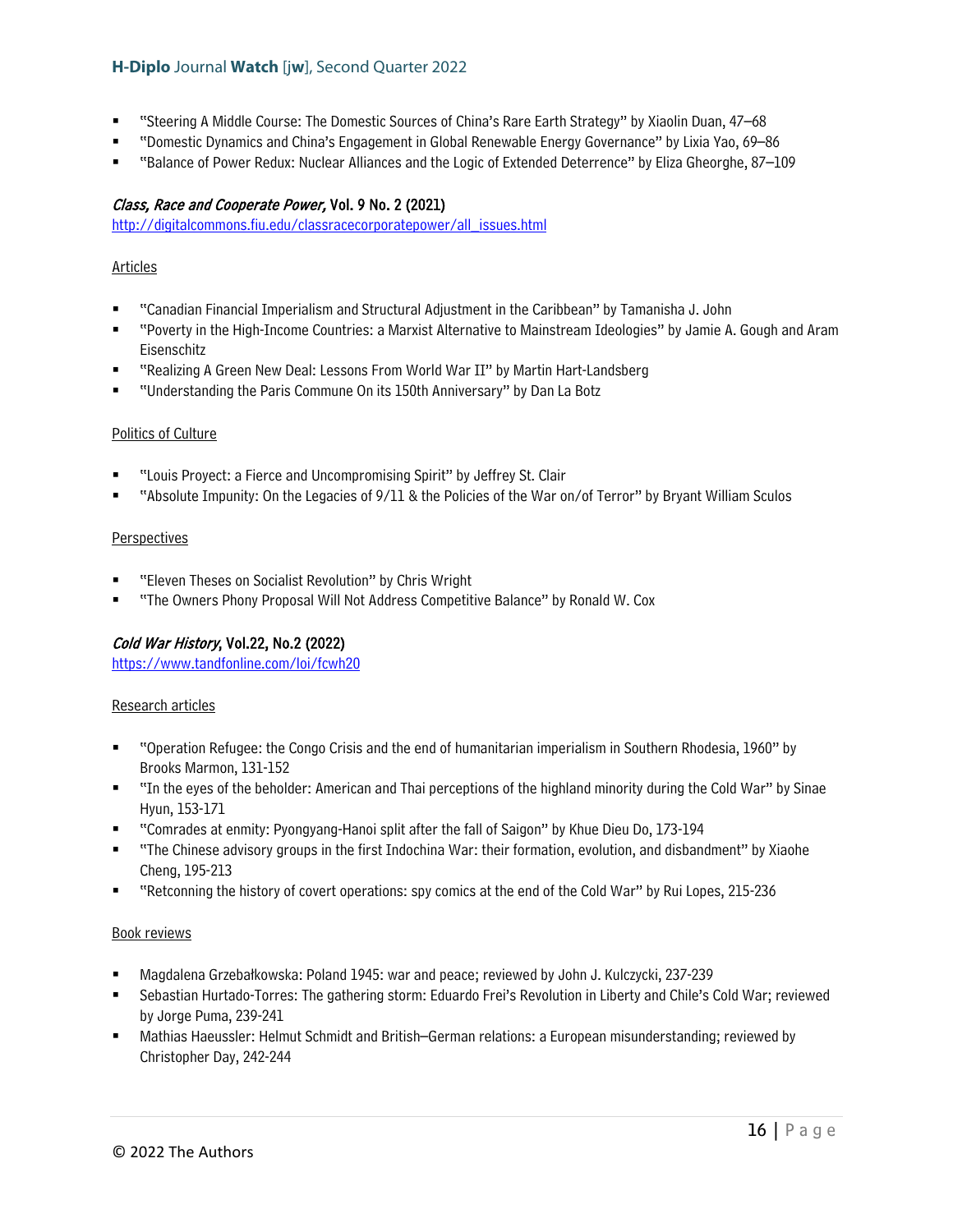# Cold War History, Vol.22, No.1 (2022)

<https://www.tandfonline.com/loi/fcwh20>

#### Research articles

- "The Story of Laura. Eastern Bloc Surveillance of Spain in the Late Cold War (1967-1990)" by Jose M. Faraldo, 1-18
- "The New Latin American Left in a polarised Cold War: The story of Vivian Trías" by Aldo Marchesi & Michal Zourek, 19-40
- "Bargaining for humanitarian aid across the Iron Curtain: Western relief workers in Romania in the late 1970s" by Luminita Gatejel, 41-57
- "Lost in translation or transformation? The impact of American aid on the Turkish military, 1947–60" by Serhat Guvenc & Mesut Uyar, 59-77
- "Pre-enacting the next war: the visual culture of Danish civil defence in the early nuclear age" by Casper Sylvest, 79- 102
- "Art versus politics: Polish-Dutch international cultural relationships at the outset of the Cold War (1947–50)" by Michał Wenderski, 103-121

#### Book reviews

- Peter Svik: Civil aviation and the globalization of the Cold War; reviewed by Mauro Elli, 123-125
- David Gilbreath Barton: Havel: unfinished revolution; reviewed by David S. Danaher, 125-127
- Eric Zolov: The last good neighbor: Mexico in the global sixties; reviewed by Timo Schaefer, 127-130

# Cold War International History Project Working Paper Series, No. 95 (February 2021)

<https://www.wilsoncenter.org/publication-series/cwihp-working-paper-series> [https://www.wilsoncenter.org/publication/negotiating-return-civilians-chinese-perception-tactics-and-objectives-first](https://www.wilsoncenter.org/publication/negotiating-return-civilians-chinese-perception-tactics-and-objectives-first-fourteen)[fourteen](https://www.wilsoncenter.org/publication/negotiating-return-civilians-chinese-perception-tactics-and-objectives-first-fourteen) 

 "Negotiating the Return of Civilians: Chinese Perception, Tactics and Objectives at the First Fourteen Meetings of the Sino-American Ambassadorial Talks" by Yafeng Xia (Article and Translations)

# Colonial Latin American Review, Vol.31, No.1 (2022)

<https://www.tandfonline.com/loi/ccla20>

"Introduction: Foreword" by Dana Leibsohn, 1-3

#### Articles

- "Imprinting exemplarity: a culture of print in Mexican nuns' portraits" by Kelly Donahue-Wallace, 4-30
- "Scribal voices in Chimalpahin's transcription of La conquista de México" by Heather J. Allen, 31-56
- "Las funciones del lector en la narrativa de Gonzalo Fernández de Oviedo" by Álvaro Baraibar, 57-73
- "The vanishing Inquisition: an inquisitor's visit and its repercussions in seventeenth-century Brazil" by Carole A. Myscofski, 74-92
- "No such thing as neutral trade: U.S. shippers in the Rio de la Plata at the turn of the nineteenth century" by Fabrício Prado, 93-113
- "Native mercury: discovery narratives as entangled histories of technology" by Mark Pierre Dries, 114-132
- "The spiral of spoils: booty, distributive justice, and empire formation in the Conquista of New Spain" by Vitus Huber, 133-157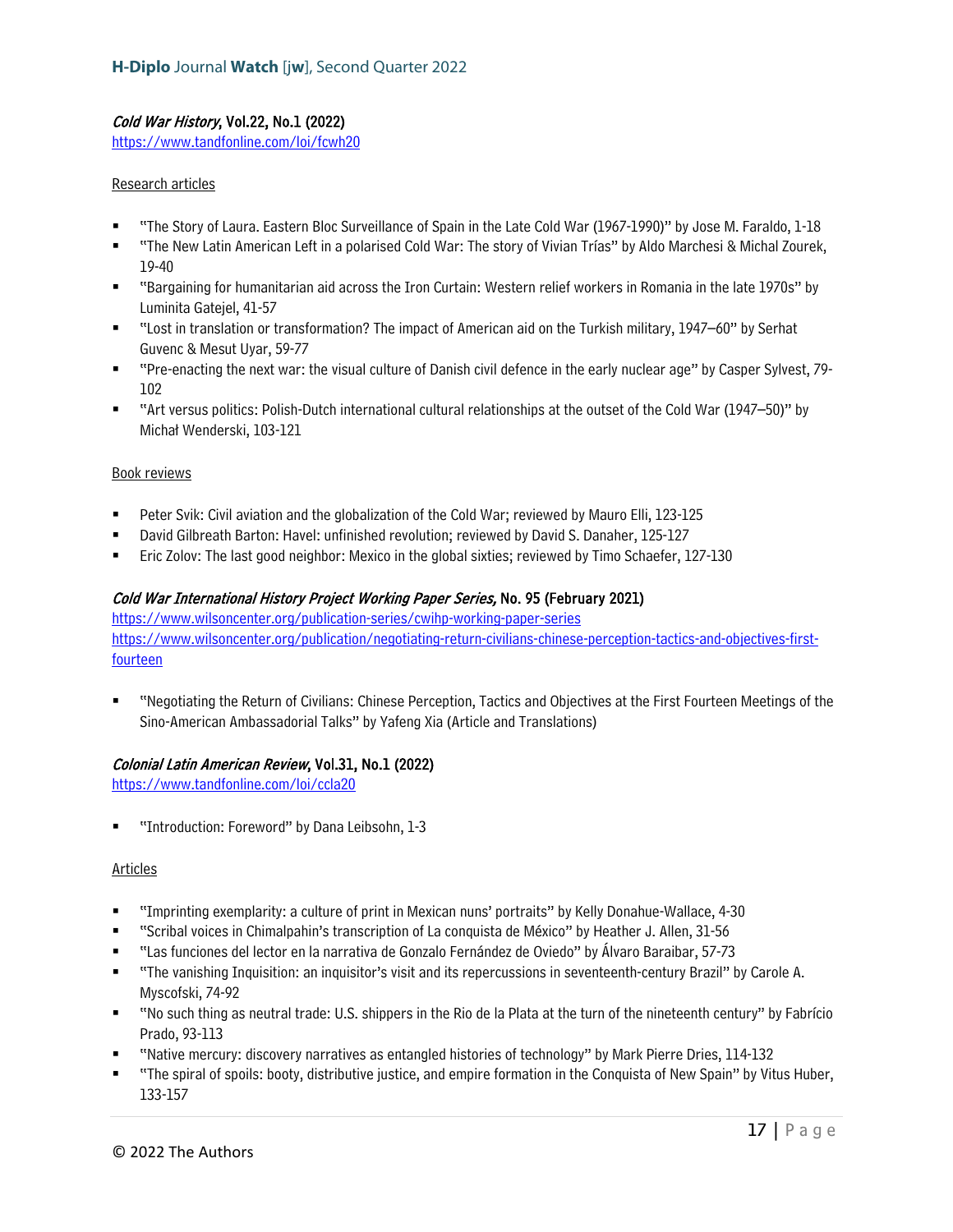# **Obituary**

"In Memoriam: María del Carmen Ferreyra (Córdoba, 23/9/1933–18/5/2021)" by Federico Sartori, 158-160

#### Book reviews

- Ramón Mujica Pinilla, ed.: Arte Imperial Inca: sus orígenes y transformaciones desde la Conquista a la Independencia; reviewed by Roberto González Echevarría, 161-164
- Maya Stanfield-Mazzi: Clothing the New World Church: liturgical textiles of Spanish America, 1520–1820; reviewed by Elena Phipps, 164-166
- Erin Woodruff Stone: Captives of conquest: slavery in the early modern Spanish Caribbean; reviewed by Rebecca Anne Goetz, 166-168
- José Miguel Martínez-Torrejón: Los pre-textos de La Florida del Inca; reviewed by Fernando Rodríguez-Mansilla, 168- 169
- Rosa Perelmuter, ed.: La recepción literaria de Sor Juana Inés de la Cruz: un siglo de apreciaciones críticas (1910– 2010); reviewed by Grady C. Wray, 170-171
- Sonya Lipsett-Rivera: The origins of macho: men and masculinity in colonial Mexico; reviewed by Nicole von Germeten, 171-172
- Mark Christensen and Matthew Restall: Return to Ixil. Maya society in an eighteenth-century Yucatec town; reviewed by Justyna Olko, 173-174
- Sophie Brockmann: The science of useful nature in Central America: landscapes, networks, and practical enlightenment, 1784–1838; reviewed by Margaret R. Ewalt, 174-176
- William B. Taylor: Fugitive freedom: the improbable lives of two imposters in late colonial Mexico; reviewed by David Frye, 176-178

# Colonial Latin American Review, Vol.30, No.4 (2021)

<https://www.tandfonline.com/loi/ccla20>

# Special issue: A new mining and minting history for the Americas

- "Introduction: a new mining and minting history for the Americas" by Tatiana Seijas & Dana Velasco Murillo, 485-497
- "'To search and claim': indigenous prospectors, silver mining, and legal practices in Spanish America, 1530–1600" by Dana Velasco Murillo, 498-519
- "Ingenios and ingenuity: rethinking Indigenous histories of silver in the colonial Andean mining industry" by Allison Bigelow & Pablo Cruz, 520-544
- "Suspicious possession: policing silver and making race in colonial Potosí" by James Almeida, 545-564
- "Bits, shillings, and dollars: slavery, indenture, and circulating silver in British Guiana, 1800s–1900s" by Louise Moschetta, 565-588
- "In search of a decent coin: the value of small change in Bourbon Spanish America" by Andrew Konove, 589-610
- "Afterword: mining, minting, and money from within and from below" by Daviken Studnicki-Gizbert, 611-620

#### (The Round Table) The Commonwealth Journal of International Affairs, Vol.111, No.1 (2022) <https://www.tandfonline.com/loi/ctrt20>

#### Special issue: Cyprus and the Commonwealth 1961-2021

 "Introduction: Cyprus and the Commonwealth: 1961-2021" by Achilles C. Emilianides, Dimitrios Kourtis & Christina Ioannou, 1-5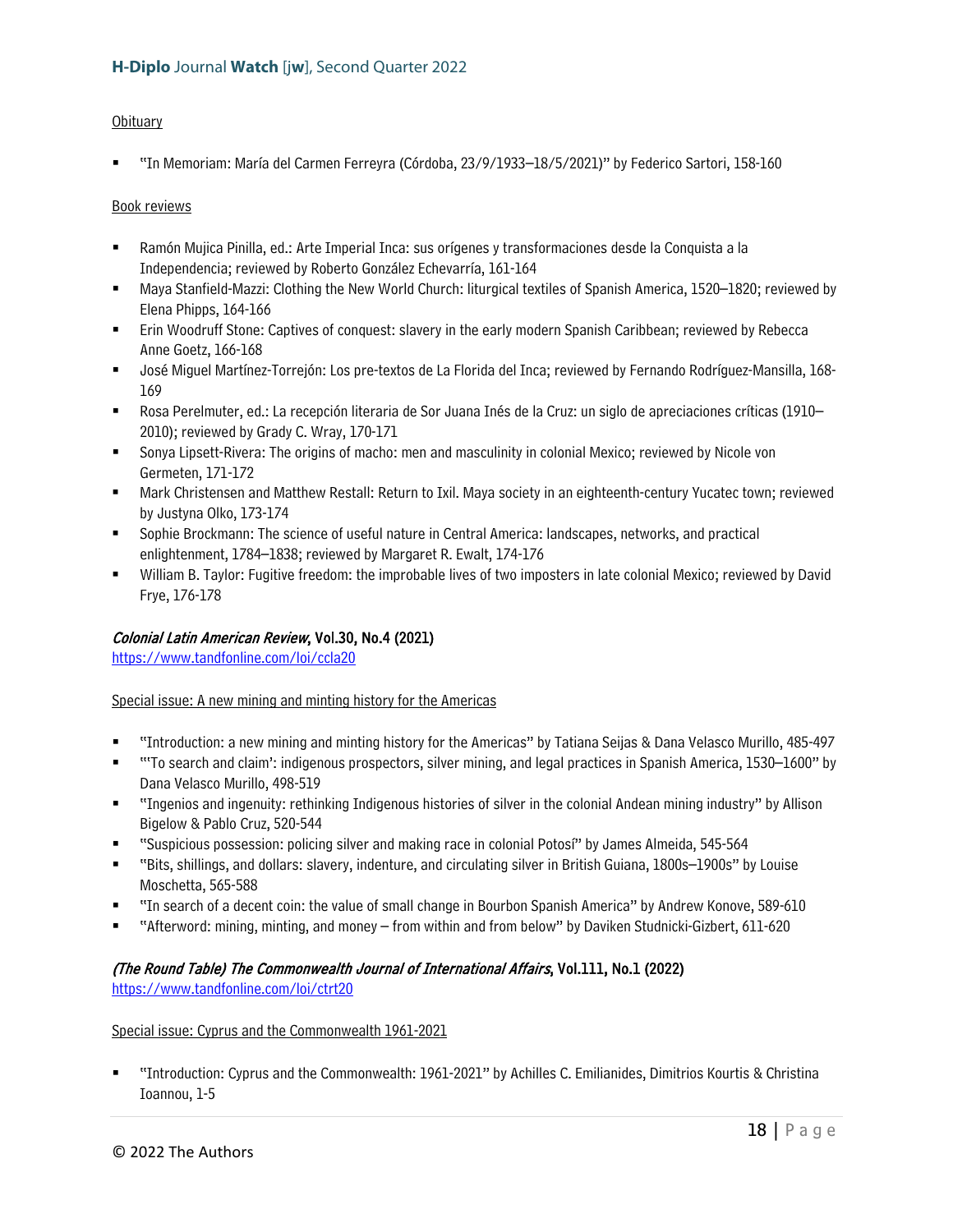- "Cyprus in the Commonwealth: pre-membership perceptions by Greek Cypriot elites, 1959-1961" by Andreas Karyos & Marinos Papaioakeim, 6-18
- "The Republic of Cyprus and the Commonwealth in the 1960s" by Achilles C. Emilianides, 19-30
- "Diplomatic ambiguity: Cyprus 1961–1963 how ambivalent diplomatic attitudes, particularly those of the CRO, encouraged dangerous Greek Cypriot attempts to modify the status quo created by the London and Zurich agreements" by Diana Markides, 31-39
- "Commonwealth and Cyprus after EU accession" by Achilles C. Emilianides & Christina Ioannou, 40-52

# Special issue: Falkland Islands: 40 Years on

- "Introduction: Falkland Islands 40 years on" by Peter Clegg & Kate Matheson, 53-55
- "The British use of domestic political situations during the Falklands War" by Matthieu Grandpierron, 56-68
- "Political and constitutional issues for the contemporary Falkland Islands" by Peter Clegg, 69-78
- "Time to talk? Track two diplomacy and the Falklands/Malvinas dispute" by Peter Jones, 79-90
- "Oil and the Falklands/Malvinas: oil companies, governments and Islanders" by Grace Livingstone, 91-103
- "Small Islands, resilience and social control: how the Falkland Islands handled COVID-19" by Kate Matheson, 104- 115
- "The 40th anniversary of the Falklands War: a dialogue" by Matthew C. Benwell, Michael Betts, Jan Cheek, Catriona Pennell, Alasdair Pinkerton & Nikki Wilks, 116-126

# **Opinions**

- "Climate change: the 'COP-out' in Glasgow" by Steve Cutts, 127-128
- "Desmond Tutu, apartheid and a 'God-filled life'" by Stuart Mole, 129-130
- "Desmond Tutu: Gravitas and Hilaritas" by Graham Kings, 131-132
- "Brij Lal: confronting Fiji's coup culture with courage and conviction" by Doug Munro, 133-134
- "MPs from overseas territories at Westminster: why not" by Ged Martin, 135-136
- "The corrosive effects of idea pathogens" by Gad Saad, 137-138
- "Science as a battleground for free speech: lessons from New Zealand" by Noel Cox, 139-140
- "New alliances for Argentina with the discovery of mineral reserves in the Falkland Islands" by Rogério Do Nascimento Carvalho, 141-142
- "South Atlantic Medal Association and maintaining the currency of the Falklands War" by Tom Herring, 143-144

#### Book reviews

- Vir Sanghvi: A rude life; reviewed by Venkat Iyer, 145-147
- Sujit Sivasundaram: Waves across the South: a new history of revolution and empire; reviewed by Steve Taylor, 147- 148
- M. John Lamola: Sowing in tears: a documentary history of the church struggle against apartheid 1960 1990; reviewed by Sheila Allcock, 149

# Communist and Post-Communist Studies, Vol.52, No.4 (December 2019)

<http://www.sciencedirect.com/science/journal/0967067X>

- "Russian stereotypes and myths of Ukraine and Ukrainians and why Novorossiya failed" by Taras Kuzio, 297-309
- "'Mimicking' the West? Russia's legitimization discourse from Georgia war to the annexation of Crimea" by Vasile Rotaru, 311-321
- "The dual logic of Russia's party system nationalization" by Yuriy Gaivoronsky, 323-330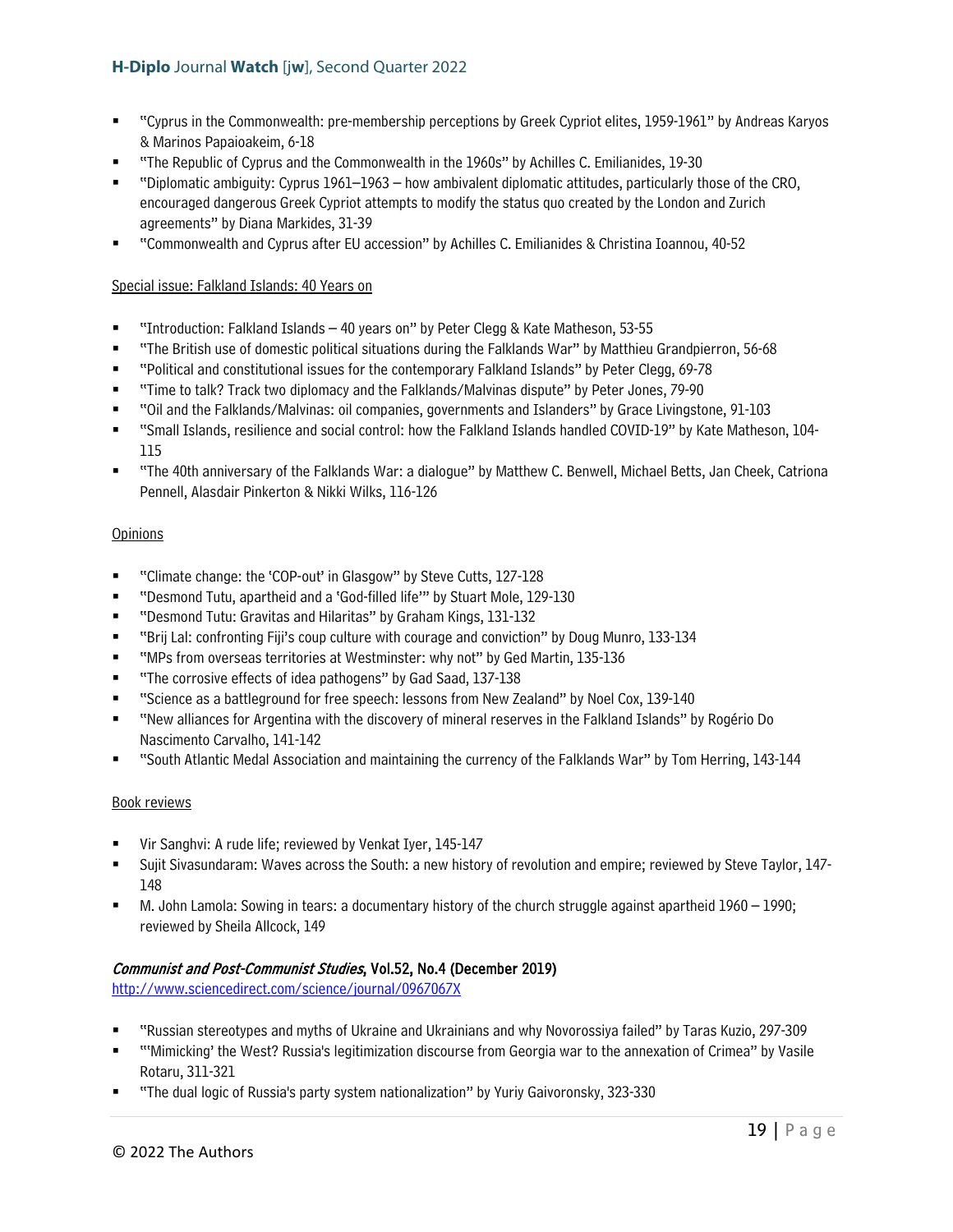- "Determinants of voting results in Poland in the 2015 parliamentary elections. Analysis of spatial differences" by Wojciech Grabowski, 331-342
- "Globalized fears, localized securities: 'Terrorism' in political polarization in a one-party state" by Tianyang Liu and Tianru Guan, 343-353
- "From Marxism to nationalism: The Chinese Communist Party's discursive shift in the post-Mao era" by Yingjie Guo, 355-365
- "Politics, sport mega events and grassroots mobilization. Anticipated triumph and unexpected failure of political elite in Poland" by Wojciech Woźniak, 367-378
- "The emerging labour market and transformation from state amateurs to professional athletes" by Yiyong Liang, 379- 390

# Comparative Strategy, Vol. 41, No. 2 (2022)

<https://www.tandfonline.com/loi/ucst20>

# Research articles

- "Does punishment work? Selection effects in air power theory" by Ron Gurantz, 123-134
- "The fragility of general deterrence: The United States and China in maritime East Asia" by Yves-Heng Lim, 135-154
- "Military exercises as a part of NATO deterrence strategy" by Danylo Kubai, 155-161
- "The benefits of defense industry privatization: Markets, technology and U.S. military supremacy since World War II" by Valentin Lara, 162-188
- "A geopolitical and geostrategic blueprint for NATO's China challenge" by Benjamin Schreer, 189-202
- "A 'Mah-Kinder' geopolitical explanation of China's Belt and Road Initiative (BRI)" by Adam Leong Kok Wey, 203-211
- "Techno-nationalism vs. techno globalization: India's military acquisitions and arms production dilemma" by Amit Gupta, 212-228

# Book reviews

- Geeta Kochhar, ed.: China's foreign relations and security dimensions; reviewed by Malachi Cecil, 229-230
- Stephen Holmes and Ivan Krastev: The light that failed: Why the West is losing the fight for democracy; reviewed by C. Dale Walton, 230-232

# Comparative Strategy, Vol. 41, No. 1 (2022)

<https://www.tandfonline.com/loi/ucst20>

# Research articles

- "AI weapon systems in future war operations; strategy, operations and tactics" by Michail Ploumis, 1-18
- "Small players in a limitless domain: Cyber deterrence as small state strategy" by Marius Kristiansen & Njaal Hoem, 19-31
- "The three ages of modern Western special operations forces" by Yair Ansbacher & Ron Schleifer, 32-45
- "India and the Balakot airstrike: Reflections beyond hard power" by Muhsin Puthan Purayil, 46-59
- "Evolution of the CSDP in the setting of European integration and international relations theory" by Michal Piechowicz & Agnieszka Szpak, 60-77
- "The Fabian strategy: How to trade space for time" by Andrew Carr & Benjamin Walsh, 78-96
- "The alignment strategies of great powers: Managing power asymmetries and structural changes in the international system" by Håkan Edström & Jacob Westberg, 97-119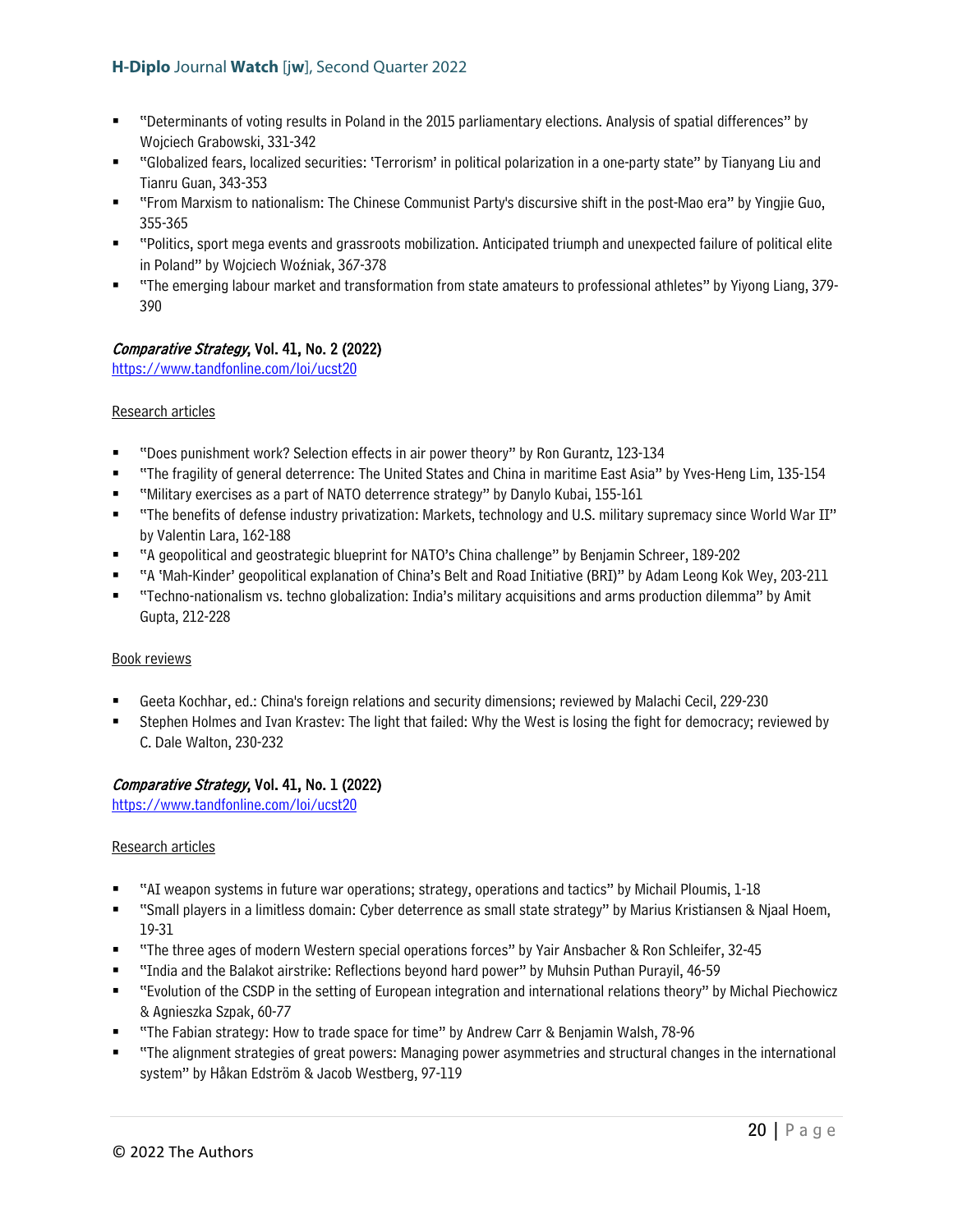#### Book reviews

- Helen Caldicot and Craig Eisendrath: War in heaven: The arms race in outer space; reviewed by Christopher Stone, 120-121
- David Santoro, ed.: US-China nuclear relations: The impact of strategic triangles; reviewed by C. Dale Walton, 121- 122

# Conflict and Society, Vol. 7 (June 2021)

<https://www.berghahnjournals.com/view/journals/conflict-and-society/conflict-and-society-overview.xml>

Special section 1: Experiential Landscapes of Terror

- "Introduction: Experiential Landscapes of Terror" by Sunčana Laketa, Sara Fregonese, and Damien Masson, 1–8
- "(Counter)Terrorism and the Intimate: Bodies, Affect, Power" by Sunčana Laketa, 9–25
- "Shockwaves: Atmospheres beyond the Conflict City/Ordinary City Divide" by Sara Fregonese, 26–41
- "The State of Emergency at Home: House Arrests, House Searches, and Intimacies in France" by Flora Hergon, 42– 59
- "Listening to Terror Soundscapes: Sounds, Echoes, and Silences in Listening Experiences of Survivors of the Bataclan Terrorist Attack in Paris" by Luis Velasco-Pufleau, 60–77
- "'Counterterrorism Citizens' and the Neurotic City" by Amy Batley, 78–95

# Special Section 2: The Longitudinal Ethnography of Violence

- "Introduction: The Longitudinal Ethnography of Violence" by Lidewyde H. Berckmoes, Marie Rosenkrantz Lindegaard, and Dennis Rodgers, 96–106
- "Telling Tales? Subjective Ethnography and Situated Narratives in Longitudinal Research on Violence in Nicaragua" by Dennis Rodgers, 107–122
- "Changing Narratives of Intimate Partner Violence: A Longitudinal Photo-Ethnography" by Heith Copes, Lindsay Leban, and Jared Ragland, 123–142
- "Times of Violence:The Shifting Temporalities of Long-Term Ethnographic Engagement with Burundi" by Simon Turner, 143–159
- "'What about Last Time?': Exploring Potentiality in Danish Young Women's Violent Conflicts" by Ann-Karina Henriksen, 160–174
- "'I Showed You What I Thought Was Appropriate': Reflections on Longitudinal Ethnographic Research and the Performativity of Dutch Gang Life" by Robert A. Roks, 175–191

#### Book reviews

By Bernard B. Fyanka and Julaina A. Obika, 192–197

#### Book Forum

By Lotte Buch Segal, Emilija Zabiliūtė, Marco Motta, Resto Cruz, Andrew M. Jefferson, and Veena Das, 198-213

# Contemporary British History, Vol.36, No.1 (2022)

<https://www.tandfonline.com/loi/fcbh20>

#### Articles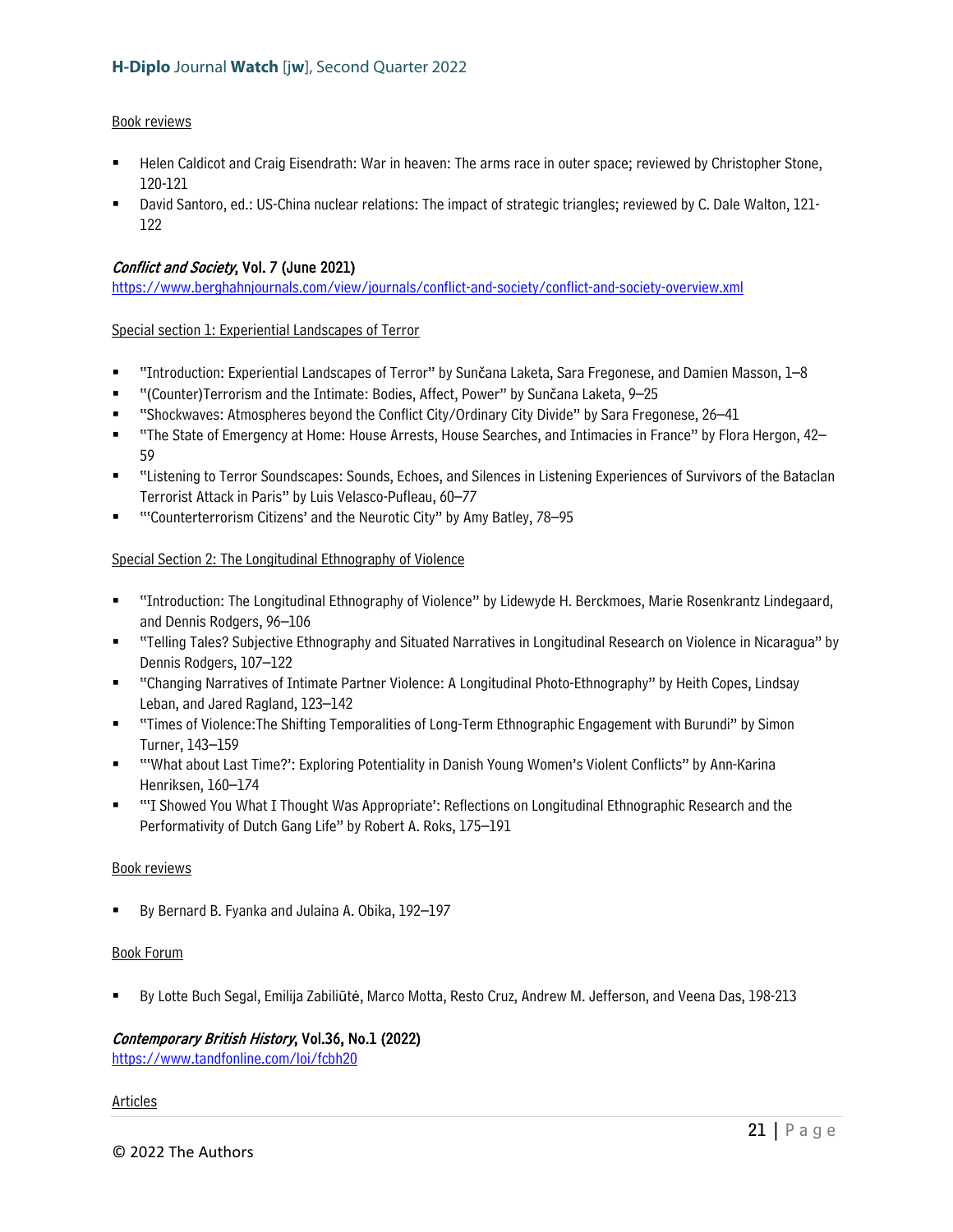- "Spatial mobility in later twentieth-century Britain" by Simon Gunn, 1-22
- "Was there a legislative moral agenda in Thatcher's administration?" by Lenon Campos Maschette, 23-52
- "The idea of the Labour Left" by Alex du Cros, 53-85
- "The Conservative Party and DFID: party statecraft and development policy since 1997" by Joe Devanny & Philip A. Berry, 86-123
- "Performing Welsh Government 1999–2016: how insider narratives illuminate the hidden wiring and emergent cultural practices" by Leighton Andrews, 124-156

#### Book reviews

- **EXEM** Earth Laybourn: Going to the dogs. A history of Greyhound racing in Britain, 1926-2017; reviewed by Robert Snape, 157-158
- Kieran Connell: Black Handsworth: race in 1980s Britain; reviewed by Kerry Pimblott, 158-160
- **Laura Tisdall: A progressive education? How childhood changed in mid-twentieth-century English and Welsh Schools;** reviewed by Stephanie Spencer, 160-161
- Zoe Strimpel: Seeking love in modern Britain: gender, dating and the rise of 'the Single'; reviewed by Hannah Charnock, 162-163

# Contemporary European History, Vol.31, No.1 (February 2022)

<https://www.cambridge.org/core/journals/contemporary-european-history/all-issues>

#### The 2020 Contemporary European History Prize Winners

- "Introduction: The 2020 Contemporary European History Prize," 1
- "From National Catholicism to Romantic Love: The Politics of Love and Divorce in Franco's Spain" by Mónica García-Fernández, 2-14; and "Addendum," 170
- "Between Dialogue and Denunciation: The World Council of Churches, Religious Freedom, and Human Rights during the Cold War" by Bastiaan Bouwman, 15-30

#### Articles

- "Neoliberal Thinkers and European Integration in the 1980s and the Early 1990s" by Roberto Ventresca, 31-47
- "Mapping the Margins: National Borders, Transnational Networks and Images of Coherence in Interwar Italy and Yugoslavia" by Matthew Worsnick, 48-70
- "A National Army Under the Red Banner? The Mobilisation of the Hungarian Red Army in 1919" by Tamás Révész, 71- 84
- "'The Surest of All Morale Barometers': Transnational Encounters in the XV International Brigade" by Fraser Raeburn, 85-99
- "'Change the Heart, and the Work Will Be Changed': Pius XII's Papal Blueprints for Europe" by Dorien Lanting, Trineke Palm, 100-112
- "The Portuguese Road to Neoliberalism (1976–1989)" by Ricardo Noronha, 113-128

#### Spotlight: the Spotlight Series

- "Europe without Borders: Environmental and Global History in a World after Continents" by Alison Frank Johnson, 129-141
- "Migration, Mobility and the Making of a Global Europe" by Tara Zahra, 142-154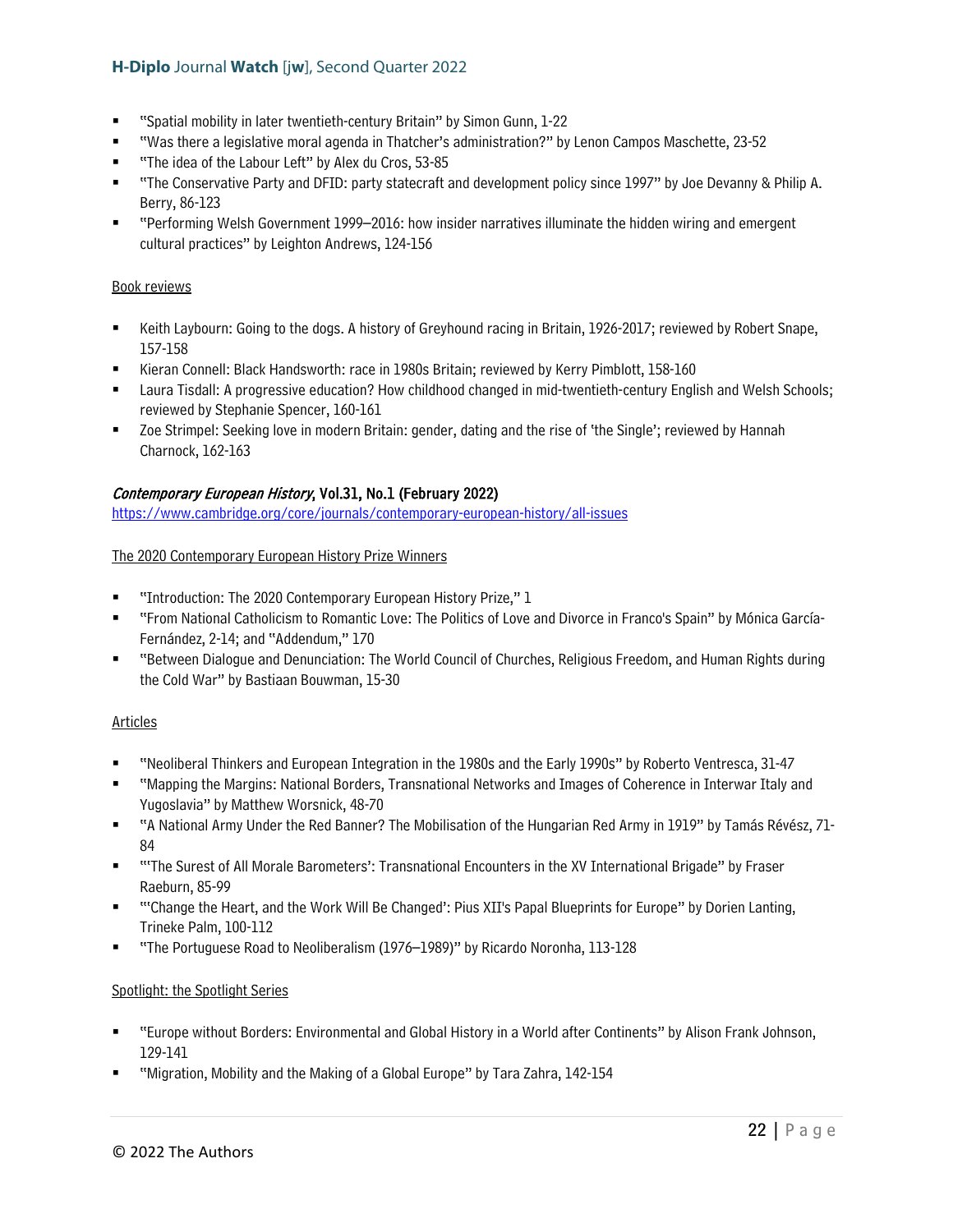#### Review articles

 "A Moral Language for Our Time? Human Rights and Christianity in Historical Perspective" by Rachel Johnston-White, 155-166

# Cooperation and Conflict, Vol. 57, No.1 (March 2022)

<https://journals.sagepub.com/loi/cac>

# Articles

- "Whither European diplomacy? Long-term trends and the impact of the Lisbon Treaty" by Federica Bicchi, Daniel Schade, 3–24
- "International emotional resonance: Explaining transatlantic economic sanctions against Russia" by Philippe Beauregard, 25–42
- "Legacies of war: Syrian narratives of conflict and visions of peace" by Kathrin Bachleitner, 43–64
- "Reciprocal institutional visibility: Youth, peace and security and 'inclusive' agendas at the United Nations" by Helen Berents, Caitlin Mollica, 65–83
- "Incredibly loud and extremely silent: Feminist foreign policy on Twitter" by Katarzyna Jezierska, 84–107
- "Militarization of childhood(s) in Donbas: 'Growing together with the Republic'" by Iuliia Hoban, 108–129

# Diplomacy & Statecraft, Vol.33, No.1 (2022)

<https://www.tandfonline.com/loi/fdps20>

Special issue: David Reynolds: Studies in Competitive Co-operation

- "David Reynolds: Studies in Competitive Co-operation" by Richard Aldous & Nigel Ashton, 1-18
- "'Crucial? Helpful? Practically Nil?' Reality and Perception of Britain's Contribution to the Development of Nuclear Weapons during the Second World War" by Sabine Lee, 19-40
- "'Stalking Horses': The American Influence on British Civil Nuclear Identity, 1946-1956" by Martin Theaker, 41-63
- "Assassination from MLK to Mrs T: Contrast and Convergence in the United States and Britain" by Simon Ball, 64-85
- "The End of the 'Special Relationship'? The Heath-Nixon Years in Perspective" by Andrew Scott, 86-110
- "Soviet-American Strategic Arms Limitation and the Limits of Co-operative Competition" by James Cameron, 111-132
- "Britannia Overwhelmed? Reconsidering British Foreign Policy from European Community Membership to the End of the Cold War, 1973-1990" by Martin Albers, Edoardo Andreoni & Mathias Haeussler, 133-157
- "With or without Russia? The Boris, Bill and Helmut Bromance and the Harsh Realities of Securing Europe in the Post-Wall World, 1990-1994" by Kristina Spohr & Kaarel Piirimäe, 158-193

- **EXECT HAMILTON: Servants of Diplomacy. A Domestic History of the Victorian Foreign Office; reviewed by Aidan Jones,** 194-195
- Colin Turbett: The Anglo-Soviet Alliance. Comrades and Allies During WW2; reviewed by Martin Folly, 195-196
- Christian F. Ostermann: Between Containment and Rollback: The United States and the Cold War in Germany; reviewed by Victoria Phillips, 197-198
- Aaron Donaghy: The Second Cold War: Carter, Reagan, and the Politics of Foreign Policy; reviewed by Archie Brown, 198-199
- Owen McGee: A History of Ireland in International Relations; reviewed by Francis M. Carroll, 200-201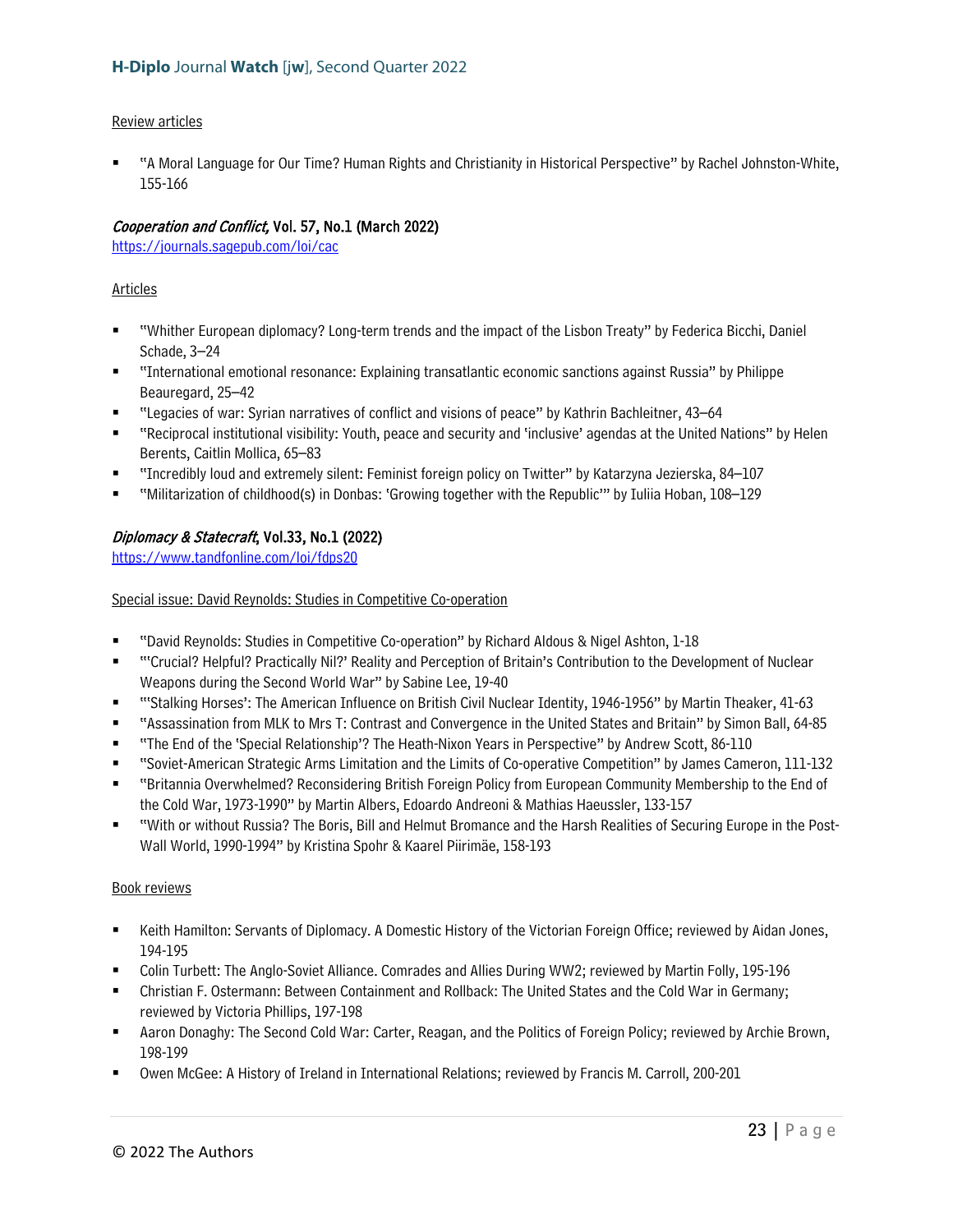- Robert M. Hendershot and Steve Marsh, eds.: Culture Matters: Anglo-American Relations and the Intangibles of Specialness; reviewed by Charlie Whitham, 201-202
- Uri Bialer: Israeli Foreign Policy: A People Shall Not Dwell Alone; reviewed by Dr. Eldad Ben Aharon, 203-204
- Keir A. Lieber and Daryl G. Press: The Myth of the Nuclear Revolution: Power Politics in the Atomic Age; reviewed by John William Sutcliffe, 204-206
- Kishore Mahbubani: Has China Won? The Chinese Challenge to American Primacy; reviewed by Halil Kürşad Aslan, 206-207
- Andrew Imbrie: Power on the Precipice: The Six Choices America Faces in a Turbulent World; reviewed by Siavash Chavoshi, 208-209

# Diplomacy & Statecraft, Vol.32, No.4 (2021)

<https://www.tandfonline.com/loi/fdps20>

# Research articles

- "Public Opinion, National Character, and Britain's Failed Defence of the Netherlands, 1793-1795" by Graeme Callister, 627-647
- "'Parliament of Man, Federation of the World': Repertoires of Statecraft, the Hague Conferences, and the Making of the Liberal Order" by Paul K. MacDonald, 648-673
- "Imperial Bending of Rules: The British Empire, the Treaty of Lausanne, and Cypriot Immigration to Turkey" by Ilia Xypolia, 674-691
- "A Fleeting Friendship: Anglo-Soviet Penpalship in the Second World War" by Olga Kucherenko, 692-719
- "Awkward Alliances. Modernisation Theory and United States Foreign Policy Towards Franco's Spain in the 1960s" by Óscar J. Martín García, 720-742
- "'You Haven't Been Too Horrible to Us Recently': Lyndon Johnson and Apartheid South Africa" by Eddie Michel, 743- 765
- "Emotions and Gender in Margaret Thatcher and Helmut Kohl's Cold War" by Dominik Geppert, 766-788
- "Economic Statecraft in Anglo-Chinese Relations: Recalling the Hong Kong Airport Negotiations" by Tim Summers, 789-809
- "Re-reading Kim Dae-jung: Obscured Engagement" by Seongwon Yoon, 810-828
- "FIFA Diplomacy and Global Actors' Interests in Cyprus: An Unsuccessful 'Alliance', 2013–2019" by Nikos Lekakis, 829-845

- Jeremy Black: To Lose an Empire: British Strategy and Foreign Policy, 1758–1790; reviewed by T. G. Otte, 846-847
- John Gooch: Mussolini's War: Fascist Italy from Triumph to Catastrophe, 1935-1943; reviewed by Richard Hammond, 847-848
- Andrew Adonis: Ernest Bevin. Labour's Churchill; reviewed by Martin Folly, 849-850
- David McCourt, ed.: American Power and International Theory at the Council on Foreign Relations, 1953–1954; reviewed by Elisabetta Brighi, 850-851
- Archie Brown: The Human Factor: Gorbachev, Reagan, and Thatcher, and the End of the Cold War; reviewed by Christopher Read, 852-853
- Seth Jacobs: Rogue Diplomats: The Proud Tradition of Disobedience in American Foreign Policy; reviewed by Timothy J. Schmalz, 853-854
- G. John Ikenberry: A World Safe for Democracy: Liberal Internationalism and the Crisis of Global Order; reviewed by David Ryan, 854-856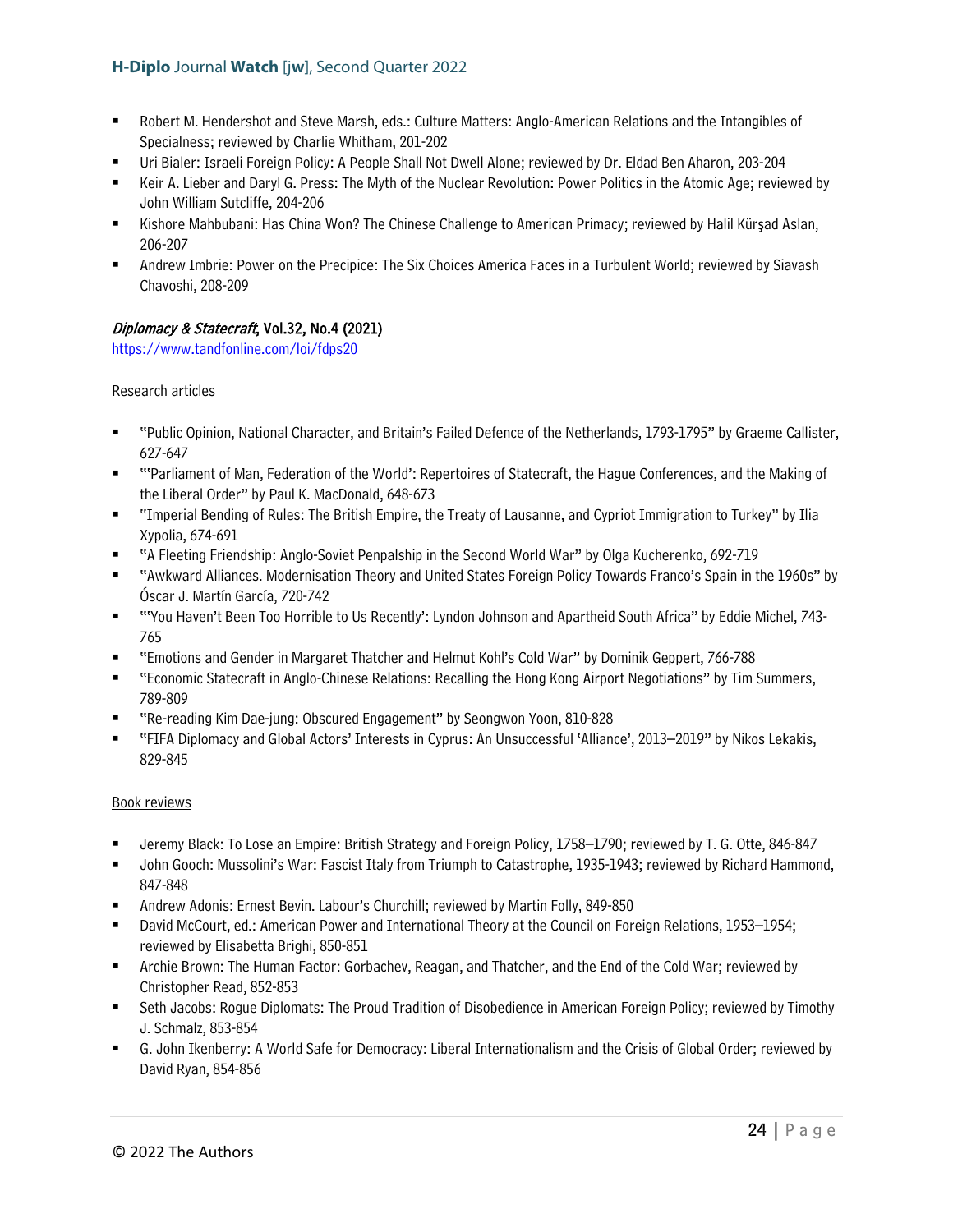Kim Darroch: Collateral Damage; Britain, America and Europe in the Age of Trump; reviewed by Victoria Honeyman, 856-857

#### Diplomatica, Vol.4, Issue 1 (March 2022)

<https://brill.com/view/journals/dipl/dipl-overview.xml>

# Articles

- "Conducting Spanish Diplomacy in the Digital Age" by Juan Luis Manfredi-Sánchez, 1–30
- "Creating Connected Constituencies: The Strategy and Limits of US Propaganda and Influence in Early Cold War Syria, 1945–60" by Idir Ouahes, 31–51
- "Cosimo I de' Medici's Dissimulation of Diplomacy in the Guardaroba Nuova" by Bradley J. Cavallo, 52–73
- "From the Green Zone to Havana Syndrome: Making Geographic Sense of Rotationality and Hardship in Diplomacy" by Jamey Essex and Joshua Bowman, 74–99
- "'Easily Emotional' and 'Always Inclined to Extremes.' Ambassador Herman van Roijen and Dutch Anxiety about American Anti-Communism, 1947–53" by Rimko van der Maar, 100–123

#### Book reviews

- Ramy Youssef: Die Anerkennung von Grenzen: Eine Soziologie der Diplomatie (The Recognition of Borders: A Sociology of Diplomacy); reviewed by Andreas Nishikawa-Pacher, 125–128
- Inderjeet Parmar and Oliver Turner, eds.: The United States in the Indo-Pacific: Obama's Legacy and the Trump Transition; reviewed by Moritz Pöllath, 129–130
- Philip Nash: Breaking Protocol: America's First Female Ambassadors, 1933–1964; reviewed by Stefanie M. Schuster, 131–133
- Sinja Graf: The Humanity of Universal Crime: Inclusion, Inequality and Intervention in International Political Thought; reviewed by Karl W. Schweizer, 134–137
- Gordon Martel, ed.: The Encyclopedia of Diplomacy; Iver B. Neumann, 138–144
- Nicolas Drocourt and Élisabeth Malamut, eds.: La diplomatie byzantine, de l'Empire romain aux confins de l'Europe (Ve-XVe s.) ; reviewed by Isabella Lazzarini, 145–148
- Laurence Badel: Diplomaties européennes. XIXe-XXIe siècle ; reviewed by Louis Clerc, 149–153

#### Diplomatic History, Vol.46, No.2 (April 2022)

<https://academic.oup.com/dh/issue/46/2>

#### Articles

- "'Our Balkan Peninsula': The Mexican Question in the League of Nations Debate" by Christy Thornton, 237–262
- "Dorothy Thompson and American Zionism" by Karine Walther, 263–291
- "Pan-Americanism and the Definition of the Peruvian-Chilean Border, 1883–1929" by Evan Fernández, 292–319
- "Exporting Imperialism: Arms, Iran, and the Military-Industrial Complex, 1969–1979" by Jonathan Ng, 320–348
- "Protestant Anti-Imperialism and the Vindication of the Boxer Rebellion, 1899–1901" by Jeffrey Rosario, 349–374
- "The Hotel on the Hill: Hilton Hotel's Unofficial Embassy in Rome" by Alexander Langer, 375–396

- "How the Vatican Became a World Player" by Mary Heimann, 1010–1012
- "Dominance by Decision, not Default" by Susan L Carruthers, 397–399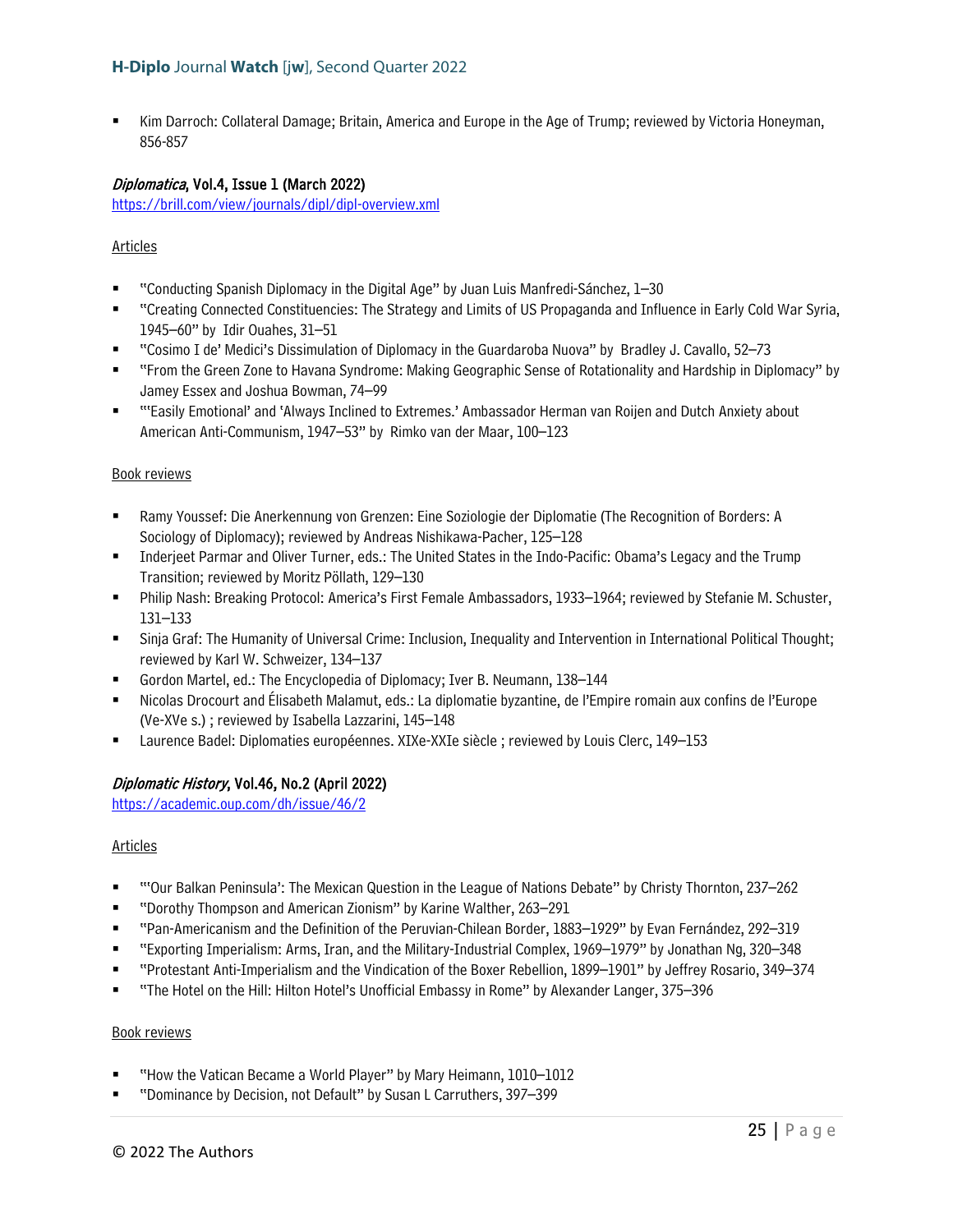- "Carnal Conquest: Masculinity, Magazines, and the War in Vietnam" by Erin A Smith, 400–402
- "America's Moros" by Michael Laffan, 403–405
- "Black Femme Freedoms: Slavery, Resistance and Intimacy in the Atlantic World" by Jason Young, 405–408
- "The Unsturdy Foundations of 'Security for Oil' Policies" by James M Gustafson, 409–411
- "African American Adoptions and Expanding Visions of Family" by Susie Woo, 411–414
- "The Imperial Politics of Still Lives and Landscapes" by Kristin Hoganson, 414–416
- "Kniefall and Ostpolitik: Willy Brandt's Legacy for Germany and the West" by Thomas A Schwartz, 417–420
- "The Cultural Cold War in Yugoslavia" by Kristen Ghodsee, 420–423
- "U.S. Public History as Public Diplomacy" by Adam Hjorthén, 423–426
- "American Berliners and their Walls" by Paul Steege, 426–428
- "Patrons, Partners, and Proxies in Political Warfare" by David Foglesong, 428–431

# Diplomatic History, Vol.46, No.1 (January 2022)

<https://academic.oup.com/dh/issue/46/1>

#### Presidential address

 "From Dong Dang to Da Nang: The Past, Present, and Future of America's Thirty Years War for Asia" by Andrew Preston, 1–34

#### **Articles**

- "Ebenezer Bassett and Frederick Douglass: An Intellectual History of Black U.S. Diplomacy" by Brandon Byrd, 35–69
- "The Stuttgart Incident: Sexual Violence and the Uses of History" by Ruth Lawlor, 70–96
- "Weaknesses of Empire: Rethinking Kaluaiko'olau's Confrontation with Hawai'i's Colonial State\*" by Caleb Giles Hardner, 97–120
- "'Point Four Does Not Exist': U.S. Expertise in 1950s Nicaragua" by Hilary Francis, 121–143
- "Consular Recognition, Partial Neutrality, and the Making of Atlantic Diplomacy, 1778–1825" by Simeon Andonov Simeonov, 144–172
- "Machinations from on High: U.S. Aid Plan and Oil in South Korea" by Ohsoo Kwon, 173–197

#### Book reviews

- "Real Catholics and Rights in Reagan's Central American Policy" by Vanessa Walker, 198–201
- "No More Heroes Any More?" by Giles Scott-Smith, 202-206
- "More Than Allende's Daughter" by Eric Zolov, 202–206
- "Empire Updated" by Oliver Charbonneau, 209–211
- "The Reagan Turnaround on Human Rights" by David F Schmitz, 212–215
- "Untangling the Inner Contradictions in Reagan's Soviet Policies" by Kristina Spohr, 215–218
- "Between Subalternity and Imperialism: Black Military Workers in U.S. History" by Jeannette Eileen Jones, 218–221
- "The Truths that East Germany held to be Self-evident" by Gary Bruce, 221–224
- "You say you want a revolution ...' in the Middle East?" by Matthew Shannon, 224–227
- "The Catholic Turn in Conservative U.S. Circles" by Theresa Keeley, 229–232
- "Her Majesty's African-American Allies" by Gerald Horne, 231–235
- "Diplomacy from the Bottom Up: U.S.-Chilean Relations in the 1960s" by Ángela Vergara, 237–239

# East European Politics (Formally Journal of Communist Studies and Transition Politics), Vol. 38, No. 1 (2022)

<http://www.tandfonline.com/toc/fjcs21/current?nav=tocList>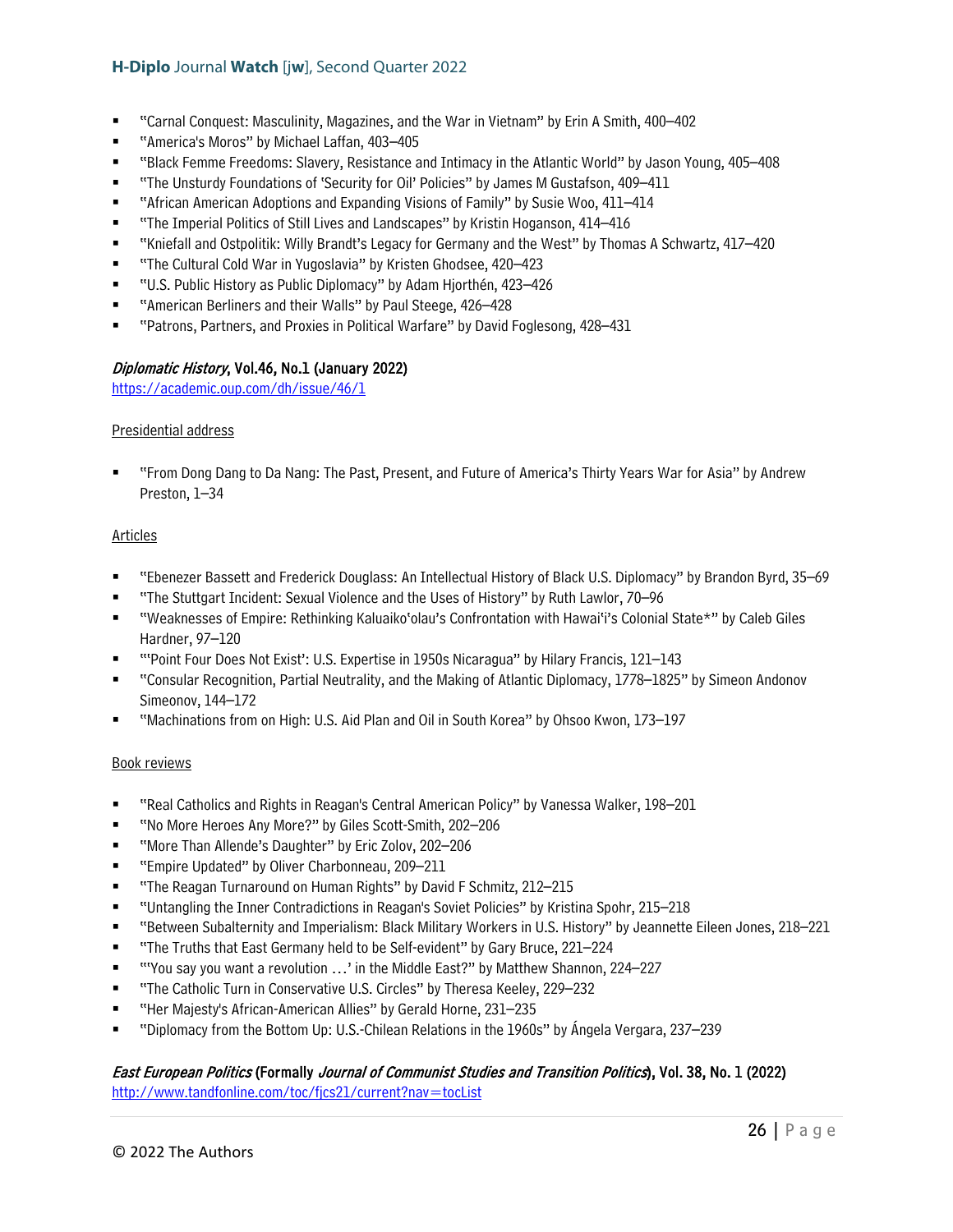# Articles

- "Democratic backsliding in the European Union: the role of the Hungarian-Polish coalition" by Adam Holesch & Anna Kyriazi, 1-20
- "Ethnopopulist denial and crime relativisation in Bosnian Republika Srpska" by Jessie Barton Hronešová, 21-42
- "Uninformed or informed populists? The relationship between political knowledge, socio-economic status and populist attitudes in Poland" by Ben Stanley & Mikołaj Cześnik, 43-60
- "Does the democratic performance really matter for regime support? Evidence from the post-communist Member States of the European Union" by Thomas Karv, 61-82
- **Ethnic minority party formation and success in Europe" by Dan Koev, 83-100**
- "Mission adapted: the hidden role of governors in shaping central bank operating missions in Hungary" by Miklós Sebők, Kristin Makszin & Jasper Simons, 101-122
- "Pragmatism and support for the EU in Slovakia's politics" by Hana Mravcová & Vratislav Havlík, 123-143
- "Political attitudes among the urban Polish youth: assessing the role of cities on support for the European Union" by Adrian Favero, 144-164

# Book review

 H. Shelest and M. Rabinovych, eds.: Decentralization, regional diversity, and conflict. The case of Ukraine; reviewed by Oleksandra Deineko, 165-166

# English Historical Review, Vol. 136, No. 583 (December 2021)

<https://academic.oup.com/ehr/issue/136/583>

#### Articles

- "The Crown's Ecclesiastical Creditors: Loans from the English Church to Edward II and Edward III, 1307–1377" by Robin McCallum, 1385–1418
- "The Carminows and Their Arms: History, Heraldry and Myth in Late Medieval and Early Modern Cornwall" by Nigel Saul, 1419–1449
- "A Priceless Grace? The Congress of Vienna of 1815, the Ottoman Empire and Historicising the Eastern Question" by Ozan Ozavci, 1450–1476
- "The Forgotten Liberal Social Reform? Marriage with a Deceased Wife's Sister, Political Nonconformity and the New Liberalism in Edwardian Britain" by David G Barrie, 1477–1512
- Women, Gender and the Professionalisation of French Cultural Diplomacy in Britain, 1900–1940" by Charlotte Faucher, 1513–1541
- "The Pension Crisis and the 'Demographic Time Bomb': Perceptions and Misperceptions in Great Britain and Germany at the Turn of the Millennium" by Cornelius Torp, 1542–1573

#### Review articles

 "Großraum Europa: The Nazi Concept of 'Greater European Space' in Recent Literature" by Oded Heilbronner, 1574– 1594

#### English Historical Review, Vol. 136, No. 582 (October 2021)

<https://academic.oup.com/ehr/issue/136/582>

#### Articles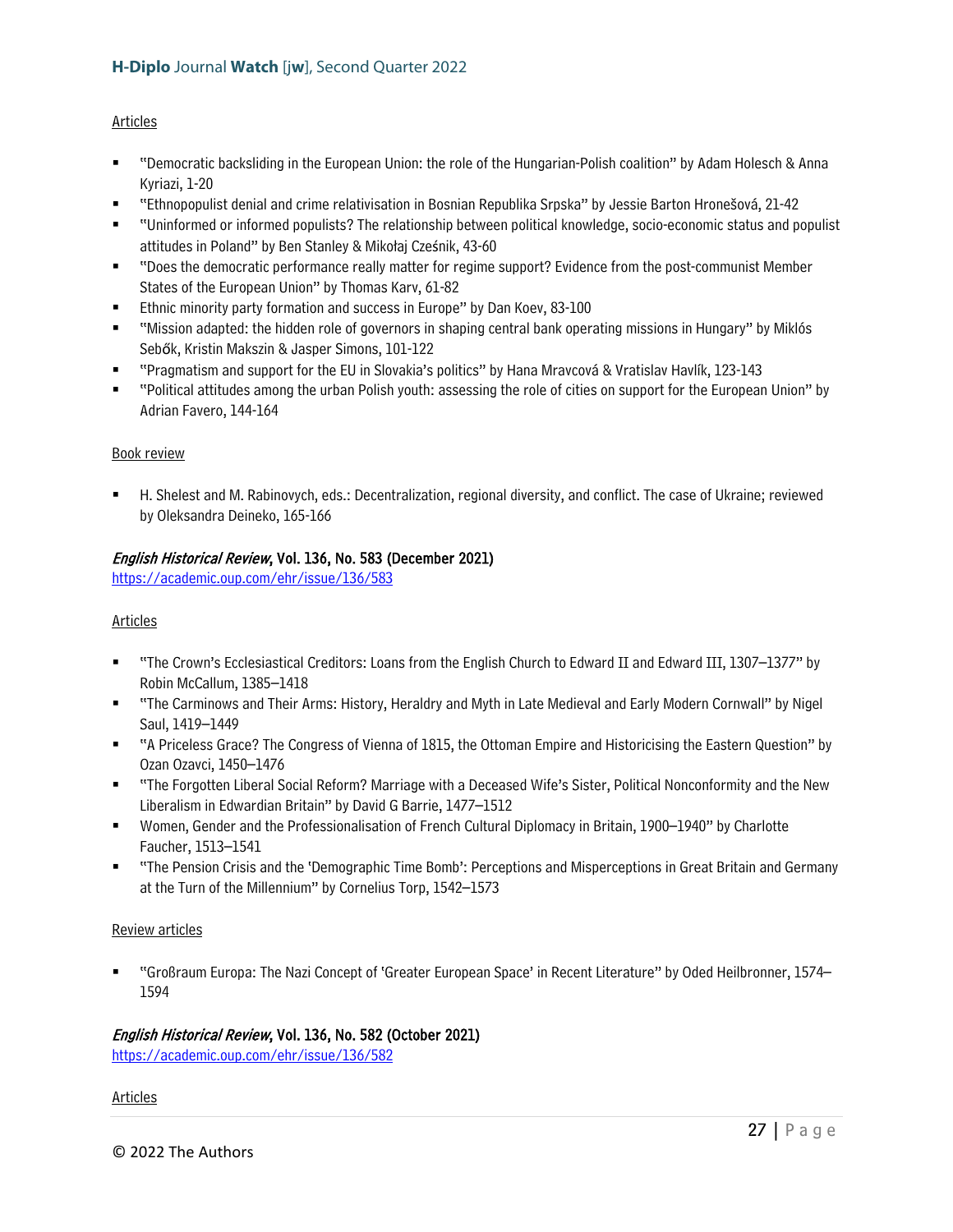- "The Commune of Benevento (1128–1131): A South Italian Contribution to the Communal Movement" by Paul Oldfield, 1117–1147
- "Gender and Protest in Late Medieval England, c.1400–c.1532" by Alice Raw, 1148–1163
- "Sadler Saddled: Reconciliation and Recrimination in a Restoration Parish" by Ed Legon, 1164–1192
- "A Colonial Celebrity in the New Attention Economy: Cecil Rhodes's Cape-to-Cairo Telegraph and Railway Negotiations in 1899" by Betto van Waarden, 1193–1223
- "Protestant Home Rulers and Constitutional Nationalism in Ireland, c.1900–1914" by Conor Morrissey, 1224–1256
- "The Crossroads of Three Nations: Czechoslovak Ethnic Policy towards Railwaymen and Industrial Workers in Cieszyn Silesia, 1920–1938" by Grzegorz Gąsior, 1257–1283

# European History Quarterly, Vol.52, No.2 (April 2022)

<https://journals.sagepub.com/toc/ehqb/52/2>

Special Issue: 'Everyday life' and the History of Dictatorship in Southern Europe

- "Introduction: 'Everyday Life' and the History of Dictatorship in Southern Europe" by Kate Ferris, Claudio Hernández Burgos, 123–135
- "Everyday Spaces: Bars, Alcohol and the Spatial Framing of Everyday Political Practice and Interaction in Fascist Italy" by Kate Ferris, 136–159
- "Neither Resistance nor Consent: Alltagsgeschichte, Everyday Economy and Eigen-Sinn in Franco's Post-War Spain (1939–1951)" by Claudio Hernández Burgos, 160–178
- "Mocking the Dictatorship: Symbolic Resistance in Everyday Life During Francoism in the 1960s" by Gloria Román Ruiz, 179–199
- "'Living Normally': Everyday Life Under Salazarism" by Daniel Melo, 200–220
- "Living at the Margins of Repression: Everyday Life and Hidden Challenges in the Azores' Central Group, 1954–1960" by Beatriz Valverde Contreras, Alexander Keese, 221–244
- " "The Pawns That They Moved Here and There'? Microacts, Room for Manoeuvre, and Everyday Agency in the 1974 Cyprus Conflict" by Huw Halstead, 245–267
- "Minders of the Clock and Starvers of the People: Everyday Fascism and the Grassroots Logic of Revolutionary Defascistization in Monfalcone, Italy, 1922–1946" by Luke Gramith, 268–295
- "'The Azure Generation': Liberal Youth Politics in Greece and the Politicization of Music, 1982–1984" by Ursula-Helen Kassaveti, Nikolaos Papadogiannis, 296–324

# European History Quarterly, Vol.52, No.1 (January 2022)

<https://journals.sagepub.com/toc/ehqb/52/1>

# Articles

- "The Impact of the Napoleonic Legislation on the Periphery of the Empire a Failure? The Polish Elite's Attitude Towards the Napoleonic Code (1807–1812)" by Marta Tomczak, 3–20
- "A Milestone or Mistake of Progress? The Death Penalty and State Consolidation in Austria and Czechoslovakia after 1918" by Václav Šmidrkal, 21–42
- "Beyond the Ballot box: Rethinking Greek Communism Between the Wars" by Margarite Poulos, 43–64
- "Strategies of Survival: Reviving the Neo-Fascist Network Through a Transnational Magazine" by Galadriel Ravelli, 65–86
- "The Cold War and Return Migration: The West German Response to Yugoslavia's Efforts to Influence its Workers Abroad" by Christopher A. Molnar, 87–113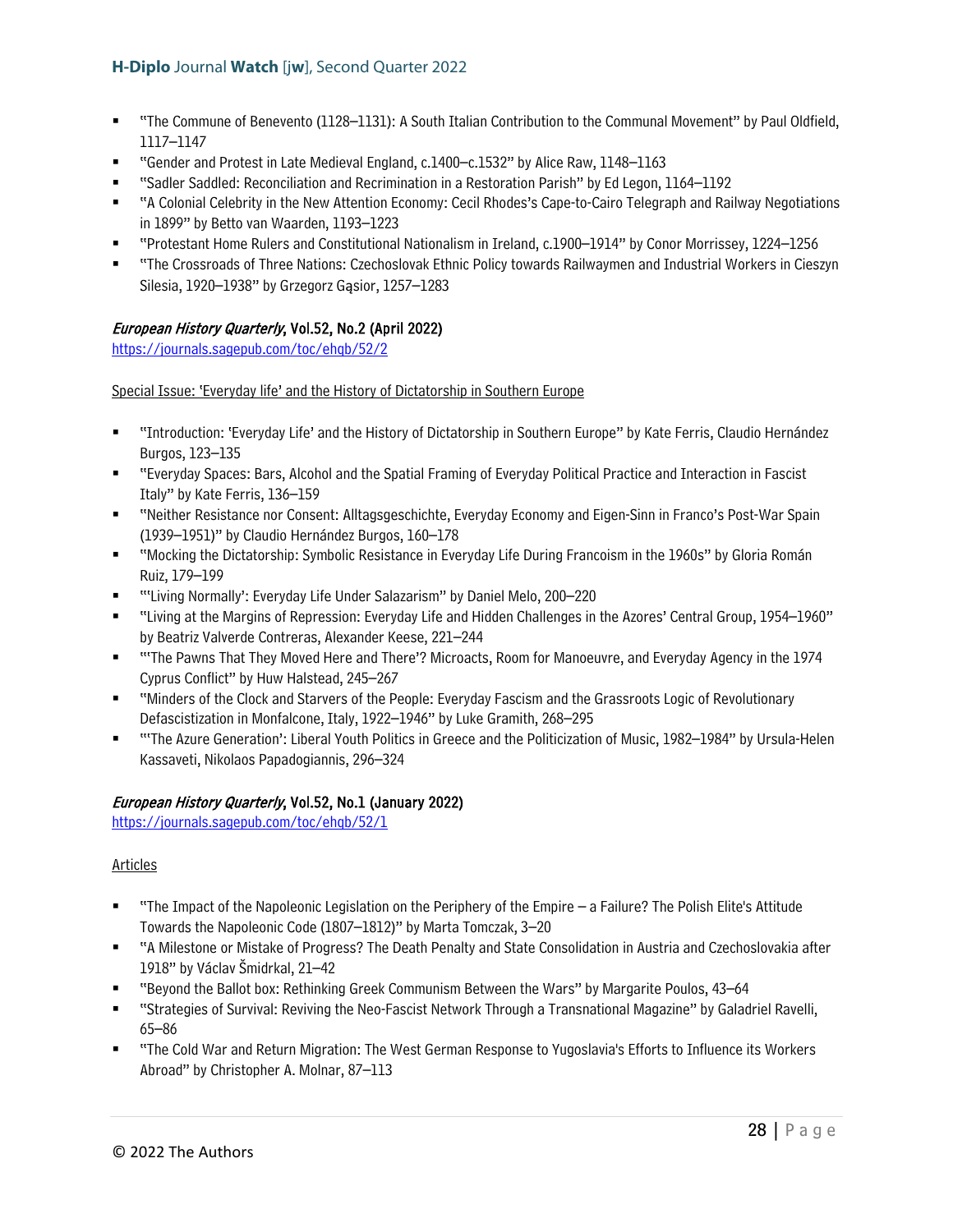# Review article

"From Fascism to Democracy" by Mark Gilbert, 114–119

# European Journal of International Relations, Vol.28, No.1 (March 2022)

<https://journals.sagepub.com/loi/ejta>

#### Research Articles

- "Post-Eurocentric grand narratives in critical international theory" by André Saramago, 6–29
- "Mapping practices and spatiality in IR knowledge production: from detachment to emancipation" by Beverley Loke, Catherine Owen, 30–57
- "Theorizing the globally engaged city in world politics" by David J. Gordon, Kristin Ljungkvist, 58–82
- "Wargaming for International Relations research" by Erik Lin-Greenberg, Reid B.C. Pauly, Jacquelyn G. Schneider, 83–109
- "Fighting silence covert warfare and the uphill battle against the unsaid" by Elisabeth Schweiger, 110–130
- "Seeing reason or seeing costs? The United States, counterterrorism, and the human rights of foreigners" by Monika Heupel, Caiden Heaphy, Janina Heaphy, 131–157
- "Mission (im)possible? UN military peacekeeping operations in civil wars" by Darya Pushkina, Markus B. Siewert, Stefan Wolff, 158–186
- "The de-institutionalisation of power beyond the state" by Jonathan White, 187–208
- "Making or un-making states: when does war have formative effects?" by Johannes Jüde, 209–234

# The European Legacy: Toward New Paradigms, Vol.27, No.2 (2022)

<https://www.tandfonline.com/loi/cele20>

#### Research articles

- "Unregulated Powers: The Politics of Metaphysics in French Post-Kantianism" by Edward Thornton, 107-124
- "The Modern State and Future Society: Gramsci's Two Conceptions of the 'Ethical State'" by Takahiro Chino, 125-142
- "Shifting Presence: Giorgio Agamben's and Karen Barad's Reflections on Quantum Mechanics" by Damiano Sacco, 143-159
- "Thinking about Thinking in Adorno's Minima Moralia" by Richard White, 160-175
- "Liberal Catholicism in the Church of England" by Jacob Duggan, 176-189

#### Review Essays

- "The Black Intellectual Tradition: Conceptions and Misconceptions" by Babacar M'Baye, 190-193
- "Authoritarianism, or the Decline of Democracy in America" by Geoffrey Pfeifer, 194-198

- Cass R. Sunstein: How Change Happens; reviewed by Edward Andrew, 199-201
- Teresa M. Bejan: Mere Civility: Disagreement and the Limits of Toleration; reviewed by Edward Andrew, 201-204
- Vilhjálmur Árnason: The Moral Perspective: Reflections on Ethics and Practice; translated by Barbara B. Nelson and Mikael M. Karlssonl; reviewed by Giorgio Baruchello, 204-205
- Christopher Clark: Time and Power: Visions of History in German Politics from the Thirty Years' War to the Third Reich; reviewed by Douglas J. Cremer, 206-208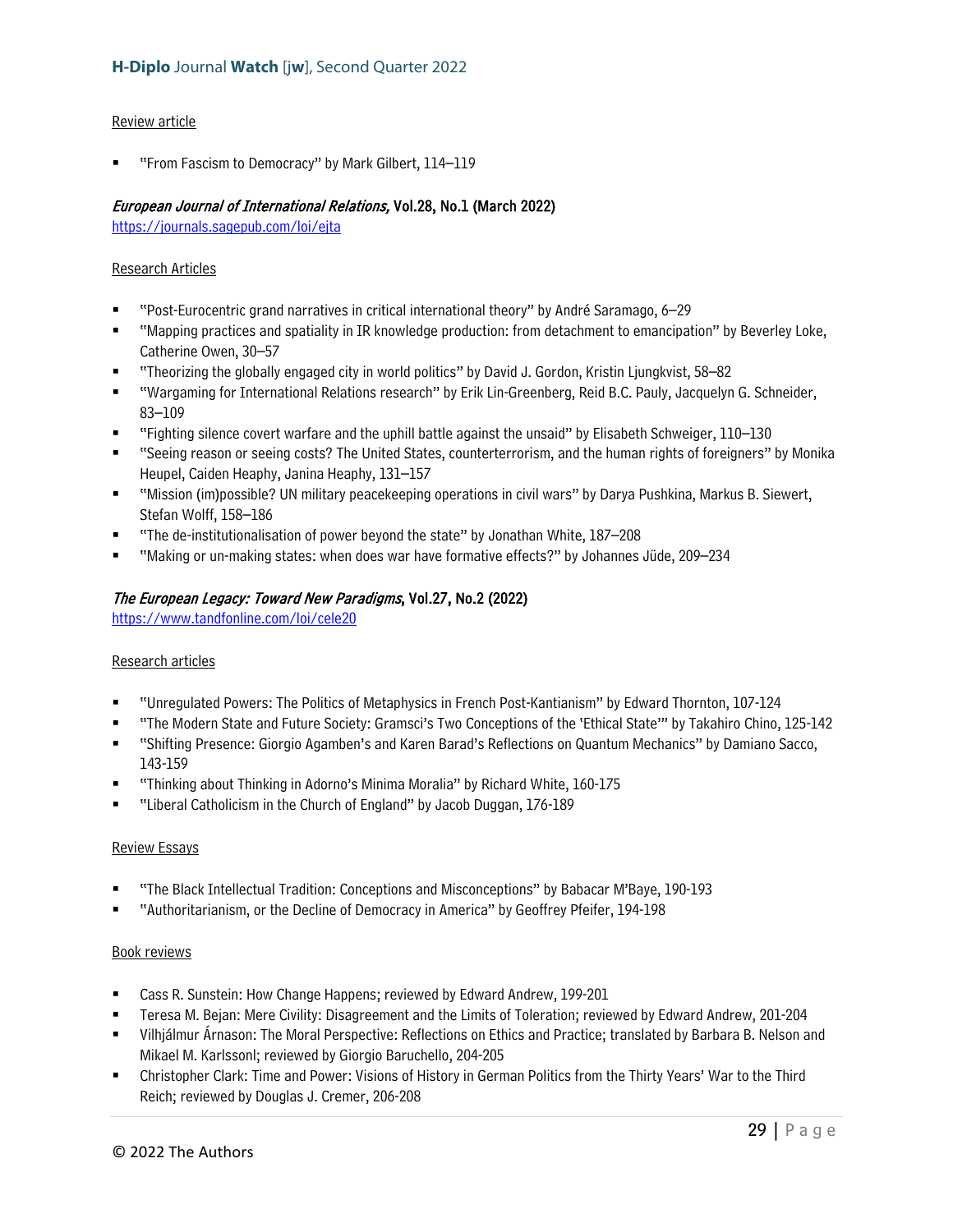- Arnaud Blin: War and Religion: Europe and the Mediterranean from the First through the Twenty-first Centuries; reviewed by Douglas J. Cremer, 208-210
- Philipp Ther: The Outsiders: Refugees in Europe since 1492; translated by Jeremiah Riemer; reviewed by Stefan Höjelid, 210-212
- Alain Badiou: Malebranche: Theological Figure, Being 2; translated by Jason E. Smith and Susan Spitzer; reviewed by Laurie M. Johnson, 212-214
- Pamela M. Barnes and Thomas C. Hoerber, eds.: Sustainable Development and Governance in Europe: The Evolution of the Discourse on Sustainability; reviewed by Will McConnell, 215-216

# European Review of History: Revue Européenne d'Histoire, Vol.29, No.2 (2022)

<https://www.tandfonline.com/loi/cerh20>

Special issue: Prostitution in twentieth century Europe/ La prostitution au vingtième siècle en Europe

- "Introduction: prostitution in twentieth century Europe" by Sonja Dolinsek & Siobhán Hearne, 121-144
- "Prostitution as non-labour leading to forced labour. Vagrancy and Gender in Sweden and Stockholm, 1919–1939" by Yvonne Svanström, 145-169
- "Police and prostitution in Yugoslavia: a nuanced relationship" by Stefano Petrungaro, 170-193
- "Why we need a history of prostitution in the Holocaust" by Anna Hájková, 194-222
- "Tensions of abolitionism during the negotiation of the 1949 'Convention for the Suppression of the Traffic in Persons and of the Exploitation of the Prostitution of Others'" by Sonja Dolinsek, 223-248
- "Prostitution in socialist Yugoslavia: from Stalinism to the Yugoslav way" by Ivan Simic, 249-267
- "The new face of Italian prostitution in the aftermath of the Merlin Law: forms, debate and repression" by Liliosa Azara, 268-289
- "Selling sex under socialism: prostitution in the post-war USSR" by Siobhán Hearne, 290-310
- "'Cleaning up the cityscape': managing commercial sex and city space in Cologne, 1956–1972" by Annalisa Martin, 311-330
- "Greek trans women selling sex, spaces and mobilities, 1960s–80s" by Nikolaos Papadogiannis, 331-362

#### Book reviews

- Bárbara Mujica: Women Religious and Epistolary Exchange in the Carmelite Reform: The Disciples of Teresa de Ávila; reviewed by Laura Roberts, 363-364
- Robert Gellately: Hitler's True Believers: How Ordinary Germans became Nazis; reviewed by Michael Carter-Sinclair, 364-365
- Christiane Liermann Traniello, Matteo Scotto, Julian Stefenelli, eds.: Stati Uniti d'Europa: Auspicio, Incubo, Utopia? Vereinigten Staaten von Europa: Wunschbild, Alptraum, Utopie? Preface by Giuliano Amato; reviewed by Nicola D'Elia, 366-367
- Jonathan Daly: Crime and punishment in Russia: a comparative history from Peter the Great to Vladimir Putin; reviewed by Guillaume Minea-Pic, 367-369

# European Review of History: Revue Européenne d'Histoire, Vol.29, No.1 (2022)

<https://www.tandfonline.com/loi/cerh20>

#### Articles

- "Thalassic imaginaries: witnesses to (an) unwritten history" by John Vella, 1-41
- "L'urbanisme de plan au prisme des écrits de René Danger et Paul Danger" by Nadia Bensaâd Redjel, 42-59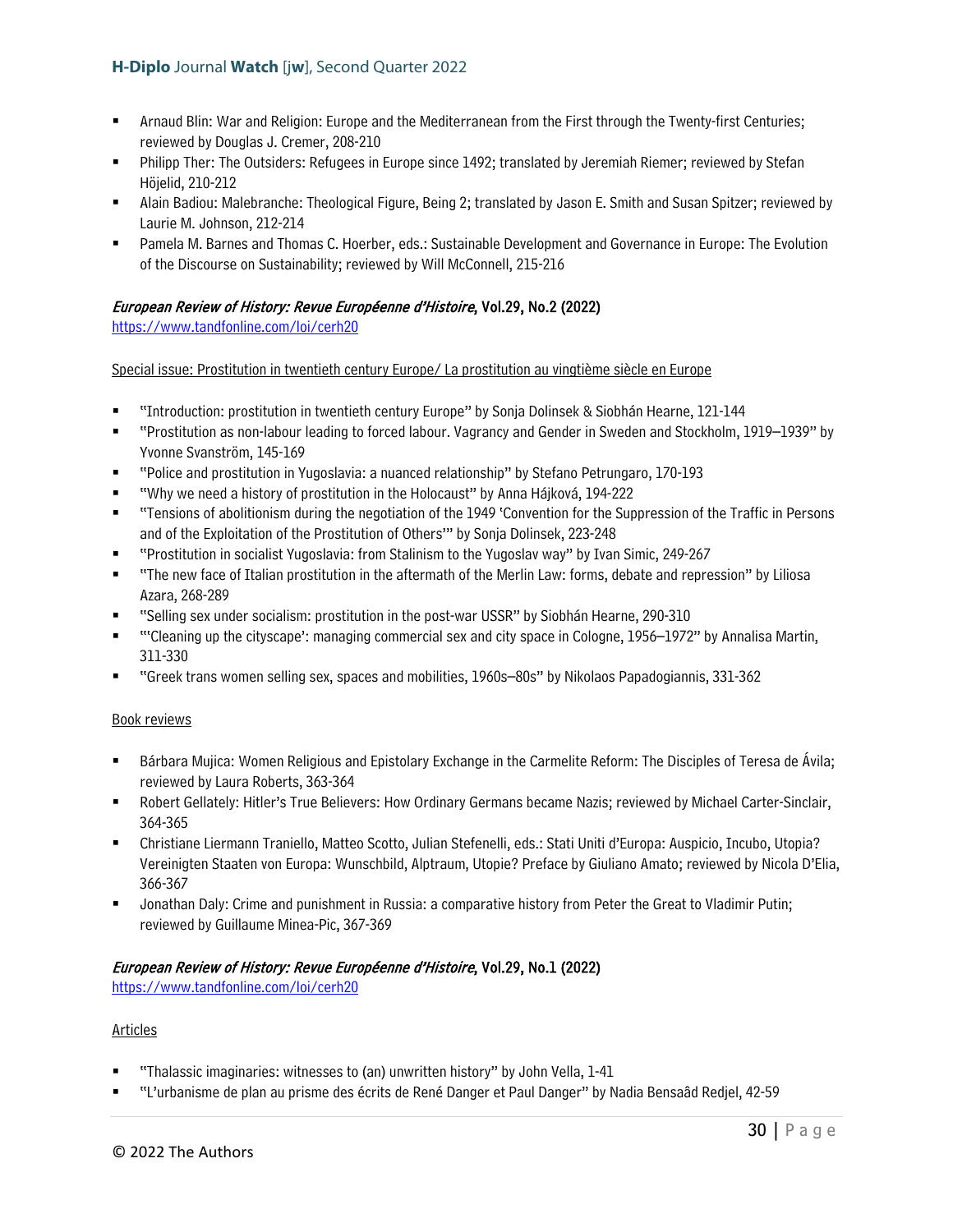- "International security and parliamentary democracy in early European integration" by Jan Stöckmann, 60-87
- "Family planning, the pill, and reproductive agency in Italy, 1945–1971: From 'conscious procreation' to 'a new fundamental right'?" by Maud Anne Bracke, 88-108

# Book reviews

- Larry Wolff: Woodrow Wilson and the reimagining of eastern Europe; reviewed by Maeva Carla Chargros, 109-110
- Heather Dalton, ed.: Keeping family in an age of long distance trade, imperial expansion, and exile, 1550–1850; reviewed by Claire C. Arnold, 110-112
- Thomas Fleischman: Communist pigs: an animal history of East Germany's rise and fall; reviewed by Andrew Seaton, 112-114
- Lia Paradis: Imperial culture and the Sudan; reviewed by Samuel Grinsell, 114-115
- Quentin Deluermoz: Commune(s), 1870–1871: Une traversée des mondes au XIXème siècle; reviewed by Romain Bonnet, 115-118
- Tobias Harper: From servants of the empire to everyday heroes: the British honours system in the twentieth century; reviewed by Samuel Clark, 118-120

# European Review of History: Revue Européenne d'Histoire, Vol.28, No.5-6 (2021)

<https://www.tandfonline.com/loi/cerh20>

Special issue: Imperial and Post-imperial Healthcare before Welfare States / Politiques de santé et soins impériaux et post-impériaux avant les États-providence

- "Introduction: Imperial and post-imperial healthcare before welfare states" by Hannah-Louise Clark & Barry Doyle, 617-635
- "The shifting politics of public health in Germany between the 1890s and 1920s" by Axel C. Hüntelmann, 636-662
- "Obstetric expertise in the Austrian periphery: Ludwig Kleinwächter's private practice in Czernowitz, Bukovina (1884– 1906)" by Marina Hilber, 663-688
- "The Islamic origins of the French colonial welfare state: hospital finance in Algeria" by Hannah-Louise Clark, 689- 717
- "Health, charity, and citizenship: Protestant hospitals in rural Saskatchewan, Canada 1906-1942" by Helen Vandenberg & Erin Gallagher-Cohoon, 718-739
- "Hospital provision in interwar Central Europe: a review of the field" by Frank Grombir, Barry Doyle, Melissa Hibbard & Balázs Szélinger, 740-764
- "Hungarian health care in the 1930s and 1940s: health care at a crossroads in East Central Europe before World War II" by Zoltán Cora, 765-792
- "Irish partition and poor law reform in interwar Northern Ireland" by Donnacha Seán Lucey, 793-813
- "Qua Iboe by motorcycle and launch: brokering public health coverage in 1960s Southeastern Nigeria" by John Manton, 814-834

- Winfried Baumgart: The Crimean War: 1853-1856, second edition; reviewed by Sara de Athouguia Filipe, 835-836
- Robert Gerwarth: November 1918: the German revolution; reviewed by Jan Rybak, 836-838
- "What is global history?" by Giorgio Potì, 838-841
- Ruth Ben-Ghiat: Strongmen: how they rise, why they succeed, how they fall; reviewed by Nicola D'Elia, 842-843
- Frances Trix: Urban Muslim migrants in Istanbul: identity and trauma among Balkan immigrants; reviewed by Ali Erken, 843-845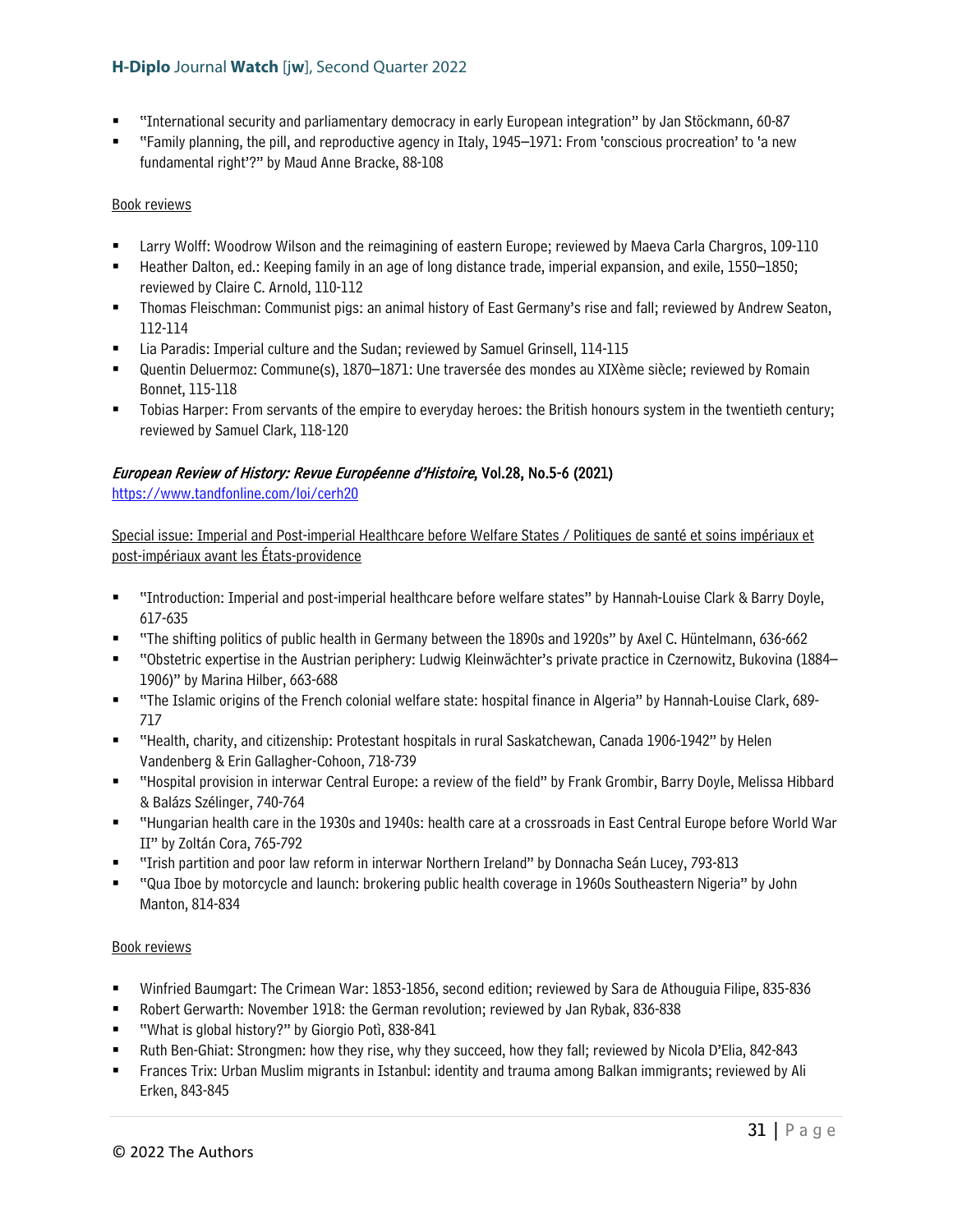- Frances Nethercott: Writing history in late imperial Russia: scholarship and the literary canon; reviewed by Kārlis Sils, 845-847
- Esther Möller, Johannes Paulmann and Katharina Storning, eds.: Gendering global humanitarianism in the twentieth century: practice, politics and the power of representation; reviewed by Dolores Martín-Moruno, 847-849

# Europe-Asia Studies, Vol.74, No.2 (2022)

<https://www.tandfonline.com/loi/ceas20>

# Special issue: The Post-Imperial Politics of Security, Stability and Ordering in Central Asia

- "Understanding the Post-Imperial Politics of Security, Stability and Ordering in Central Asia: An Introduction" by Philipp Lottholz & Thorsten Bonacker, 179-193
- "Securitising HIV/AIDS in Tajikistan: Framings, Policies and Practices" by Karolina Kluczewska & Oleg Korneev, 194- 218
- "The USSR is Dead: Long Live the USSR? Tajikistan's Inconclusive Transition to Security (In)dependence, 1991–1992" by Isaac McKean Scarborough, 219-236
- "Authoritarianism, Ethnic Management and Non-Securitisation: The Kyrgyz Minority in Uzbekistan" by Nick Megoran & Shavkat Rakhmatullaev, 237-265
- "The Politics of Stability in Kazakhstan: Depoliticising Participation Through Consultative Ideology?" by Sebastian Schiek, 266-287
- "Where Did All the Wahhabis Go? The Evolution of Threat in Central Asian Scholarship" by Hélène Thibault, 288-309
- "The Post-Imperial Politics of Security and Depoliticisation: Comparing Discourses and Practices of Ordering Across Central Asia" by Thorsten Bonacker & Philipp Lottholz, 310-334

# Europe-Asia Studies, Vol.74, No.1 (2022)

<https://www.tandfonline.com/loi/ceas20>

# Articles

- "Authoritarian Cooptation of Civil Society: The Case of Belarus" by Anastasiya Astapova, Vasil Navumau, Ryhor Nizhnikau & Leonid Polishchuk, 1-30
- "Maly Traścianiec in the Context of Current Narratives on the Holocaust in the Republic of Belarus" by David R. Marples & Veranika Laputska, 31-49
- "Welfare Restructuring in Russia since 2012: National Trends and Evidence from the Regions" by Ilya Matveev & Anastasia Novkunskaya, 50-71
- "Les enfants terribles de l'Europe? The 'Sovereigntist' Role of the Visegrád Group in the Context of the Migration Crisis" by Vladislav Strnad, 72-100
- "Social Capital and Subjective Well-Being in Central Asia" by Alma Kudebayeva, Alma Sharipova & Dina Sharipova, 101-124
- "A Christmas Ceasefire: Jimmy Carter's Peace Mission to Bosnia in 1994" by Hamza Karčić, 125-139
- "Selective Equality: Social Democratic Parties and the Referendums on Same-Sex Marriage in Eastern Europe" by Sergiu Gherghina & Nanuli Silagadze, 140-158

- Lada V. Kochtcheeva: Russian Politics and Response to Globalization; reviewed by Dragoș Șamșudean, 159-160
- Markku Kivinen & Brendan Humphreys, eds: Russian Modernization. A New Paradigm; reviewed by Christine Engel, 160-161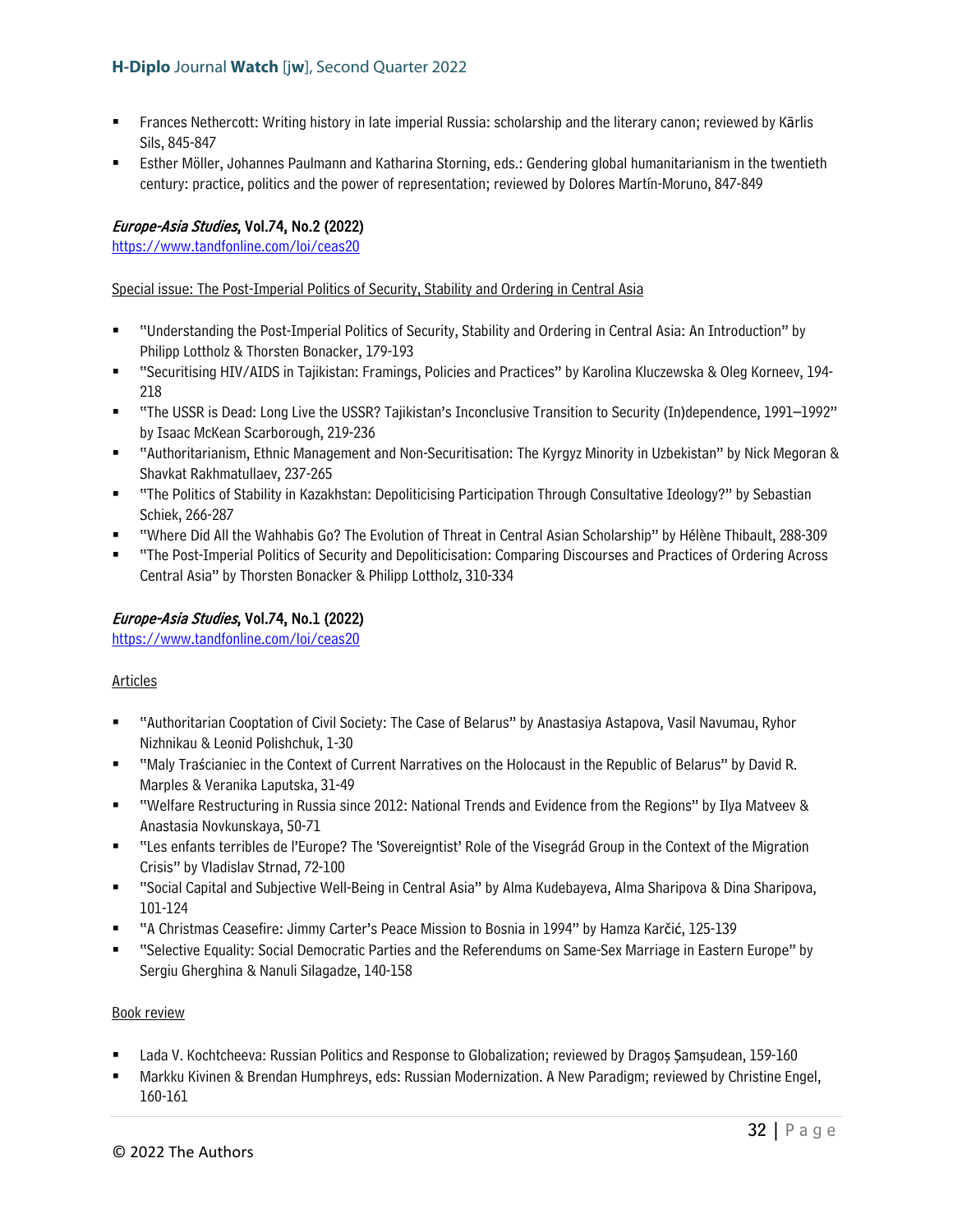- David Szakonyi: Politics for Profit. Business, Elections, and Policymaking in Russia; reviewed by Isabelle DeSisto, 162- 163
- Kåre Johan Mjør & Sanna Turoma, eds: Russia as Civilization. Ideological Discourses in Politics, Media, and Academia; reviewed by Patricia Salas Sanchez, 163-165
- Thane Gustafson: The Bridge. Natural Gas in a Redivided Europe; reviewed by Taylan Özgür Kaya, 165-166
- Bryn Rosenfeld: The Autocratic Middle Class. How State Dependency Reduces the Demand for Democracy; reviewed by Zuzanna Brunarska, 166-168
- Anastasiya Astapova, Onoriu Colăcel, Corneliu Pintilescu & Tamás Scheibner, eds: Conspiracy Theories in Eastern Europe. Tropes and Trends; reviewed by Natasza Styczyńska, 168-170
- János Mátyás Kovács & Balázs Trencsényi, eds: Brave New Hungary. Mapping the 'System of National Cooperation'; reviewed by Max Steuer, 170-171
- Frances Millard: Transitional Justice in Poland. Memory and the Politics of the Past; reviewed by Anthony Kemp-Welch, 172-173
- David A. J. Reynolds: Revising History in Communist Europe. Constructing Counter-Revolution in 1956 and 1968; reviewed by Pinar Uz-Hançarli, 173-174
- Egdūnas Račius: Islam in Post-Communist Eastern Europe. Between Churchification and Securitization; reviewed by Ivan Ulises Kentros Klyszcz, 174-176

# Federal History, No. 13, 2021

<http://shfg.wildapricot.org/page-18363>

"Roger R. Trask Lecture: Federal History and Me: A Story" by Bill Williams, 1–14

- "The Case for John Jay's Nomination as First Chief Justice" by Benjamin Lyons, 15–36
- "'This Disease… Knows No State Boundaries': The 1918 Spanish Influenza Epidemic and Federal Public Health" by Jonathan Chilcote, 37–57
- "'America Must Remain American': The Liberal Contribution to Race Restrictions in the 1924 Immigration Act" by Kevin Yuill, 58–84
- "The Combined Chiefs of Staff and the Public Health Building, 1942–1946" by Christopher Holmes, 85–103
- "Federalism and the Limits on Regulating Products Liability Law, 1977–1981" by Ian J. Drake, 104–126
- "Gerald Ford's Clemency Board Reconsidered" by Alan Jaroslovsky, 127–150
- "An Interview with Chandra Manning" by Benjamin Guterman, 151-164

# Foreign Affairs, Vol. 101, No. 2 (March/April 2022)

<https://www.foreignaffairs.com/issues/2022/101/1>

#### The Middle East moves on

- "The Middle East Moves On: In Search of a Post-American Order"
- "The Price of Order: Settling for Less in the Middle East" by F. Gregory Gause III
- "Why Democracy Stalled in the Middle East: Economic Despair and the Triumph of the China Model" by Amaney A. Jamal and Michael Robbins
- Iran's Hollow Victory: The High Price of Regional Dominance" by Karim Sadjadpour
- "Axis of Abraham: Arab-Israeli Normalization Could Remake the Middle East" by Michael Singh
- "Scorched Earth: Climate and Conflict in the Middle East" by Marwa Daoudy
- "The End of the Middle East: How an Old Map Distorts a New Reality" by Marc Lynch

#### Essays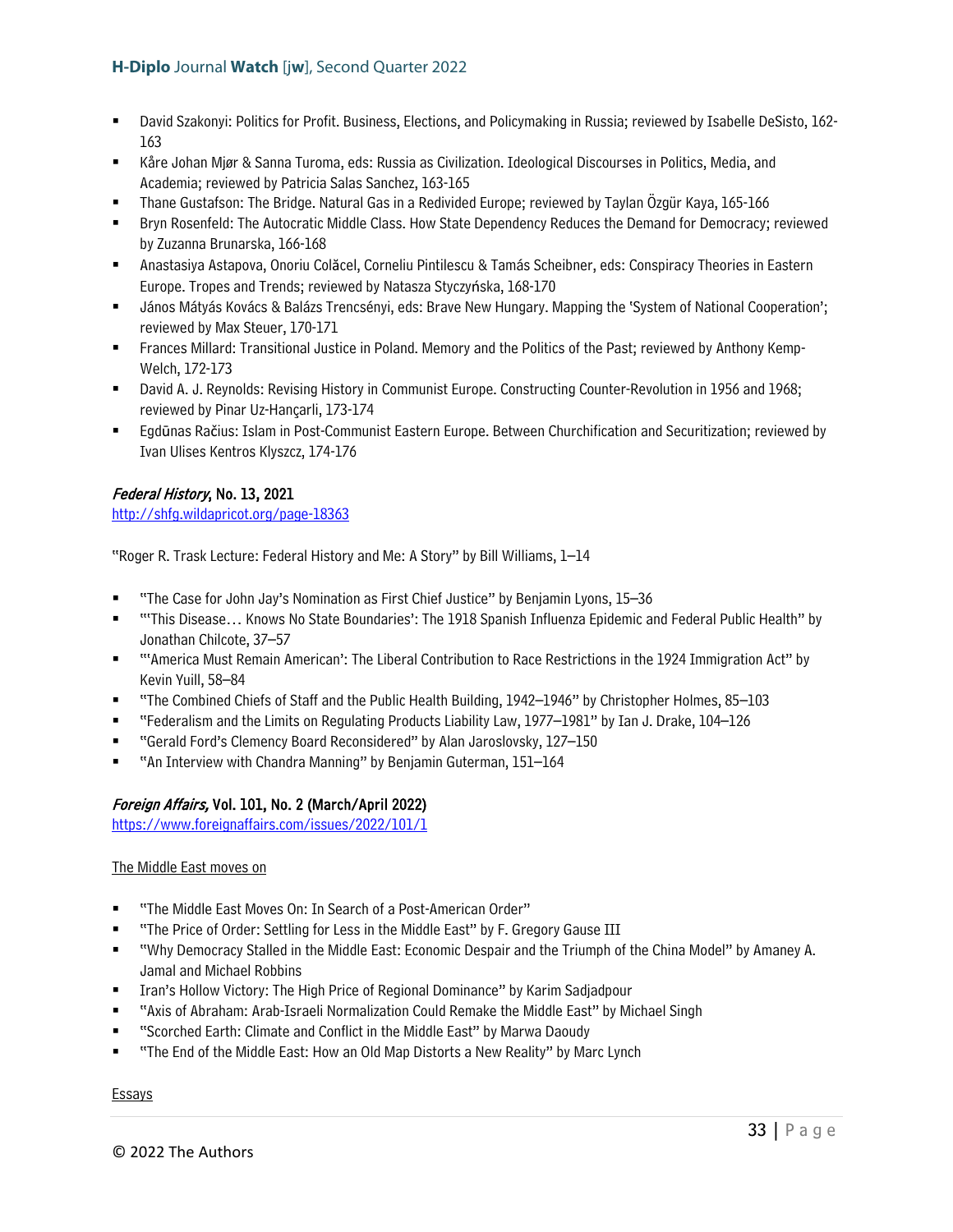- "Enemies of My Enemy: How Fear of China Is Forging a New World Order" by Michael Beckley
- "Before the Next Shock: How America Can Build a More Adaptive Global Economy" by Robert B. Zoellick
- "Revenge of the Patriarchs: Why Autocrats Fear Women" by Erica Chenoweth and Zoe Marks
- "The War on Free Speech: Censorship's Global Rise" by Jacob Mchangama
- "The Allies Are Alright: Why America Can Get Away With Bullying Its Friends" by Robert E. Kelly and Paul Poast
- "The Dictator's New Playbook: Why Democracy Is Losing the Fight" by Moisés Naím
- "When Migrants Become Weapons: The Long History and Worrying Future of a Coercive Tactic" by Kelly M. Greenhill

# Review essays

■ "Lost at Sea: The Dangerous Decline of American Naval Power" by Kori Schake

# Responses and Letters

- "A Rival of America's Making? The Debate Over Washington's China Strategy" by G. John Ikenberry; Andrew J. Nathan; Susan Thornton; Sun Zhe; John J. Mearsheimer
- "Can Sanctions Be Smart? The Costs and Benefits of Economic Coercion" by Justyna Gudzowska and John Prendergast; Daniel W. Drezner

# Foreign Policy, Winter 2022

<https://foreignpolicy.com/the-magazine/>

# Democracy is broken. Here's how to fix it. (And why we can't afford to fail.)

- "10 Ideas to Fix Democracy: Foreign Policy asked leading thinkers for their best (and sometimes uncomfortable) advice" by Lee Drutman, Toomas Hendrik Ilves, Yascha Mounk, Eduardo Porter, Anders Fogh Rasmussen, Josh Rudolph, Marietje Schaake, Anne-Marie Slaughter, Fareed Zakaria, Shoshana Zuboff, Stefan Theil
- "More Power to More People: To protect democracy, we have to first figure out why it's worth saving" by Hélène Landemore
- "Why the U.S. Military Isn't Ready for Civil War: A significant portion of Americans seek the destruction of political authority. What if they succeed?" by Stephen Marche
- "What if Democracy and Climate Mitigation Are Incompatible? Elected officials work through compromise, but a warming planet waits for no one" by Cameron Abadi

#### Arguments

- "Bangladesh Is Clothes-Minded: The country's obsession with garments takes an increasingly heavy toll on the rest of its economy" by Sanjay Kathuria
- "Global Money Shifts to India as Xi Cracks Down on Tech: But the sudden flood of capital is not as good for India as it looks" by Bhaskar Chakravorti
- "China's Generation of Only Children Wants the Same for Their Kids: The one-child policy left a permanent impression on family life and depresses fertility rates even today" by Helen Gao
- "The Chinese Communist Party Still Thinks It Owns the Future: Outsiders might see a peaking power, but China's leaders don't" by Nathaniel Sher, Sam Bresnick
- "Time to Act on Bosnia's Existential Threat: The EU and the United States need to stop making concessions to Serbian secessionist forces backed by Russia" by Majda Ruge
- "Olaf Scholz's Quiet Revolution in German Economics: A new generation of economists is changing the culture of German—and European—policymaking" by Caroline De Gruyter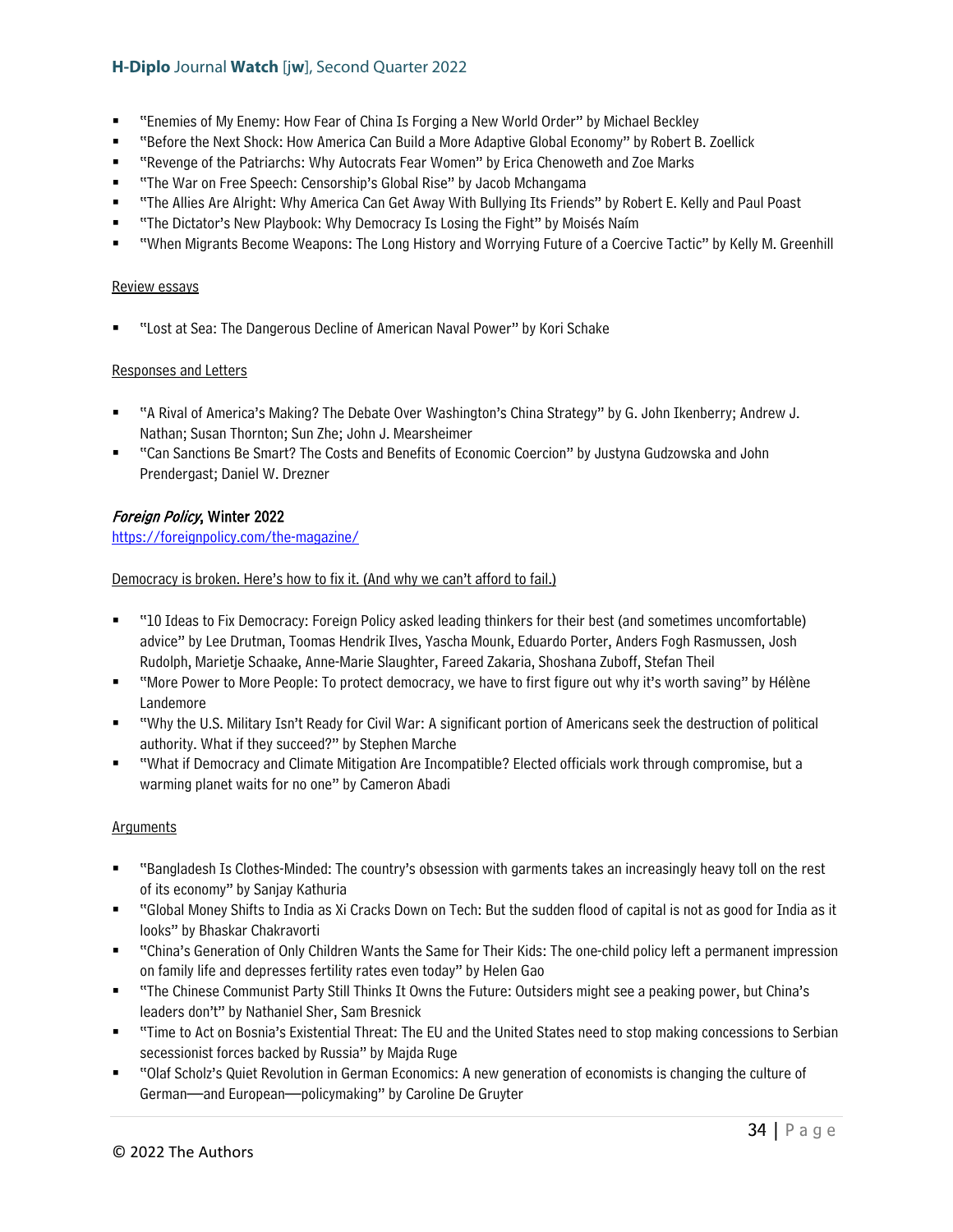- "Iran's New Top Diplomats Are a Problem: Tehran needs to restore the nuclear deal—but the Raisi administration's officials aren't up for the job" by Sajjad Safaei
- "Washington's Blank Check for the United Arab Emirates Must End: The UAE's bad behavior harms U.S. interests in the Middle East and at home" by Jon Hoffman
- "How to Avert Catastrophe in Ethiopia: The United States must bring all of its power to bear to prevent state collapse" by Addisu Lashitew
- "The Myth of 'Stray Bullets' in Uganda: A year ago, the state shot to death scores of citizens; No one has been held accountable" by Liam Taylor
- "Who Lost North America? The project of a stronger, more united continent is on life support; It's time for a new vision" by Edward Alden
- "It's Time to Be Honest About Fossil Fuels' Role in Energy Transition: As soaring fuel inflation turns into a political risk, Biden needs a smarter energy policy fast" by Brenda Shaffer
- "The Good, the Bad, and the Bimyou: Neither yes nor no, this idea can take you far in Japanese politics" by Sarah Hilton

# **Reviews**

- "How a Bloody French Fairy Tale Explains France's Sexual Politics: The tale of Bluebeard the serial wife-killer echoes in the #MeToo movement" by Maria Tatar
- "Party Animals: New books assessing democracy suggest how to fix things—but it's complicated" by Jan-Werner Mueller
- "'Squid Game' Hides a Hopeful Message Within a Dystopian Nightmare: Netflix's new Korean horror drama suggests there's more to life than the brutal realities of neoliberal capitalism" by Kyung Hyun Kim

# Foreign Policy Analysis, Vol. 18, April 2022

<https://academic.oup.com/fpa/issue-archive>

# Articles

- "The Benefits of Friendliness: The Consequences of Positive Interpersonal Relations for Interstate Politics" by Gadi Heimann, Zohar Kampf
- "The Advantages of Applying the Advocacy Coalition Framework to the Studies On Ethnic Interest Groups" by Carlos Gustavo Poggio Teixeira, João Paulo Nicolini Gabriel

#### Research note

- Focusdata: Foreign Policy through Language and Sentiment" by Scott Fisher, Graig R Klein, Juste Codjo
- "Cheerleading in Cyberspace: How the American Public Judges Attribution Claims for Cyberattacks" by Marcelo Leal, Paul Musgrave

# Francia, Vol. 48, 2021

<https://journals.ub.uni-heidelberg.de/index.php/fr/issue/archive>

# Aufsätze (Essays)

- "Byzantine History and Stories in the Frankish 'Chronicle of Fredegar' (c. 613–662)" by Laury Sarti, 3-22
- "La difficile construction du champ diplomatique: La mission permanente de Gênes en France (1337–?) et la professionnalisation de la diplomatie médiévale" by Georg Jostkleigrewe, 23-42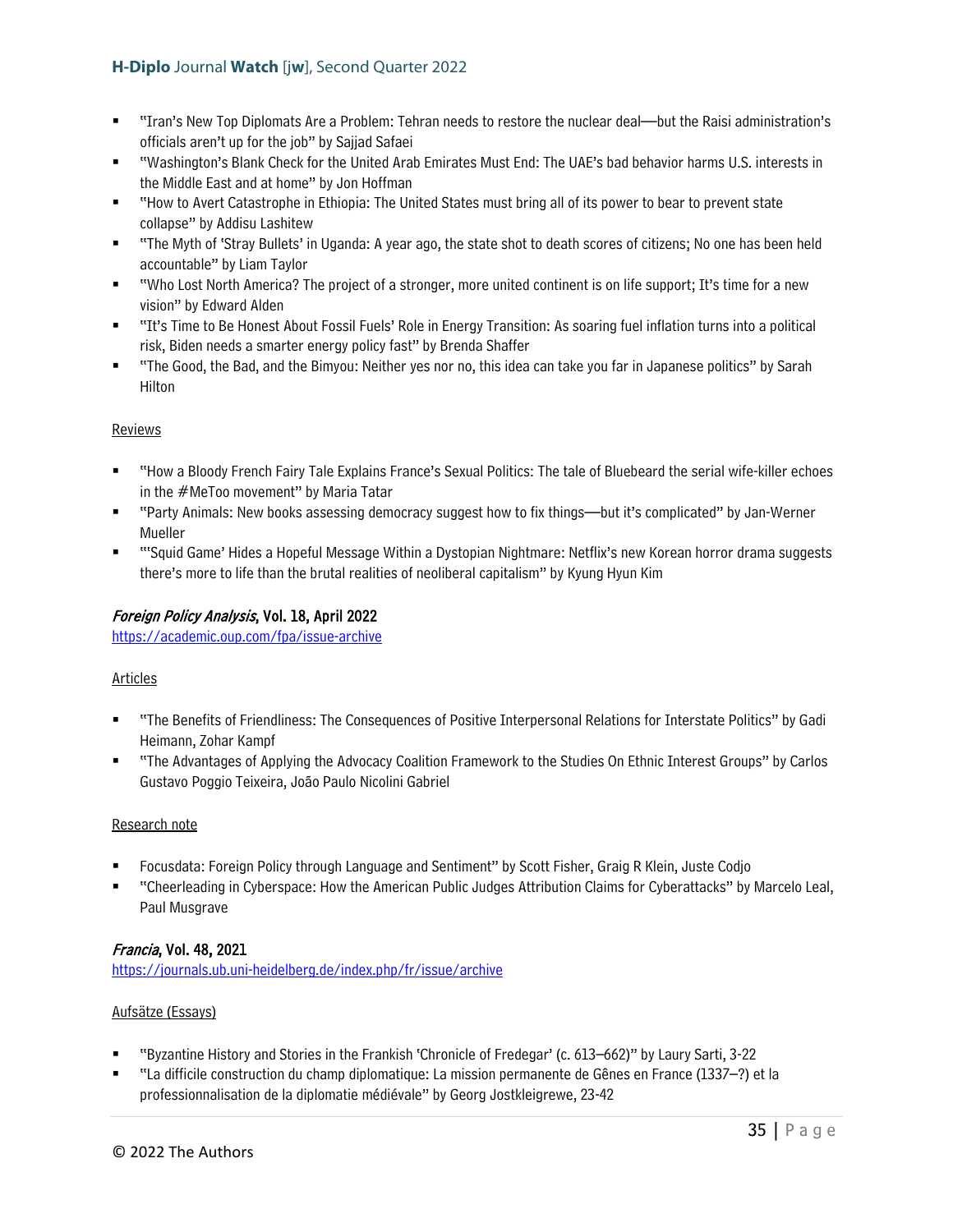- "Der stumme König: Die Eliten der Hauptstadt und das Scheitern der Kom-munikation beim Aufenthalt Heinrichs VI. in Paris (Dezember 1431)" by Jörg Oberste, 43-73
- "Charles de Bourgogne, Louis XI et les Suisses: Rhétorique de la déviance et violence politique dans l'Occident du XVe siècle » by Loïc Chollet, 75-98
- "Le 'fléau de Dieu': Une lecture théologique des relations franco-allemandes en Allemagne dans la seconde moitié du XVIIe siècle" by Jean Schillinger, 99-121
- "Les registres de prêt des bibliothèques: De l'histoire de la lecture à l'histoire des bibliothèques" by Emmanuelle Chapron, 123-144
- "Im Dienst der musikalischen Zukunft: Georges Kastners Instrumentenwissenund das Pariser Musikleben während der Julimonarchie" by Martin Rempe, 145-167
- "'Zurück zur Natur': Bürgerliche Reformbewegungen in Deutschland und Frankreich vor dem Ersten Weltkrieg am Beispiel des Vegetarismus" by Johannes Bosch, 169-191
- "Un universitaire alsacien devant l'Allemagne : Henry Laufenburger, des années 1920 aux années 1960" by Jean-François Eck, 193-216
- "Genre et fondamentalismes: L'actualité du débat en Afrique » by Fatou Sow, 217-236

# Miszellen

- "Jacques Cujas et le 'codex Vesontinus': Réflexion et nouveaux éléments de recherche sur un code de droit romanobarbare disparu" by Laura Viaut, 237-258
- "Zur Reise Gelasius' II. nach Frankreich (mit Itineraranhang und Karte)" by Beate Schilling, 259-278
- "Überlegungen zu den Funeralien König Heinrichs V. von England († 1422)" by Monja K. Schünemann, 279-292
- "Versailles oder Marly? Zur Raumdimension der Eidleistung französischer Bischöfe unter Ludwig XIV" by Leander Beil, 293-310

# Ateliers

Corps et politique dans les cours princières aux Temps modernes / The Politics of Bodies at the Early Modern Court; Journée d'étude organisée par l'Institut historique allemand les 29 et 30 mai 2017; Études réunies par Regine Maritz et Tom Tölle (avec la coopération de Eva Seemann)

- "Preface" by Regine Maritz Tom Tölle, with the collaboration of Eva Seemann, 311-314
- "The Politics of Bodies at the Early Modern Court" by Regine Maritz Tom Tölle, with the collaboration of Eva Seemann, 315-334
- "Le sein de la reine : Symbolique(s) et politique de la féminité dans la France moderne (XVIe–XVIIIe s.)" by Stanis Perez, 335-344
- "Amazons in the Flesh. Defining the Female Athletic Body in Seventeenth-Century France" by Valerio Zanetti, 345-366
- "'... to salvage his honour, which had been struck': Corporeality, Fighting, and the Practice of Power at the Early Modern Court of Württemberg" by Regine Maritz, 367-385
- "The Ailing Body of William, Duke of Gloucester between Medicine, News, and European Politics (1688 –1714)" by Tom Tölle, 385-405

# The Bureaucratization of African Societies: Everyday Practices and Processes of Negotiation; edited by Susann Baller

- "Preface to the Focus on 'The Bureaucratization of African Societies'" by Thomas Maissen, 407-410
- "The Bureaucratization of African Societies: Everyday Practices and Processes of Negotiation" by Susann Baller, 411- 418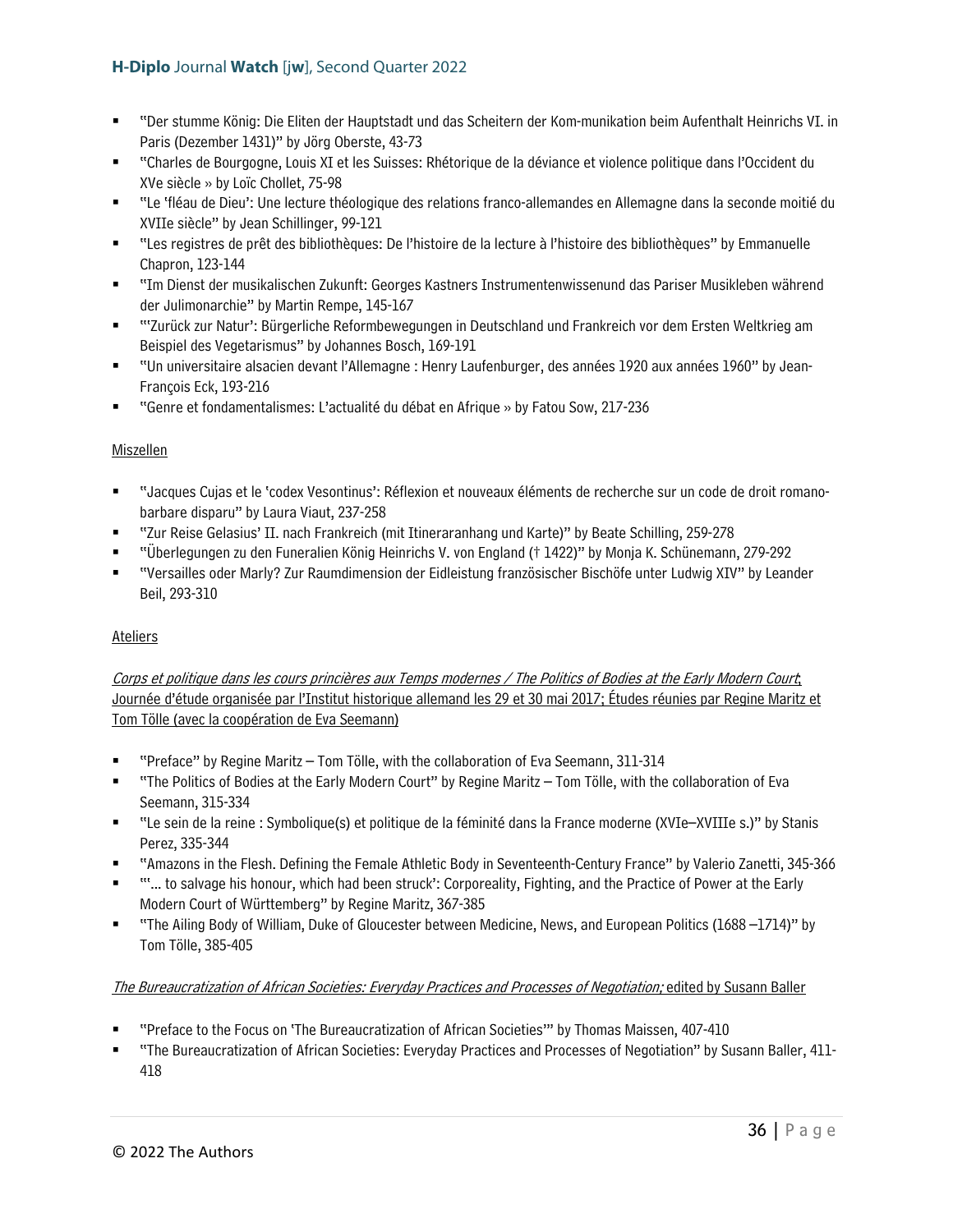- "The Bureaucrat of the Bush: 'Commandants de cercle' and the Production of Knowledge on Marabouts in French West Africa, 1906–1946" by Amadou Dramé, 419-428
- "Screening, Treatment, Surveillance: Bureaucratic Practices in the Control of Sleeping Sickness in French West Africa, 1908–1945" by Aissatou Seck, 429
- "Combat Veterans in French West Africa in the 1940s: Bureaucracy, Colonial Control, and New Political Space" by Martin Mourre, 437-448
- "A 'Purely Administrative Struggle'? Bureaucratization as a Mode of Non-Violent Action among Ex-combatants in Côte d'Ivoire" by Kamina Diallo, 449-458
- "Organizing Community Solidarity in Rural Areas: Village Savings and Loan Associations (VSLAs) in Adéane, Senegal" by Koly Fall, 459-468
- "Eviction and Relocation in West Africa: A Socio-Anthropological Essay on Bureaucratized Processes" by Lamine Doumbia, 469-480
- "From Heroes to Places: Bureaucratization and the Role of Architecture in the Making of a Cultural Capital in Mali" by Laure Carbonnel, 481-492
- "'Ville de Yalotcha': Ship Names, Home Ports, and Bureaucratic Mimicry on Congo's Inland Waterways" by Peter Lambertz, 493-504
- "Identification and the Formation of the Chadian State: Historical Perspectives on Identity Papers" by Kelma Manatouma, 505-514
- "Contesting the Electoral Register during the 2019 Elections in Senegal: Why Allegations of Fraud Did not End with the Introduction of Biometrics" by Cecilia Passanti, 515-525

# French Historical Studies, Vol. 45, No. 1 (February 2022)

<https://read.dukeupress.edu/french-historical-studies/issue>

### Articles

- "Sanitizing Philosophical Love: The French Enlightenment Confronts Greek Pederasty" by Chad S. Denton
- "Nicolas Malebranche and the Physiocrats' Corporeal Critique of Commerce in 1760s France" by Joseph D. Bryan
- "American Indians for Saint-Domingue? Exile, Violence, and Imperial Geopolitics after the French and Haitian Revolutions" by Jan C. Jansen
- "Model Girls and Model Dolls in Nineteenth-Century France" by Sarah A. Curtis
- "Archives, Memories, and Masks in Writing the History of the French Resistance: The Case of Daniel Cordier" by Julian Jackson

# French History, Vol. 35, No. 4 (December 2021)

<https://academic.oup.com/fh/issue>

# Special issue: The French Republic in the Era of the Great War

- "Introduction: Marianne en guerre, 1913–1923: the French Republic in the era of the Great War" by Pierre Purseigle, 427–430
- "Black women, separation allowances and citizenship in the French Caribbean during the First World War" by Michael Joseph, 431–448
- "Community, suffering and entitlement: food and morality in the French front-line towns, 1914–1918" by Alex Dowdall, 449–466
- "Industrial unrest in France 1917–1918, the Loire and the Isère" by Charles Sorrie, 467–487
- "The teacher, the institution and the war: primary schooling in France, 1913–1924" by Emmanuel Saint-Fuscien, 488– 504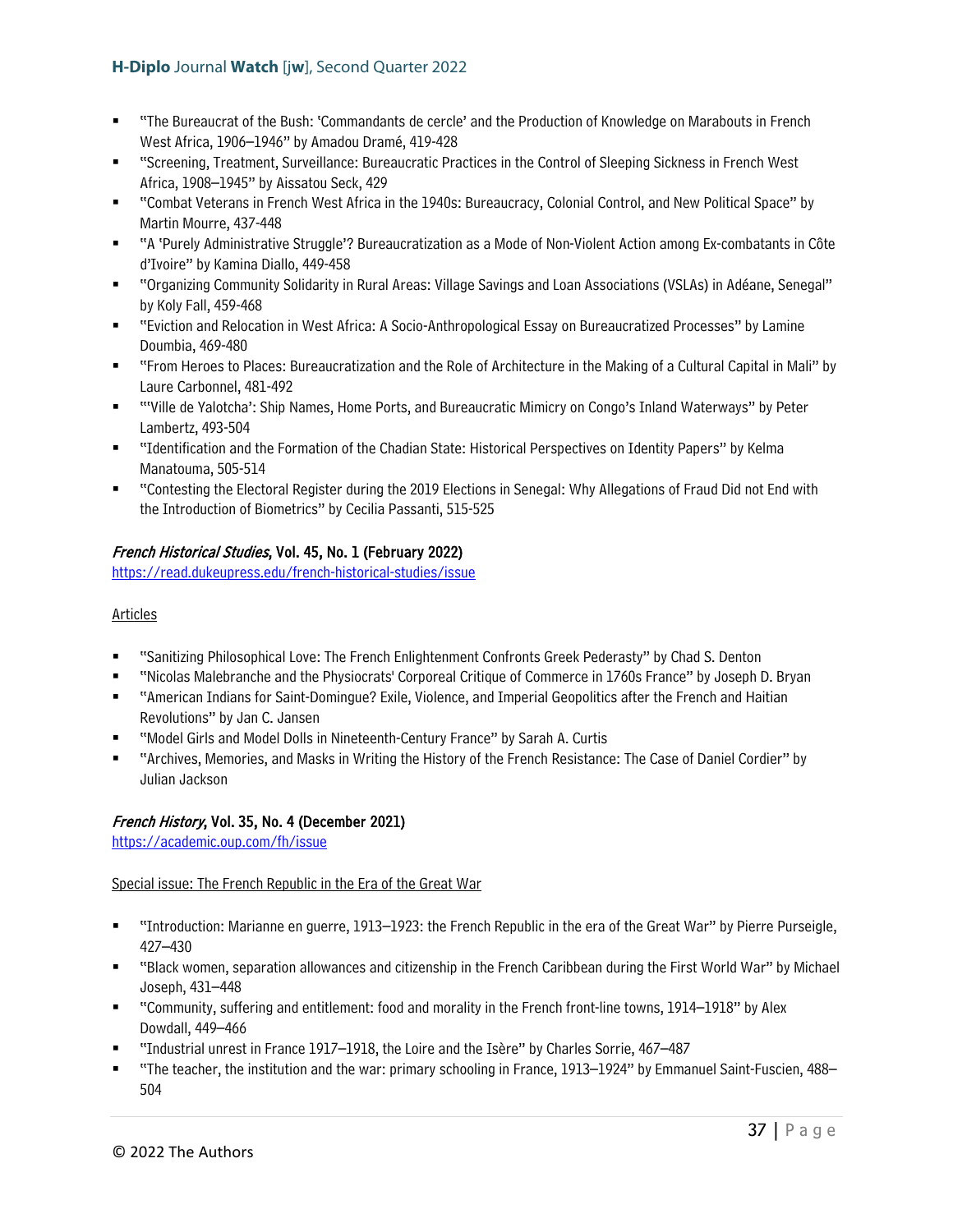"La Cité de demain: French urbanism in war and reconstruction, 1914–1928" by Pierre Purseigle, 505–531

#### Review article

"Napoléon n'est plus? Reflections on a bicentenary" by Laura O'Brien, 532–546

#### Book reviews

- "In the Footsteps of Flora Tristan: A Political Biography" by Whitney Walton, 547–548
- "Vers l'égalité ou au-delà? Essai sur l'aube du socialisme" by Máire Fedelma Cross, 548–549
- "Produire la guerre, produire le genre: Des Françaises au travail dans l'Allemagne nationale-socialiste (1940–1945)" by Richard Carswell, 549–551
- "White War, Black Soldiers: Two African Accounts of World War I" by Jonathan Krause, 551–552
- "Le Moment Daniel Cordier. Comment Écrire l'Histoire de la Résistance?" by Robert Gildea, 552–553

#### SSFH News

SSFH Society News, 554–563

#### **Corrigendum**

Corrigendum to: "The Legacy of Alfred Cobban" by Malcolm Crook, Pamela Pilbeamm, T J A Le Goff, John Harvey, 564

#### French Politics, Culture and Society, Vol. 39, No. 3 (December 2021)

<https://www.berghahnjournals.com/view/journals/fpcs/fpcs-overview.xml>

#### Articles

- "The Rue d'Isly, Algiers, 26 March 1962: The Contested Memorialization of a Massacre" by Fiona Barclay, 1–25
- "Les Enfants Perdus: Asylum Reform, Parents' Groups, and Disability Rights in France, 1968–1975" by Jonathyne Briggs, 26–45
- "Obscene or Exemplary? Robert Marchand's Cycling World Hour Record: Sport, Aging, and Neoliberalism in Contemporary France" by Hugh Dauncey and Jonathan Ervine, 46–72
- "Navigating the Fourth Republic: West African University Students between Metropolitan France and Dakar" by Harry Gamble, 73–99
- "Hammer and Cycle: Communism's Cycling Counterculture in Interwar France" by Martin Hurcombe, 100–122
- "Colonial Legacy: French Retirees in Nha Trang, Vietnam Today" by Anne Raffin, 123–146
- "Imperial Farce? The Coronation of Bokassa the First and the (Failed) Manufacture of Charisma" by Jason Yackee, 147–170

# German History, Vol. 40, No. 1 (March 2022)

<https://academic.oup.com/gh/issue/40/1/>

- "No Way to Run a Brothel? Prostitution and *Policey* in the Late Medieval Holy Roman Empire" by Jamie Page, 1–21
- "Skulls and Stories: Creating the Value of Bones in Johann Friedrich Blumenbach's Collection" by Sarah-Maria Schober, 22–37
- "Between Concern and Difference: German Jews and the Colonial 'Other' in South West Africa" by Doron Avraham, 38–60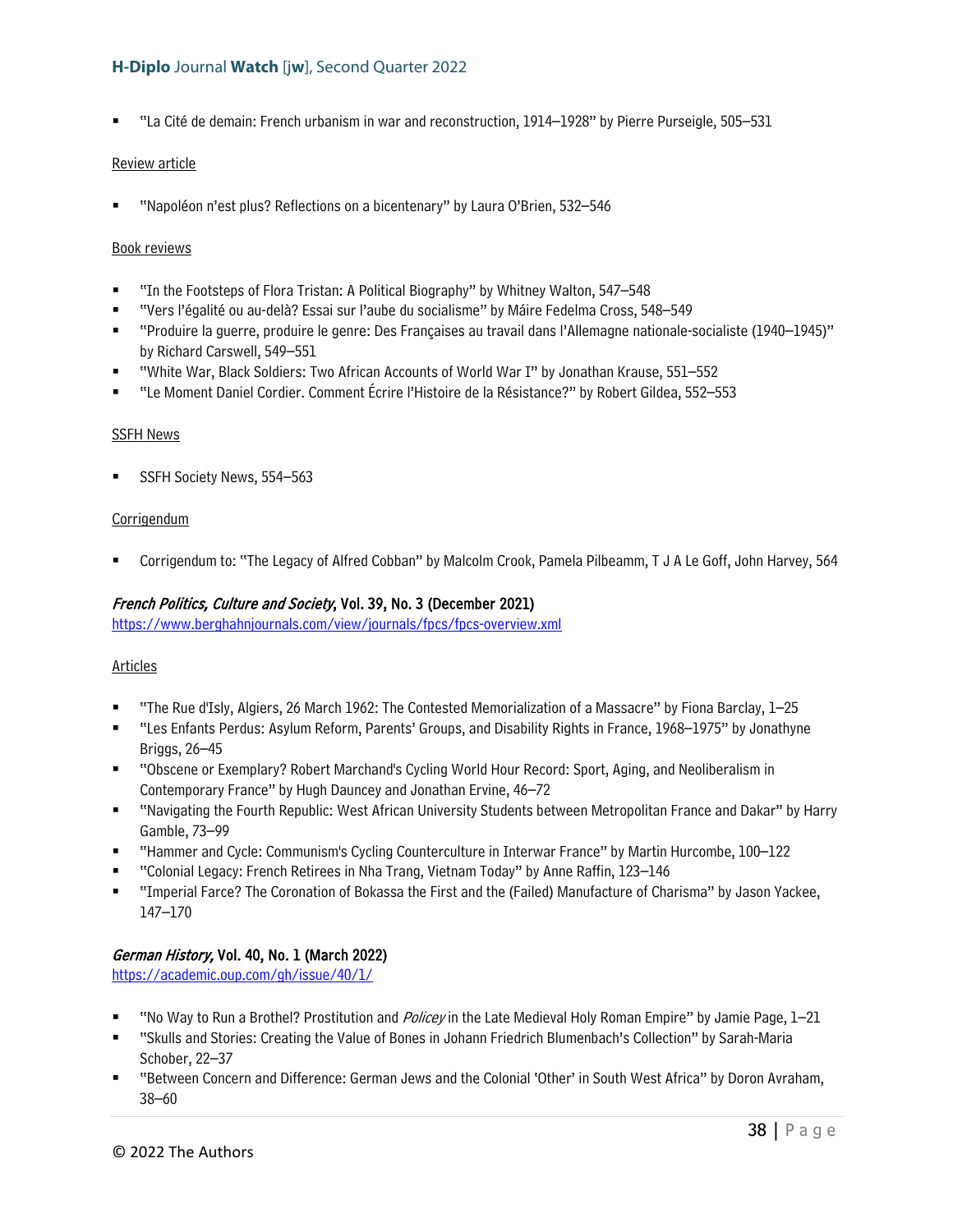- "With an Iron Broom: Cleansing Berlin's Bülowplatz of 'Judeo-Bolshevism', 1933–1936" by Teresa Walch, 61–87
- "'Victory or Siberia': Imaginings of Siberia and the Memory of German POWs in the USSR" by Susan Grunewald, 88– 106
- "Ideal Men and Dream Women: Computer Matchmaking in twen during the West German Sex Wave, 1967–1970" by Natalie R. Cincotta, 107–122

# German Politics, Vol. 31, No. 1 (2022)

<https://www.tandfonline.com/toc/fgrp20/31/1>

Special Issue: Leading from Behind: Gender Equality in Germany during the Merkel Era

- "Introduction" by Petra Ahrens, Phillip M. Ayoub, and Sabine Lang, 1–19
- "Against All Odds: Angela Merkel, Ursula von der Leyen, Anngret Kramp-Karrenbauer and the German Paradox of Female CDU Leadership" by Joyce Marie Mushaben, 20–39
- "Angela Merkel and the CDU Quota Curse" by Petra Ahrens and Sabine Lang, 40–58
- "From Private Wrongs to Public Rights: The Politics of Intersex Activism in the Merkel Era" by Angelika von Wahl, 59– 78
- "Marriage Equality in Germany: Conservative Normalisation Instead of Successful Anti-Gender Mobilisation" by Annette Henninger, 79–100
- "A Rainbow Bundestag? An Intersectional Analysis of LGBTI Representation in Angela Merkel's Germany" by Anne Louise Schotel, 101–118
- "Gender and the Integration of Newcomers in Merkel's Germany" by Heather MacRae, 119–136
- "Angela Merkel's Record on Immigration and Gender" by Alex Street, 137–156
- "Game-Changers for Gender Equality in Germany's Labour Market? Corporate Board Quotas, Pay Transparency and Temporary Part-Time Work" by Petra Ahrens and Alexandra Scheele, 157–176
- "Gender Equality in the Field of Care: Policy Goals and Outcomes During the Merkel Era" by Diana Auth and Almut Peukert, 177–196

# German Politics and Society, Vol. 40, No. 1 (March 2022)

<https://www.berghahnjournals.com/view/journals/gps/40/1/gps.40.issue-1.xml>

- "Financing Gender Equality: Budgets for Women's Policies in German and Austrian Länder" by Ayse Dursun, Sabine Lang, and Birgit Sauer, 1–26
- "Narrating Political Subjectivity: A Conversation among Liberals, Conservatives, and Anti-Liberals" by Manuel Clemens, 27–40
- "'Homosexual People Do Not Stand Outside of Socialist Society': Eingaben and the History of Homosexuality in East Germany" by Jason Johnson, 41–57
- "A Post-Truth Campaign? The Alternative for Germany in the 2019 European Parliament Elections" by Maximilian Conrad, 58–76

#### Forum

"Black Lives Matter, a Princess from Zanzibar, Bismarck, and German Memorial Hygiene" by Klaus Neumann, 77–103

# German Studies Review, Vol. 45, No. 1 (February 2022)

<https://muse.jhu.edu/issue/47368>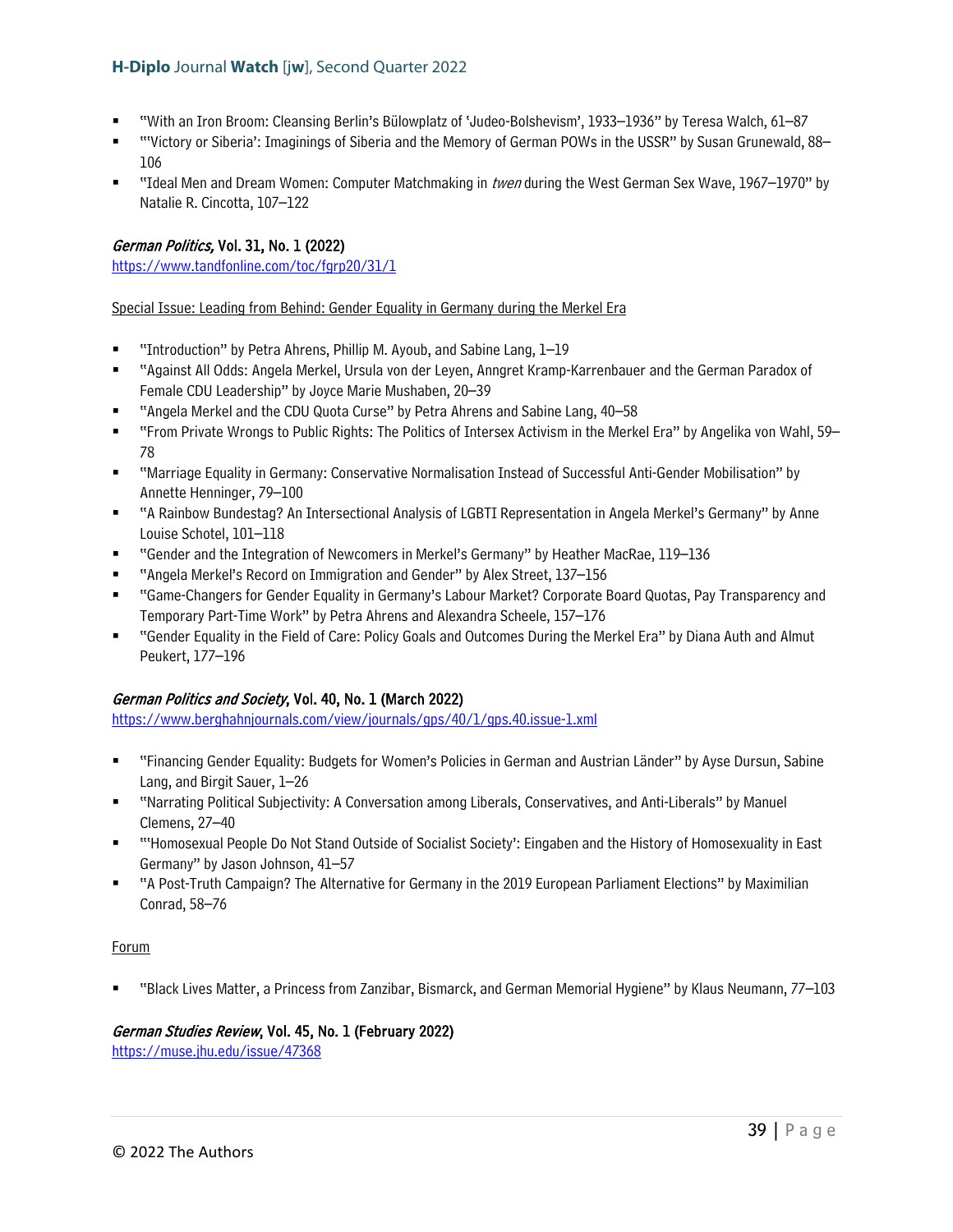- "Alexander von Humboldt's Views of Nature: Colonial Conquests, Intra-European Conflicts, and the Indifference of Nature" by Todd Kontje, 1–22
- "'Wie es damals Mode war': Inscribing History and Cultural Identity into the Oderbruch in Theodor Fontane's Vor dem Sturm" by Christine Kenison, 23-41
- "How Not to Be a Socialist Statistician: The Case of Ernst Strnad" by Till Düppe, 43–63
- "Lene und Rahel im deutschen Mörderhaus—Fragmente der jüdischen Leidensgeschichte in Helma Sanders-Brahms' Deutschland, bleiche Mutter (1980)" by Anja Wieden, 65–79
- "May Ayim and Subversive Laughter: The Aesthetics of Epistemic Change" by Sarah Colvin, 81–103
- "Intimate Exchanges: Interpreting Borders in Hans-Christian Schmid's Lichter" by Robin Ellis, 105–127
- "Inszenierte Autorschaft und imaginierte Weiblichkeit in Literaturbetriebsromanen der Gegenwart" by Thomas W. Kniesche, 129–149
- "The Metapolitics of Identity: Identitarianism and its Critics" by Johannes von Moltke, 151–166

# Histoire Politique, Vol. 45 (2021)

[https://journals.openedition.org/histoirepolitique/1](https://journals.openedition.org/histoirepolitique/)735

- "Pour une histoire du terrorisme en procès [Terrorism on Trial: A History]" by Antoine Mégie et Virginie Sansico
- "En quête de rupture: de Ravachol à Émile Henry [Looking for the 'defense en rupture': From Ravachol to Émile Henry]" by Gilles Ferragu
- "«Je ne pouvais pas vivre sans cette vengeance»: le procès du «terroriste» Samuel Schwartzbard devant la cour d'assises de la Seine (1927) ['I Couldn't Live Without Taking Revenge': The Trial of the "Terrorist" Samuel Schwartzbard at the Seine Assize Court (1927)]" by Virginie Sansico
- "La norme à l'épreuve de l'idéologie : le franc-tireur en droit allemand et la figure du terroriste judéo-bolchevique dans les prétoires militaires allemands en France pendant la Seconde Guerre mondiale [When Ideology Challenges Norms: Franc-tireurs in German Law and the Figure of the Judeo-Bolshevik Terrorist in German Military Tribunals in France during the Second World War]" by Gaël Eismann
- "Négation de la guerre, terrorisme et exception: Abderrahmane Taleb et la Guerre d'indépendance algérienne (1954- 1962) [Negation of War, Terrorism, and Exception: Abderrahmane Taleb and the Algerian War of Independence (1954–1962)]" by Sylvie Thénault
- "Détournement de procès? L'affaire des «Quatre de Fleury-Merogis» [Hijacking a Trial? The Case of the Fleury-Merogis Four]" by Liora Israël
- "L'invention d'une justice «ordinaire spécialisée»: les procès terroristes des années 1980, d'Action directe à Georges Ibrahim Abdallah [The Invention of 'Ordinary Specialized' Counterterrorism Law in France: Terrorist Trials in the 1980s, from Action directe to Georges Ibrahim Abdallah]" by Antoine Mégie
- "«Le tournant vers l'industrie » de la LCR dans les années 1980: une page méconnue de l'histoire de «l'établissement» en France [The LCR's "Industrial Turn" in the 1980s: A Neglected Chapter in the History of 'the Establishment' in France]" by Hugo Melchior
- "Une pause réflexive pour l'histoire globale [A Reflexive Moment in Global History]" by Stefanie Gänger et Jürgen Osterhammel

# Histoire Politique, Vol. 46 (2022)

[https://journals.openedition.org/histoirepolitique/2](https://journals.openedition.org/histoirepolitique/)414

- "Deux projets inachevés de réconciliation du continent européen" [Two Unfinished Projects for the Reconciliation of the European Continent]" by Frédéric Heurtebize et Céline Marangé
- "Europe et gauche européenne: les multiples défis des communistes italiens au moment du lancement de l'eurocommunisme (1969-1977)" [Europe and the European Left: Multiple Challenges for the Italian Communists in the Years of Eurocommunism (1969-1977)] by Michele Di Donato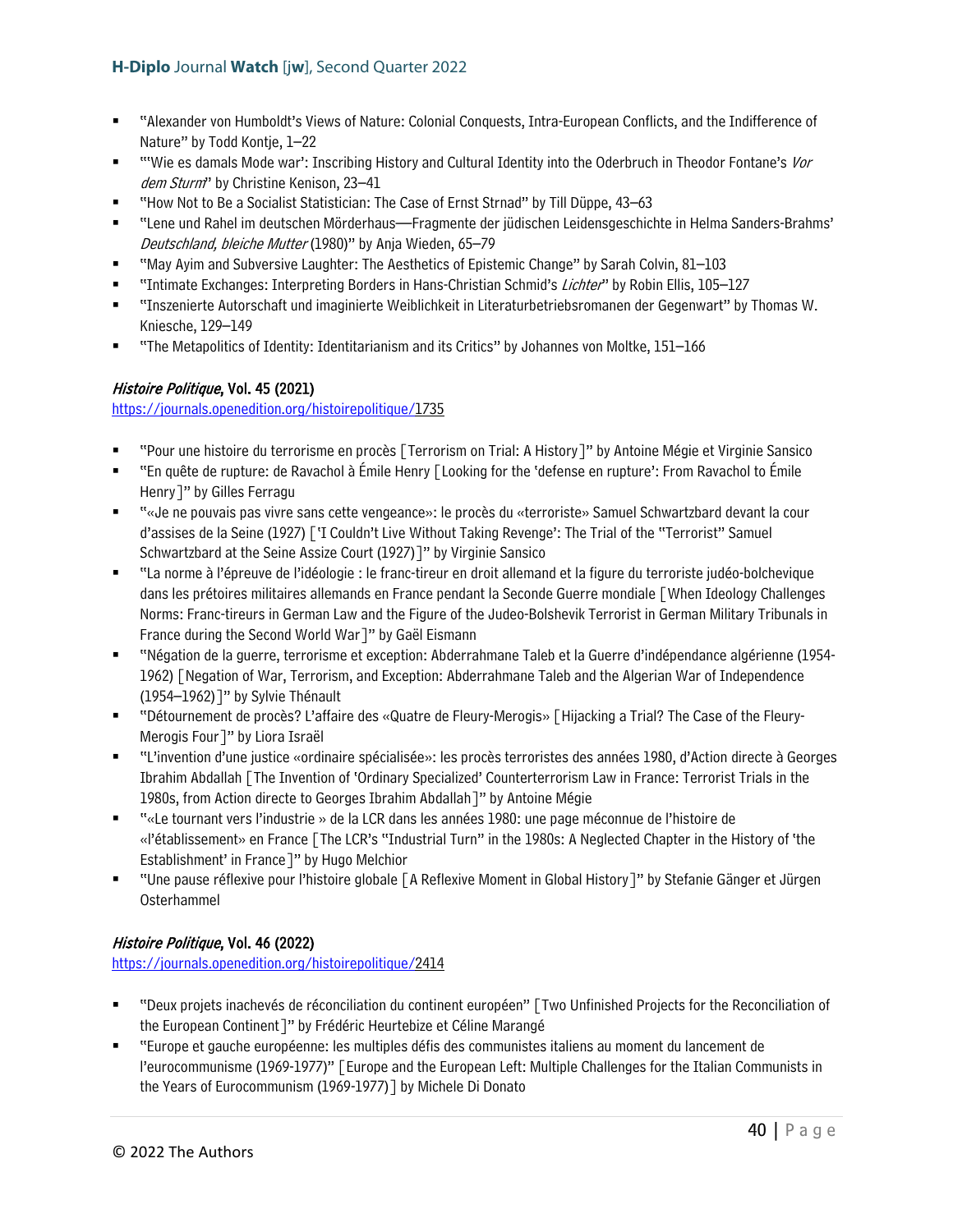- "Détente, eurocommunisme et dépassement des blocs durant la décennie 1970: les espoirs contrariés du Parti communiste français" [Détente, Eurocommunism and the End of Cold War Divisions in Europe: The Shattered Hopes of the French Communist Party in the 1970s] by Frédéric Heurtebize
- "Des communistes français à la découverte du Parlement européen (1973-1989): les usages partisans d'une institution parlementaire" [French Communists Discover the European Parliament (1973–1989): Partisan Usage of a Parliamentary Institution] by Nicolas Azam
- "Myth and Perceptions of Europe in the German Democratic Republic, 1975-1985: From Italian Eurocommunism to European Integration [Mythe et perceptions de l'Europe dans la République démocratique allemande, 1975-1985: de l'eurocommunisme italien à l'intégration européenne] by Laura Fasanaro
- "Aux origines de la Maison commune européenne de Gorbatchev : influences et concepteurs (années 1970-1989)" [Gorbachev's Vision of a 'Common European Home' Designers and Influences (1970–1989)] by Sophie Momzikoff
- "Sharing the Iberian Room in a 'Common Home'? The Portuguese Communist Party and the Communist Party of Spain in a Changing Europe, 1985-1994" [Partager la chambre ibérique dans la « maison commune » ? Le Parti communiste portugais et le Parti communiste d'Espagne dans une Europe en mutation, 1985-1994] by Carlos Sanz et Emanuele Treglia
- "Le parti communiste français et l'avenir de l'Europe pendant la Perestroïka" [The French Communist Party and the Future of Europe during Perestroika] by Céline Marangé
- "Europe as a Common Legacy: The European Integration Process and Italian Political Identities in the 1980s-1990s" [L'Europe comme patrimoine commun : le processus d'intégration européenne et les identités politiques italiennes pendant les années 1980 et 1990] by Valentine Lomellini et Danilo Delle Fave

# Varia

 "Les origines de la devise anarchiste « Ni Dieu ni maître » : une généalogie discutable" [The Origins of the Anarchist Motto "No Gods, No Masters": A Questionable Genealogy] by Romain Broussais

# The Historian, Vol. 83, No. 3 (2021)

<https://www.tandfonline.com/toc/rhis20/83/3>

- "In the Spirit of Radicalism: Radical Americans and Indian Nationalists Battle the US Government in 1919–1920" by Andrew Chatfield, 303–322
- "Isaak Levitan's Enduring Appeal and Russian National Identity, 1891–Present" by Cadra Peterson McDaniel, 323– 355
- "In My Ain Countrie: Thomas MacLaren, Walter Farquhar Douglas, and Thompson Duncan Hetherington; a Transnational Case Study of Scottish Migration" by Barry C. Binder, 356–389

# The Historical Journal, Vol. 65, No. 1 (February 2022)

<https://www.cambridge.org/core/journals/historical-journal/issue/DD7DA8846F978D8A331779E6BAFB475B>

Special Issue: Intoxicants and Early Modern European Globalization

- "Introduction" by Kathryn James and Phil Withington, 1–11
- "The Failed Globalization of Psychedelic Drugs in the Early Modern World" by Benjamin Breen, 12–29
- "Tobacco and the Social Life of Conquest in London, 1580–1625" by Lauren Working, 30–48
- "Opium, Experimentation, and Alterity in France" by E. C. Spary, 49–67
- "Addiction, Intoxicants, and the Humoral Body" by Phil Withington, 68–90
- "The Intoxicant as Preservative and Scientific Instrument in the World of James Petiver" by Kathryn James, 91–107
- "Tobacco-Taking and Identity-Making in Early Modern Britain and North America" by Angela McShane, 108–129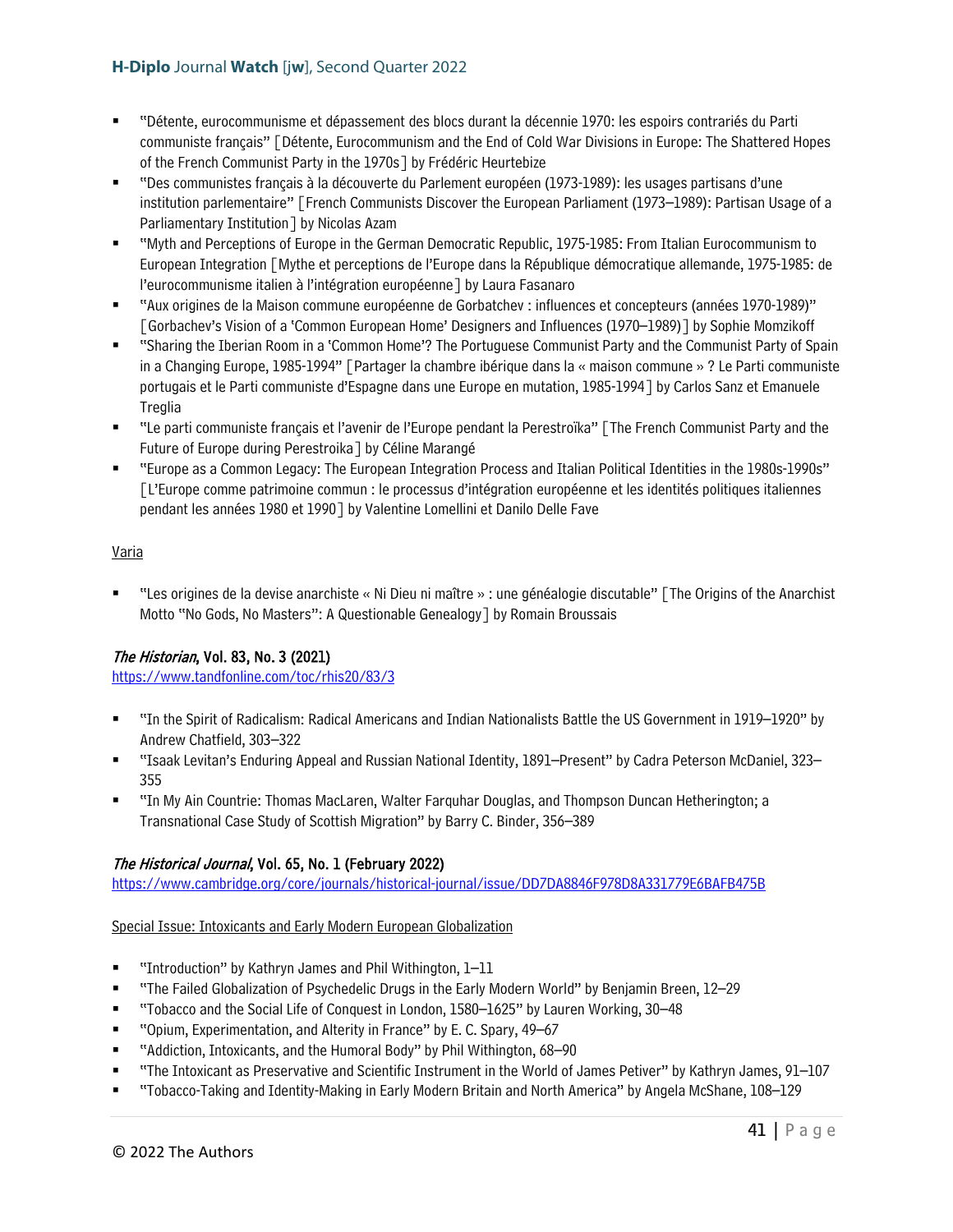- "Smoking Clubs in Graphic Satire and the Anglicizing of Tobacco in Eighteenth-Century Britain" by Cynthia Roman, 130–148
- "A Copper Still and the Making of Rum in the Eighteenth-Century Atlantic World" by Nuala Zahedieh, 149–166
- "Boston in New England, Intoxicant Town" by Mark Peterson, 167–184
- "Alcohol and the Ambivalence of the Early English East India Company-State" by Philip J. Stern, 185–201
- "Tropical Hospitality, British Masculinity, and Drink in Late Eighteenth-Century Jamaica" by Trevor Burnard, 202–223

# The Historical Journal, Vol. 65, No. 2 (March 2022)

<https://www.cambridge.org/core/journals/historical-journal/latest-issue>

- "Women, Bridal Girdles, and the Household in Renaissance Prague" by Anna Parker, 225–248
- "The 'Recusancy Revolt' of 1603 Revisited, Popular Politics, and Civic Catholicism in Early Modern Ireland" by John Walter, 249–274
- "Power, Prerogative, and the Politics of Sir Thomas Wentworth in Early Stuart England and Ireland" by Mark Empey, 275–296
- "A Distant Reading of Legal Dissertations from German Universities in the Seventeenth Century" by Luca Scholz, 297– 327
- "Disability as a Problem of Humanity in Scottish Enlightenment Thought" by Esme Cleall and Onni Gust, 328–348
- "Auctions and the Making of the Nabob in Late Eighteenth-Century Calcutta and London" by Patrick D. Rasico, 349– 370
- "Britain and the Paraguayan Dictatorship, c. 1820–1840" by Alex Middleton, 371–392
- "Mass Petitioning, Education Reform, and the Development of Political Culture in Madras, 1839–1842" by Scott Travanion Connors, 393–414
- "Land Reform, Henry Rider Haggard, and the Politics of Imperial Settlement, 1900–1920" by James Watts, 415–435
- "The Press Bureau, 'D' Notices, and Official Control of the British Press's Record of the First World War" by David Monger, 436–461
- "Guns of Peace and an Early Campaign against Smallpox" by Sarah B. Snyder, 462–481
- "The Detention of Non-Enemy Civilians Escaping to Britain during the Second World War" by Artemis J. Photiadou, 482–504
- "Forced Migration, Oceanic Humanitarianism, and the Paradox of Danger and Saviour of a Vietnamese Refugee Boat Journey" by Joy Damousi, Filippo Nelli, Anh Nguyen Austen, Alessandro Toffoli, and Mary Tomsic, 505–526

#### Roundtable: The Society of Prisoners

- "The Mediterranean as a Society of Prisoners" by Guillaume Calafat, 527–529
- "The Prisoner of War and the Eighteenth-Century Prison" by Randall McGowen, 530–532
- "Prisoner Regimes and a Transnational History from Below" by Margaret Hunt, 533–536
- "War Imprisonment and British Prison Reform" by Rachel Weil, 537–539
- "Author's Response: Some Thoughts on War Prisons, the Law of Nations, and Historical Comparisons" by Renaud Morieux, 540–544

#### Historiographical Review

"Scandal and Secrecy in the History of the Nineteenth-Century British Empire" by Callie Wilkinson, 545–569

# Historical Reflections, Vol. 48, No. 1 (March 2022)

<https://www.berghahnjournals.com/view/journals/historical-reflections/48/1/historical-reflections.48.issue-1.xml>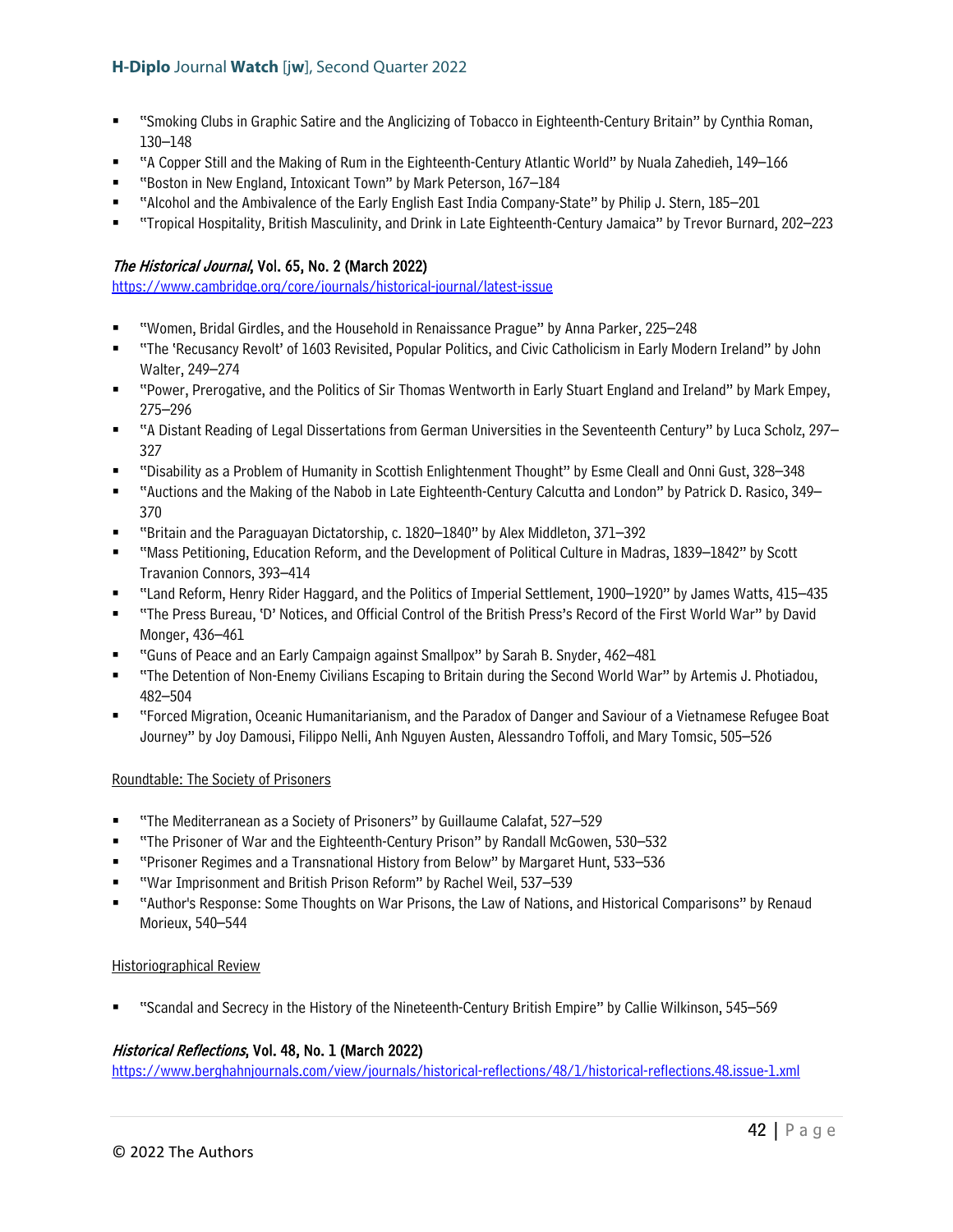- "How Should Historians Talk about Spatial Agency?" by Paul Stock, 1–22
- "llyria Remembered: On Some French Memoirs of the Illyrian Provinces 1809–1813" by David McCallam, 23–45
- Posesión de Tiempo Inmemorial (Possession of Time Immemorial): Tenants in Court and Proprietary Formalization. Rengo, Chile, 1820–1830" by Víctor Brangier and Mauricio Lorca, 46–64
- "Pays des brumes: The Persistence of Poetic Realism in French Cinema of the Occupation" by Barry Nevin, 65–94
- "Senses and Gender in Modern and Ancient Greek Healing Rituals" by Evy Johanne Håland, 95–121

# Historical Research, Vol. 95, No. 267 (February 2022)

<https://academic.oup.com/histres/issue/95/267>

- "The Trade Fair Network in Apulia during the Thirteenth and Fourteenth Centuries" by Luciana Petracca, 1–18
- "Jesting Culture and Religious Politics in Seventeenth-century England" by Tim Somers, 19–44
- "The Long History of Child Sponsorship, c.1700–1950" by Hillary Kaell, 45–61
- "Parish Councils, Political Inclusion, Liberal Politics and the Question of Class: The 1894 Elections as a Forgotten Phase in British Democratization" by James Moore, 62–81
- "The Bewildered Peasant: Family, Migration and Murder in the Greek Cypriot Community in London" by Panikos Panayi and Andrekos Varnava, 82–103
- "Foreign Policy Thought in Weimar's 'Conservative Revolution': Realpolitik or a Question of Being?" by Nicholas Nedzynski, 104–131
- "'Better Off with Labour'? Fiscal Policy, Electoral Strategy and the Road to John Smith's Shadow Budget, 1979–92" by Peter Sloman, 132–150

# History Vol. 106, No. 373 (December 2021)

<https://onlinelibrary.wiley.com/toc/1468229x/2021/106/373>

- "Anchorites, Wise Folk and Magical Practitioners in Twelfth-Century England" by Tom Licence, 709–726
- "A Mother Educating her Daughter Remotely through Familial Correspondence: The Letter as a Form of Female Distance Education in the Eighteenth Century" by Rachel Bynoth, 727-750
- "William Gladstone and the Homeric Constitution" by Alastair Paynter, 751–774
- "A Roman Holiday? African Americans and Italians in the Second World War" by Christian O'Connell, 775–803
- "State of the Field: Sensory History" by William Tullett, 804–820

# History Vol. 107, No. 374 (January 2022)

<https://onlinelibrary.wiley.com/toc/1468229x/2022/107/374>

- "Fear, Hatred and Strategy during the Wars of the Roses" by Gordon McKelvie, 3–24
- "The Supposed Burning of the Racovian Catechism in 1614: A Historiographical Myth Exposed" by Ariel Hessayon and Diego Lucci, 25–50
- "Walking, and Knowing the Past: Antiquaries, Pedestrianism and Historical Practice in Modern Britain" by Paul Readman, 51–73
- "The Great Chester Cat Hoax: Creating an Urban Legend in the Anglosphere Press, 1815–1955" by Christopher Smith, 74–96
- "'A Clash of Titans': Big Business and the Congo Reform Movement" by Dean Clay, 97–120
- "Brothers, Comrades or Competitors? The Communist Party and Youth League in Shanghai, 1925–1927" by Shensi Yi, 121–142
- "State of the Field: Physical Culture" by Connor Heffernan, 143–162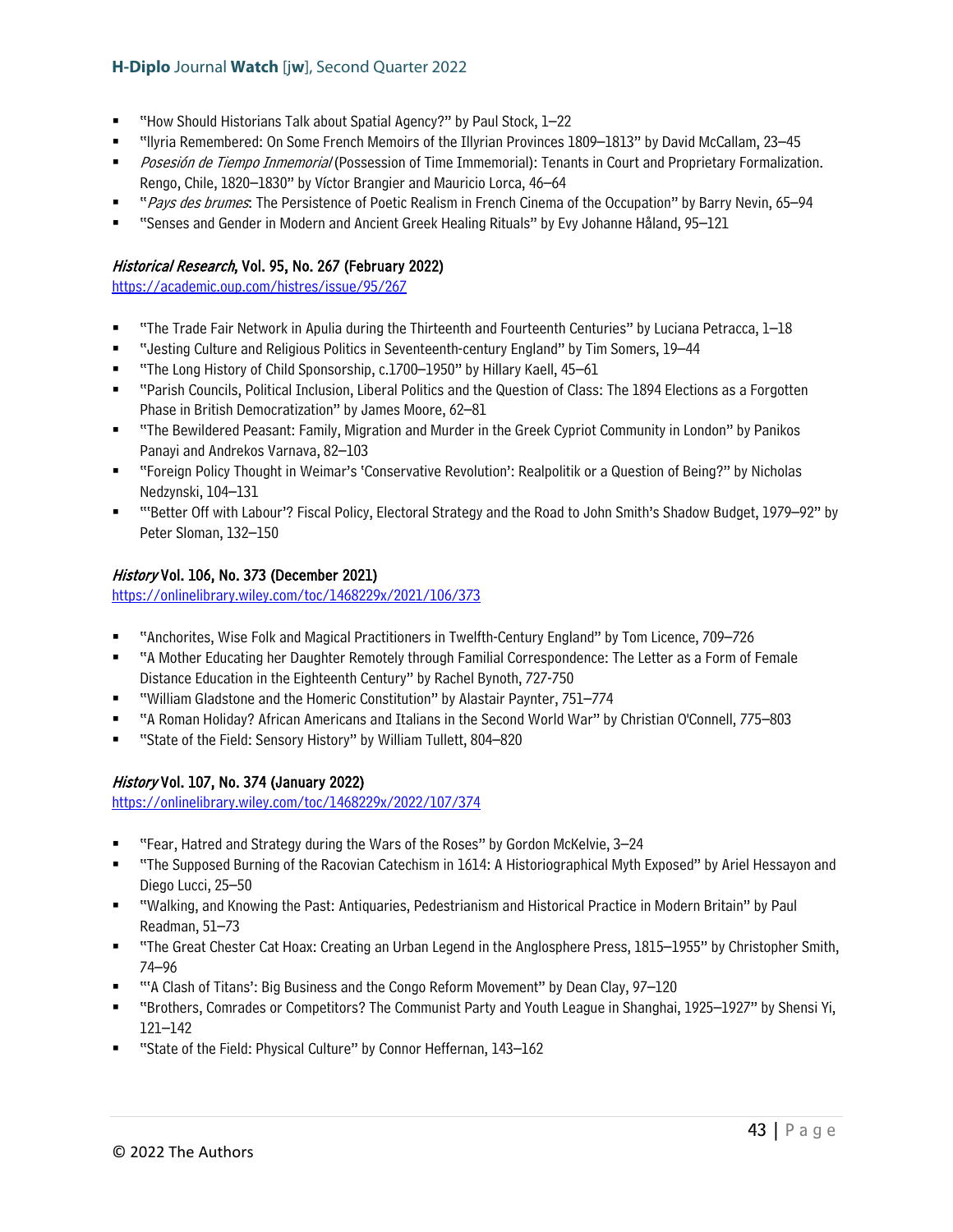# History Vol. 107, No. 375 (March 2022)

<https://onlinelibrary.wiley.com/toc/1468229x/2022/107/375>

### Special Issue: Public History

- "History in Public: Power and Process, Harm and Help" by Christel Annemieke Romein, Laura Doak, Hannah Parker, and Janet Weston, 211–234
- "Everyday Public History" by Huw Halstead, 235–248
- "History and Public Memory in Tobago: Opportunities and Obstacles" by O'Neil Joseph, 249–269
- "Looking Backwards, Moving Forwards: The Ahmed Iqbal Ullah RACE Centre and Education Trust, Community Activism and Public History Programming" by Safina Islam and E. James West, 270–286
- "Out of the Ivory Tower, into the Digital World? Democratising Scholarly Exchange" by Fraser Raeburn, Lisa Baer-Tsarfati, and Viktoria Porter, 287–301
- "Self-Representation, Community Engagement and Decolonisation in the Museums of Indigenous Communities: Perspectives from Meghalaya, India" by Amorette Lyngwa, 302–321
- "Public History and Collective Transformation: A Case Study of Un/Learning the State" by Erin Katherine Krafft, Rikki Davis, and E. Denise Meza-Reidpath, 322–336
- "Finding Place in the Archive: A Case Study of St. John [Colored] Missionary Baptist Church, 1866–1900" by Portia D. Hopkins, 337–355
- "Emotion, Place and Weaponisation of the Truth: The Bloody Sunday Trust and the Search for Justice" by Naomi Petropoulos, 356-369
- "Building Confianza: Collective Public History in the Time of Distance a Joint Reflection from the Boyle Heights Museum Team" by Jorge N. Leal, Yesenia Navarrete Hunter, Michelle Vasquez Ruiz, Cassandra Flores-Montaño, Arabella Delgado, Rosa Noriega-Rocha, Isis Galeno, Ivonne Rodriguez, and Alexander Polt-Gifford, 370–391
- "Metahistory as Public History: On Introducing Metahistorical Perspectives in Events about Events" by Ola Innset, 392–407
- "Going Deeper than 'Emotional Impact': Heritage, Academic Collaboration and Affective Engagements" by Anna Fielding, 408–435
- "Public History Play-Acting After All: Commentary on a Confederate Battle Flag Exhibition in Virginia" by Laura A. Macaluso, 436–450

# History Compass, Vol. 20, No. 1 (January 2022)

<https://onlinelibrary.wiley.com/toc/14780542/2022/20/1>

# Asia

- "Hijras and South Asian Historiography" by Jessica Bridgette Hinchy
- "Food, Health, and Nutrition in Chinese History" by Hilary A. Smith

#### Britain and Ireland

- "Centring Transatlantic Slavery in Scottish Historiography" by Stephen Mullen
- "Mass Education and the British Empire" by Stephen Jackson

#### History of Medicine

"Health for All?: Histories of International and Global Health" by Mary Augusta Brazelton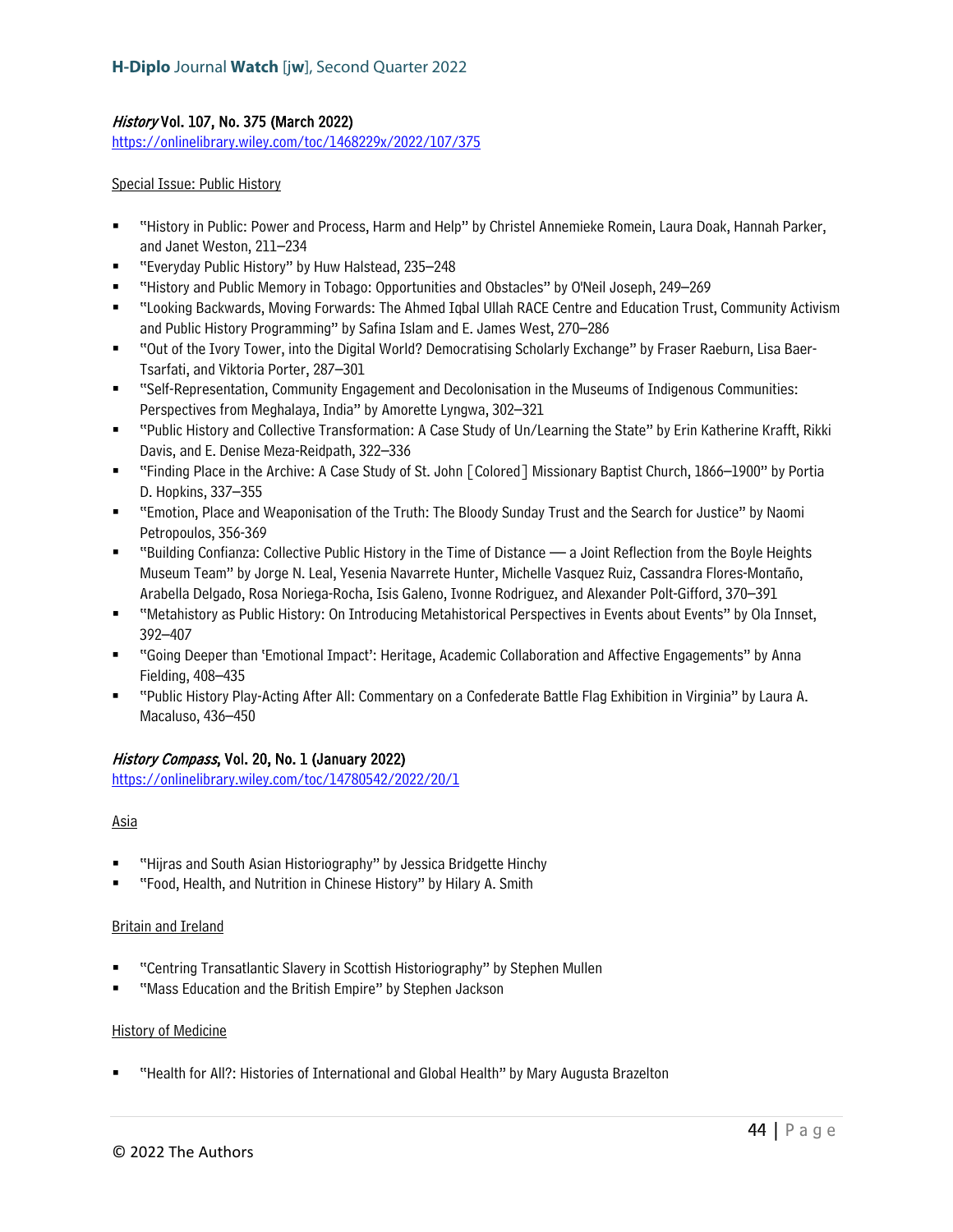#### Teaching and Learning Guide

"Health for all? Histories of International and Global Health" by Mary Augusta Brazelton

### History Compass, Vol. 20, No. 2 (February 2022)

<https://onlinelibrary.wiley.com/toc/14780542/2022/20/2>

### **Africa**

- "Social Media and the Demotic Turn in Africa's Media Ecology" by Farooq A. Kperogi
- "International Development in Africa: Historiographical Themes and New Perspectives" by Kara Moskowitz

#### Art History

"The Social Messages of Civil War Monuments" by Erin L. Thompson

#### Asia

"Genealogies of Exception: Writing Histories of North-East India" by Anandaroop Sen

#### Britain and Ireland

"World(-)Systems, West Africa, and the Global Middle Ages" by Graham Abney

#### History Compass, Vol. 20, No. 3 (March 2022)

<https://onlinelibrary.wiley.com/toc/14780542/2022/20/3>

#### Africa

 "International Spotlight on Botswana and Local Public Opinion: Race Factor in the Murder Trials of Ompatile Tswaipe, Clement Gofhamodimo and Mariette Bosch, 1978–2001" by Christian John Makgala

#### Asia

"Land, Property Relations, and Urban Planning: New Histories from Colonial India" by Kaustubh Mani Sengupta

#### History of Medicine

"Histories of 'a Loathsome Disease': Sexual Health in Modern Britain" by Anne Hanley

# North America

"'Alternative Facts' and St. Thomas Becket in the Waning Days of the Trump Presidency" by Esther Liberman Cuenca

# History of European Ideas, Vol. 48, No. 1 (2022)

<https://www.tandfonline.com/toc/rhei20/48/1>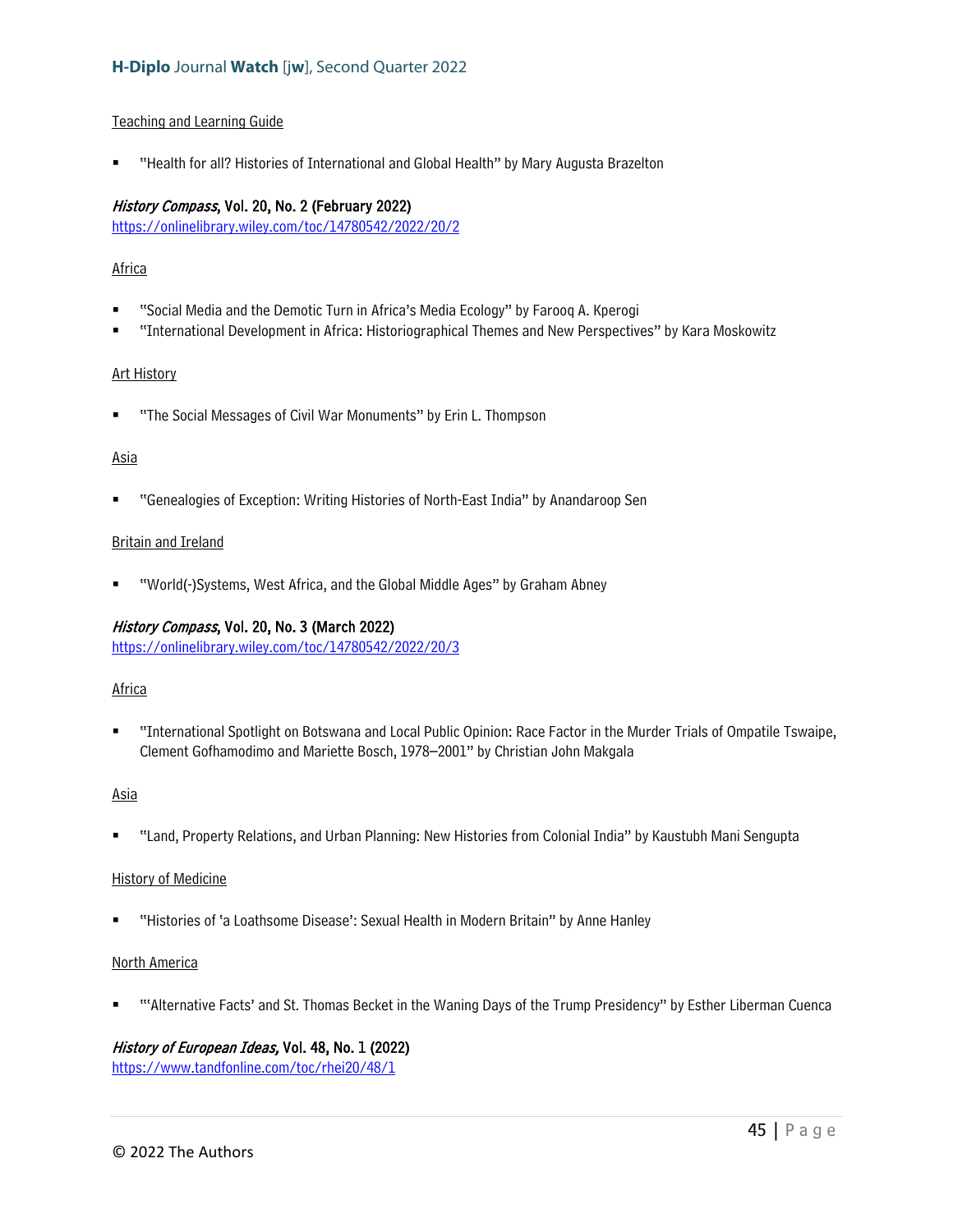- "Beyond Anglicised Politeness: Addison in Eighteenth-century Scotland" by R. J. W. Mills, 3–22
- "The Human Good and the Science of Man" by Ryan Patrick Hanley, 23–32
- "The Art of Being in the Eighteenth Century: Adam Smith on Fortune, Luck, and Trust" by Sylvana Tomaselli, 33–44
- "Monboddo's 'Ugly Tail': The Question of Evidence in Enlightenment Sciences of Man" by Silvia Sebastiani, 45–65
- "Berkeley's Passive Obedience: Positive and Negative Norms" by Timo Airaksinen, 66–77
- "Hume's 'Idea of a Perfect Commonwealth' and Scottish Political Thought of the 1790s" by Danielle Charette, 78–96
- "Nicolas de Condorcet as a Forerunner of John Rawls" by Sven Ove Hansson, 97–111
- "Hermann Kantorowicz and Hans Kelsen: From Debating Legal Sociology to Constructing an International Legal Order" by Jacob Giltaij, 112–128
- "An Activist Stage Craft? Performative Politics in the First British New Left (1956–1962)" by Sophie Scott-Brown, 129–143

# History of European Ideas, Vol. 48, No. 2 (2022)

<https://www.tandfonline.com/toc/rhei20/48/2>

"Phillipson's Hume in Phillipson's Scottish Enlightenment" by James A. Harris, 145–159

### Forum: New Scholarship on Religion in Nineteenth-century German and British Culture

- "Introduction" by Zachary Purvis, 160–162
- "Comment on *The Veiled God: Friedrich Schleiermacher's Theology of Finitude*, by Ruth Jackson Ravenscroft, Leiden, Brill, 2019" by Constanze Güthenke, 163–167
- "Response to Constanze Güthenke" by Ruth Jackson Ravenscroft, 168–171
- "Comment on *Kaiser, Christ and Canaan: The Religion of Israel in Protestant Germany, 1871–1918*, by Paul Michael Kurtz, Tübingen, Mohr Siebeck, 2018" by Adam Sutcliffe, 172–175
- "Response to Adam Sutcliffe" by Paul Michael Kurtz, 176–179
- "Comment on God and Progress: Religion and History in British Intellectual Culture, 1845–1914, by Joshua Bennett, Oxford, University of Oxford Press, 2019" by Benedikt Stuchtey, 180–185
- "Response to Benedikt Stuchtey" by Joshua Bennett, 186–188
- "Afterword" by Paul E. Kerry, 189–191

# History and Theory, Vol. 61, Issue 1 (March 2022)

<https://onlinelibrary.wiley.com/toc/14682303/2022/61/1>

# Iterations: Historical Futures

- "Fossilization, or the Matter of Historical Futures" by The Lifetimes Research Collective, edited by Zoltán Boldizsár Simon and Marek Tamm, 4–26
- "Virtual Historiography: Opening History toward the Future" by Lucian Hölscher, 27–42
- "Nietzsche's Early and Late Conceptions of Time and Eternal Recurrence" by Joshua Rayman, 43–70
- "Revolutionary Spectatorship and Subalternity: Foucault in Iran" by Daniel J. Schultz, 71–95
- "History of Emotional Suffering: From Emotions to Needs in the History of Emotions" by Ljiljana Radenovic and Il Akkad, 96–123

#### Interview

 "Theorizing and Practicing History as the Metabolization of the World: A Conversation with Hans Ulrich Gumbrecht" by Gregory Jones-Katz, 124–139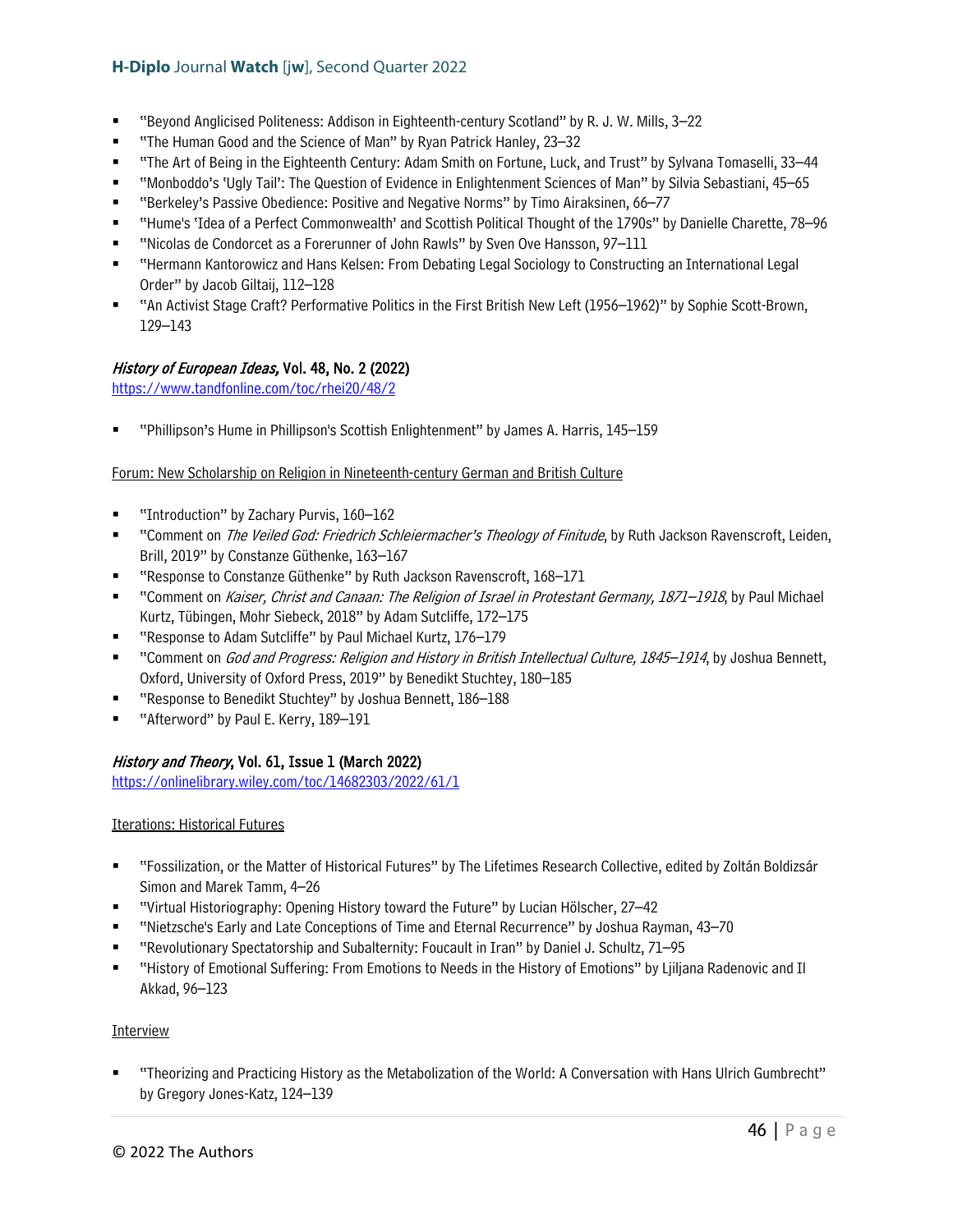#### Review Essays

- "Go Figure: Fredric Jameson on Walter Benjamin" by Martin Jay, 140–160
- "Beyond Historicism and Universalism: Epic, History, and Memory" by Verónica Tozzi Thompson, 161–171
- "The Twice Unearthed: The Trope of Censorship and the Sense of History" by Benjamin Aldes Wurgaft, 172–179

# Holocaust and Genocide Studies, Vol. 35, No. 3 (Winter 2021)

<https://academic.oup.com/hgs/issue/35/3>

- "Holocaust Survivors and the Restitution of Jewish Private Property in Two Polish Cities, 1945–1948" by Lukasz Krzyzanowski, 359–375
- "Visual Clues to the Holocaust: The Case of the Deportation of Jews from Northern Greece" by Nadège Ragaru and Maël Le Noc, 376–403
- "Trade, Jews, and the Soviet Economy in Western Belorussia, 1939–1941" by Yanina Karpenkina, 404–423
- "'This Rug, Handmade by a Resident of the Old Age Home, Should Serve as Evidence of the Willingness and Ability of Elderly People to Work': Elderly Survival Strategies in the Łódź Ghetto" by Elizabeth C. Strauss, 424–444
- "In the Shadow of the Gas Chambers: Social Dynamics and Everyday Life around the Killing Center at Bełżec (1941– 1944)" by Jan Burzlaff, 445–463

### **Obituaries**

- "Yitzhak Arad (1926–2021)" by Robert Rozett, 545–546
- "Richard S. Levy (1940–2021)" by Peter Hayes and Alan Steinweis, 547–548
- "Rachel Feldhay Brenner (1946–2021)" by Gwen Walker, 549–551

# Humanity: An International Journal of Human Rights, Humanitarianism, and Development, Vol. 12, No. 3 (Winter 2021)

<https://muse.jhu.edu/issue/47233>

- "Raymond Aron, Friedrich Hayek, and 'The Third World': An Alternative History of the End of Ideology Debate" by Daniel Steinmetz-Jenkins, 241–264
- "Constructing the Child Soldier Crisis: Violence, Victimhood, and the Development of Transnational Advocacy against the Recruitment and Use of Children in Conflict, circa 1970–2000" by Stacey Hynd, 265–285
- "Deexceptionalizing Displacement: An Introduction" by Heath Cabot and Georgina Ramsay, 286–299
- "Methodological De-nationalism: De-exceptionalizing Displacement, Re-exceptionalizing Citizenship" by Bridget Anderson, 300–311
- "Locating Refuge: Racialized Displacement and the Spatial Politics of Belonging" by Michelle Munyikwa, 312–323
- "Simultaneous Citizen and Noncitizen: Displacement, Precarity, and Passports in Hong Kong" by Nicole Constable, 324–338
- "Shapeshifting Displacement: Notions of Membership and Deservingness Forged by Illegalized Residents" by Susan Bibler Coutin, Jennifer Chacón, Stephen Lee, Sameer Ashar, and Jason Palmer, 339–353
- "'Not a Cozy Dwelling': Exploring Aspirational Anxieties and the Politics of Displacement in São Paulo's Squats" by Heike Drotbohm, 354–367
- "Displacement and the Capitalist Order of Things" by Georgina Ramsay, 368–379

# India Quarterly, Vol. 78, No. 1 (March 2022)

<https://journals.sagepub.com/toc/iqqa/78/1>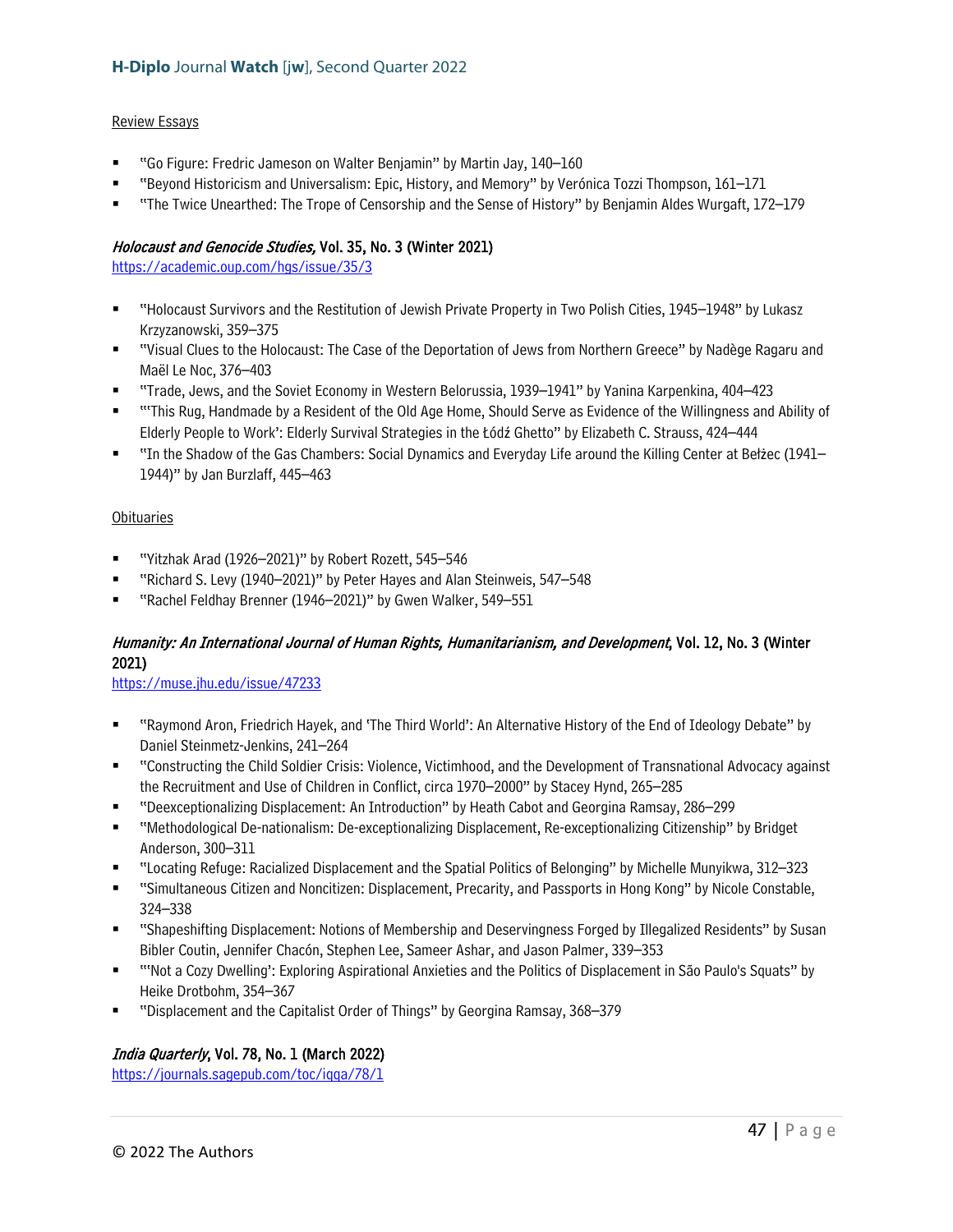- "India's Fight against the COVID-19 Pandemic: Lessons and the Way Forward" by Shalendra D. Sharma, 9–27
- "The Impact of COVID-19 on the Socio-economic Indicators of the Selected Asian Countries" by Vaijanath Babshetti, Jyothi E. Singh, and Prakash B. Yaragol, 28–46
- "Global Oil Crisis and Early COVID-19 Strategic Containment Responses in Africa: The Nigerian Experience" by Victor Chidubem Iwuoha, 47–67
- "Access to Medicines and Medical Equipment during COVID-19: Searching Compatibility between the WTO and the WHO" by Mrityunjay Kumar, Ayesha Fatma, and Nalin Bharti, 68–87
- "China in the Shadow of Russia: Covert Tools for Expanding China's Influence over Kyrgyzstan's Security" by Zamira Tulkunovna Muratalieva, Asia Tashtanbekovna Esenbekova, and Nadezhda Sergeevna Tatkalo, 88–103
- "The Tamil Issue in India–Sri Lanka Relationships: Priorities and Interests" by Amit Ranjan and Diotima Chattoraj, 104–120
- "Bancor Comes of Age: A Case for an Indian Bitcoin Reserve" by Ashwath Komath, 121–142

# **Commentary**

"An Economic Case for Waiving Intellectual Property Rights on Covid Vaccines" by Gopal Krishna Roy, 143–147

### Review Essay

"Pakistan in the 2020s: Complicated History Haunts Its Present and the Future" by D. Suba Chandran, 148–157

# Intelligence and National Security, Vol. 37, No. 1 (2022)

<https://www.tandfonline.com/toc/fint20/37/1>

- "Analytical Innovation in Intelligence Systems: The US National Security Establishment and the Craft of 'Net Assessment'" by Niccolò Petrelli, 1–18
- "Public Knowledge of Intelligence Agencies among University Students in Spain" by Cristina Del-Real and Antonio M. Díaz-Fernández, 19–37
- "The Rooseboom Operation: Uncovering the Embryonic German Intelligence Network in South Africa, 1940–1942" by Evert Kleynhans, 38–56
- "'Familiar but not Intimate': Executive Oversight of the UK Intelligence and Security Agencies" by Andrew Deft, 57–72
- "The Chinese Communist Party's Exploitation of the Second United Front: Intelligence and Counterintelligence on a Middle Force Territory" by Zi Yang, 73–89
- "Intelligence-exalting Strategic Cultures: A Case Study of the Russian Approach" by Yaacov Falkov, 90–108
- "Waiting for Advice that is Beyond Doubt: Uncertainty as Australia's Reason to join the Invasion of Iraq" by Christiane Gerblinger, 109–125

#### Review article

 "Journeys back along the Roads to Mandalay, Imphal and Kohima: Recent Contributions to the History of the Burma Theatre in the Second World War" by R. Gerald Hughes and Stephen Hanna, 126–144

# International History Review, Vol. 44, No. 1 (2022)

<https://www.tandfonline.com/toc/rinh20/44/1>

- "'To Grab, When the Grabbing Begins': German Foreign and Colonial Policy during the Sino-Japanese War of 1894/95 and the Triple Intervention of 1895" by Julius Lucas Becker, 1–20
- "The Alabama Claims Tribunal: The British Perspective" by Richard Brent, 21–58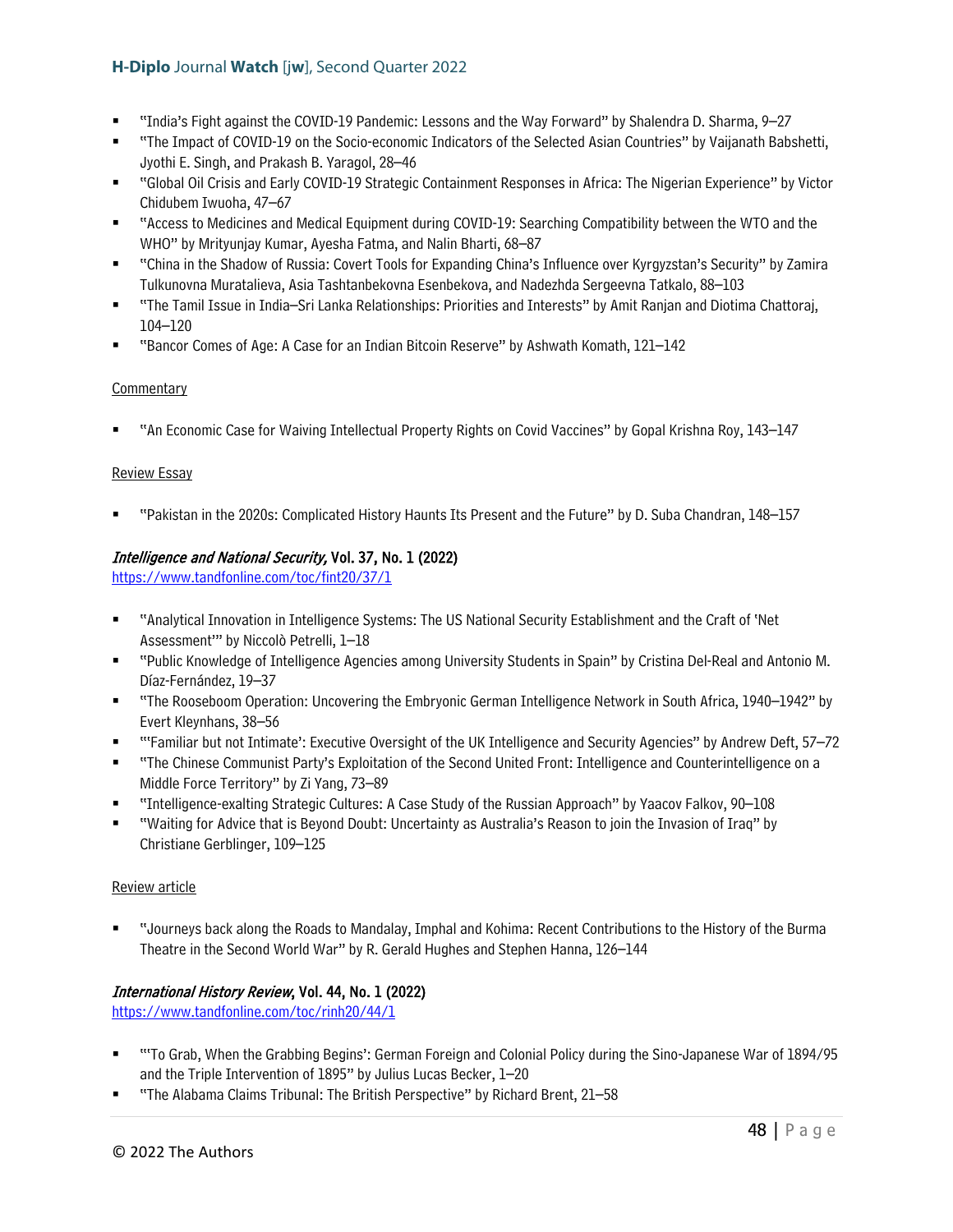- "Sino-North Korean Economic Cooperation during the Chinese Civil War and Its Background" by Donggil Kim and Sangwon Kim, 59–72
- "Unarmed Sovereignty Versus Foreign Base Rights: Enforcing the US-Icelandic Defence Agreement 1951–2021" by Valur Ingimundarson, 73–91
- " "The Blue-Eyed Boys': The Heath Government, Anglo-American Relations, and the Bombing of North Vietnam in 1972" by Matthew Jones, 92–112
- "The Question of South Korean Participation in the Japanese Peace Treaty" by Seung Mo Kang, 113–128
- "Negotiating the American Presence in Greece: Bases, Security and National Sovereignty" by Eirini Karamouzi, 129– 144
- "The Power Struggle Between the Johnson Administration and the Kremlin Over a Solution to the Arab–Israeli Conflict in the Aftermath of the June 1967 Six Day War" by Arieh J. Kochavi, 145–160
- "From Détente to Revolution: Soviet Solidarity with Chile after Allende, 1973–79" by Michelle D. Paranzino, 161–181
- "A Troubled Alliance: Sino-British Conflicts over Tibet 1941–1945" by Zhaodong Wang, 182–205
- "Persia and Pericles' Grand Strategy: Was the Peloponnesian War a Bipolar Hegemonic War?" by Bee Yun, 206–224

### International Interactions, Vol. 48, No. 1 (2022)

<https://www.tandfonline.com/toc/gini20/48/1>

- "Agents of Peace or Enablers of Violence? The Proximal Effects of Mediators in International Disputes" by Lesley G. Terris and Orit E. Tykocinski, 1–22
- "Power and Innovative Capacity: Explaining Variation in Intellectual Property Rights Regulation across Trade Agreements" by Andreas Dür and Christoph Mödlhamer, 23–48
- "Designing Alliances: How Adversaries Provoke Peacetime Military Coordination" by Jesse C. Johnson, 49–74
- "Rewards versus Sanctions in International Relations: A Game-Theoretic Analysis of Bluffing" by Boris Brekhov, 75– 109
- "Utilitarianism or Cosmopolitanism? A Study of Education's Impact on Individual Attitudes toward Foreign Countries" by Gong Chen, 110–138

#### Research Note

"Banditry or Business? Rebel Labor Markets and State Economic Intervention" by Chelsea L. Estancona, 139-151

#### Special Data Feature

■ "Human Trafficking Indicators: A New Dataset" by Richard W. Frank, 152–171

# International Journal, Vol. 76, No. 3 (September 2021)

[https://journals.sagepub.com/toc/ijx/](https://journals.sagepub.com/toc/ijx)76/3

- "The Middle East in Canadian Foreign Policy and National Identity Formation" by Jeremy Wildeman, 359–383
- "Southern Middle Powers and the Liberal International Order: The Options for Brazil and South Africa" by Charalampos Efstathopoulos, 384–403
- "Sensing the Arctic: Situational Awareness and the Future of Northern Security" by Benjamin T. Johnson, 404–426
- "The Canadian National Intelligence Culture: A Minimalist and Defensive National Intelligence Apparatus" by Marco Munier, 427–445
- "Opportunities to Promote Human Rights and Democratic Values Abroad: The Case of Canadian Foreign Policy toward Venezuela" by Yvon Grenier, 446–464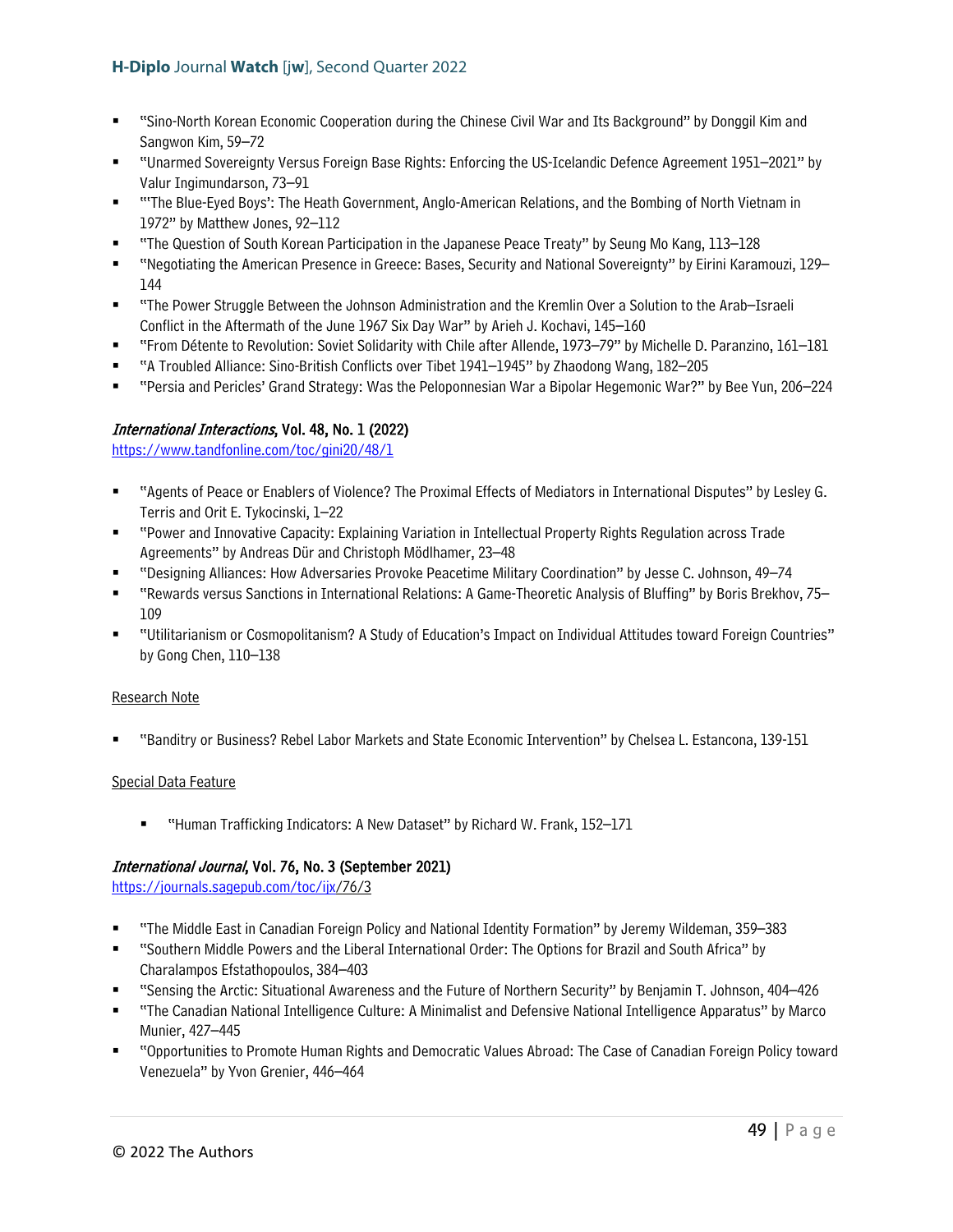### Lessons of History

 "How Emerging Trends in Historiography Expose the Canadian Army's Past Discriminatory Practices and Provide Hope for Future Change" by Isabel Campbell, 465–476

# The International Journal of Human Rights, Vol. 26, No. 1 (2022)

<http://www.tandfonline.com/toc/fjhr20/26/1>

- "Norms of Protection in IR: Humanitarian Wars and the Ironic Creation of pre-Westphalian States" by Oana-Cosmina Mihalache, 1–29
- "The Right to Clothing and Personal Protective Equipment in the Context of COVID-19" by Luke D. Graham, 30–49
- "Social Solidarity as a Dimension of Transitional Justice: The Case of Cartography and Identification of Mass Graves in Post-conflict Colombia" by Camilo Tamayo Gomez, 50–73
- "What is So Wrong with using Child Soldiers?" by Renee Nicole Souris, 74–99
- "Prison Abolition: International Human Rights Law Perspectives" by Isobel Renzulli, 100–121
- "The First Binding Treaty on Business and Human Rights: A Deconstruction of the EU's Negotiating Experience along the Lines of Institutional Incoherence and Legal Theories" by Riccardo Vecellio Segate, 122–159
- "Co-sponsorship, Note Verbale, and Association Behaviour at the UNGA: An Analysis of The Death Penalty Moratorium Resolutions" by Daniel Pascoe and Sangmin Bae, 160–190

# The International Journal of Human Rights, Vol. 26, No. 2 (2022)

<http://www.tandfonline.com/toc/fjhr20/26/2>

- "Transformative Justice in a Settler Colonial Transition: Implementing the UN Declaration on the Rights of Indigenous Peoples in Canada" by Rosemary Nagy, 191–216
- "Legal Identity in the Sustainable Development Agenda: Actors, Perspectives and Trends in an Emerging Field of Research" by Christoph Sperfeldt, 217–238
- "Article 12 CRC as a Tool to Empower Children after Parental Separation" by Evelyn Merckx, 239–261
- "The UN-Sustainable Development Goals Going Local: Learning from Localising Human Rights" by Nicole L. Immler and Hans Sakkers, 262–284
- "The Afterlife of Buzzwords: The Journey of Rights-based Approaches through the Humanitarian Sector" by Kaja Borgrevink and Kristin Bergtora Sandvik, 285–305
- "Saami Truth and Reconciliation Commissions" by Agnieszka Szpak and Dawid Bunikowski, 306–331
- "Between a Rock and a Hard Place: (Un)balancing the Public Health Interventions and Human Rights Protection in the COVID 19 era in South Africa" by Ebenezer Durojaye, 332–347
- "Human Rights Infringements, Delays and the Privy Council: The Conundrum of Human Rights and the Death Penalty in Trinidad and Tobago" by Cassandra Gooptar, 348–378

# The International Journal of Human Rights, Vol. 26, No. 3 (2022)

<http://www.tandfonline.com/toc/fjhr20/26/3>

- "Freedom of Expression in Turbulent Times Comparative Approaches to Dangerous Speech: The ECtHR and the US Supreme Court" by Theo Tsomidis, 379–399
- "Sexual Violence against Women as a Weapon of Rohingya Genocide in Myanmar" by Afroza Anwary, 400–419
- "Participation in Child Protection: Empowering Children in Placement Processes" by Rita Richter Nunes, 420–436
- "The Prevention of Gender-based Violence in Ethiopia in Light of the Three Cycles UPR Process" by Alebachew Birhanu Enyew, Alemu Dagnew Feleke, and Zewdu Mengesha Bashahider, 437–468
- "Water as a Human Right, Water as a Commodity: Can SDG6 be a Compromise?" by Imad Antoine Ibrahim, 469–493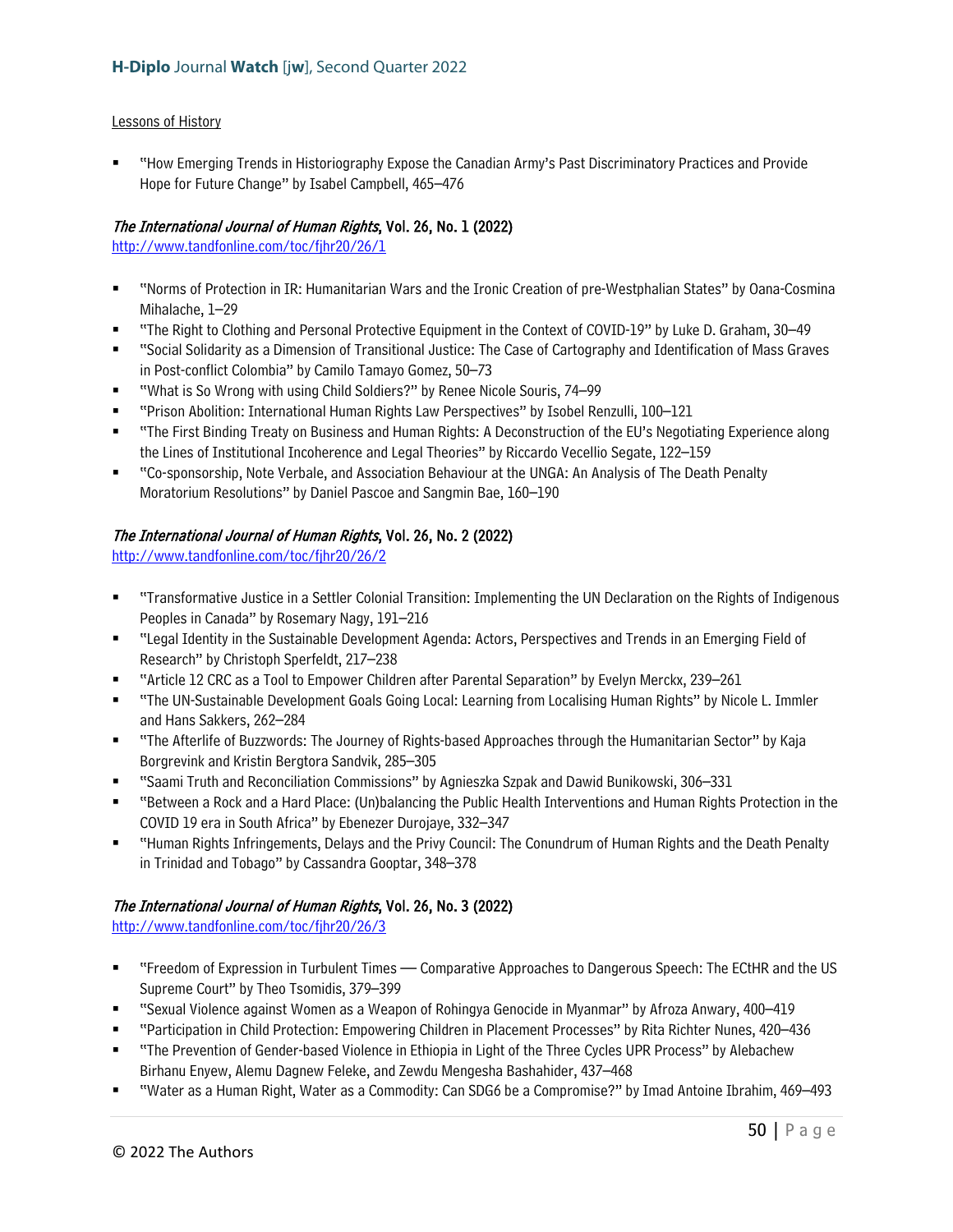- "The Death of Neoliberalism? UK Responses to the Pandemic" by John Duncan, 494–517
- "Heroes and Hierarchies: The Celebration and Censure of Victimhood in Transitional Justice" by Cheryl Lawther, 518–540
- "Struggling for Justice in Post-authoritarian States: Human Rights Protest in Indonesia" by Ken M. P. Setiawan, 541– 565

### International Journal of Intelligence and CounterIntelligence, Vol. 35, No. 1 (2022)

<https://www.tandfonline.com/toc/ujic20/35/1>

- "Soviet Espionage in France between the Wars" by William T. Murphy, 1–30
- "Agent Shinkawa Revisited: The Japanese Navy's Establishment of the Rutland Intelligence Network in Southern California" by Ron Drabkin and Bradley W. Hart, 31–56
- "What Strategic Analysts and Planners for National Security Need to Know" by Yakov Ben-Haim, 57–72
- "Schelling Traps as Drivers of Intelligence Failure" by Ralf Lillbacka, 101–130
- "Rethinking Warning: Intelligence, Novel Events, and the COVID-19 Pandemic" by Daniel S. Gressang and James J. Wirtz, 131–146

#### **Commentary**

"My Two Moles: A Memoir" by Benjamin B. Fischer, 147–163

#### **Perspective**

 "Botching Bio-Surveillance: The Department of Homeland Security and COVID-19 Pandemic" by Darren E. Tromblay, 164–167

# International Journal of Middle East Studies, Vol. 54, No. 1 (February 2022)

[https://www.cambridge.org/core/journals/international-journal-of-middle-east](https://www.cambridge.org/core/journals/international-journal-of-middle-east-studies/issue/C6C9694C034AC9D8674A2CE511861B0D)[studies/issue/C6C9694C034AC9D8674A2CE511861B0D](https://www.cambridge.org/core/journals/international-journal-of-middle-east-studies/issue/C6C9694C034AC9D8674A2CE511861B0D) 

- "'Revolution is the Equality of Children and Adults': Yaşar Kemal Interviews Street Children, 1975" by Nazan Maksudyan, 1–20
- "School Protests and the Making of the Post-Ottoman Mediterranean: Student Politicization as a Challenge to Italian Colonialism in Rhodes, 1915–1937" by Andreas Guidi, 21–39
- "The Agricultural Settlement of the Arabah and the Political Ecology of Zionism" by Matan Kaminer, 40–56
- "Environmental Crises at the End of Safavid History: The Collapse of Iran's Early Modern Imperial Ecology, 1666– 1722" by James Gustafson and James Speer, 57–79
- "A Ghoul at the Gates: Natural Gas Energy and the Environment in Pahlavi Iran, 1960–1979" by Ciruce Movahedi-Lankarani, 80–99
- "'Illegitimate Children': The Tunisian New Left and the Student Question, 1963–1975" by Idriss Jebari, 100–123

#### Roundtable: Women and Crime

- "Women and Crime: Exploring the Role of Gender, Sexuality, and Race in Constructions of Female Criminality" by Nefertiti Takla, 124–127
- 'Female Culpability for Fornication in Ottoman Law and Everyday Life" by Başak Tuğ, 128–134
- "Serial Murder and Honor: Rereading the Story of an Ottoman Murderess" by N. İpek Hüner Cora, 135–140
- "Crime, Gender, Sexuality: Female Villains in Late Ottoman Crime Fiction" by Gülhan Balsoy, 141–148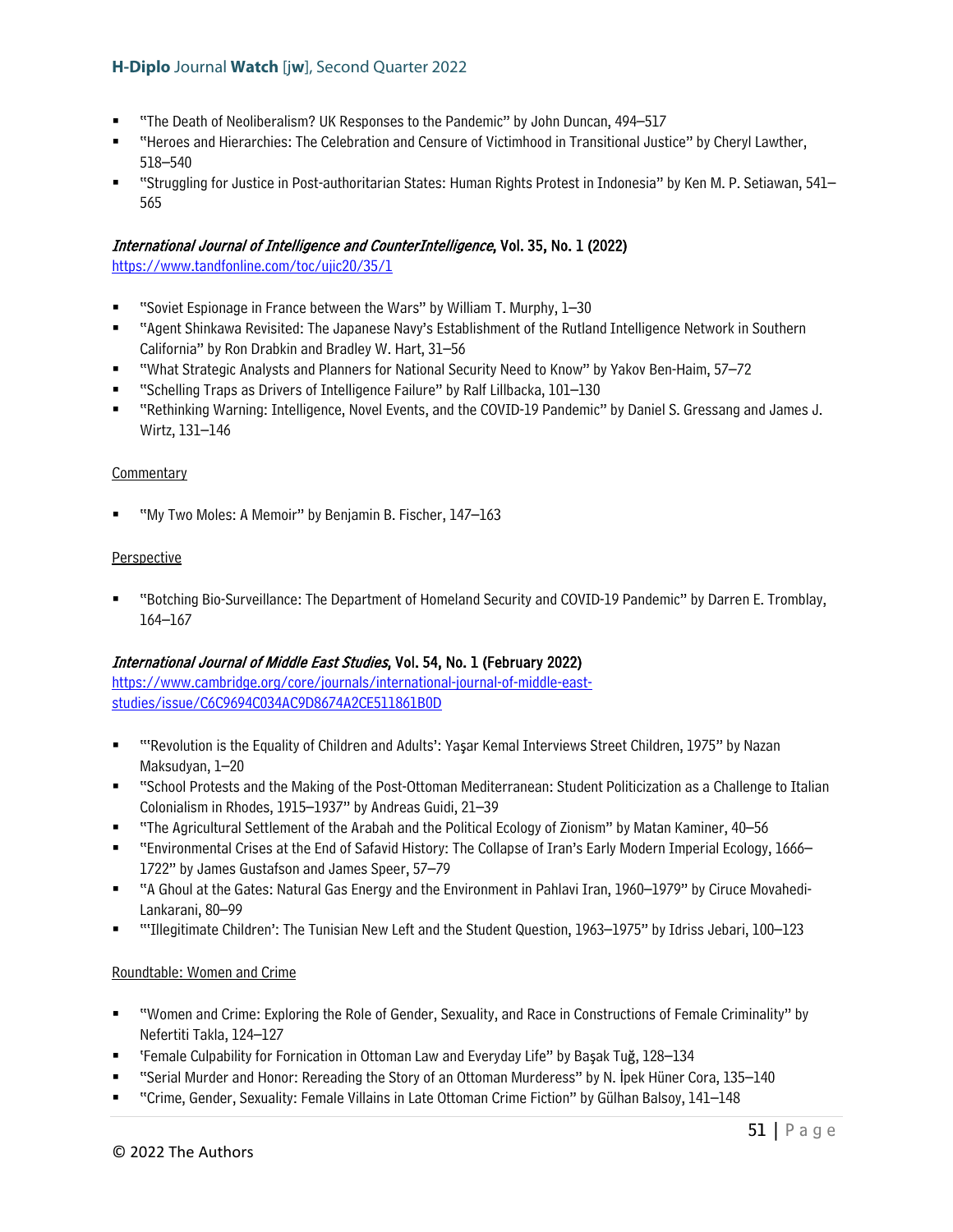- "Betraying Behita: Superstition and the Paralysis of Blackness in Out el Kouloub's Zanouba" by Taylor M. Moore, 149– 158
- "Anti-Christ in Egypt: Sexual Danger, Race, and Crime in a Narrative of Imperial Crisis" by Francesca Biancani, 159– 165
- "From Fallen Women to Citizen Mothers: Gendered Carcerality in Pahlavi Iran" by Golnar Nikpour, 166–173
- "Women and Crime: The Egyptian Women's Prison in Drama" by Dalia Said Mostafa, 174–179

# International Journal of Military History and Historiography, Vol. 41, No. 2 (October 2021)

[https://brill.com/view/journals/ijmh/41/2/ijmh.41.issue-2.](https://brill.com/view/journals/ijmh/41/2/ijmh.41.issue-2)xml

Special Issue: The Appropriation and Weaponisation of the Crusades in the Modern Era

- "The Appropriation and Weaponisation of the Crusades in the Modern Era" by Jason T. Roche, 187–207
- "From Reform to Rights: The American Culture of the Citizen Soldier and the Transformation of the Crusading Metaphor, 1917–1945" by Graham Cross, 208–246
- "'The Great Crusade': D-Day in American Culture c.1944–2001" by Sam Edwards, 247–276
- "From Civil Conflict to Crusade: Mobilisation and National Identity in the Spanish Civil War" by Mercedes Peñalba-Sotorrío, 277–307
- "'Crusaders' and the Islamic State Apocalypse" by Jason T. Roche, 308–342
- "The Academic Historiography of the Crusades and the Twenty-First Century Debate on Religious Violence" by John D. Cotts, 343–376

# International Organization, Vol. 76, No. 1 (Winter 2022)

<https://www.cambridge.org/core/journals/international-organization/issue/2CBF1EC39FD4D9DB571B1989A7093A54>

- "State Formation in Korea and Japan, 400–800 CE: Emulation and Learning, Not Bellicist Competition" by Chin-Hao Huang and David C. Kang, 1–31
- "Coming to Terms: The Politics of Sovereign Bond Denomination" by Cameron Ballard-Rosa, Layna Mosley, and Rachel L. Wellhausen, 32–69
- "Trade Liberalization and Labor Market Institutions" by Leonardo Baccini, Mattia Guidi, Arlo Poletti, and Aydin B. Yildirim, 70–104
- "The Arbitrage Lobby: Theory and Evidence on Dual Exchange Rates" by Robert Gulotty and Dorothy Kronick, 105–125
- "Stopping the Violence but Blocking the Peace: Dilemmas of Foreign-Imposed Nation Building After Ethnic War" by Kevin Russell and Nicholas Sambanis, 126–163
- "Honor Among Thieves: Understanding Rhetorical and Material Cooperation Among Violent Nonstate Actors" by Christopher W. Blair, Erica Chenoweth, Michael C. Horowitz, Evan Perkoski, and Philip B.K. Potter, 164–203

#### Review Essay

"Four Conceptions of Authority in International Relations" by Jorg Kustermans and Rikkert Horemans, 204–228

#### Research Note

- "Chinese Power and the State-Owned Enterprise" by Randall W. Stone, Yu Wang, and Shu Yu, 229–250
- "Countering Violent Extremism and Radical Rhetoric" by Tamar Mitts, 251–272

# International Peacekeeping, Vol. 29, No. 1 (2022)

<https://www.tandfonline.com/toc/finp20/29/1>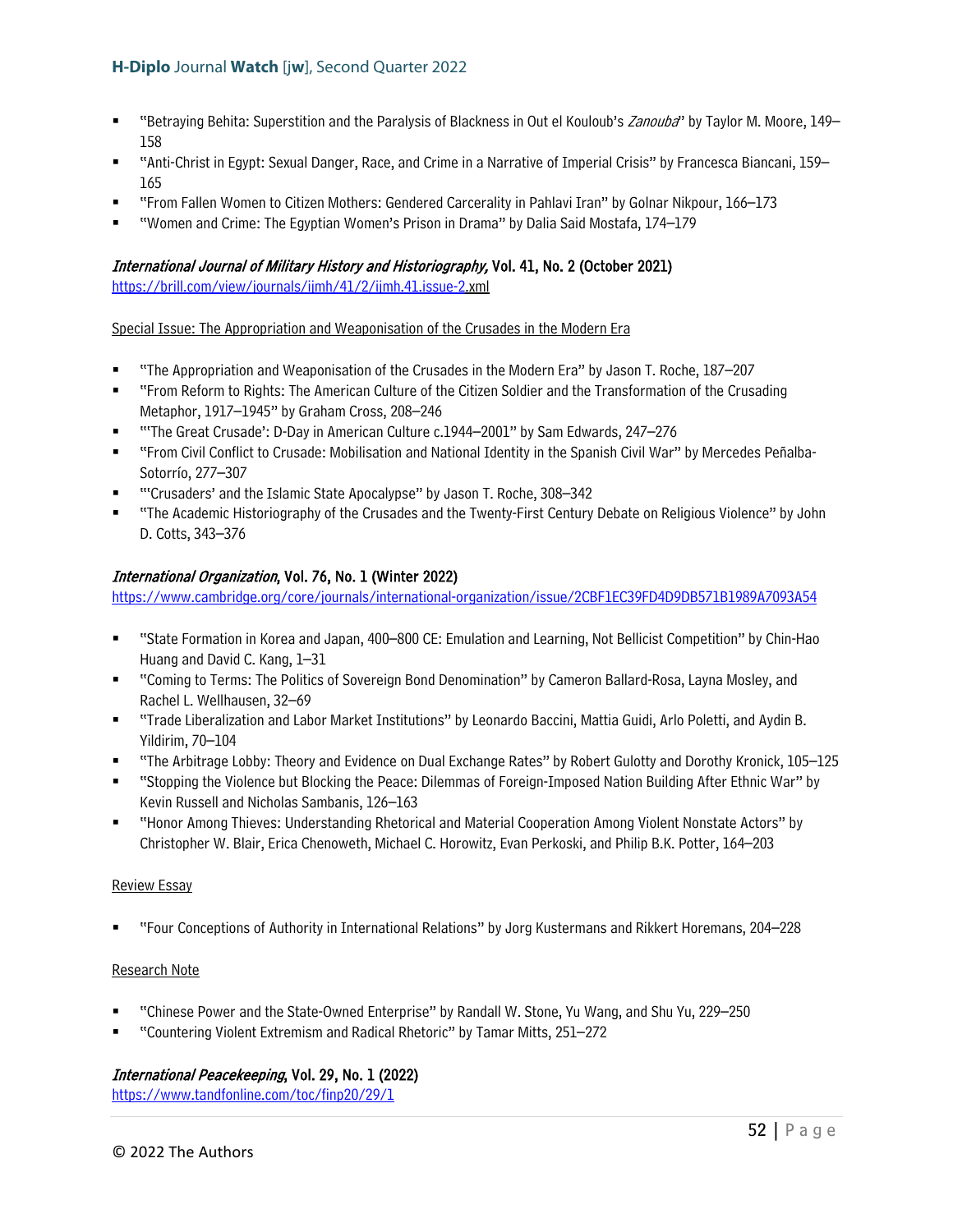- ""Together at the Heart': Familial Relations and the Social Reintegration of Ex-combatants" by Carla Suarez and Erin Baines, 1–23
- " "Choosing the Flag in the Name of Peace: Why Have the Baltic States (Re)turned to the United Nations?" by Vytautas Isoda, 24–56
- "Trade Potential and UN Peacekeeping Participation" by Shenghao Zhang, 57–84
- "Exploring the Compatibility of Multiple Missions in UN Peace Operations" by Daniel Druckman, Grace Mueller, and Paul F. Diehl, 85–114
- "The Infrastructure of Peace: Civil-Military Urban Planning in Mali" by Silvia Danielak, 115–138
- "'The Home Stress': The Role of Soldiers' Family Life on Peacekeeping Missions, the Case of Sierra Leone" by Maggie Dwyer and Osman Gbla, 139–164

# International Politics, Vol. 59, No. 1 (February 2022)

<https://link.springer.com/journal/41311/volumes-and-issues/59-1>

Special Issue: Narendra Modi and India's Foreign Policy

- "Introduction" by Ian Hall and Šumit Ganguly, 1–8
- "Obama, Trump and Indian Foreign Policy under Modi" by Šumit Ganguly, 9–23
- "Narendra Modi Government's Neighbourhood Policy" by Happymon Jacob, 24–43
- "India's China Strategy under Modi Continuity in the Management of an Asymmetric Rivalry" by Manjeet S. Pardesi, 44–66
- "Modi's India and Japan: Nested Strategic Partnerships" by Rajesh Basrur and Sumitha Narayanan Kutty, 67–89
- "Modi Looks West? Assessing Change and Continuity in India's Middle East Policy since 2014" by Nicolas Blarel, 90– 111
- "Australia and India in the Modi Era: An Unequal Strategic Partnership?" by Ian Hall, 112–128
- "Modi Sticks to India's Nuclear Path" by Raiesh Raiagopalan, 129–147
- "India's Foreign Economic Policy under Modi: Negotiations and Narratives in the WTO and beyond" by Amrita Narlikar, 148–166

# International Relations, Vol. 36, No. 1 (March 2022)

<http://journals.sagepub.com/toc/ire/36/1>

- "The Limits of Power: Knowledge, Ethics, and Foreign Policy in Hans J. Morgenthau's International Theory" by Lorenzo Zambernardi, 3–22
- "Social Closure and the Reproduction of Stratified International Order" by Tristen Naylor, 23–39
- "Personality and Adherence to International Agreements: The Case of President Donald Trump" by Scott Fitzsimmons, 40–60
- "From the 'Open Door' Policy to the EU-Turkey Deal: Media Framings of German Policy Changes during the EU Refugee 'Crisis'" by Beatrix Futák-Campbell and Mira Pütz, 61–82
- "Uneven Worlds of Hegemony: Towards a Discursive Ontology of Societal Multiplicity" by Viacheslav Morozov, 83– 103
- "'We Are, by Nature, a Tolerant People': Securitisation and Counter-securitisation in UK Migration Politics" by Ian Paterson and Georgios Karyotis, 104–126
- "The Discourse and Aesthetics of Populism as Securitisation Style" by Bohdana Kurylo, 127–147

# International Relations of the Asia-Pacific, Vol. 22, No. 1 (January 2022)

<https://academic.oup.com/irap/issue/22/1>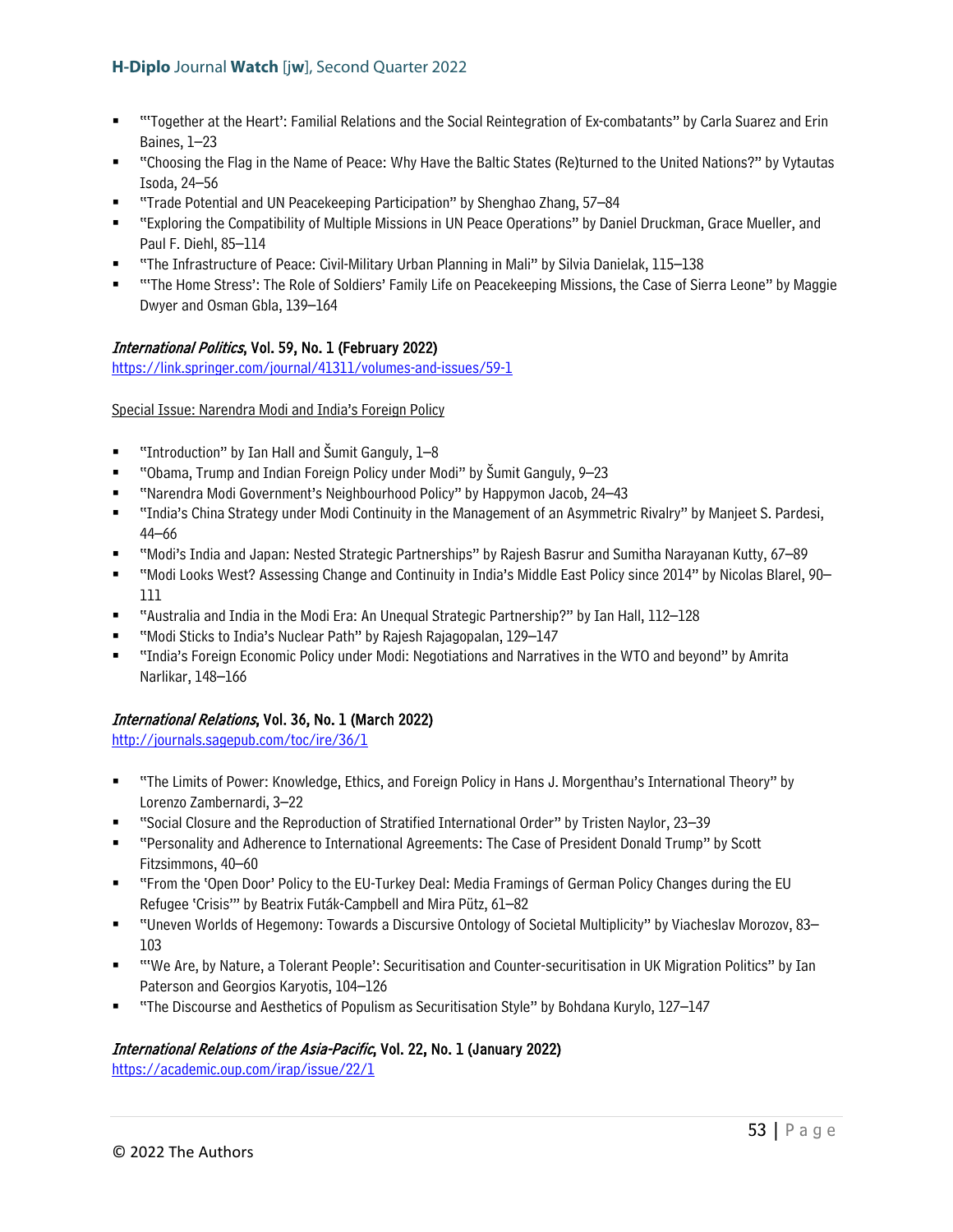- "A Critique of Chinese Diplomatic Modernization Narratives: Reinterpreting Shifts in Qing Foreign Affairs Institutions in the early 1860s from the Qing Perspective" by Kazumasa Hayamaru, 1–30
- "China's 'Coercive Tourism': Motives, Methods and Consequences" by James F. Paradise, 31–68
- "China's Grand Strategy and Myanmar's Peace Process" by Chiraag Roy, 69–99
- "Framing Middle Power Foreign Policy: Trade, Security, and Human Rights Frames in Canadian and Australian Foreign Policy Attitudes" by Timothy B. Gravelle, 101–130
- "Great Power Rivalry and the Agency of Secondary States: A Study Based on China's Relations with Southeast Asian Countries" by Wen Zha, 131–161

### International Security, Vol. 46, No. 3 (Winter 2021/2022)

<https://direct.mit.edu/isec/issue/46/3>

- "Prediction and Judgment: Why Artificial Intelligence Increases the Importance of Humans in War" by Avi Goldfarb and Jon R. Lindsay, 7–50
- "Defending the United States: Revisiting National Missile Defense against North Korea" by Jaganath Sankaran and Steve Fetter, 51–86.
- "Insurgent Armies: Military Obedience and State Formation after Rebel Victory" by Philip A. Martin, 87–127
- "Assessing China-U.S. Inadvertent Nuclear Escalation" by Wu Rigiang, 128–162
- "A Farewell to Arms? Election Results and Lasting Peace after Civil War" by Sarah Zukerman Daly, 163–204

# International Spectator, Vol. 57, No. 1 (2022)

<https://www.tandfonline.com/toc/rspe20/57/1>

Special Issue: Governing Differentiation and Integration in the European Union: Patterns, Effectiveness and Legitimacy

- "Governing Differentiation and Integration in the European Union: Patterns, Effectiveness and Legitimacy" by Nicoletta Pirozzi and Matteo Bonomi, 1–17
- "The Politics of EU Differentiated Integration: Between Crises and Dilemmas" by Marco Brunazzo, 18-34
- "Governance, Effectiveness and Legitimacy in Differentiated Integration: An Analytical Framework" by Sandra Lavenex and Ivo Križić, 35–53
- "Differentiated Cooperation through Local Authority Networks: Challenges and Opportunities" by Pier Domenico Tortola and Stefan Couperus, 54–71
- "Political Differentiation as the End of Political Unity? A Narrative Analysis" by Funda Tekin and Vittoria Meissner, 72–89
- "What Makes Economic Differentiation Effective? Insights from the EU Energy Sector, Banking Union and Third-Country Access to the Single Market" by Andreas Eisl and Eulalia Rubio, 90–106
- "Differentiated Cooperation in the EU's Foreign and Security Policy: Effectiveness, Accountability, Legitimacy" by Marco Siddi, Tyyne Karjalainen, and Juha Jokela, 107–123
- "Differentiation and De-Differentiation in EU Border Controls, Asylum and Police Cooperation" by Emmanuel Comte and Sandra Lavenex, 124–141
- "Brexit and the Trade and Cooperation Agreement: Implications for Internal and External EU Differentiation" by Jannike Wachowiak and Fabian Zuleeg, 142–159
- "Differentiation and EU Governance: Key Elements and Impact" by Nicoletta Pirozzi and Matteo Bonomi, 160–178

#### International Studies Perspectives, Vol. 23, No. 1 (February 2022)

<https://academic.oup.com/isp/issue/23/1>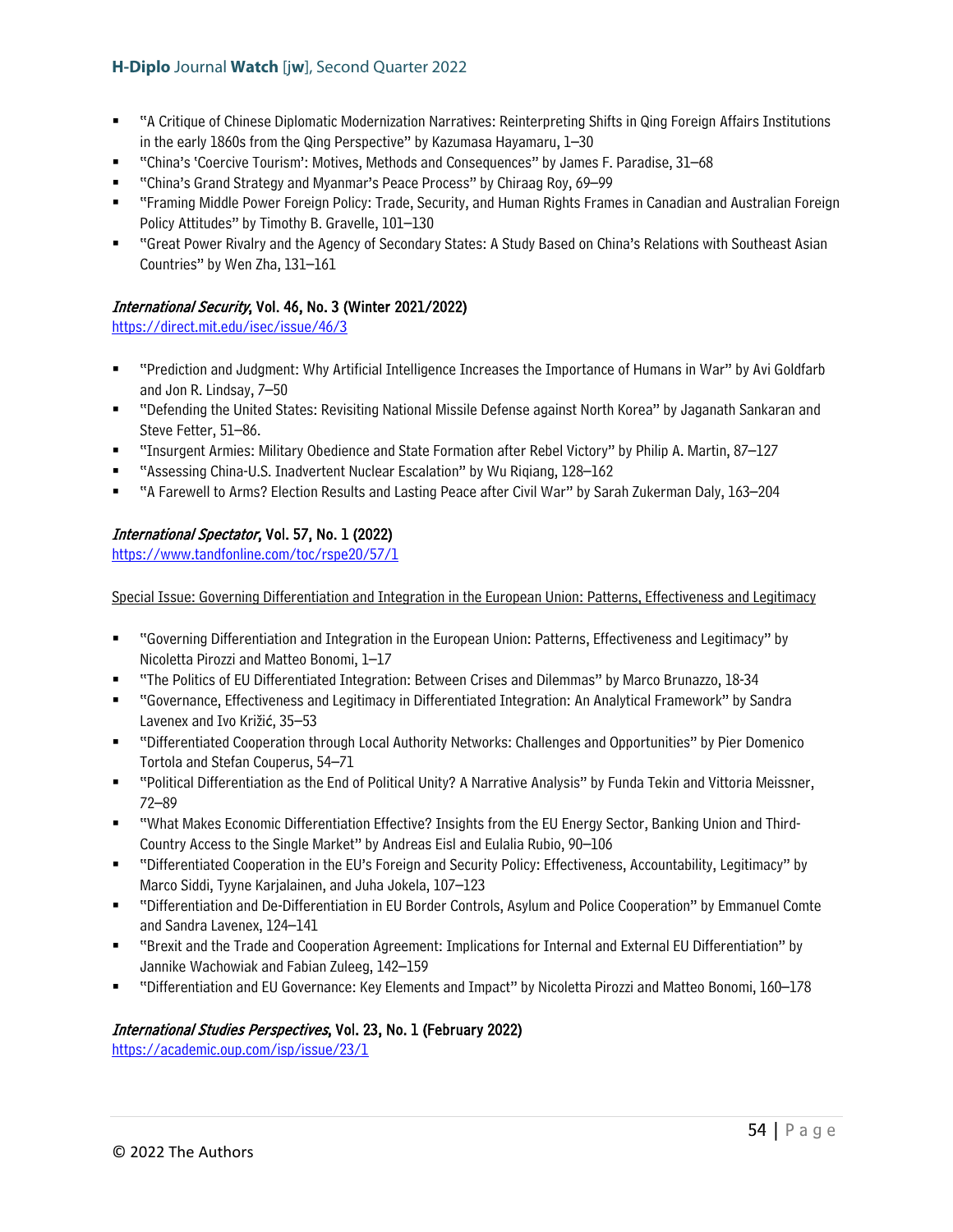- "Developing Students' 'Soft Skills' through the Flipped Classroom: Evidence from an International Studies" by Andrea Betti, Pablo Biderbost, and Aurora García Domonte, 1–24
- "Alumni Assessments of Soft Skill Formation in an Extended Simulation" by Joel Moore and Sharmaine Loh, 25–40

#### Practice

- "Policy School Deans Want It All: Results of a Survey of APSIA Deans and Top-50 Political Science Department Chairs on Hiring and Promotion" by Michael C Desch, James Goldgeier, Ana K. Petrova, and Kimberly Peh, 41–70
- "Reflexive Pluralism in IR: Canadian Contributions to Worlding the Global South" by W. R. Nadège Compaoré, Stéphanie Martel, and J. Andrew Grant, 71–93

### Policy Relevant Scholarship

What We Talk About When We Talk About Soft Power" by Peter S. Henne, 94–111

# International Studies Quarterly, Vol. 66, No. 1 (March 2022)

[https://academic.oup.com/isq/issue/](https://academic.oup.com/isq/issue)66/1

#### Modeling Spatial and Network Interdependence in International Relations

- " "Ties That Bias in International Conflict: A Spatial Approach to Dyadic Dependence from Alliance Ties and Inbetweenness " by Erik A Gartzke and Kristian Skrede Gleditsch
- " "[W]hat Lies Beneath: Using Latent Networks to Improve Spatial Predictions" by Cassy Dorff, Max Gallop, and Shahryar Minhas
- "Modeling Diffusion through Statistical Network Analysis: A Simulation Study and Empirical Application to Same-Sex Marriage" by Johan A. Elkink and Thomas U. Grund
- "Economic Decline, Social Identity, and Authoritarian Values in the United States" by Cameron Ballard-Rosa, Amalie Jensen, and Kenneth Scheve
- "Deniability in the Nuclear Nonproliferation Regime: The Upside of the Dual-Use Dilemma" by Reid B. .C Pauly
- "State Disengagement: Evidence from French West Africa" by Richard J. McAlexander and Joan Ricart-Huguet
- "Ignoring the Messenger? Limits of Populist Rhetoric on Public Support for Foreign Development Aid" by
- A. Burcu Bayram and Catarina P. Thomson
- "Military Experience and Elite Decision-Making: Self-Selection, Socialization, and the Vietnam Draft Lottery" by Danielle L. Lupton
- "Social Power and the Politics of Reservations and Objections in Human Rights Treaties" by Cody D. Eldredge and Megan Shannon
- "Does Social Science Inform Foreign Policy? Evidence from a Survey of US National Security, Trade, and Development Officials" by Paul C. Avey, Michael C. Desch, Eric Parajon, Susan Peterson, Ryan Powers, and Michael J. Tierney
- "Between Deference and Defiance: Hierarchical Status Roles and International Conflict" by Reinhard Wolf
- "Do Intergovernmental Organizations Have a Socialization Effect on Member State Preferences? Evidence from the UN General Debate" by Nicola Chelotti, Niheer Dasandi, and Slava Jankin Mikhaylov
- "Welcoming the Unwelcome: Refugee Flows, Refugee Rights, and Political Violence" by Burcu Savun
- "Term Limits and Environmental Treaty Commitments" by Matthew DiLorenzo and Talor Stone
- "Needs or Symbols? The Logic of United Nations Counterterrorism Treaty Ratification" by Daniel Milton, Amira Jadoon, and Jason Warner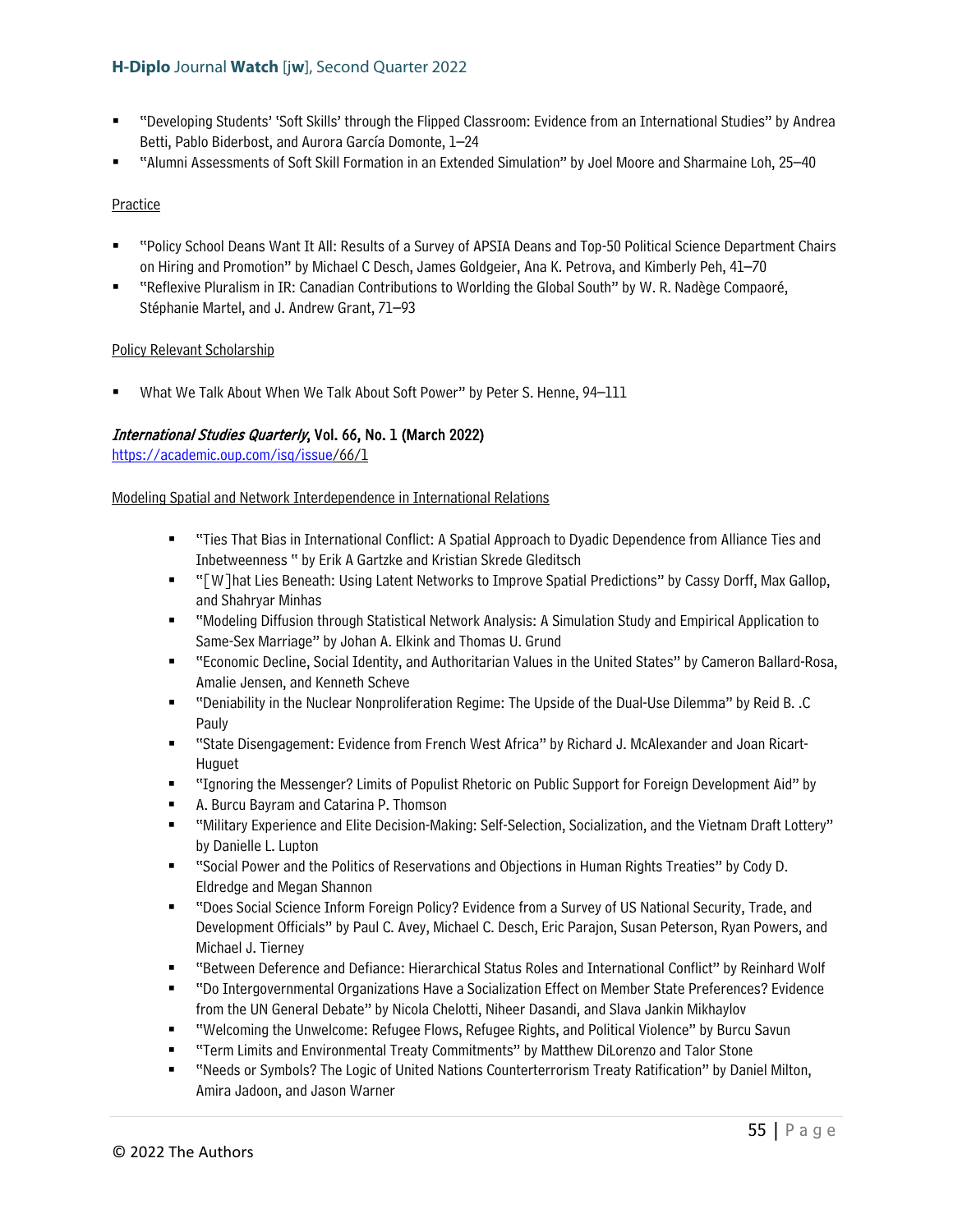- "What Are We Actually Talking About? Conceptualizing Data as a Governable Object in Overlapping Jurisdictions" by Anke Sophia Obendiek
- "The Personality Traits of Populist Leaders and Their Foreign Policies: Hugo Chávez and Donald Trump" by Consuelo Thiers and Leslie E. Wehner
- "Hierarchy in Regime Complexes: Understanding Authority in Antarctic Governance" by Jessica F. Green
- "Friends in the Profession: Rebel Leaders, International Social Networks, and External Support for Rebellion" by Reyko Huang, Daniel Silverman, and Benjamin Acosta
- "Emigration and Political Contestation" by Margaret E. Peters and Michael K. Miller
- "A 'Priesthood of Knowledge': The International Thought of Henri de Saint-Simon" by Jan Eijking
- "Foreign Aid, Development, and US Strategic Interests in the Cold War" by James Lee
- "Identifying Pathways to Peace: How International Support Can Help Prevent Conflict Recurrence" by Karina Mross, Charlotte Fiedler, and Jörn Grävingholt
- "The Social Construction of Global Health Priorities: An Empirical Analysis of Contagion in Bilateral Health Aid" by Leonardo Baccini, Mirko Heinzel, and Mathias Koenig-Archibugi
- "Organizations, Resistance, and Democracy: How Civil Society Organizations Impact Democratization" by Jonathan Pinckney, Charles Butcher, and Jessica Maves Braithwaite
- "Do Birds of a Feather Flock Together? Rebel Constituencies and Civil War Alliances" by Laia Balcells, Chong Chen, and Costantino Pischedda
- "Capital Mobility and Taxation: State-Business Collusion in China" by Ling Chen and Florian M. Hollenbach
- "Is It Friendship? An Analysis of Contemporary German-Israeli Relations" by Felix Berenskötter and Mor Mitrani
- "No Fair! Distinguishing Between the Pursuit of Status and Equity in International Relations" by Brian Rathbun, Nina Srinivasan Rathbun, and Caleb Pomeroy

#### Research Note

- "Navigating NGO-Government Relations in Human Rights: New Archival Evidence from Amnesty International, 1961–1986" by Swati Srivastava
- "New Dimensions of Global Feminist Influence: Tracking Feminist Mobilization Worldwide, 1975–2015" by Summer Forester, Kaitlin Kelly-Thompson, Amber Lusvardi, and S. Laurel Weldon

#### Theory Note

■ "Toward a Theory of Heteronomy" by Charles Butcher and Ryan D. Griffiths

# International Studies Review, Vol. 24, No. 1 (March 2022)

[https://academic.oup.com/isr/issue/](https://academic.oup.com/isr/issue)24/1

- "Contesting the 'Corrupt Elites,' Creating the 'Pure People,' and Renegotiating the Hierarchies of the International Order? Populism and Foreign Policy-Making in Turkey and Hungary" by Fulya Hisarlıoğlu, Lerna K. Yanık, Umut Korkut, and İlke Civelekoğlu
- "Contributions and Blind Spots of Constructivist Norms Research in International Relations, 1980–2018: A Systematic Evidence and Gap Analysis" by Anton Peez
- "On the Impact of Inequality on Growth, Human Development, and Governance" by Ines A. Ferreira, Rachel M. Gisselquist, and Finn Tarp
- "Reevaluating Constructivist Norm Theory: A Three-Dimensional Norms Research Program" by Jeffrey S. Lantis and Carmen Wunderlich
- "Can Men Do Feminist Fieldwork and Research?" by Keshab Giri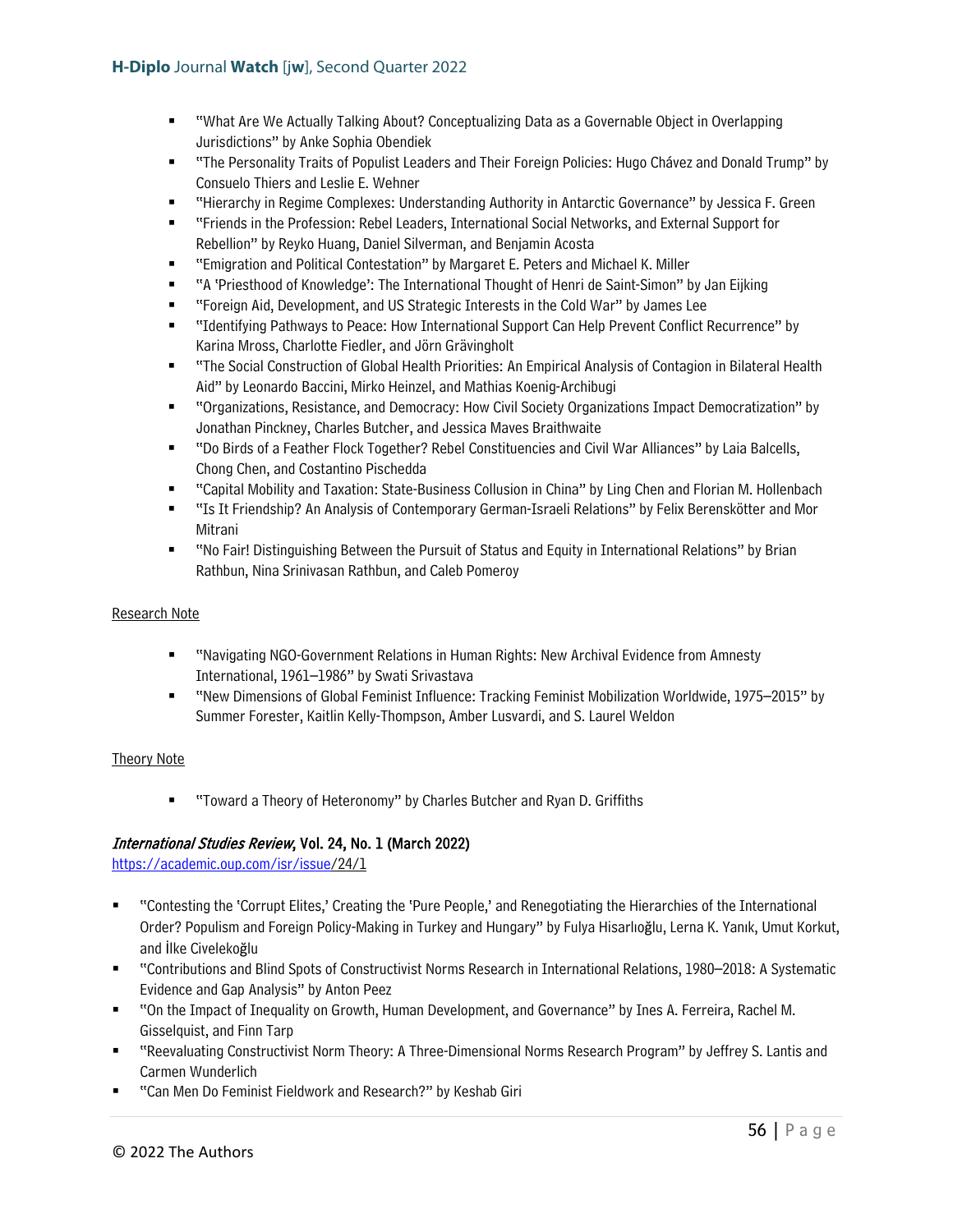- "South-South Knowledge Production and Hegemony: Searching for Africa in Chinese Theories of IR" by Ilaria Carrozza and Lina Benabdallah
- "Taking Love and Care Seriously: An Emergent Research Agenda for Remaking Worlds in the Wake of Violence" by Roxani Krystalli and Philipp Schulz
- "Here for the Right Reasons: The Selection of Women as Peace Delegates" by Elizabeth Brannon and Rebecca Best
- "The Shortcomings of International Humanitarian Law in Access Negotiations: New Strategies and Ways Forward" by Jori Breslawski
- "The Cold War Origins of Global IR. The Rockefeller Foundation and Realism in Latin America" by Álvaro Morcillo Laiz
- "QCA in International Relations: A Review of Strengths, Pitfalls, and Empirical Applications" by Tobias Ide and Patrick A. Mello
- "'Negotiated Coexistence': Indian and Chinese Engagement in the Global Governance of Peacebuilding" by Monalisa Adhikari
- "Conceptualizing the Effects of Polarization for US Foreign Policy Behavior in International Negotiations: Revisiting the Two-Level Game" by Gordon M. Friedrichs
- "Complexity and Dissonance: Islamic Law States and the International Order" by Emilia Justyna Powell

# Interventions: International Journal of Postcolonial Studies, Vol. 24, No. 1 (2022)

<https://www.tandfonline.com/toc/riij20/24/1>

- "Between Imperial Rule and Sovereignty: Rethinking Afghanistan Studies" by Helena Zeweri, 1–11
- "The Church Missionary Society (CMS) Medical Missions and Anglo-Russian Rivalry, 1865–1914" by Sara Honarmand Ebrahimi, 12–30
- " "The Burden of the Past: Memories, Resistance and Existence in Susan Abulhawa's Mornings in Jenin and Hala Alyan's Salt Houses" by Wael Salam, 31-48
- " "Bilingualism and 'Significant Geographies' in Moroccan Colonial Journals: Al-Motamid and Ketama, Modern Arabic Poetry and Literary History" by Itzea Goikolea-Amiano, 49–73
- "To Reverse or to Rehearse Performing Colonial Reality in Arna's Children" by Ahmad Qabaha, 74–87
- "When the Subaltern Speaks: Solo Narrative Performance in Heather Raffo's Nine Parts of Desire and Issam El-Yousfi's Tears with Alcohol" by Hany Ali Mahmoud Abdelfattah, 88-101
- "The Postcolonial Malaise in Narration: The Construction of Narrative Writing in Mohamed Zafzaf's Ar*ṣ*ifah Wa Judr*ā*<sup>n</sup> (Sidewalks and Walls)" by Lhoussain Simour, 102–118
- "Travels to Metropolitan London: Experiences of Two Early Twentieth-century Muslim Women" by Md. Mahmudul Hasan, 119–136

# Israel Studies, Vol. 27, No. 1 (Spring 2022)

<https://www.jstor.org/stable/10.2979/israelstudies.27.issue-1>

- "Marketing the Occupation to the Palestinians of the West Bank: Shabak Facebook Pages in Historical Context" by Hillel Cohen, 1–34
- "The Fourth Phase of Palestinian Arab Politics in Israel: The Centripetal Turn" by Oded Haklai and Rida Abu Rass, 35– 60
- "The Limits of Symbolic Capital: The Case of Jerusalem's Jewish Quarter Evacuees in Qatamon" by Eldad Brin, 61–83
- "Beyond the Periphery—Israel's Intervention in the Yemen Civil War in the 1960s" by Yogev Elbaz, 84–107
- "The Rise and Gradual Decline of Israeli Democracy, 1920–2020" by Benyamin Neuberger, 108–131
- "The Right-Wing 'One-State Solution': Narrative, Proposals, and the Future of the Conflict" by I. Mateo Cohen, 132– 155
- "Trump and Israel: Exploiting a Partisan Divide for Political Gains" by Amnon Cavari, 156–181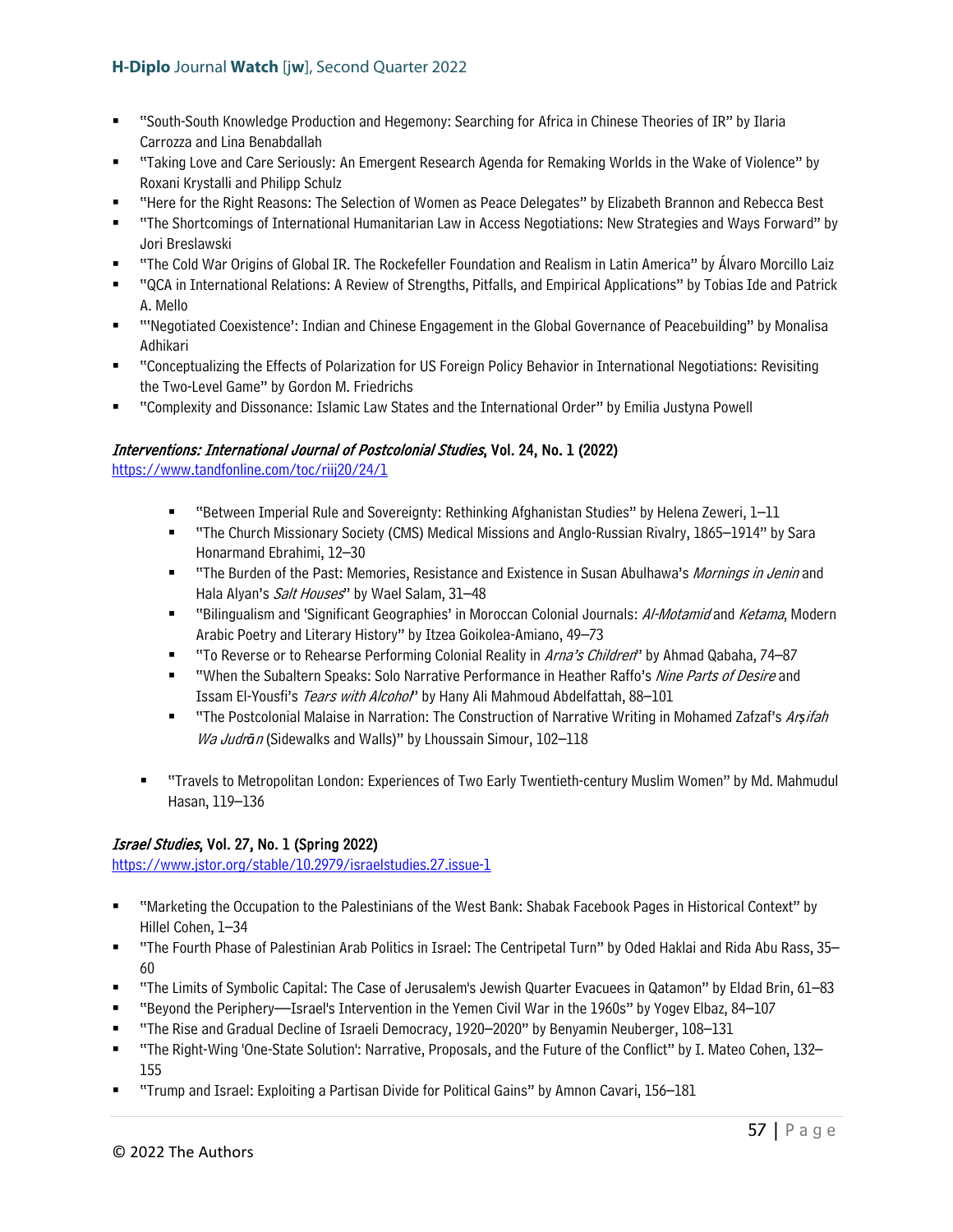- "Infanticide and the Life-Threatening Abandonment of Children in Israel's State-Building Era (1948–1968)" by Orna Alyagon Darr and Nomi Levenkron, 182–207
- "Hebrew Law as a Source for Conciliation and Mediation in Supreme Court Decisions: The Legacy of Justice Elyakim Rubinstein" by Ehud Eiran, 208–230

# Journal of African History, Vol. 62, No. 3 (November 2021)

<https://www.cambridge.org/core/journals/journal-of-african-history/issue/D2B7552C8EA6B995669EFAA5851BC869>

- "The Transatlantic Slave Trade and the Foundation of the Kingdom of Galinhas in Southern Sierra Leone, 1790–1820" by Jorge Felipe Gonzalez, 319–341
- "Enslaved Muslim Sufi Saints in the Nineteenth-Century Sahara: The Life of Bilal Ould Mahmoud" by Khaled Esseissah, 342–357
- "Political Theology in Nineteenth-Century West Africa: Al-Ḥājj ʿUmar, the Bayān mā waqa'a, and the Conquest of the Caliphate of Ḥamdallāhi" by Amir Syed, 358–376
- "Abolition and the Registration of Slaves and Libertos in Portuguese Mozambique, 1856–76" by Daniel B. Domingues da Silva and Edward A. Alpers, 377–393
- "Another World? East Africa, Decolonisation, and the Global History of the Mid-Twentieth Century" by Ismay Milford, Gerard McCann, Emma Hunter, and Daniel Branch, 394–410
- "MOLINACO, the Comorian Diaspora, and Decolonisation in East Africa's Indian Ocean" by George Roberts, 411–429

# The Journal of American History, Vol. 108, No. 3 (December 2021)

<https://academic.oup.com/jah/issue/108/3>

- "'Nation of Carpetbaggers': Mobility, Materiality, and the Emergence of a Counter-Reconstruction Epithet" by Nick Yablon, 457–491
- "Household Accounts: Black Domestic Workers in Southern White Spaces during the Great Depression" by Catherine A. Stewart, 492–520
- "'A Fight between Two Systems of Thought': Gerald B. Winrod and the Kansas Senate Race of 1938" by Kim Phillips-Fein, 521–544
- "African American History Index" 545–569

# Journal of American Studies, Vol. 56, No. 1 (February 2022)

<https://www.cambridge.org/core/journals/journal-of-american-studies/issue/E0F788C993B2D5288AB11C612C54A9E2>

- "Making Americans: Spectacular Nationalism, Americanization, and Silent Film" by Cristina Stanciu, 1–37
- "Girl Wonder: Nathalia Crane, Poetic Prodigy of the 1920s" by Paul Bradley Bellew, 38–64
- "Talking American in the Midwest: Linguistic Diversity and Authenticity in the Twentieth-Century United States" by Molly Becker, 65–86
- "Empire after Liberalism: The Transatlantic Right and Identitarian War" by Christopher Vials, 87–112
- "Envisioning the People's Republic: China and US Marxist Anti-imperialism in the Mid-1970s" by Serena Sojic-Borne, 113–141
- "Rethinking the Scopes Trial: Cultural Conflict, Media Spectacle, and Circus Politics" by Tom Arnold-Forster, 142–166
- "Markets and Players: Plotting Poverty and Citizenship in Matthew Desmond's *Evicted*" by Christopher Wilson, 167– 190

# The Journal of Asian Studies, Vol. 80, No. 4 (November 2021)

<https://www.cambridge.org/core/journals/journal-of-asian-studies/issue/DED349CEB50D4867828D7D4F832C8AA3>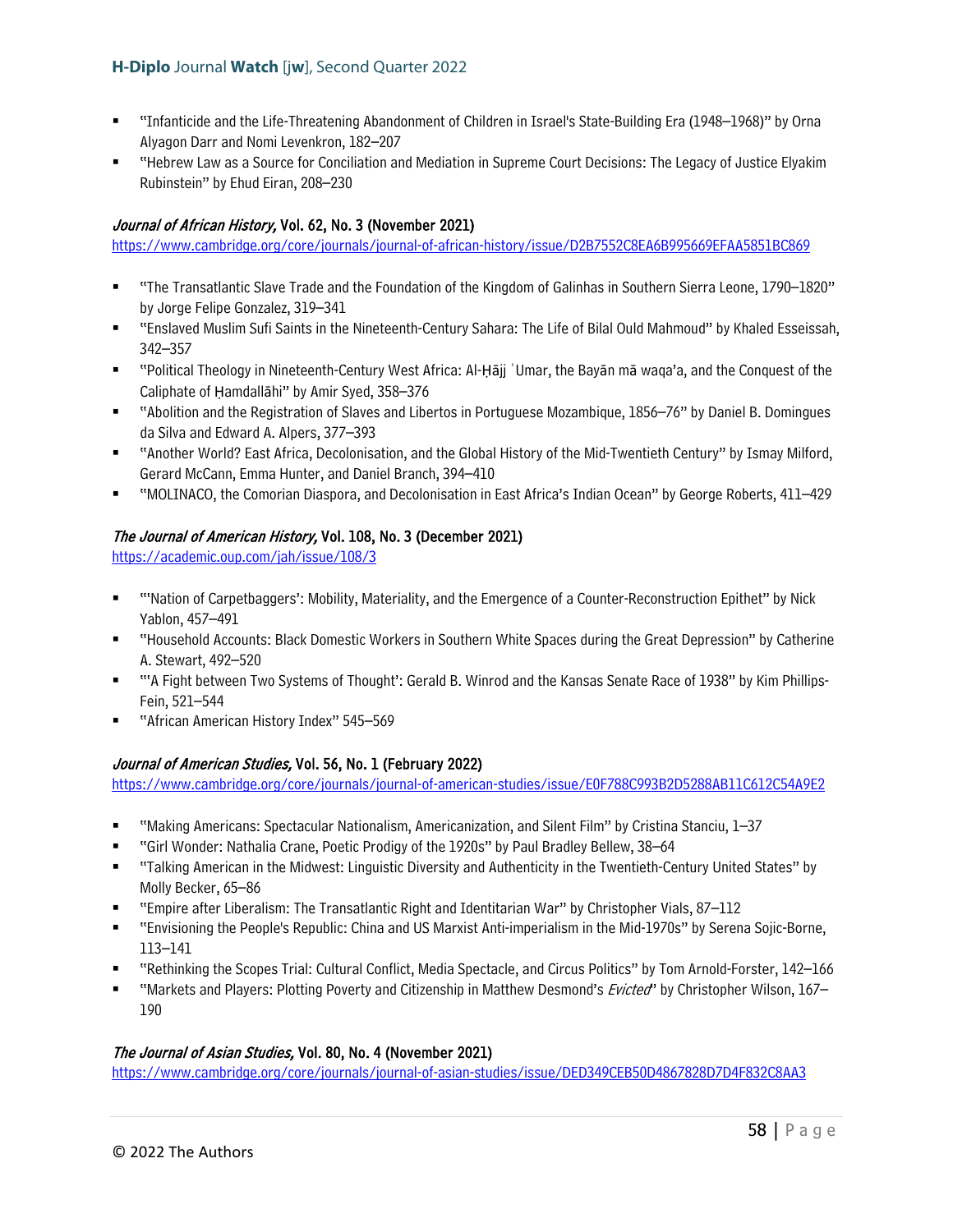- "Global Asias: Improvisations on a Theme (a.k.a. Chindon-ya Riffs)" by Christine R. Yano, 845–864
- "Dying against Democracy: Suicide Protest and the 1905 Anti-American Boycott" by Keren He, 865–888
- "An Old Right in New Bottles: State without Nation in South Korean New Right Historiography" by Sungik Yang, 889– 909
- "Corvée Capitalism: The Dutch East India Company, Colonial Expansion, and Labor Regimes in Early Modern Asia" by Matthias van Rossum and Merve Tosun, 911–932
- "Echolocating the Social: Silence, Voice, and Affect in China's Hundred Flowers and Anti-Rightist Campaigns, 1956– 58" by Dayton Lekner, 933–953
- "Governing Nonconformity: Gender Presentation, Public Space, and the City in New Order Indonesia" by Benjamin Hegarty, 955–974
- "Defining Manhood: Monastic Masculinity and Effeminacy in Contemporary Thai Buddhism" by Michael R. Chladek, 975–995

# Forum: Global Asias

- "Global Asias: Method, Architecture, Praxis" by Tina Chen, 997–1009
- "Bridging Work and Global Asias: Stars and Sandbars" by Andrew Way Leong, 1011–1021
- "The Challenge of Studying the Pacific as a "Global Asia": Problematizing Deep-Rooted Institutional Hindrances for Bridging Asian Studies and Asian American Studies" by Eiichiro Azuma, 1023–1031
- "Afterword: Transnational Asian Studies—Toward More Inclusive Theory and Practice" by Sonia Ryang, 1033–1044

# The Journal of Asian Studies, Vol. 81, No. 1 (February 2022)

<https://www.cambridge.org/core/journals/journal-of-asian-studies/issue/77A4033D7D4E4FC45EE669FB02243126>

- "Technophany and Its Publics: Artisans, Technicians, and the Rise of Vishwakarma Worship in India" by Kenneth M. George and Kirin Narayan, 3–21
- "The Chinese Latin Alphabet: A Revolutionary Script in the Global Information Age" by Uluğ Kuzuoğlu, 23–41
- "Constructing the Legitimacy of Governance in Hong Kong: 'Prosperity and Stability' Meets 'Democracy and Freedom'" by John D. Wong, 43–61
- "Between Centralizing Orthodoxy and Local Self-Governance: Taiwanese Sinophone Socialism in Hong Kong, 1947– 49" by Mark McConaghy, 63–79
- "In the Southern Half of Our Republic: Cross-Border Writing and Performance in 1960s North Korea" by I. Jonathan Kief, 81–100

#### Forum: South Korean Candlelight Protest Movement

- "A Recycling of the Past or the Pathway to the New? Framing the South Korean Candlelight Protest Movement" by Albert L. Park, 101–105
- "Protesting Precarity: South Korean Workers and the Labor of Refusal" by Jennifer Jihye Chun, 107–118
- "Out of Place in Time: Queer Discontents and *Sigisangjo*" by Ju Hui Judy Han, 119–129
- "The Politics of Time: The Sewŏl Ferry Disaster and the Disaster of Democracy" by Hyun Ok Park, 131–144
- "Contesting Market Democracy: Possibilities and Contradictions of the Candlelight Protests" by Michelle Williams, 145–149

# Journal of Cold War Studies, Vol. 24, No. 1 (Winter 2022)

[https://direct.mit.edu/jcws/issue/24/1](https://direct.mit.edu/jcws/issue/24/)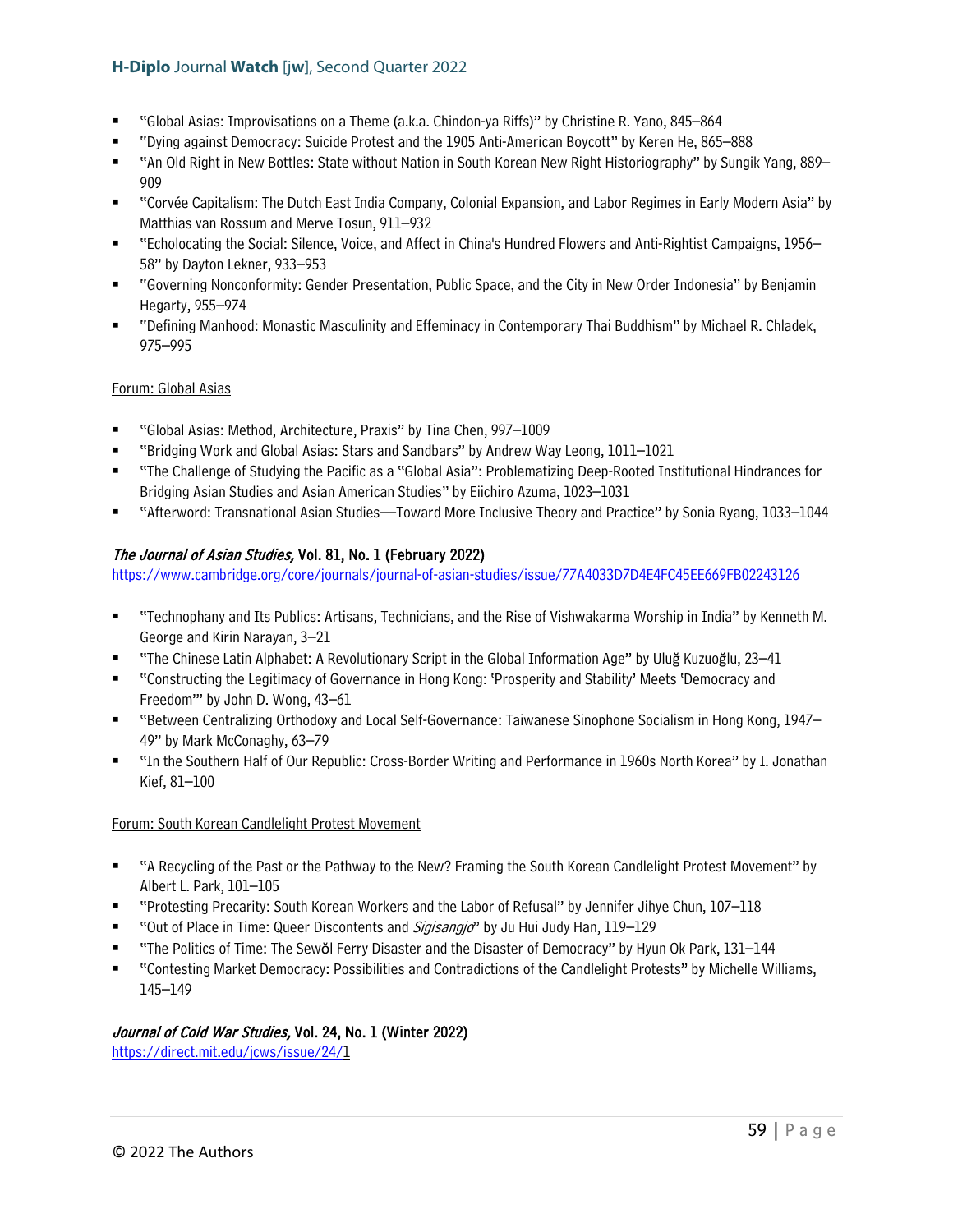- "'Communist Muslims': The USSR and the People's Democratic Party of Afghanistan's Conversion to Islam, 1978– 1988" by Vassily A. Klimentov, 4–38
- "'Doomed to Good Relations': The USSR, the Islamic Republic of Iran, and Anti-Imperialism in the 1980s" by Timothy Nunan, 39–77
- "'You Don't Know Khrushchev Well': The Ouster of the Soviet Leader as a Challenge to Recent Scholarship on Authoritarian Politics" by Joseph Torigian, 78–115
- "From Crisis Management to Realignment of Forces: The Diplomatic 'Geometry' of the 1969–1978 Sino-Soviet Border Talks" by Alsu Tagirova, 116–154
- "Making Peaceful Revolution Impossible: Kennedy, Arévalo, the 1963 Coup in Guatemala, and the Alliance against Progress in Latin America's Cold War" by Max Paul Friedman and Roberto García Ferreira, 155–187

### Retrospective: The End of the Soviet Union 30 Years Later

"The Dissolution of the Soviet Union: A Case Study of Discontinuous Change" by Mark Kramer, 188–218

### Review Essay

"Lessons of the Cold War: Getting It Wrong" by Bruce Parrott, 219–249

# Journal of Conflict Resolution, Vol. 66, No. 2 (February-March 2022)

<https://journals.sagepub.com/toc/jcrb/66/2>

- "Putting Terror in Its Place: An Experiment on Mitigating Fears of Terrorism among the American Public" by Daniel Silverman, Daniel Kent, and Christopher Gelpi, 191–216
- "What's Fair in International Politics? Equity, Equality, and Foreign Policy Attitudes" by Kathleen E. Powers, Joshua D. Kertzer, Deborah J. Brooks, and Stephen G. Brooks, 217–245
- "Quick on the Draw: American Negativity Bias and Costly Signals in International Relations" by Seok Joon Kim, 246– 271
- "Atomic Ambiguity: Event Data Evidence on Nuclear Latency and International Cooperation" by Eleonora Mattiacci, Rupal N. Mehta, and Rachel Elizabeth Whitlark, 272–296
- "Does Insurgent Selective Punishment Deter Collaboration? Evidence from the Drone War in Pakistan" by Vincent Bauer, Michael Reese, and Keven Ruby, 297–326
- "Oil Price Shocks and Conflict Escalation: Onshore versus Offshore" by Jørgen Juel Andersen, Frode Martin Nordvik, and Andrea Tesei, 327–356

#### Data Set Feature

 "Measuring Human Rights Abuse from Access to Information Requests" by Sarah A. V. Ellington, Benjamin E. Bagozzi, Daniel Berliner, Brian Palmer-Rubin, and Aaron Erlich, 357–384

# Journal of Contemporary African Studies, Vol. 40, No. 1 (2022)

<https://www.tandfonline.com/toc/cjca20/40/1>

- "The Curious Case of Domestic Capitalists in Africa: Towards a Political Economy of Diversified Business Groups" by Pritish Behuria, 1–17
- "Turkey's Involvement in Sub-Saharan Africa: An Empirical Analysis of Multitrack Approach" by Federico Donelli, 18– 33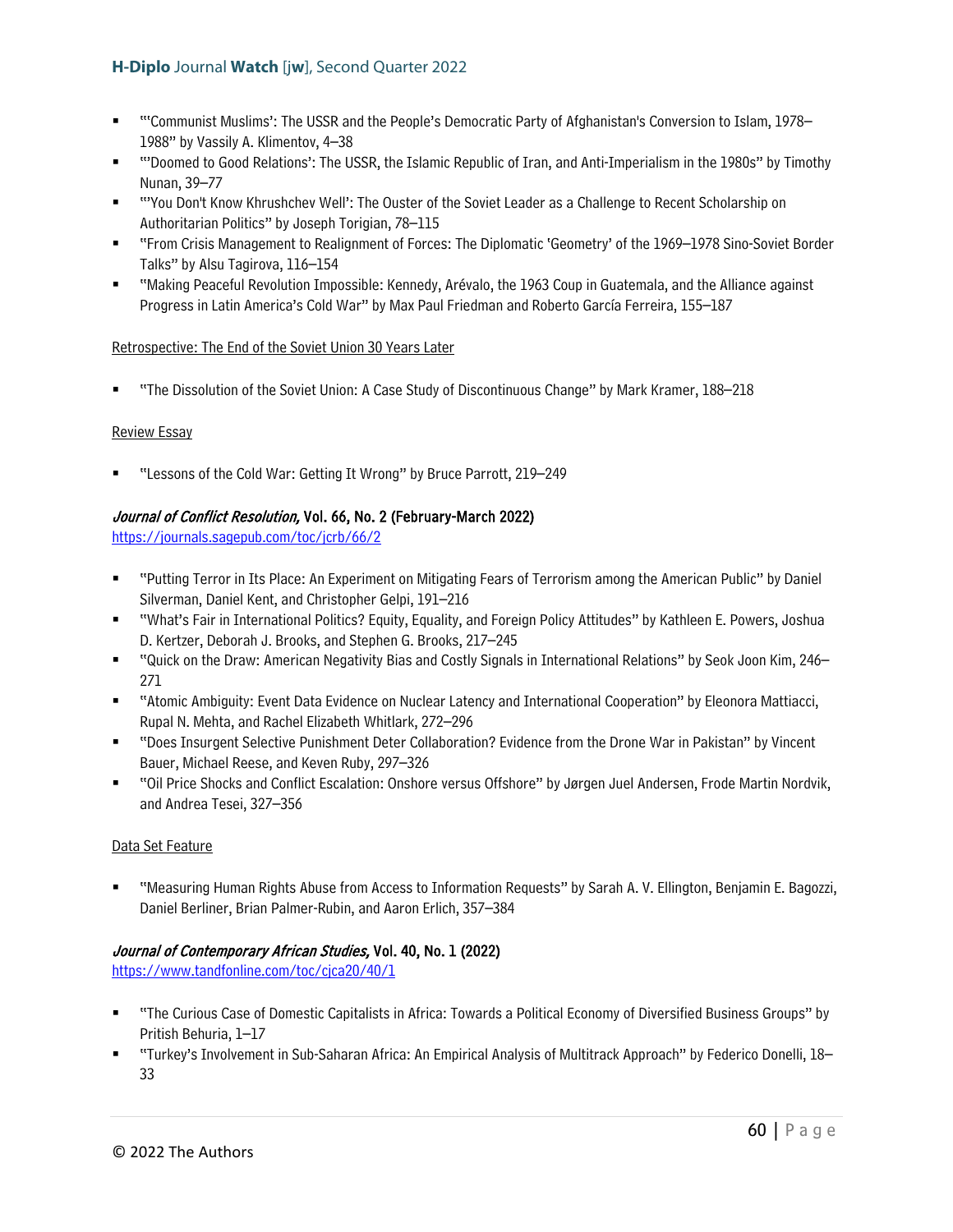- "Health Sector Corruption and COVID-19 Outbreak: Evidence from Anambra and Enugu States, Nigeria" by Obinna J. Eze, Benjamin Okorie Ajah, Oluchukwu S. Nwonovo, and Chiemezie S. Atama, 34–46
- "Grave Matters: Dispossession and the Desecration of Ancestral Graves by Mining Corporations in South Africa" by Dineo Skosana, 47–62
- "Reflections on a Quota System for Tribal Land Allocation in Peri-urban Areas in Botswana" by Boga Thura Manatsha and Wazha Gilbert Morapedi, 63–77
- "Agricultural Commercialisation and Changing Labour Regimes in Zimbabwe" by Toendepi Shonhe, Ian Scoones, and Felix Murimbarimba, 78–96
- "WhatsApp Coup Jokes and the Dialogue on Zimbabwean Politics" by Hugh Mangeya and Cuthbeth Tagwirei, 97–112
- Changing Heritage, Changing the World? The Case of a South African University" by Rosabelle Boswell and Ryan Pillay, 113–131
- "#MbokodoLeadUs: The Gendered Politics of Black Womxn Leading Campus-based Activism in South Africa's Recent University Student Movements" by Alude Mahali and Noxolo Matete, 132–146

# Journal of Contemporary China, Vol. 31, No. 133 (2022)

<https://www.tandfonline.com/toc/cjcc20/31/133>

- "Global Attitudes toward China: Trends and Correlates" by Yu Xie and Yongai Jin, 1–16
- "Americans' Attitudes toward the US-China Trade War" by Yongai Jin, Shawn Dorius, and Yu Xie, 17–37
- "Sino-phobia in Russia and Kyrgyzstan" by Theodore P. Gerber and Qian He, 38–56

### Rhetoric and Reality of Chinese Foreign Policy Under Xi Jinping

- "'A Shared Future for Mankind': Rhetoric and Reality in Chinese Foreign Policy under Xi Jinping" by Andrew J. Nathan and Boshu Zhang, 57–71
- "Maritime Territorial Disputes and China's Soft Power in East Asia" Jason Kuo, Min-Hua Huang, and Yun-Han Chu, 72–85
- "Hardening Chinese Realpolitik in the 21st Century: The Evolution of Beijing's Thinking about Arms Control" by Henrik Stålhane Hiim and Magnus Langset Trøan, 86–100
- "Explaining Military Change in China: Reintroducing Civilian Intervention" by Simone Dossi, 101–115
- "Tournament Style Bargaining within Boundaries: Setting Targets in China's Cadre Evaluation System" by Ning Leng and Cai (Vera) Zuo, 116–135
- "'Bad Banks' with Chinese Characteristics: An Ongoing Transformation" by Irena Pereša and Edouard Vidon, 136–152
- "To Ban or Not to Ban: China's Trade in Endangered Species" by Annie Young Song and Yanran Yao, 153–167

# Journal of Contemporary China, Vol. 31, No. 134 (2022)

<https://www.tandfonline.com/toc/cjcc20/31/134>

 "The US-China Rivalry in the Emerging Bipolar World: Hostility, Alignment, and Power Balance" by Suisheng Zhao, 169–185

Identity Negotiation and Migration in Urban China

- "Identity Negotiation and Segregated Integration of African-Chinese Mixed-race Children in Guangzhou, China" by Ping Su, Yuejian Lin, and Mingying Zhou, 186–201
- "The Welfare Is Ours: Rural-to-Urban Migration and Domestic Welfare Chauvinism in Urban China" by Alex Jingwei He, 202-218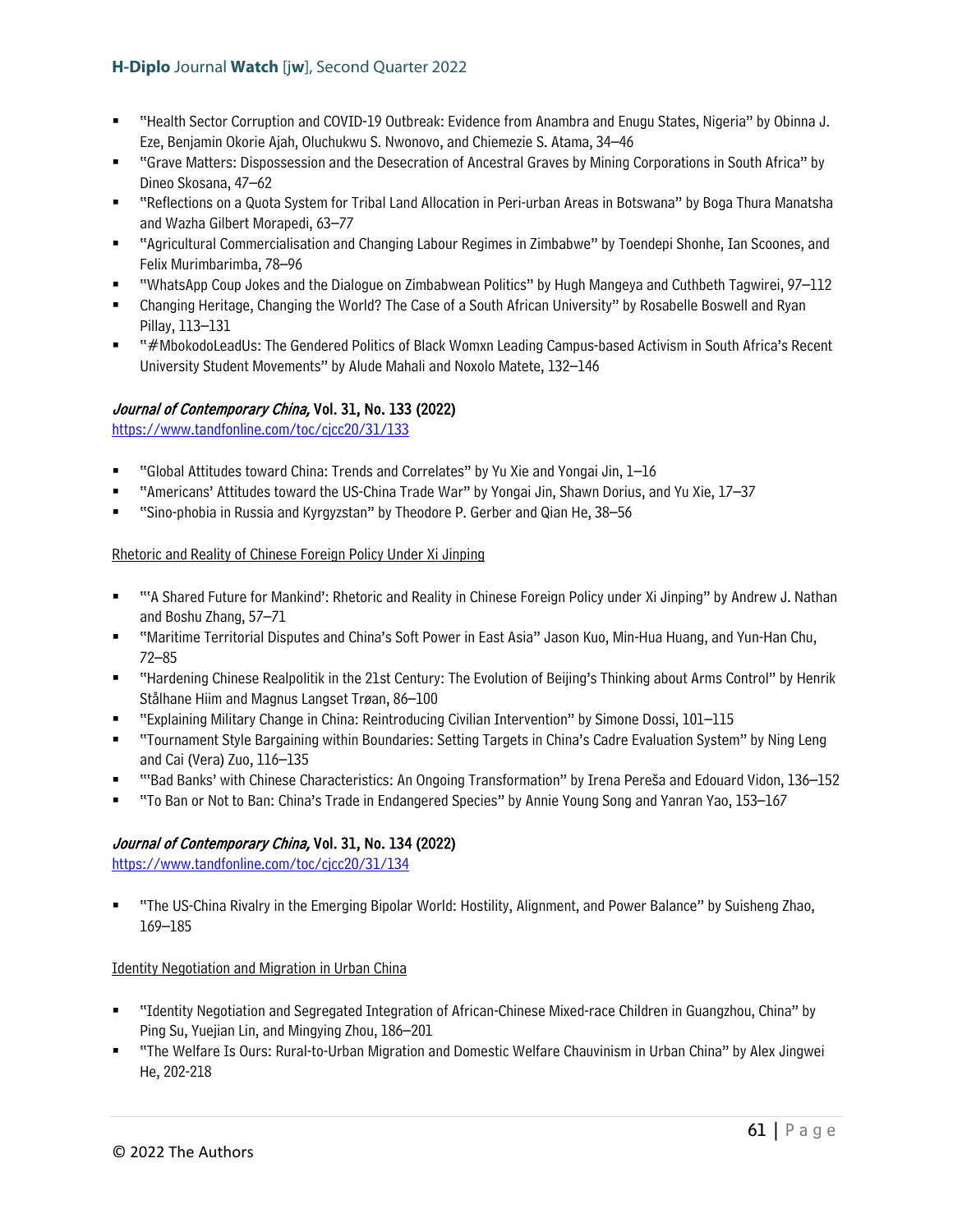"Queering Migrant Integration in Contemporary China: A Multi-dimensional Analysis of Chinese Migrant Young Gay Men's Urban Integration" by Muyuan Luo, 219–231

#### Global Attitudes toward China (II)

- "In the Eyes of the Beholder: How China and the US See Each Other" by Donghui Wang, Yan Ming, Shawn Dorius, and Yu Xie, 232–249
- "Changing Attitudes toward China in Taiwan and Hong Kong in the Xi Jinping Era" by Chih-Jou Jay Chen and Victor Zheng, 250–266

#### The BRI and Normative Change in Chinese Foreign Policy

- "China and Western Aid Norms in the Belt and Road: Normative Clash or Convergence? A Case Study on Ethiopia" by Mario Esteban and Iliana Olivié, 267–284
- "How Far Away from Non-interference? A Case Study of China's Development Initiative in Pakistan" by Masahiro Kurita, 285–300

### Research Articles

- "The Politics of Policy Reformulation: Implementing Social Policy in Provincial China" by Yi Ma and Chunrong Liu, 301–318
- "Tweets and Memories: Chinese Censors Come after Me. Forbidden Voices of the 1989 Tiananmen Square Massacre on Sina Weibo, 2012–2018" by Regina Wai-man Chung and King-wa Fu, 319–334

### Journal of Contemporary European Studies, Vol. 30, No. 1 (2022)

<https://www.tandfonline.com/toc/cjea20/30/1>

#### Special Issue: Counter-narratives of Europe

- "Narrative Ju-jitsu: Counter-narratives to European Union" by Richard McMahon and Wolfram Kaiser, 1–9
- "Is Alt-Europe Possible? Populist Radical Right Counter-narratives of European Integration" by Richard McMahon, 10–25
- "Counter-narratives in the European Parliament: Far Left and Far Right Groups and European 'Union' in the 1980s" by Wolfram Kaiser, 26–38
- "From Narrative to Counter-narrative: The European Constraint and the Rise of Italian Populist Euroscepticism" by Daniele Pasquinucci, 39–51
- "European Union as a Road to Serfdom: The Alt-Right's Inversion of Narratives on European Integration" by Robin De Bruin, 52–66
- "Contesting the European Union in a Changing Climate: Policy Narratives and the Justification of Supranational Governance" by Frank Wendler, 67–83
- "Between EU's Aspiring Saint and Disillusioned Rebel: Hegemonic Narrative and Counter-narrative Production in Poland" by Agnieszka K. Cianciara, 84–96
- "Tri-Marium as the 'Emancipation' of East-Central Europe: Framing European Counter-narratives in Poland" by Rafał Riedel, 97–114
- "Weaponizing Narrative: Russia Contesting Europe's Liberal Identity, Power and Hegemony" by Andriy Tyushka, 115– 135

Articles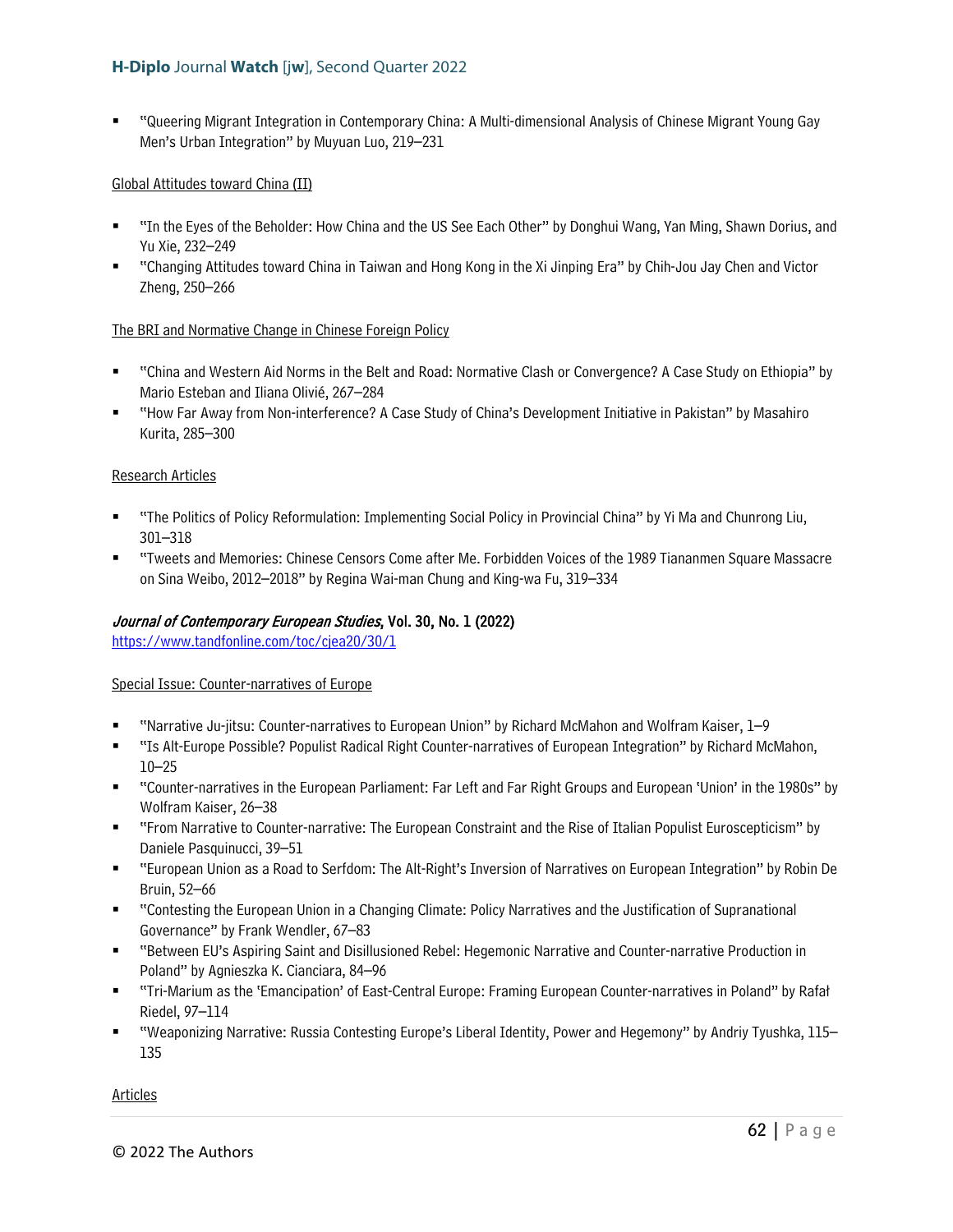- "A British National Scandal: Hunger, Foodbanks, and the Deployment of a Dickensian Trope" by Anita Howarth, 136– 150
- "Who Wants to Buy a Visa? Comparing the Uptake of Residence by Investment Programs in the European Union" by Kristin Surak, 151–169
- "'If You Worked Well, We Wouldn't Be in this Situation': Evoking and Managing the Context of Post-socialism in Everyday Bulgarian Discourse" by Nadezhda Sotirova, 170–186

# Journal of the Early Republic, Vol. 42, No. 1 (Spring 2022)

<https://muse.jhu.edu/issue/47512>

- "Cuba and the Failure of Manifest Destiny" by Amy S. Greenberg, 1–20
- "'Yellow Fever Always Begins . . . Near the Water': Urban Epidemics, Spot Maps, and Early National Architectural Improvements" by Kathryn K. Lasdow, 21–51
- "'Brother, after this Conduct, Can You Blame Me?': The Echo of Native American Memory of the 1782 Massacre at Gnadenhutten" by Karin L. Huebner, 53–81
- "The Business of the Road: William Still, the Vigilance Committee, and the Management of the Underground Railroad" by Andrew Diemer, 83–113

# The Journal of Economic History, Vol. 82, No. 1 (March 2022)

<https://www.cambridge.org/core/journals/journal-of-economic-history/issue/5BA8F04097305823F638CE19BFD98154>

- "La 'Doña' è Mobile: The Role of Women in Social Mobility in a Pre-Modern Economy" by José-Antonio Espín-Sánchez, Salvador Gil-Guirado, and Chris Vickers, 1–41
- "Against the Grain: Spanish Trade Policy in the Interwar Years" by Concepción Betrán and Michael Huberman, 42–86
- "Economic Inequality in Preindustrial Germany, ca. 1300–1850" by Guido Alfani, Victoria Gierok, and Felix Schaff, 87– 125
- "Displacement, Diversity, and Mobility: Career Impacts of Japanese American Internment" by Jaime Arellano-Bover, 126–174
- "Interest Rates, Sanitation Infrastructure, and Mortality Decline in Nineteenth-Century England and Wales" by Jonathan Chapman, 175–210
- "The Demographic Effects of Colonialism: Forced Labor and Mortality in Java, 1834–1879" by Pim de Zwart, Daniel Gallardo-Albarrán, and Auke Rijpma, 211–249
- "The Long Shadow of Slavery: The Persistence of Slave Owners in Southern Lawmaking" by Luna Bellani, Anselm Hager, and Stephan E. Maurer, 250–283
- "What Happened to the U.S. Economy during the 1918 Influenza Pandemic? A View Through High-Frequency Data" by François R. Velde, 284–326

# Journal of Genocide Research, Vol. 23, No. 4 (2021)

<https://www.tandfonline.com/toc/cjgr20/23/4>

- "'Condemned to Disappear': Indigenous Genocide in Tierra del Fuego" by Carlos Gigoux, 1–22
- "Genocide and the Brain: Neuroscience, Mental Harm, and International Law" by Benjamin Meiches, 23–44
- "Making (In?)Visible: Selectivity, Visibility and Authenticity in Cambodia's Sites of Atrocity" by Cheryl Lawther, Rachel Killean, and Lauren Dempster, 45–70
- "Holocaust and the Meaning of the Srebrenica Genocide: A Reflection on a Controversy" by Jelena Subotić, 71–82

Forum: Mass Atrocities and Political Violence in Ethiopia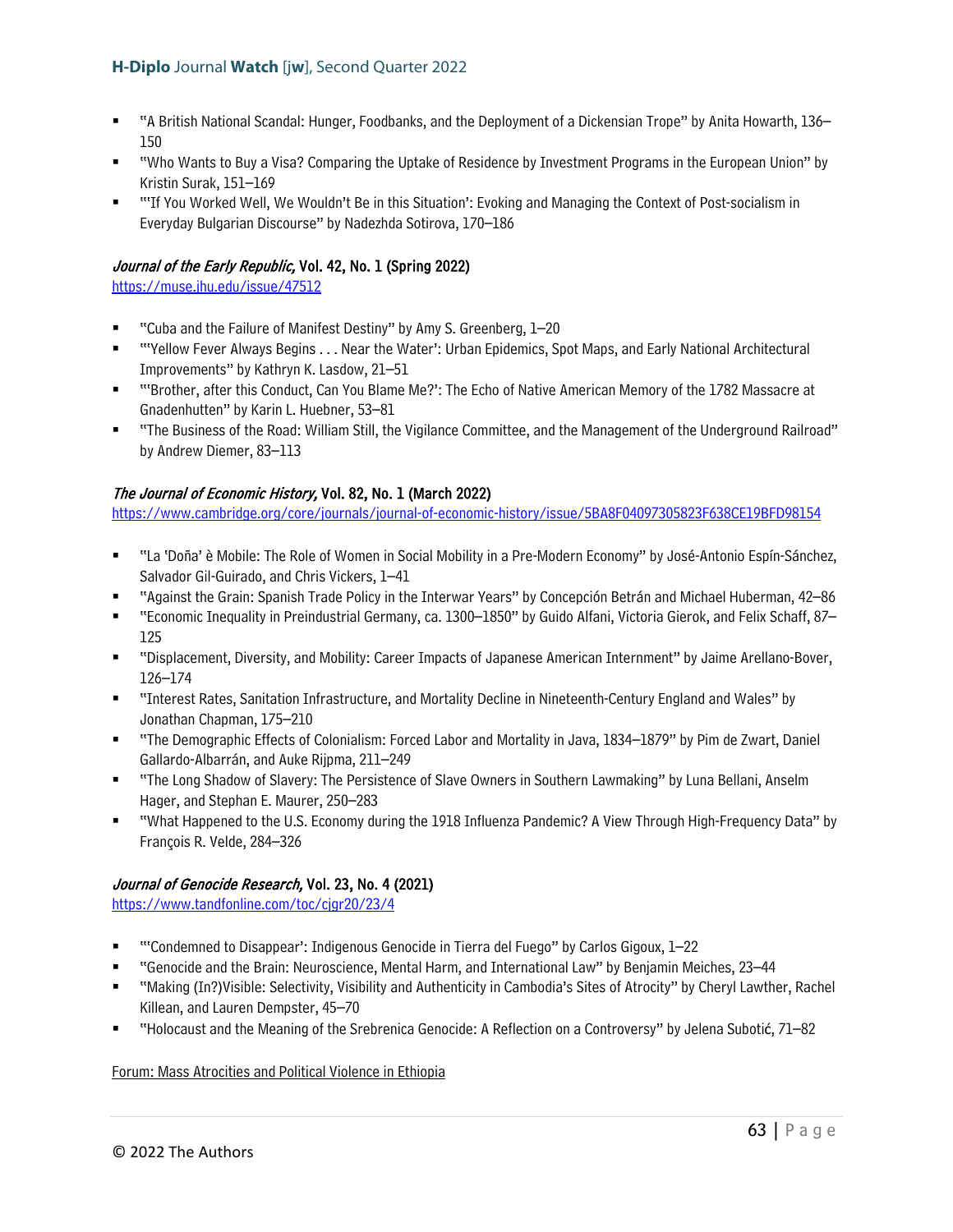- "Introduction: Situating Ethiopia in Genocide Debates" by Rachel Ibreck and Alex de Waal, 83–96
- "Atrocity in Ethiopian History" by Richard Reid, 97–108
- "Genocidal Conquest, Plunder of Resources and Dehumanization of the Oromo in Ethiopia" by Mohammed Hassen, 109–118
- "Italian Atrocities in Ethiopia: An Enquiry into the Violence of Fascism's First Military Invasion and Occupation" by Ian L. Campbell, 119–133
- "Atrocities in Revolutionary Ethiopia, 1974-79: Towards a Comparative Analysis" by Jacob Wiebel, 134–147

### **Obituary**

"In Memoriam: Eric Weitz" by Sarah K. Danielsson, 148–151

### The Journal of the Gilded Age and Progressive Era, Vol. 21, No. 1 (January 2022)

[https://www.cambridge.org/core/journals/journal-of-the-gilded-age-and-progressive](https://www.cambridge.org/core/journals/journal-of-the-gilded-age-and-progressive-era/issue/FB2BA849166C517CED82AB120FE01882)[era/issue/FB2BA849166C517CED82AB120FE01882](https://www.cambridge.org/core/journals/journal-of-the-gilded-age-and-progressive-era/issue/FB2BA849166C517CED82AB120FE01882)

- "Parks over Pasture: Enclosing the Commons in Postbellum New Orleans" by Steve Gallo, 2–18
- "Creoles of the Mountains: Race, Regionalism, and Modernity in Progressive Era Appalachia" by Michell Chresfield, 19–39
- "Transborder Capitalism and National Reconciliation: The American Press Reimagines U.S.-Mexico Relations after the Civil War" by Alys Beverton, 40–61

# Journal of Global Ethics, Vol. 17, No. 3 (2021)

[https://www.tandfonline.com/loi/rjge20/](https://www.tandfonline.com/loi/rjge20)17/3?nav=tocList

- "Subsidiarity, Wicked Problems and the Matter of Failing States" by Michael S. Aßländer, 285–301
- "Foreign Aid and Discourses of National Social Responsibility: Evidence from South Korea" by Juliette Schwak, 302– 322
- "Why Some Defenders of Positive Duties Serve a Bad Theoretical Cocktail" by Jørn Sønderholm and Jakob Thrane Mainz, 323–339

#### Discussion: COVID-19 and Global Ethics

- "Global health and the COVID-19 Pandemic: A Care Ethics Approach" by Fiona Robinson, 340–352
- "Intellectual Property Rights Trump the Right to Health: Canada's Access to Medicines Regime and TRIPs Flexibilities in the Context of Bolivia's Quest for Vaccines" by James Crombie, 353–366
- "The Waiver of COVID-19 Vaccine Patents: A Fairness-based Approach" by Eduardo A. Rueda-Barrera, 367–374
- "Build that Wall! Vaccine Certificates, Passes and Passports, the Distribution of Harms and Decolonial Global Health Justice" by Gabriela Arguedas-Ramírez, 375–387
- "Pandemic as Revelation" by Sridhar Venkatapuram, 388–399

# Journal of Global History, Vol. 17, No. 1 (March 2022)

<https://www.cambridge.org/core/journals/journal-of-global-history/issue/FDEA59ED467C8902F43F08C2CA45672A>

- "What is Refugee History, Now?" by Lauren Banko, Katarzyna Nowak, and Peter Gatrell, 1–19
- "Decolonizing Madness? Transcultural Psychiatry, International Order and Birth of a 'Global Psyche' in the Aftermath of the Second World War" by Ana Antić, 20–41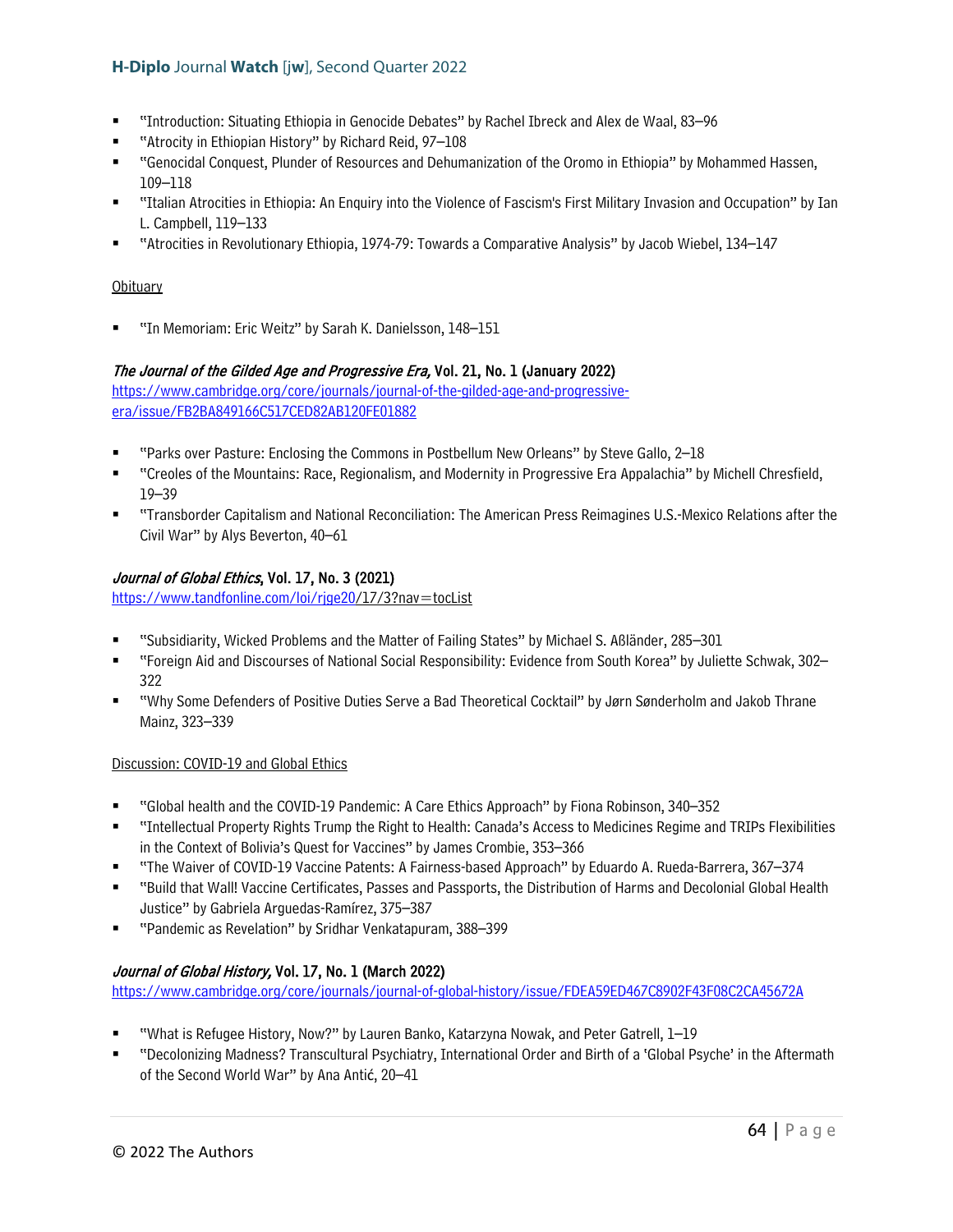- "Towards a Global Perspective on Early Modern Slave Trade: Prices of the Enslaved in the Indian Ocean, Indonesian Archipelago and Atlantic Worlds" by Matthias van Rossum, 42–68
- "Strategies of Decolonization: Economic Sovereignty and National Security in Libyan-US Relations, 1949–1971" by Christopher R. W. Dietrich, 69–88
- Democratic Imperialism and Risorgimento Colonialism: European Legionnaires on the Argentine Pampa in the 1850s" by Alessandro Bonvini and Stephen Jacobson, 89–108
- "A Great Convergence: The American Frontier and the Origins of Japanese Migration to Brazil" by Sidney Xu Lu, 109– 127

### Arenas in Global History

- Position Paper: "Was the British Industrial Revolution a Conjuncture in Global Economic History?" by Patrick O'Brien, 128–150
- Rejoinder: "Patrick O'Brien on Industrialization, Little Britain and the Wider World" by Peer Vries, 151–158
- "The Industrial Revolution, an Unintended Consequence of Self-defence?" by Leandro Prados de la Escosura, 159– 164
- "The Industrial Revolution and Globalization: A Discussion of Patrick O'Brien's Contribution" by 165–171

# Journal of Global Security Studies, Vol. 7, No. 1 (March 2022)

<https://academic.oup.com/jogss/issue/7/1>

- "How Torture Fails: Evidence of Misinformation from Torture-Induced Confessions in Iraq" by Christopher J. Einolf
- "A Role Theory Approach to Grand Strategy: Horizontal Role Contestation and Consensus in the Case of China" by Cagla Demirduzen and Cameron G. Thies
- "Tying the Hands of Militants: Civilian Targeting and Societal Pressures in the Provisional IRA and Palestinian Hamas" by Risa Brooks
- "Forgotten Conflicts: Producing Knowledge and Ignorance in Security Studies" by David Brenner and Enze Han
- "Tenure through Tyranny? Repression, Dissent, and Leader Removal in Africa and Latin America, 1990–2006" by Christian Davenport, Babak Rezaee Daryakenari, and Reed M. Wood
- "Internal Migration and Resource Conflict: Evidence from Riau, Indonesia" by Isabelle Côté
- "Delegation, Sponsorship, and Autonomy: An Integrated Framework for Understanding Armed Group-State Relationships" by Kai M. Thaler
- "Compromising Aid to Protect International Staff: The Politics of Humanitarian Threat Perception after the Arab Uprisings" by Emily K. M. Scott
- "State Compliance and the Track Record of International Security Institutions: Evidence from the Nuclear Nonproliferation Regime" by Jeffrey M. Kaplow
- "Offensive Cyber Capabilities and State Violence: Three Logics of Integration" by Florian J. Egloff and James Shires
- "Commercial Military Actors and Civilian Victimization in Africa, Middle East, Latin America, and Asia, 1980–2011" by Charlotte Penel and Ulrich Petersohn
- "From 'Peacekept' to Peacekeeper: Seeking International Status by Narrating New Identities" by Nina Wilén
- "Women at the Table: Identifying Factors through Which Women Have the Opportunity to Influence Peace Agreement Design" by Levke Aduda and Johanna Liesch
- "Politics, Strategy, and State Responses to Conflict-Generated Migration: Evidence from India" by Avinash Paliwal
- "Strategies of Dictatorship and Military Disloyalty during Anti-Authoritarian Protests: Explaining Defections and Coups" by Kara Kingma Neu
- "Holding All the Cards: Nuclear Suppliers and Nuclear Reversal" by Lisa Langdon Koch
- "Do NGO Restrictions Limit Terrorism? Smear Campaigns or Counterterrorism Tools" by Jeong-Woo Koo and Amanda Murdie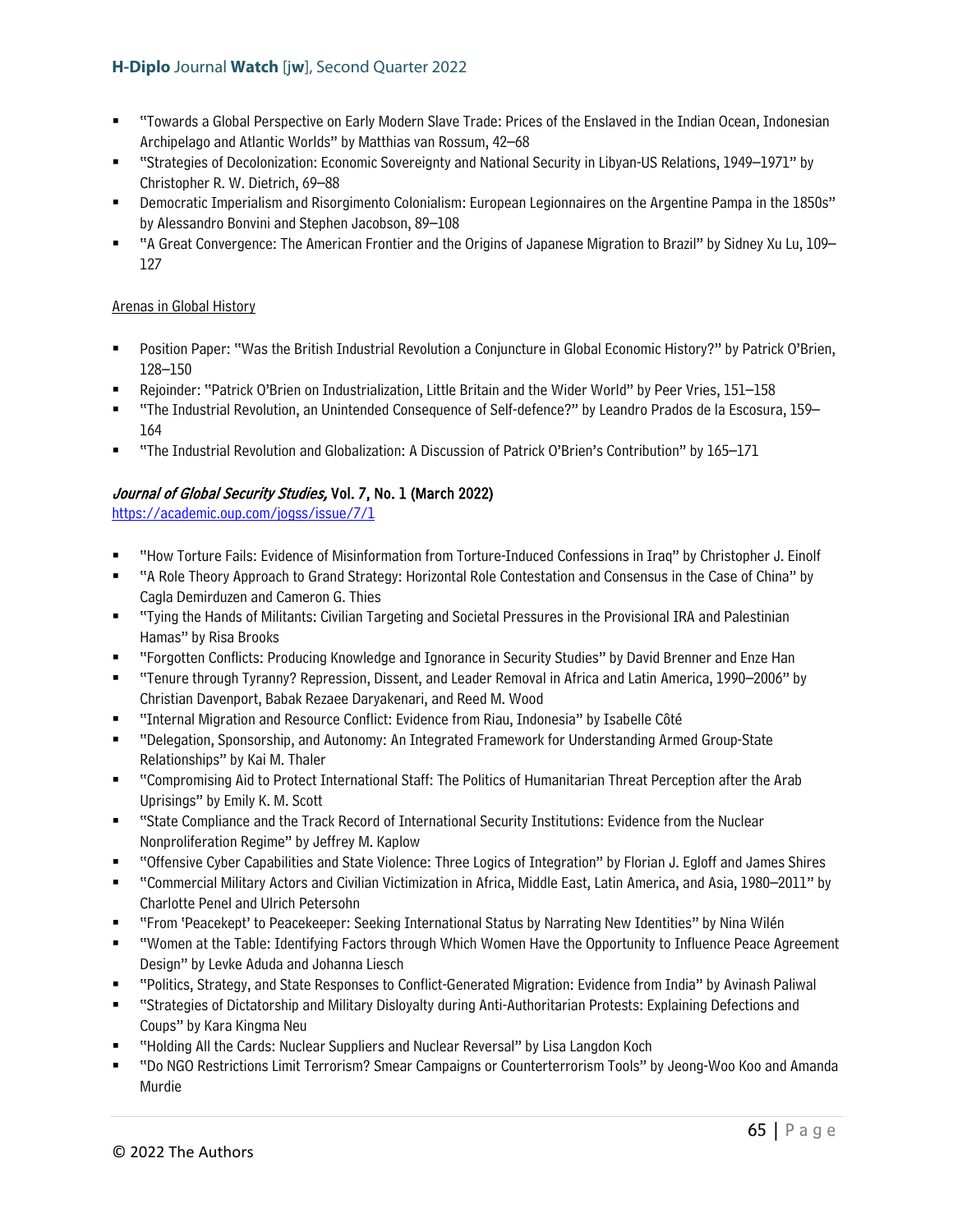#### Review Essay

"The Limits of Realism after Liberal Hegemony" by Aaron McKeil

#### Research Innovation

 "Armed Groups and Public Health Emergencies: A Cross-Country Look at Armed Groups' Responses to Covid-19" by Jori Breslawski

### Journal of the History of Economic Thought, Vol. 43, No. 4 (December 2021)

[https://www.cambridge.org/core/journals/journal-of-the-history-of-economic](https://www.cambridge.org/core/journals/journal-of-the-history-of-economic-thought/issue/32F9E380354F63C5CC78B6403F80B9A1)[thought/issue/32F9E380354F63C5CC78B6403F80B9A1](https://www.cambridge.org/core/journals/journal-of-the-history-of-economic-thought/issue/32F9E380354F63C5CC78B6403F80B9A1) 

- "A Win-Win Model of Development: How Indian Economics Redefined Universal Development from and at the Margins, 1870–1905" by Maria Bach, 483–505
- "Stillborn Yet Not Without Influence: What Mill's Political Economy Owes to His Project of Ethology" by Christophe Salvat, 506–525
- "On Simon Nelson Patten's Progressivism: A Note" by Luca Fiorito and Massimiliano Vatiero, 526–547
- "The German Anti-Keynes? On Walter Eucken's Macroeconomics" by Lars P. Feld, Ekkehard A. Köhler, and Daniel Nientiedt, 548–563
- "Of Alcohol, Apes, and Taxes: Günter Schmölders and the Reinvention of Economics in Behavioral Terms" by Rüdiger Graf, 564–586

#### Symposium: Celebrating the Centenary of Keynes's Treatise on Probability

- "Introduction" by Bradley W. Bateman, 587–589
- "Keynes's Treatise, Statistical Inference, and Statistical Practice in Interwar Economics in the United States" by Jeff E. Biddle, 590–603
- **Reading Keynes's Policy Papers through the Prism of his** *Treatise on Probability***: Information, Expectations, and** Revision of Probabilities in Economic Policy" by Sylvie Rivot, 604–618
- "Pragmatism and Probability: Re-Examining Keynes's Thinking on Probability" by Bradley W. Bateman, 619–632

# Journal of Human Rights, Vol. 21, No. 1 (2022)

<https://www.tandfonline.com/toc/cjhr20/21/1>

- "When the Ground Opened': Responsibility for Harms and Rights Violations in Disasters Insights from Sierra Leone" by Mohamed Sesay and Megan Bradley, 1–17
- "Disarmament, Demobilization, and Reintegration in Colombia: Lost Human Rights Opportunities for Ex-combatants with Disabilities" by Minerva Rivas Velarde, Janet E. Lord, Michael Ashley Stein, and Thomas Shakespeare, 18–35
- "The Paradox of Success: Evolutionary Dynamics between Human Rights and Small Arms" by Anzhelika Solovyeva and Nik Hynek, 36–55
- "Rethinking Work, the Right to Work, and Automation" by Zehra F. Kabasakal Arat and Dabney Waring, 56–72
- "Socioeconomic Rights in the Age of Pandemics: Covid-19 Large-scale Lockdowns Have Exposed the Weakness of the Right to Work" by Ciprian N. Radavoi and Ottavio Quirico, 73–90
- "'It was Supposed to be Fair Here': Human Rights and Recourse Mechanisms in the Dominican Republic's Prison Reform Process" by Jennifer Peirce, 91–109

#### Book Review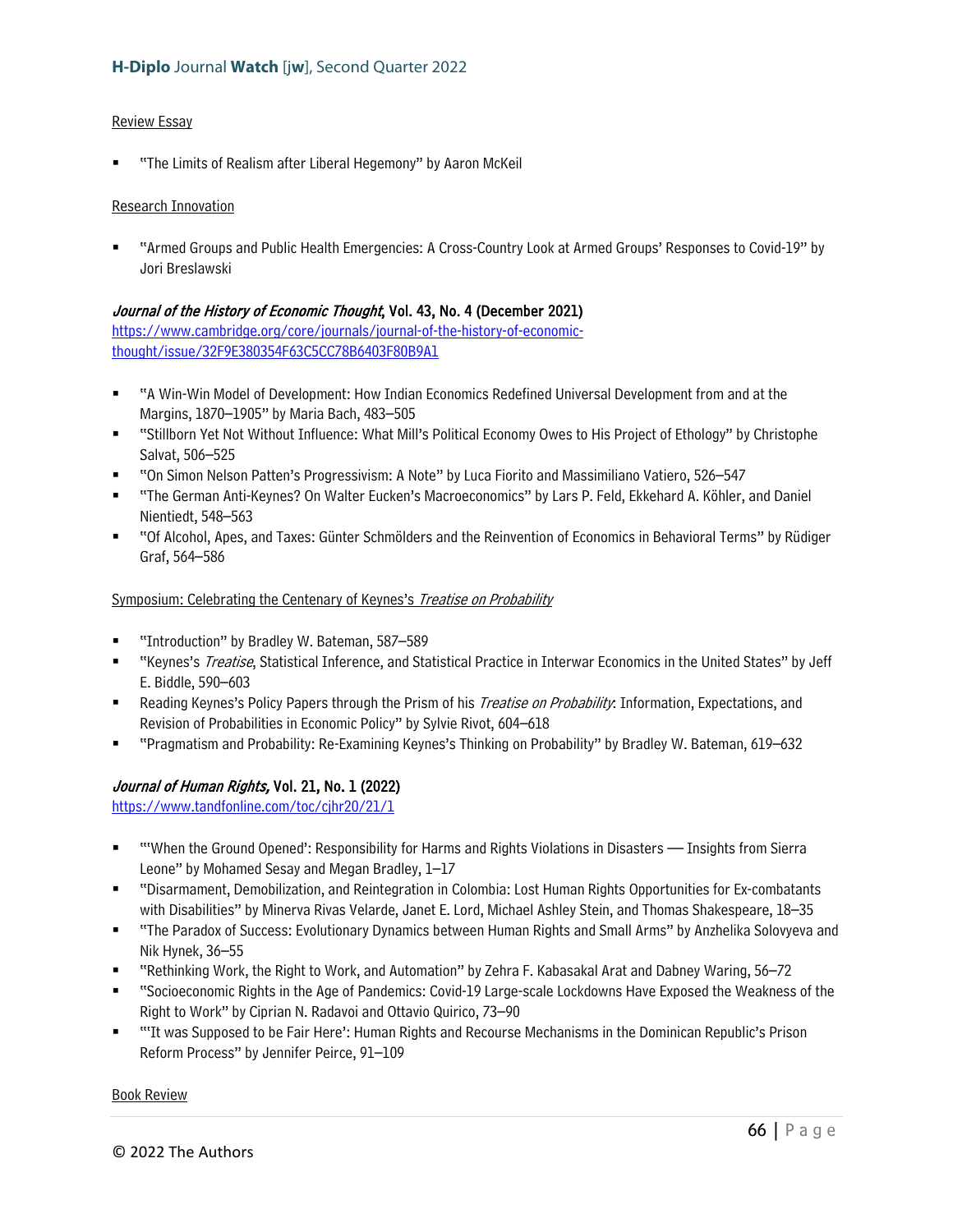"The Troubled World of Hate Speech Regulation" by David Kaye, 110–116

# The Journal of Imperial and Commonwealth History, Vol. 49, No. 6 (2021)

<https://www.tandfonline.com/toc/fich20/49/6>

- "Romance on the Afghan Frontier: Desire in the Literature of the Church Missionary Society of Peshawar" by William E. B. Sherman, 1021–1046
- "Salt, Smuggling, and Sovereignty: The Burma-China Borderland, c. 1880–1935" by Jagjeet Lally, 1047–1081
- "An 'Incalculable Blunder': Empire and the British Public School, 1896–1914" by Nikita Makarchev, 1082–1109
- "'One Man Lobby'? Propaganda, Nationalism in the Diaspora, and the India League of America during the Second World War" by Dinyar Patel, 1110–1140
- "Sovereignty After the Empire and the Search for a New Order: India's Attempt to Negotiate a Common Citizenship in the Commonwealth (1947–1949)" by Raphaëlle Khan, 1141–1174
- "Obituary: Peter Burroughs (1936–2021)" by Tony Stockwel, 1175–1176

# The Journal of Interdisciplinary History, Vol. 52, No. 4 (Spring 2022)

<https://www.mitpressjournals.org/toc/jinh/52/4>

- "On the Road: Poor Travelers in Mid-Seventeenth-Century Friesland" by Jan de Vries, 477–511
- "Credit and Poverty in Early Modern Venice" by Matteo Pompermaier, 513–536
- "Spain's Loss of Human Capital after the Civil War: Spanish Refugees in Mexico" by Blanca Sánchez-Alonso and Carlos Santiago-Caballero, 537–564
- "Assembling Path Dependency and History: An Actor-Network Approach" by Bert De Munck, 565–588
- "Race Unity, World Peace, and the Perfectability of Humankind" by Robert I. Rotberg, 589–597

# Journal of Israeli History: Politics, Society, Culture, Vol. 39, No. 1 (2021)

<https://www.tandfonline.com/toc/fjih20/39/1>

#### New Perspectives on Tel Hai: History and Memory

- "Introduction: Tel Hai, 1920-2020: A New Look at Overlooked Perspectives" by Amir Goldstein and Yael Zerubavel, 1– 12
- "War and Peace of Iosif Trumpeldor: From Zionist Hagiography to Cultural History" by Yohanan Petrovsky-Shtern, 13–33
- "The Duality of Legacies: Degania's World and Trumpeldor's Way" by Meir Chazan, 35–53
- "It was Good to Die in the Twenties: Trumpeldor's Last Words in their Historical Context" by Amit Assis, 55–65
- "From Aleppo to Tel Hai: The Events of Tel Hai and the New Order in Greater Syria in 1919–1920" by Mustafa Abbasi, 67–86
- "Between the Battles of Tel Hai and Samakh: Britain's Security Policy in North-east Palestine in the Spring of 1920" by Giora Goodman, 87–105
- "The Zionist Pilgrimage to Tel Hai: Between *Communitas* and Conflict" by Amir Goldstein, 107–128
- "New Hebrew Heroines? The Inclusion and Exclusion of Dvora Drachler and Sara Chizik in the Tel Hai Myth" by Tamar Hager and Smadar Sinai, 129–148
- "Trumpeldor in Israeli Popular Culture: From a Legendary National Hero to a Multifaceted Icon" by Yael Zerubavel and Roni Sarig, 149–168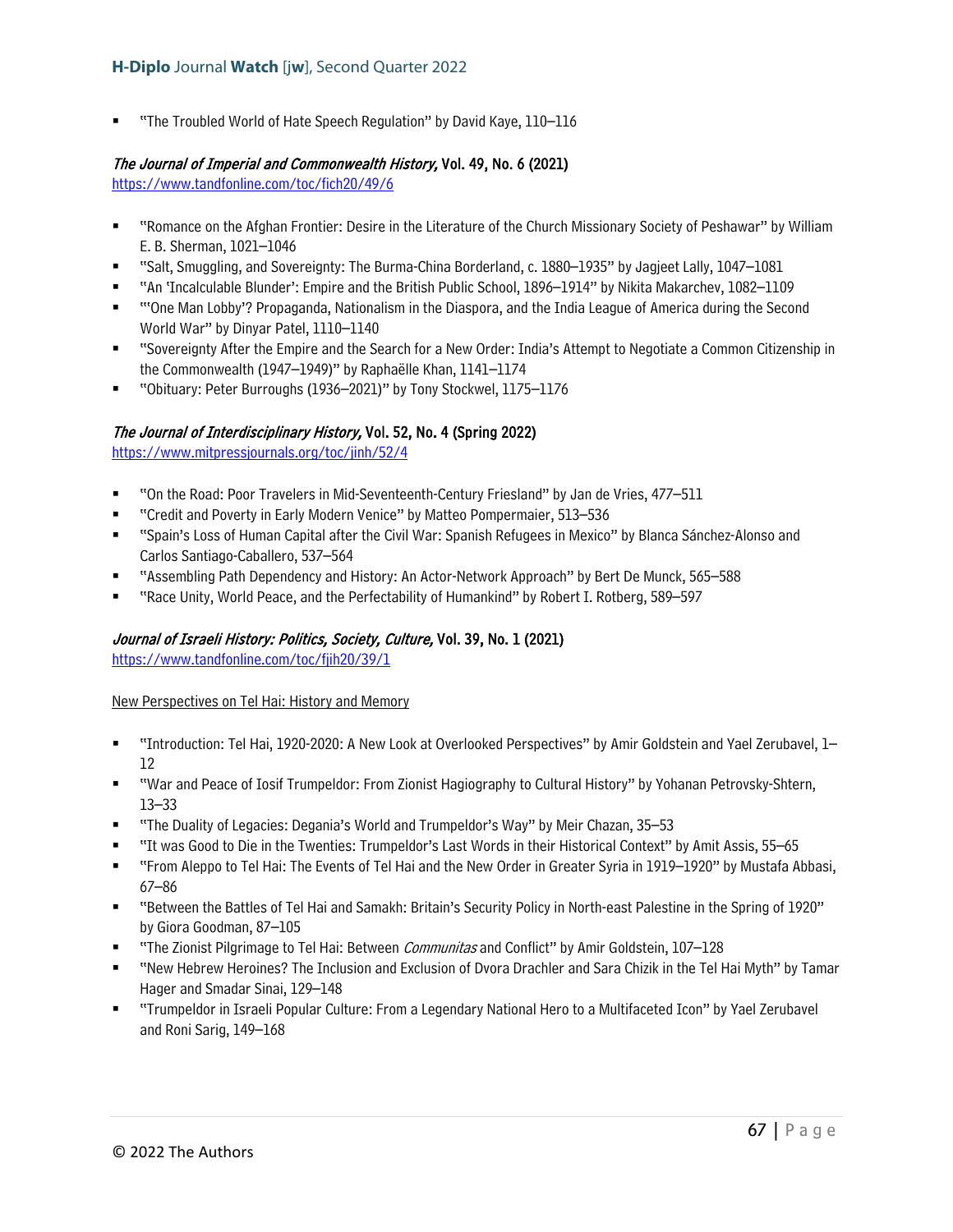# Journal of Latin American Studies, Vol. 53, No. 4 (November 2021)

[https://www.cambridge.org/core/journals/journal-of-latin-american](https://www.cambridge.org/core/journals/journal-of-latin-american-studies/issue/E1F7F868239E7B8FE5F8DEE5A4B31E71)[studies/issue/E1F7F868239E7B8FE5F8DEE5A4B31E71](https://www.cambridge.org/core/journals/journal-of-latin-american-studies/issue/E1F7F868239E7B8FE5F8DEE5A4B31E71)

- "Confronting the Youngest Revolution: Cuban Anti-Communists and the Global Politics of Youth in the Early 1960s" by Michelle Chase, 643–666
- "A New Kind of Vanguard: Cuban-North Korean Discourse on Revolutionary Strategy for the Global South in the 1960s" by Moe Taylor, 667–690
- "Governance Sensitivities and the Politics of Translation: Rethinking the Colonisation of the Shuar of Ecuador's Amazonian South-East" by Esben Leifsen, 691–715
- "'The Dagger of Dispossession Will Be Ripped Out': The Malvinas/Falkland Islands in Argentine Song (1941–82)" by Sebastián Carassai, 717–740
- "From Legislation to Everyday Practices in Guatemala's Violence against Women Courts" by Erin Beck and Lynn Stephen, 741–766
- "Authoritarian Inheritance, Political Conflict and Conservative Party Institutionalisation: The Cases of Chile and Brazil" by André Borges, 767–793

### Journal of Latin American Studies, Vol. 54, No. 1 (February 2022)

[https://www.cambridge.org/core/journals/journal-of-latin-american](https://www.cambridge.org/core/journals/journal-of-latin-american-studies/issue/BA5B8F93D1181F46A7ACF28C03AF38D8)[studies/issue/BA5B8F93D1181F46A7ACF28C03AF38D8](https://www.cambridge.org/core/journals/journal-of-latin-american-studies/issue/BA5B8F93D1181F46A7ACF28C03AF38D8)

- "La Pata de Cabra, Satire and Free Speech in Nineteenth-Century Mexico City" by Lance Ingwersen, 1–27
- "The Counter-Revolution's Patron: Rafael Trujillo versus Venezuela's Acción Democrática Governments, 1945–8" by Aaron Coy Moulton, 29–53
- " "Forging Mixtec Identity in the Mexican Metropolis: Race, *Indigenismo* and Mixtec Migrant Associations in Mexico City, 1940−70" by David Yee, 55–77
- "Family Canon: The Politics of Family during the Last Civic-Military Dictatorship in Argentina, 1976–83" by Patricia Juárez-Dappe, 79–101
- " "Julián's Choice: Of Jaguar-Shamans and the Sacrifices Made for *Progreso* in Peru's Extractive Frontier" by Juan Pablo Sarmiento Barletti, 103–124
- "The Pluri-Extractivist State: Regional Autonomy and the Limits of Indigenous Representation in Bolivia's Gran Chaco Province" by Penelope Anthias, 125–154

#### The Journal of Legal History, Vol. 42, No. 3 (2021)

<https://www.tandfonline.com/toc/flgh20/42/3>

- "The Requirement of a Deed in the Action of Covenant" by David Ibbetson, 233–257
- "Confessors' Manuals and the Practice of Law in Medieval Ecclesiastical Courts" by J. S. Kirkland, 258–277
- "Summary Jurisdiction and the Decline of Criminal Jury Trial in Victorian England" by Conor Hanly, 278–303
- "Britain, Rhodesia, and the Law of Treason, 1964–1980" by Hugh Pattenden, 304–327

# Journal of Military Ethics, Vol. 20, No. 3-4 (2021)

<https://www.tandfonline.com/toc/smil20/20/3-4>

- "Character or Institution? Virtues or Rules?" by Henrik Syse, 161–162
- "Toxic Warrior Identity, Accountability, and Moral Risk" by Jessica Wolfendale and Stoney Portis, 163–179
- "Operationalizing the Ethics of Soldier Enhancement" by Jovana Davidovic and Forrest S. Crowell, 180–199
- "Do Unto Others in War? The Golden Rule in Law of Armed Conflict Training" by Matthew T. Zommer, 200–216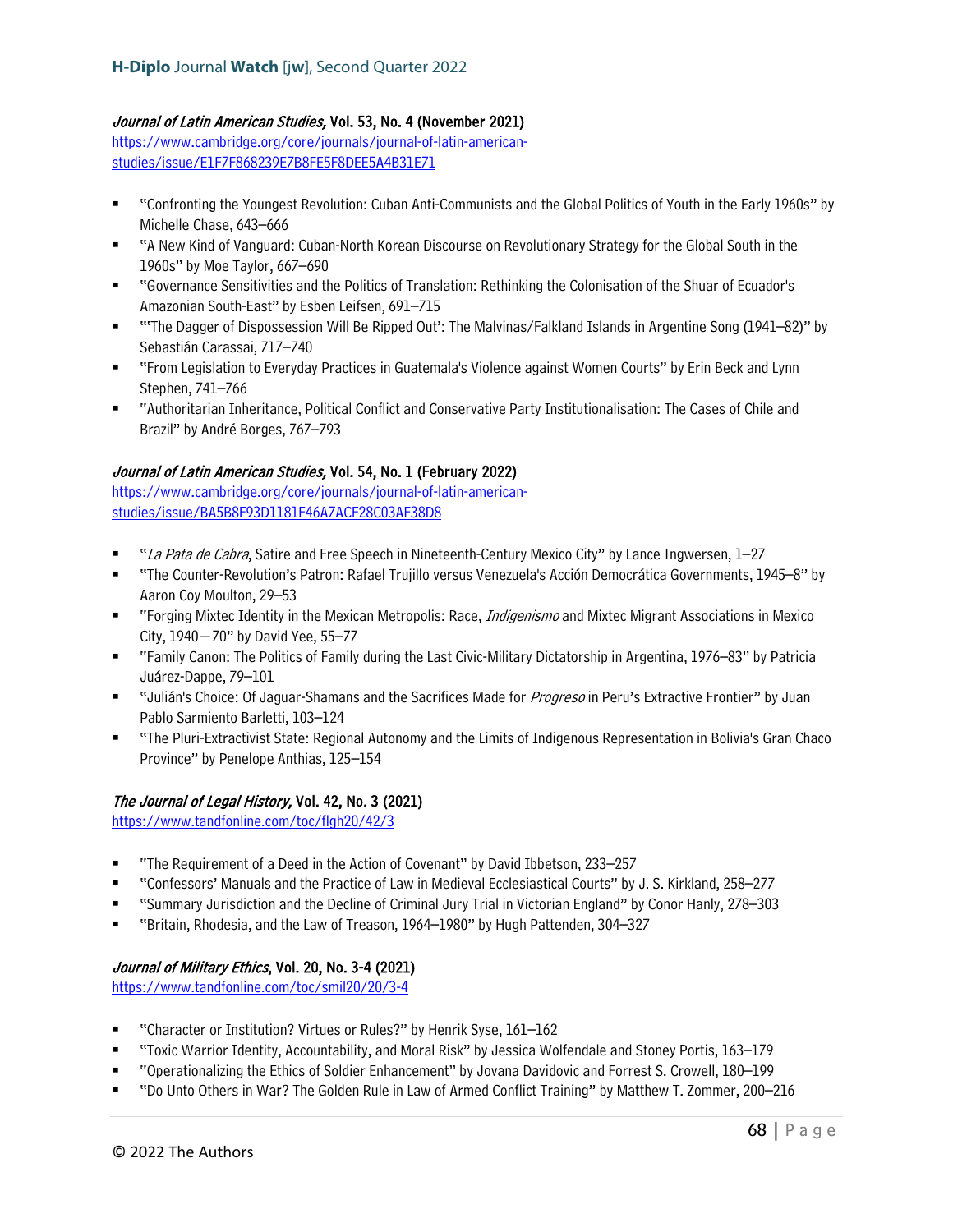- "Tactical Jus ad bellum: The Practice and Ethics of Military Designations of Friend and Foe" by Celestino Perez Jr., 217–236
- "The Vital Significance of Military Ethics" by Dragan Stanar, 237–250
- "On Weaponizing Cannabis" by Łukasz Kamieński, 251–268
- "The Hungarian Theory of Just War Based on the Idea of the Holy Crown: A Historical Case of Just Mission" by Mihaly Boda, 269–280
- "Fostering Respect in the Military" by Adam C. Pelser, 281–292

### Journal of Military History, Vol. 86, No. 1 (January 2022)

<https://www.smh-hq.org/jmh/jmhvols/861.html>

"Looking beyond the Military Revolution: Variations in Early Modern Warfare and the Mughal Case" by

Pratyay Nath, 9–31

- "'My Soldiers Above All': Justifying Violence Against Noncombatants in French Algeria, 1830–1847" by Jacob Hagstrom, 32–53
- '''Will the Germans Bombard New York?': Hugo Gernsback and the Future War Tale" by Frederic Krome, 54–76
- "Hitler's 'Intuition', Luftwaffe Photoreconnaissance, and the Reinforcement of Normandy" by R. J. Lahey, 77–109
- "The Question of U.S. Involvement in Turkish Military Coups During the Cold War: An Analysis Via Available CIA Archives," by Burak Kürkçü, 110–31
- "High-Altitude Duel: The CIA's U-2 Spy Plane Overflights and China's Air Defense Force, 1961–1968," by Xiaoming Zhang, 132–59

# The Journal of Modern African Studies, Vol. 59, No. 4 (December 2021)

[https://www.cambridge.org/core/journals/journal-of-modern-african](https://www.cambridge.org/core/journals/journal-of-modern-african-studies/issue/8C1D29C8E4A10023191AD2CD58458A8B)[studies/issue/8C1D29C8E4A10023191AD2CD58458A8B](https://www.cambridge.org/core/journals/journal-of-modern-african-studies/issue/8C1D29C8E4A10023191AD2CD58458A8B)

- "Regime Cycles and Political Change in African Autocracies" by Andrea Carboni and Clionadh Raleigh, 415–437
- "Commissions of Inquiry and Pathways to Accountability in Plateau State, Nigeria" by Marjoke Oosterom, Dung Pam Sha, and Caitriona Dowd, 439–462
- "Frictional Interactions on Women, Peace and Security in Mali" by Jenny Lorentzen, 463–483
- The Legislature as Political Control: Change and Continuity in Cameroon's National Assembly (1973–2019), Yonatan L. Morse, 485–506
- "Affirmative Action Measures and Electoral Candidates' Positioning in Zambia" by Vibeke Wang, Ragnhild L. Muriaas, and Yvette Peters, 507–533
- "Populist Parties Shifting the Political Discourse? A Case Study of the Economic Freedom Fighters in South Africa" by Marine Fölscher, Nicola de Jager, and Robert Nyenhuis, 535–558

#### Journal of Modern Chinese History, Latest Articles

<https://www.tandfonline.com/toc/rmoh20/14/2>

- "Creating the Center by the Periphery: Shanghai and Jiangnan in History" by Feng Zhiyang, published online Mar. 30, 2021
- "News Under Fire: China's Propaganda against Japan in the English-language press, 1928–1941" by Wang Yi, published online: Dec. 23, 2020
- "The Mainstay of Government Finance: Land Tax and State Revenue in the Qing (1730–1911)" by Zhao Siyuan, published online: Dec. 22, 2020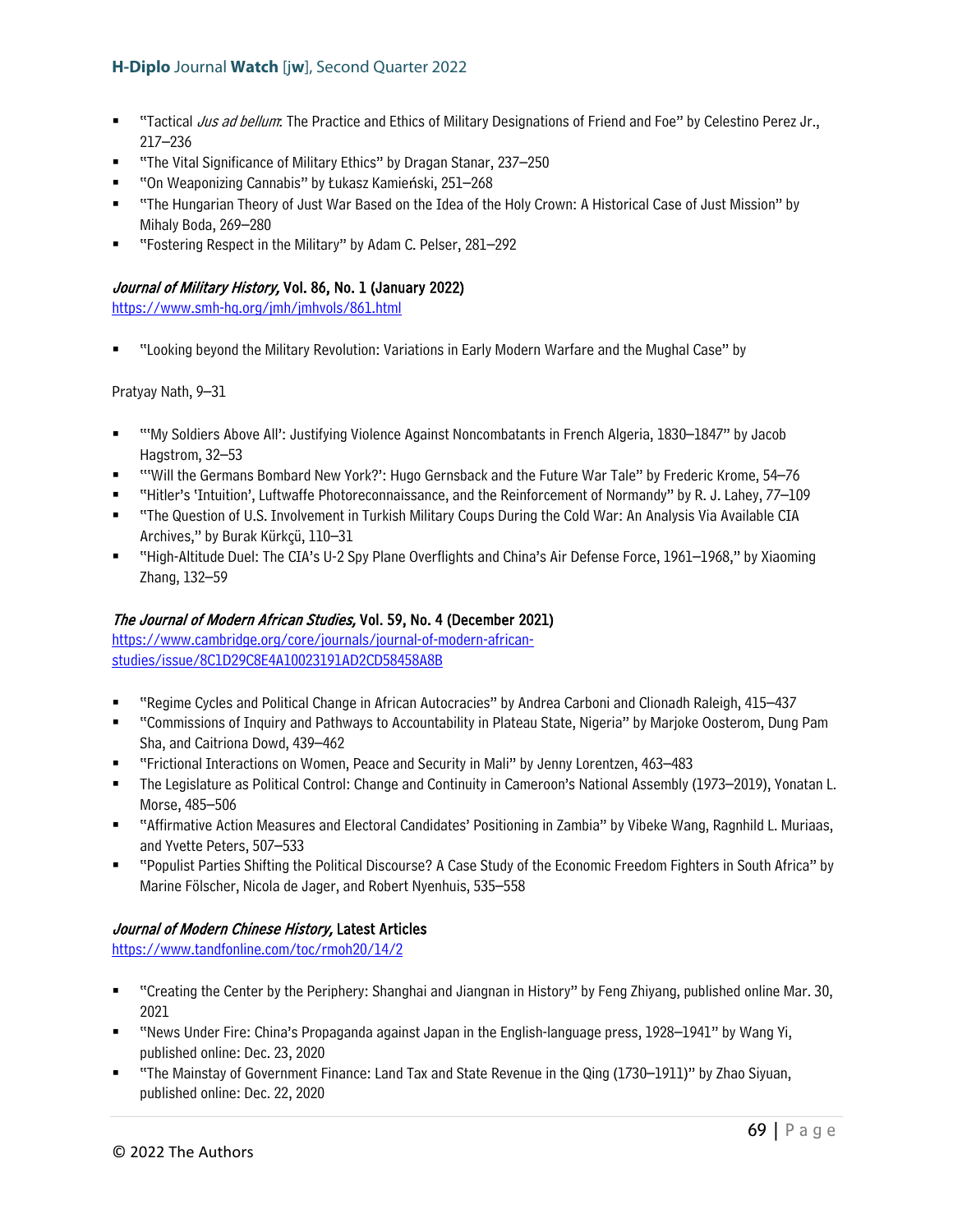"Technology Transcending Ideologies: Chinese Cinema Technicians at Manying" by Ma Yuxin, published online Mar. 30, 2021

#### The Journal of Modern History, Vol. 94, No. 1 (March 2022)

<https://www.journals.uchicago.edu/toc/jmh/2022/94/1>

- "Forgetting the Great War? The Langemarck Myth between Cultural Oblivion and Critical Memory in (West) Germany, 1945–2014" by Mark Connelly and Stefan Goebel, 1–41
- "Murder and Memory at the Munich Olympics" by Noel D. Cary, 42–85
- "Asylum Seekers, Antiforeigner Violence, and Coming to Terms with the Past after German Reunification" by Christopher A. Molnar, 86–126

#### Contemporary Issues in Historical Perspective

 "'A Forgetting for Everyone, by Everyone'? Spain's Memory Laws and the Rise of the European Community of Memory, 1977–2007" by Julia López Fuentes, 127–162

### Journal of Modern Italian Studies, Vol. 27, No. 1 (2022)

<https://www.tandfonline.com/toc/rmis20/27/1>

- "Mussolini's Four Would-be Assassins: Emergency Politics and the Consolidation of Fascist Power" by Benedetta Luciana Sara Carnaghi, 1–18
- "The Servant of Two Masters: Italian Diplomats in World War II. Story of a Diplomatic Civil War and its Implications and Consequences on Post-war Foreign Policy" by Marco Marsili, 19-40
- "Linking Finance, Decolonization, and Trade. Italy's Mediobanca in Sub-Saharan Africa, 1944–1971" by Giovanni Farese, 41–62
- "Planning in Cold-War Italy" by Mattia Granata, 63–91
- "Southern Italian Peripheries at the Ballot Box. Continuity and Innovation in Electoral Behaviours in Three Southern Italian Cities during Post-Crisis Decade (2008–2019)" by Onofrio Romano, Antonella Coco, Lucio Palazzo, and Pietro Sabatino, 92–124
- "The Neapolitan Way to the Commons: Poetics of Irony and 'Creative Use of the Law' in the Case of L'Asilo" by Antonio Vesco, 125–150

#### Journal of Modern Italian Studies, Vol. 27, No. 2 (2022)

<https://www.tandfonline.com/toc/rmis20/27/2>

#### Policing Republican Italy

- "Introduction: What Republic Without Police?" by Nicola Labanca, 163–177
- "The Origins of the *Polizia Femminile*, 1948–1961" by Molly Tambor, 178–199
- "Occupying Spaces, Regulating Bodies: A Cultural History of the Celere and Mobile Police Units in the Italian Republic" by Enzo Fimiani, 200–223
- " "Police Cultures. The Construction of a Collective Imaginary for the *guardie di Pubblica sicurezza*, 1949–1960" by Michele Di Giorgio, 224–249
- "Policing and Planning Cross-Border Surveillance during the Cold War. The South Tyrolean Case" by Laura Di Fabio, 250–271
- "Criminalpol Sicilia and the Mafia, 1966–1981" by Vittorio Coco, 272–293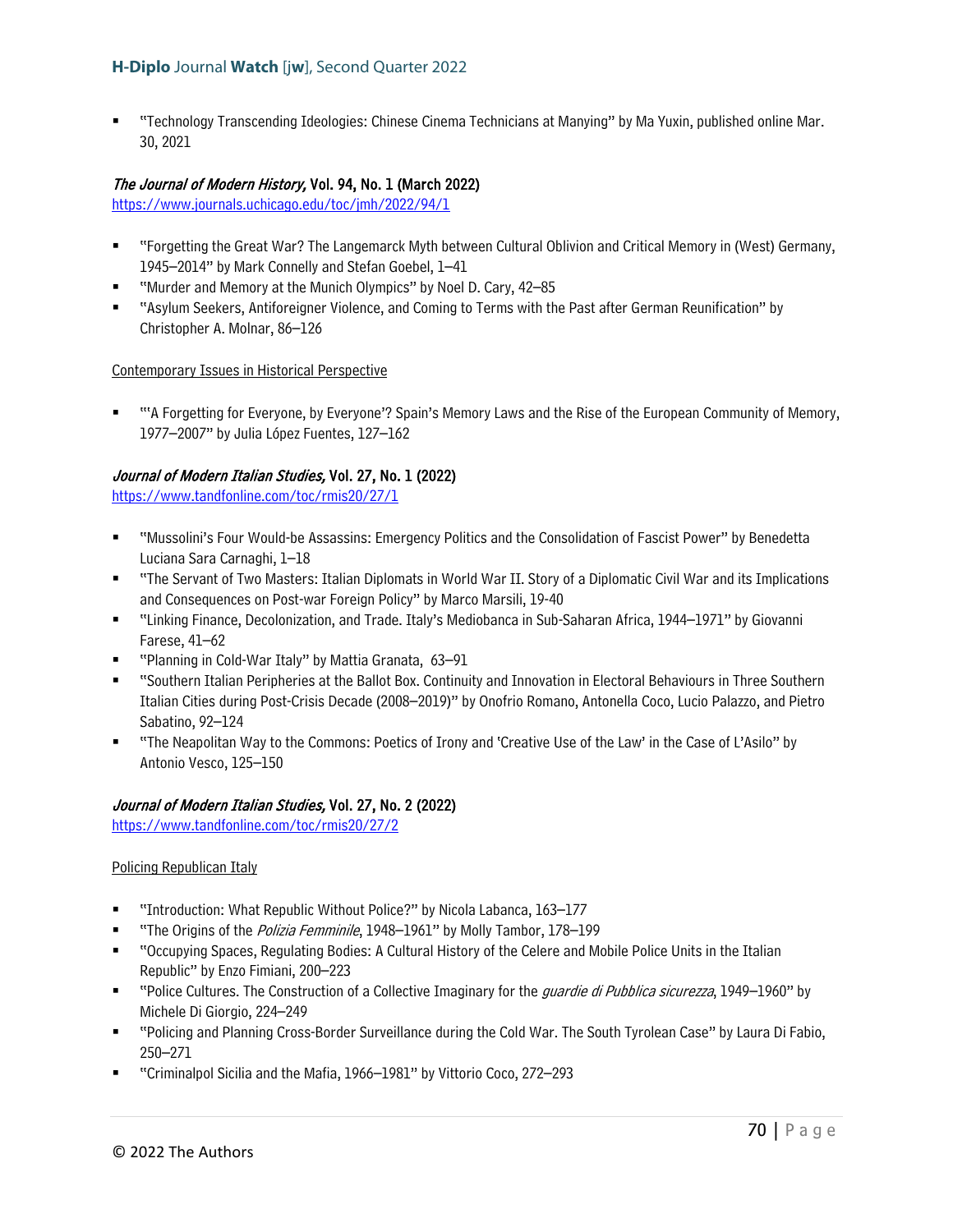- "'Crowds are Mad and Criminal': The Notion of Public Order in Italian Manuals for Police Mobile Units, 2000–2008" by Enrico Gargiulo, 294–316
- "Law Enforcement and Academic Studies in Italy and the United States: A Comparison" by Francesco Landolfi, 317– 342

# The Journal of Pacific History, Vol. 56, No. 4 (2021)

<https://www.tandfonline.com/toc/cjph20/56/4>

- Critical Survey: "Naming 'Polynesia': Cartography, Geography, and Toponymy of the 'Fifth Part of the World'" by Bronwen Douglas, 375-414
- "Autonomy, Mobility, and Identity: The Re Tamuning of Guam, 1869–1901" by Lopaka O'Connor, 415–436
- Pacific Currents: "US-Pacific Engagement and the Biden Presidency: The Limits of a China-Centred Approach" by Terence Wesley-Smith and Gerard A. Finin, 437–458
- "Manuscript XXXV: Why Miklouho-Maclay Chose New Guinea" by Elena Govor and Chris Ballard, 459–471
- "Manuscript XL: Koe taimi kovi 'i Toga—A Bad Time in Tonga: The Journal of J. Fekau 'Ofahemo'oni, 18 January to 27 March 1887" by Vicki Luker and Sioana Faupula, 472–493
- "The Upper Sepik-Central New Guinea Project" by Barry Craig, 494–496

# Journal of Palestine Studies, Vol. 51, No. 1 (2022)

<https://www.tandfonline.com/toc/rpal20/51/1>

- "Cultivating Credit: Financialized Urbanization Is Alienation!" by Tareq Radi, 4–26
- "Palestine Solidarity Conferences in the Global Sixties" by Sorcha Thomson, Pelle Valentin Olsen, and Sune Haugbolle, 27–49
- "Finding a New Idiom: Language, Moral Decay, and the Ongoing Nakba" by Elias Khoury, 50–57
- "'Captain Filastine' and the Trappings of Success" by Nada Elia, 58–61
- "An Invitation to Belong: Challenging the Systemic Exclusion of Palestinians as Present Absentees" by Sarah Anne Minkin, 62–67
- "Toward the Consolidation of a Gazan Military Front?" by Camille Mansour, 68–72
- "Israeli Law and the Rule of Colonial Difference" by Rabea Eghbariah, 73–77

#### Review Essay

 "Ignore the Poets at Your Peril: A Reflection on Neither Settler nor Native; The Making and Unmaking of Permanent Minorities" by Eve M. Troutt Powell, 78–84

#### Remembrance

 "Obituary: Guillermo Elías Cumsille Garib (1938–2021): Stalwart of Chile's Palestinian Community" compiled by Rashid I. Khalidi, 85

# Journal of Policy History, Vol. 34, No. 1 (January 2022)

<https://www.cambridge.org/core/journals/journal-of-policy-history/issue/AA730EE7283150C9BCD701E332C36105>

- "New Policy Elites and the Affordable Care Act: The Making of Long-Term Insiders" by William Genieys, Mohammad-Saïd Darviche, and Brent Epperson, 1–24
- "Race, Post-Reconstruction Politics, and the Birth of Federal Support for Black Colleges" by Deondra Rose, 25–59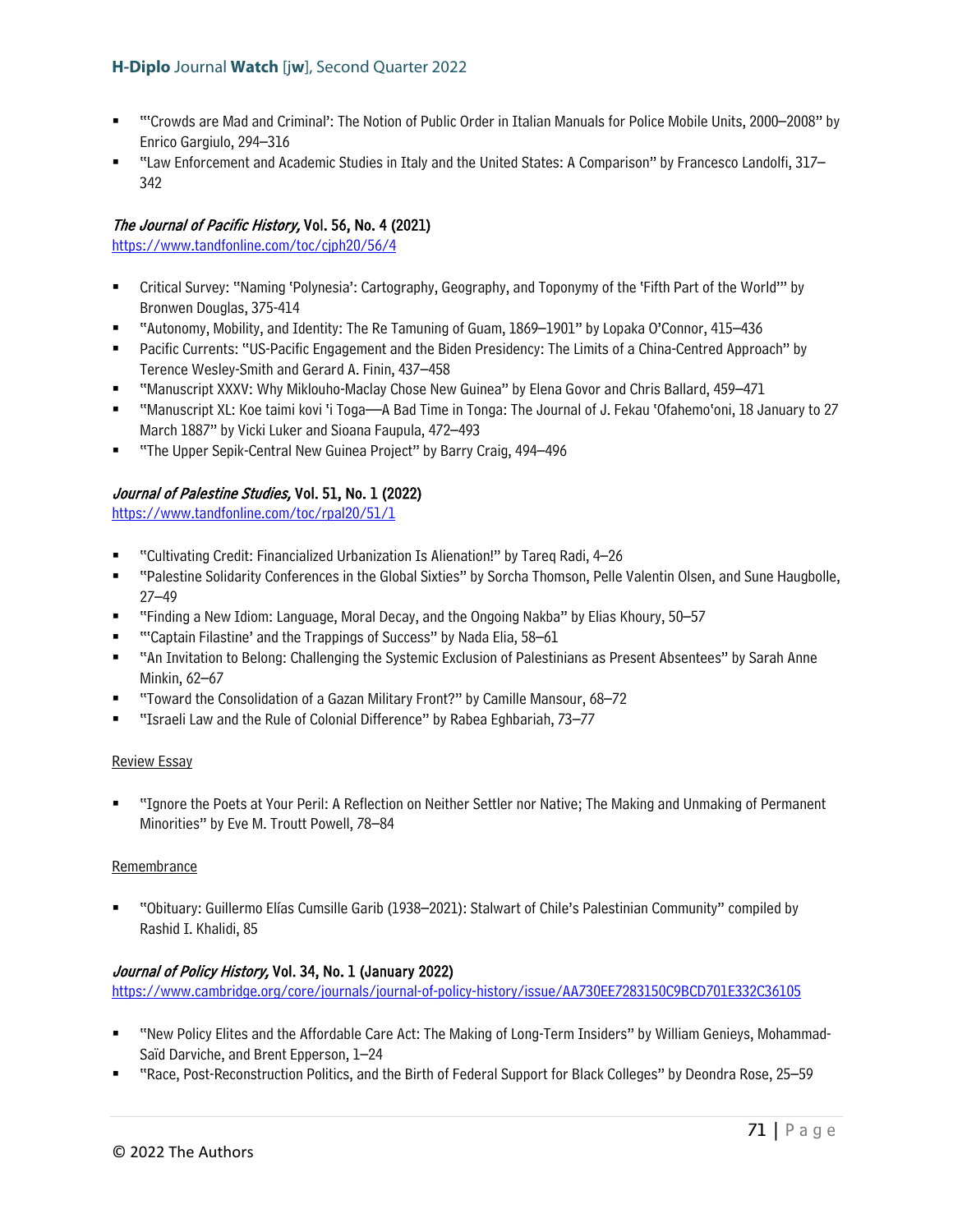- "Clandestine Networks and Closeted Bureaucrats: AIDS and the Forming of a Gay Policy Network in California" by Stephen Colbrook, 60–90
- "The Politics of Clemency in the Early American Presidency: Power Inherited, Power Refashioned" by Bradley D. Hays, 91–115
- "Understanding the Controversy: The Kerner Commission, The Harvest of American Racism, and the Dynamics of Incorporating Social Science with Public Policy" by Rick Loessberg, 116–139

# Journal of Political Science Education, Vol. 18, No. 1 (2022)

<https://www.tandfonline.com/toc/upse20/18/1>

### Scholarship of Teaching and Learning

- "Using In-Class Writing to Promote Critical Thinking and Application of Course Concepts" by Charity Butcher, 3–21
- "Active Learning and the Graduate Classroom: How Gender and International Student Status Affect Preferences and Experiences" by Steven T. Zech, Maria Rost Rublee, Aleksandar Deejay, and William M. Flanik, 22–34
- "Completing the Research Article Writing Process in An Introductory Course" by William O'Brochta, 35–51
- "Zombie Federalism: Using Experiential Learning Pedagogy in State and Local Politics" by Edmond Hally, 52–63
- "Do Explicit Course-Level Learning Objectives Affect Students' Course Perceptions and Ability to Recall Factual Knowledge and Analyze Political Problems?" by John M. Rothgeb Jr., 64–80

### Political Science Instruction

- "Using a Mock Trial to Teach Science and the Law" by Nathan K. Mitchell, Quincy C. Moore, and Billy W. Monroe, 81– 92
- "Teaching and Exploring Urban Politics with Postcards" by Maciej Kowalewski, Robert Bartłomiejski, and Dorota Kowalewska, 93–100
- "Theory Education in Canada: Foundational Thinkers and Texts in the Subfield" by Steven Orr, 101–118
- "Using Games and Simulations to Scaffold Experiential Learning in Global Politics" by Veronica Kitchen, 119–137
- "What Do People Want from Politics? Rediscovering and Repurposing the 'Maslow Hierarchy' to Teach Political Needs" by Patrice Dutil, 138–149
- "The Interview: Using Student Conducted Interviews to Reinforce Class Content" Katelyn E. Stauffer, 150–160

# Journal of the Royal Asiatic Society, Vol. 32, No. 1 (January 2022)

[https://www.cambridge.org/core/journals/journal-of-the-royal-asiatic](https://www.cambridge.org/core/journals/journal-of-the-royal-asiatic-society/issue/5ADB02C823980462C350115D25F9D384)[society/issue/5ADB02C823980462C350115D25F9D384](https://www.cambridge.org/core/journals/journal-of-the-royal-asiatic-society/issue/5ADB02C823980462C350115D25F9D384) 

#### Special Issue: Situating Sanskrit after the Sultanates

- "Introduction" by Luther Obrock, 3–11
- "Verses at the Court of the King: Shifts in the Historical Imagination of the Sanskrit Literary Tradition during the Second Millennium" by Daud Ali, 13–31
- "'Islam' in Sanskrit doxography: A Reconsideration via the Writings of Madhusūdana Sarasvatī" by Shankar Nair, 33– 58
- "Uddhara's World: Geographies of Piety and Trade in Sultanate South Asia" by Luther Obrock, 59–81
- "Rudra Kavi and the Mughal Elite: A Codicological Reappraisal" by Pranav Prakash, 83–114
- "Jain Memory of the Tughluq Sultans: Alternative Sources for the Historiography of Sultanate India" by Steven M. Vose, 115–139
- "How were Young Muslim Minds Shaped? A Critical Study of the Kuttāb in Medieval Islam" by Essam Ayyad, 141–185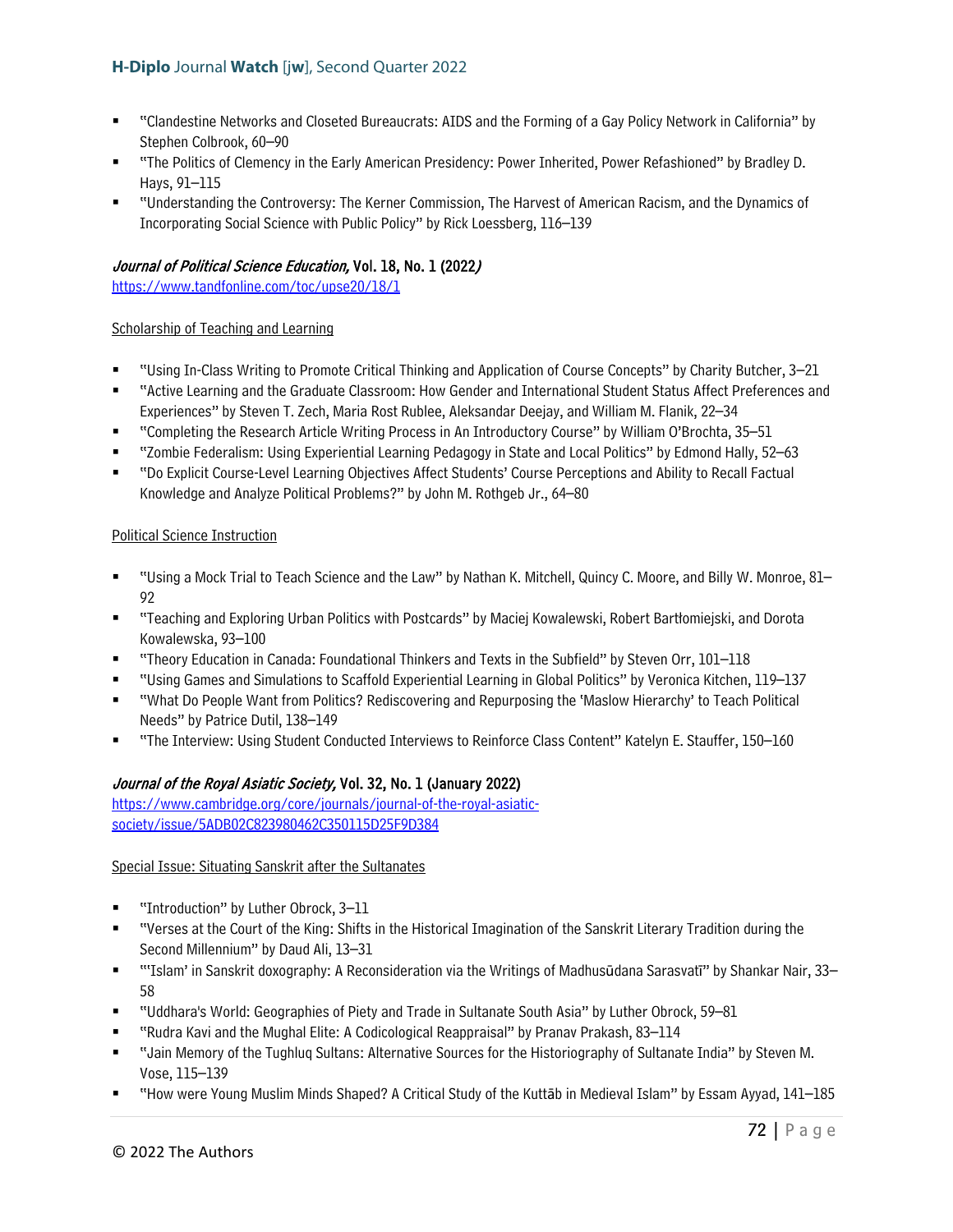- "An Illustrated Shiʿi Pilgrimage Scroll in the Collections of the Royal Asiatic Society" by Ulrich Marzolph and Mathilde Renauld, 187–211
- "'Indian Money', Intra-Shīʿī Polemics, and the Bohra and Khoja Pilgrimage Infrastructure in Iraq's Shrine Cities, 1897–1932" by Michael O'Sullivan, 213–250

# Journal of Southeast Asian Studies, Vol. 52, No. 4 (December 2021)

[https://www.cambridge.org/core/journals/journal-of-southeast-asian](https://www.cambridge.org/core/journals/journal-of-southeast-asian-studies/issue/3871315C19E4D5AB630068E80515CD97)[studies/issue/3871315C19E4D5AB630068E80515CD97](https://www.cambridge.org/core/journals/journal-of-southeast-asian-studies/issue/3871315C19E4D5AB630068E80515CD97)

- "Cambodia's Orphan Dance Shows: From Cultural Salvation to Child Exploitation?" by Kathie Carpenter, 587–610
- "Racialisation in Malaysia: Multiracialism, Multiculturalism, and the Cultural Politics of the Possible" by Sharmani Patricia Gabriel, 611–633
- "Restricted Vision: Censorship and Cinematic Resistance in Thailand" by Noah Keone Viernes, 634–657
- "The Origins of the Cold War in Southeast Asia: Pre-Second World War Siamese Cooperation with Foreign Powers against Communism" by Alexandre Barthel and Wasana Wongsurawat, 658–676
- "Ambivalent Fatherland: The Chinese National Salvation Movement in Malaya and Java, 1937–41" by Kankan Xie, 677–700
- "The Burmese Road to Israeli-style Cooperative Settlements: The Namsang Project, 1956–63" by Magdalena Kozłowska and Michał Lubina, 701–725
- "The Formation of a Kinh Traditional Village in Huế in Early Modern Vietnam" by Shin'ya Ueda, 726–750

### Review Article

"Homeward Bound: A Lifelong Quest for a Sense of Belonging" by Helen F. Siu and Angela Ki Che Leung, 751–757

## Journal of Strategic Studies, Vol. 45, No. 1 (2022)

<https://www.tandfonline.com/toc/fjss20/45/1>

- "Technology is Awesome, But So What?! Exploring the Relevance of Technologically Inspired Awe to the Construction of Military Theories" by Samuel Zilincik, 5–32
- "War in the City: Urban Ethnic Geography and Combat Effectiveness" by Kirstin J.H. Brathwaite and Margarita Konaev, 33–68
- "Will Inter-state War take Place in Cities?" by Anthony King, 69–95
- "A Tale of Two Mosuls: The Resurrection of the Iraqi Armed Forces and the Military Defeat of ISIS" by Maarten P. Broekhof, Martijn W. M. Kitzen, and Frans P. B. Osinga, 96–118
- "Mutually Assured Surveillance at Risk: Anti-satellite Weapons and Cold War Arms Control" by Aaron Bateman, 119– 142

#### Sir Michael Howard Centre Annual Lecture 2020

"Michael Howard and Clausewitz" by Hew Strachan, 143–160

#### Review Essays

- "The Logic of American Nuclear Strategy: Why Strategic Superiority Matters by Matthew Kroenig," by Campbell Craig, 161–165
- "Changing of the Guard by Siman Akam; Blood, Metal and Dust by Ben Barry" by Matthew Ford, 165-175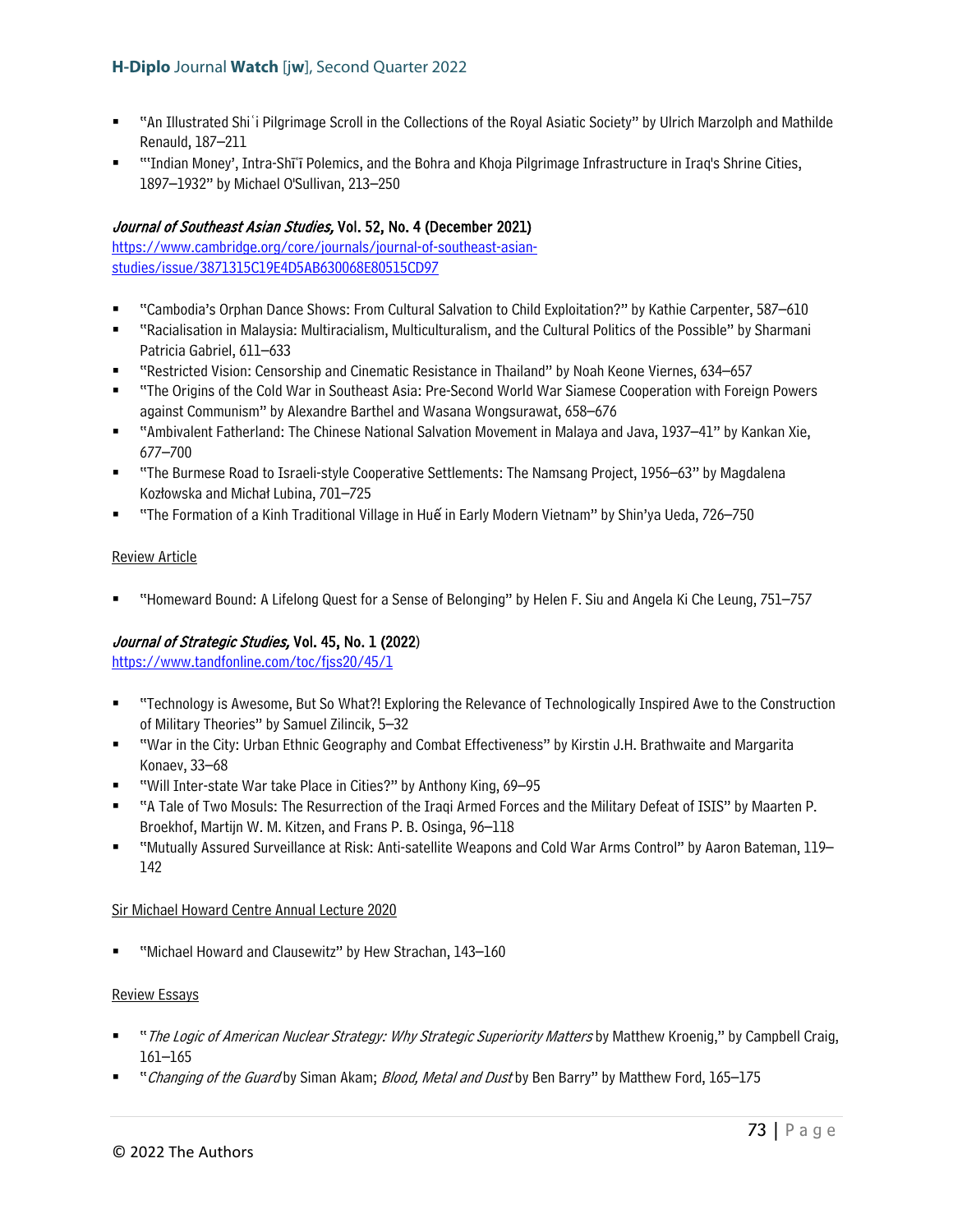### Journal of Strategic Studies, Vol. 45, No. 2 (2022)

<https://www.tandfonline.com/toc/fjss20/45/2>

### Battlefield Coalitions

- "Introduction: Understanding Battlefield Coalitions" by Rosella Cappella Zielinski and Ryan Grauer, 177–185
- "A Century of Coalitions in Battle: Incidence, Composition, and Performance, 1900–2003" by Rosella Cappella Zielinski and Ryan Grauer, 186–210
- "Command and Military Effectiveness in Rebel and Hybrid Battlefield Coalitions" by Dan Reiter, 211–233
- "Why Rebels Rely on Terrorists: The Persistence of the Taliban-al-Qaeda Battlefield Coalition in Afghanistan" by Barbara Elias, 234–257
- "When the Coalition Determines the Mission: NATO's Detour in Libya" by Stéfanie von Hlatky and Thomas Juneau, 258–279
- "Learning from Losing: How Defeat Shapes Coalition Dynamics in Wartime" by Sara Bjerg Moller, 280–302
- "Speaking with One Voice: Coalitions and Wartime Diplomacy" by Eric Min, 303–327

## Journal of Tourism History, Vol. 13, No. 2 (2021)

https://www.tandfonline.com/toc/rith20/13/2

- "Czechs on Ships: Liners, Containers and the Sea" by Jan Mrázek, 111–137
- ""Game which the Pampered Pleasure Seekers Seek': Hunting Tourism, Conservation, and Colonialism in the Yukon Territory, Canada, 1910–1940" by Heather Green, 138–164
- "'La Vie Alpine Marocaine': Colonial Mobility, Physicality and Limitation in the Haut-Atlas, 1920s–1950s" by Patrick Young, 165–187
- "'Come to Ulster': the Imagery and Activities of the Ulster Tourist Development Association in Northern Ireland 1923–1939" by Jamie Nugent, 188–220

#### Journal of Vietnamese Studies, Vol. 17, No. 1 (Winter 2022)

<https://online.ucpress.edu/jvs/issue/17/1>

 "Guerillas in the City: The Administrative Takeover of Hà Nội and DRV State-Making in the Urban Postwar Period (1954–1960)" by Uyen Nguyen, 1–52

#### Review Essays

- "Vietnam's Communist Revolution: The Power and Limits of Ideology, by Tuong Vu; Mass Mobilization in the Democratic Republic of Vietnam, 1945–1960, by Alec Holcombe" by Nathaniel L. Moir, 58–66
- "Building Ho's Army: Chinese Military Assistance to North Vietnam, by Xiaobing Li; The Dragon in the Jungle: The Chinese Army in the Vietnam War, by Xiaobing Li" by Kosal Path, 67-71
- " "Fly Until You Die: An Oral History of Hmong Pilots in the Vietnam War, by Chia Youyee Vang; Prisoner of Wars: A Hmong Fighter Pilot's Story of Escaping Death and Confronting Life, by Chia Youyee Vang with Pao Yang" by Kong Pheng Pha, 72–78

#### Labor History, Vol. 62, Issue 5-6 (2021)

<https://www.tandfonline.com/toc/clah20/62/5-6>

Xiaojun Feng, "The making of labour precarity: three explanatory approaches and their relationship," 537–555.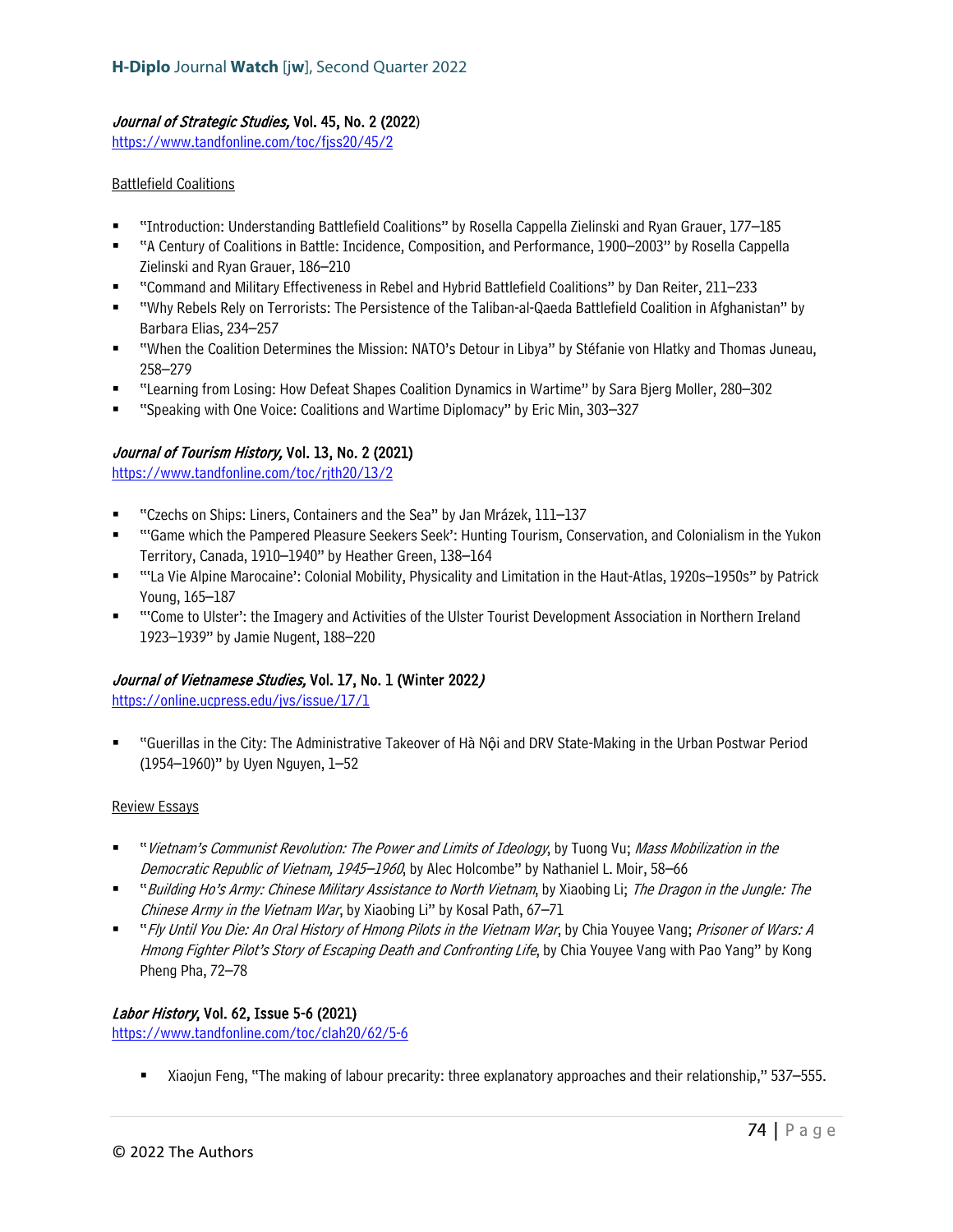- Lu Zhang, "Contextualizing precarious work: labor dispatch, boundary-drawing, and the politics of labor regulation in post-socialist China," 556–574.
- José Enrique Rodríguez Hernández, "Part-time employment versus underemployment of mothers and women in Spain," 575–589.
- Jeffrey Bortz & Marcos Águila, "Against the rules: collective and individual resistance on the Ferrocarriles Unidos de Yucatán, 1910-1935," 590–613.
- Damir Galaz-Mandakovic & Francisco Rivera, "Anti-communism, labour exploitation, and racism at the thermoelectric plant of the world's largest copper mine (Tocopilla, Chile, 1948-1958)," 614–631.
- Yuta Sumi & Masayoshi Noguchi, "The use of accounting information for the sugar business operations of the South Seas Development Company," 632–654.
- John Ngoy Kalenga, "Macroeconomic indicators of regular workers in postwar Japan," 655–670.
- Johan Svanberg, "International trade-unionism and migration: European integration and the post-war 'Free' movement of labour," 671–687.
- Richard Schlosberg, "The downfall of the New York city taxi fleet industry: 1973-1983," 688–703.
- Javed Iqbal Wani, "Public order and the fear of the 'outsider': porosity of labour politics in late colonial India," 704–720.
- Klas Rönnbäck, "Were slaves cheap laborers? A comparative study of labor costs in the antebellum U.S. South," 721–741.
- Emanuel Nicolas Bourges Espinosa, "Managing industrial discontent in Britain, 1927-1930: the industrial cooperation talks and the segregation of the national unemployed workers' movement," 742–761.
- Timon de Groot, "Making part-time work a fully-fledged alternative: How the Dutch social partners responded to a dual labour market, 1966–1993," 762–780.
- Gaston Brice Nkoumou Ngoa & Ebenezer Lemven Wirba, "Gender disparities in Ugandan urban labor market: an analysis of the gender wage gap," 781–800.
- Marcello Musto, "History and political legacy of the International Working Men's Association," 801-813.

# Labor Studies Journal, Vol. 47, Issue 1 (March 2022)

<https://journals.sagepub.com/toc/lsja/47/1>

- Christian A. I. Schlaerth, "Adjuncts Unite! The Struggle to Unionize, Administrative Response, and Building a Bigger Movement," 5–27.
- Preeti Sharma, Lina Stepick, Janna Shadduck-Hernández, Saba Waheed, "Time Theft in the Los Angeles Retail Sector: The Need for New Labor Standards and a Fair Workweek," 28–55.
- Stephen T. Sadlier, "Gleaning the Fields of Higher Education: Exercises of an Adjunct Self and Instructional Precaritization," 56–74.
- Frank P. Manzo, "The Effect of 'Federal-Aid Swap' Programs and Davis-Bacon Prevailing Wages on Highway Construction Costs and Contractor Composition: Evidence from Iowa," 75–98.

## Mediterranean Historical Review, Vol. 36, Issue 2 (2021)

<https://www.tandfonline.com/toc/fmhr20/36/2>

- Scott Lawin Arcenas, "Mare ORBIS: a network model for maritime transportation in the Roman world," 169–198.
- Leigh Chipman, Gideon Avni & Ronnie Ellenblum, "Collapse, affluence, and collapse again: contrasting climatic effects in Egypt during the prolonged reign of al-Mustanṣir (1036–1094)," 199–215.
- Lena Sadovski-Kornprobst, "Multilingualism in Venetian Dalmatia: studying languages and orality in written administrative documents from Split (fifteenth/sixteenth centuries)," 217–236.
- Cornel Zwierlein, "Prussia against Rome, 1724–1742: Mathurin Veyssière La Croze's and Giuseppe Simone Assemani's Mediterraneist views on the Nestorians in India\*," 237–257.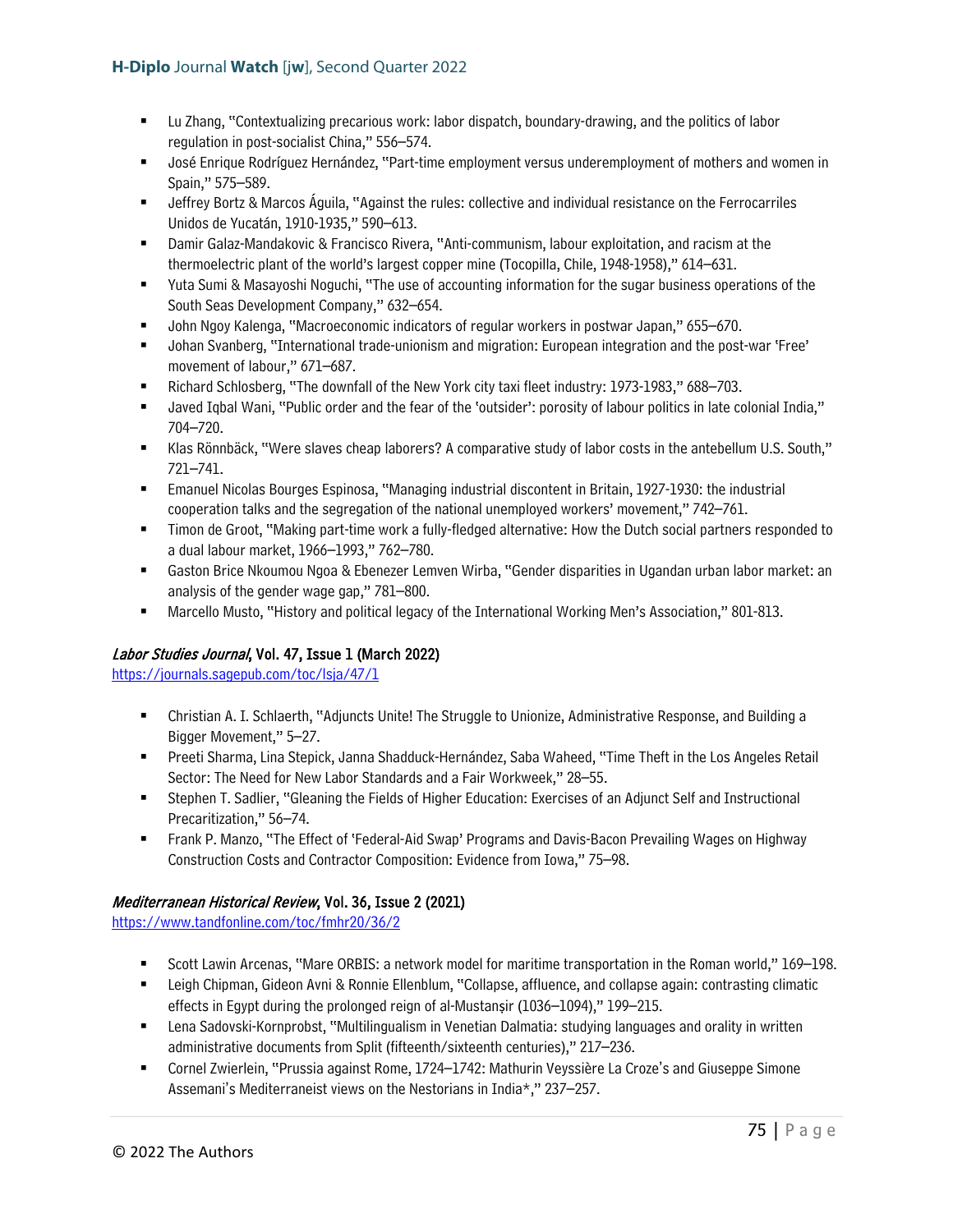Na'ama Ben Ze'ev & Gal Amir, "Rural producers in the High Court: the struggle for control of olive oil production in Israel, 1950–1953," 259–277.

## The Middle East Journal, Vol. 75, No. 4 (Winter 2021/22)

<https://muse.jhu.edu/issue/47470>

- **Jacob Passel, "Editor's Note," 509-510.**
- ilker Aytürk, Berk Esen, "The Far Right, Labor Unions, and the Working Class in Turkey since the 1960s," 511– 531.
- Gözde Emen-Gökatalay, "Memorializing the Conquest of Constantinople and Strengthening the Turkish-Greek Alliance in the Context of the Early Cold War," 532–550.
- Magdalena Rodziewicz, "Religion in the First Year of the Pandemic: Shi'i Jurisprudence on Covid-19 in the Islamic Republic of Iran," 551–573.
- **Relli Shechter, "A Social Contract Moment: Egypt's National Action Charter and Saudi Arabia's Ten-Point** Program Compared," 574–590.
- I. William Zartman, "*Tisser le temps politique au Maroc: Imaginaire de l'État à l'âge néoliberal* by Béatrice Hibou and Mohamed Tozy, and: Les débuts du Hirak en Algeria ed. by Ali Bensaâd and Malika Rahal, and: Tunisie, l'apprentissage de la démocratie, 2011–2021 by Khadija Mohsen-Finan," 591–598.
- Heather J. Sharkey, "Acting Egyptian: Theater, Identity, and Political Culture in Cairo, 1869–1930 by Carmen M. K. Gitre, and: Midnight in Cairo: The Divas of Egypt's Roaring '20s by Raphael Cormack," 599–602.

### Middle East Policy, Vol. 28, Issue 2 (Summer 2021)

<https://onlinelibrary.wiley.com/toc/14754967/2021/28/2>

#### Symposium

- Aisha Al-Sarihi, Yara Asi, Jeremy Tamanini, Jim Moran, "The Impact of Climate Change on the Middle East," 3– 22.
- Chas W. Freeman, Jr., "The Fadeout of the Pax Americana in the Middle East," 23–30.

#### Pandemic

- Anchi Hoh, "Covid and China's BRI in Iraq and Syria," 31–47.
- Roie Yellinek, "Questions on Public Policy and Trust during Covid-19 in the Middle East and North Africa," 48–56.

### Jihad

- Dmitry Shlapentokh, "The Mind of a Jihadist: The North Islamic Resistance," 57–67.
- Emil A. Souleimanov, Roberto Colombo, "Vendetta and Jihadist Infighting," 68–77.

#### Original Articles

- Shahram Akbarzadeh, Mahmoud Pargoo, "The China Model and Its Detractors in Iran," 78–95.
- Robert Mason, "Strategic Depth Through Enclaves: Iran, Syria, and Hezbollah," 96–108.
- Burak Bilgehan Özpek, "How Russia Exploited Nationalism in Turkey to Expand Its Influence in Syria," 109–118.
- Theocharis N. Grigoriadis, Walied Kassem, "The Regional Origins of the Libyan Conflict," 119–129.
- Sumaia A. Al-Kohlani, Carlin C. Crisanti, Jennifer L. Merolla, "Droned Out? Counterterrorism Policies in Yemen," 130–146.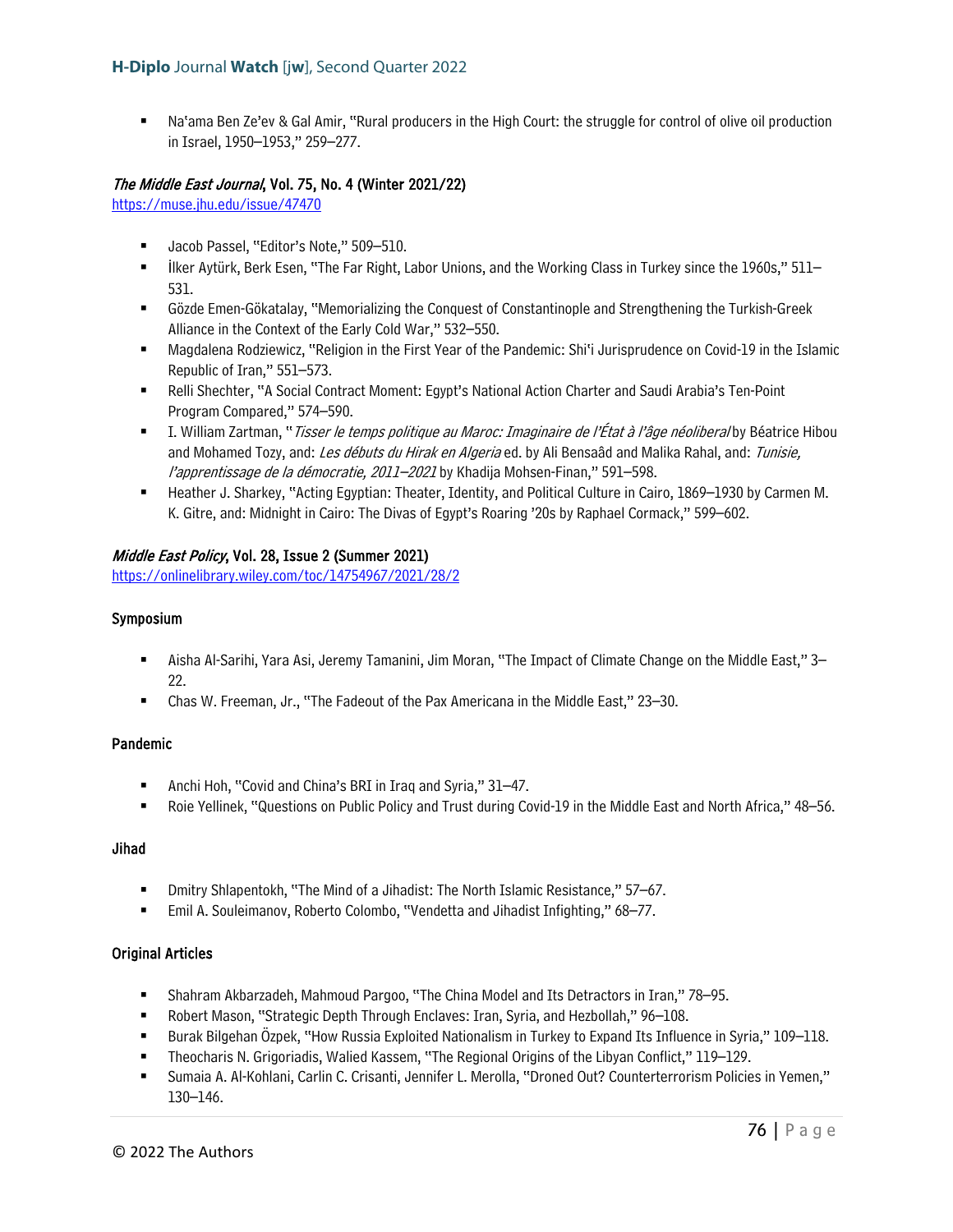Zahid Shahab Ahmed, Khurram Abbas, "The Abraham Accords and Pakistan," 147–165.

## Middle East Policy, Vol. 28, Issue 3-4 (Fall-Winter 2021)

<https://onlinelibrary.wiley.com/toc/14754967/2021/28/3-4>

#### Symposium

- Dan Arbell, Omar Rahman, Sari Nusseibeh, Joel Rubin, Richard Schmierer, Bassima Alghussein, "Changes in Palestinian and Israeli Leadership: Implications for US Policy," 3–21.
- James Shires, Simon Handler, Jim Moran, Gawdat Bahgat, "Middle East Cyber Security: Threats and Opportunities," 22–39.

#### Original Articles

- Syed Sami Raza, "Coronavirus Pandemic: The Blame Game in Middle East Geopolitics," 40–54.
- Ali Bagheri Dolatabadi, Mehran Kamrava, "The Covid-19 Pandemic and Iranian Health Diplomacy," 55–71.
- Ariel Admoni, "Peace Is Relative: Qatar and Agreements with Israel," 72–87.
- Yoel Guzansky, "Israel's Periphery Doctrines: Then and Now," 88-100.
- Farshad Roomi, Ehsan Kazemi, "Crisis in the Shiite Crescent: Ascendency of Secularism?," 101–115.
- Elisheva Machlis, "Shii-Kurd Relations in Post-2003 Iraq: Visions of Nationalism," 116–132.
- **Saban Kardas, "Turkey's Military Operations in Iraq: Context and Implications," 133–143.**
- Eren Alper Yilmaz, :Turkish Foreign Policy in a Neorealist Framework: Bilateral Relations Since 2016," 144–158.
- Tyler B. Parker, "Transforming Yemen? Divergent Saudi and Emirati Intervention Policies," 159–171.
- Raj Verma, "The Afghan Peace Process: Domestic Faultlines," 172–185.

#### Iran's Foreign-Relations Challenges

- Ali Akbar, "Iran's Regional Influence in Light of Its Security Concerns," 186–202.
- Jonathan Fulton, "China between Iran and the Gulf Monarchies," 203–216.
- Itir Ozer-Imer, Emrullah Can Kilic, "Reciprocal Dependencies: Turkey-Iran Trade Relations Since the Turn of the 21st Century," 217–227.
- Banafsheh Keynoush, "Iran's Africa-Pivot Policy," 228–248.

#### Middle Eastern Studies, Vol. 58, Issue 2 (2022)

<https://www.tandfonline.com/toc/fmes20/58/2>

- **EXECT And Matthee, "Introduction: alcohol production and consumption in the modern Middle East," 245–255.**
- Emine Evered, "Anti-alcoholism, Turkish and American non-state actors, and their mutual pursuits of national and global sobriety," 256–270.
- Daniel-Joseph MacArthur-Seal, "States of drunkenness: bar-life in Istanbul between empire, occupation, and republic, 1918–1923," 271–283.
- Philippe Bourmaud, "Winemaking between the claims of the local and the international in late Ottoman and Mandatory Palestine (1860s–1948)," 284–300.
- Nessim Znaien, "Alcohol consumption, economic resource and League of Nations pressures in French Syria and Lebanon (1923–1946)," 301–309.
- Omar D. Foda, "Stella vs. Sadat or how beer helps explain post-1970 Egypt," 310–323.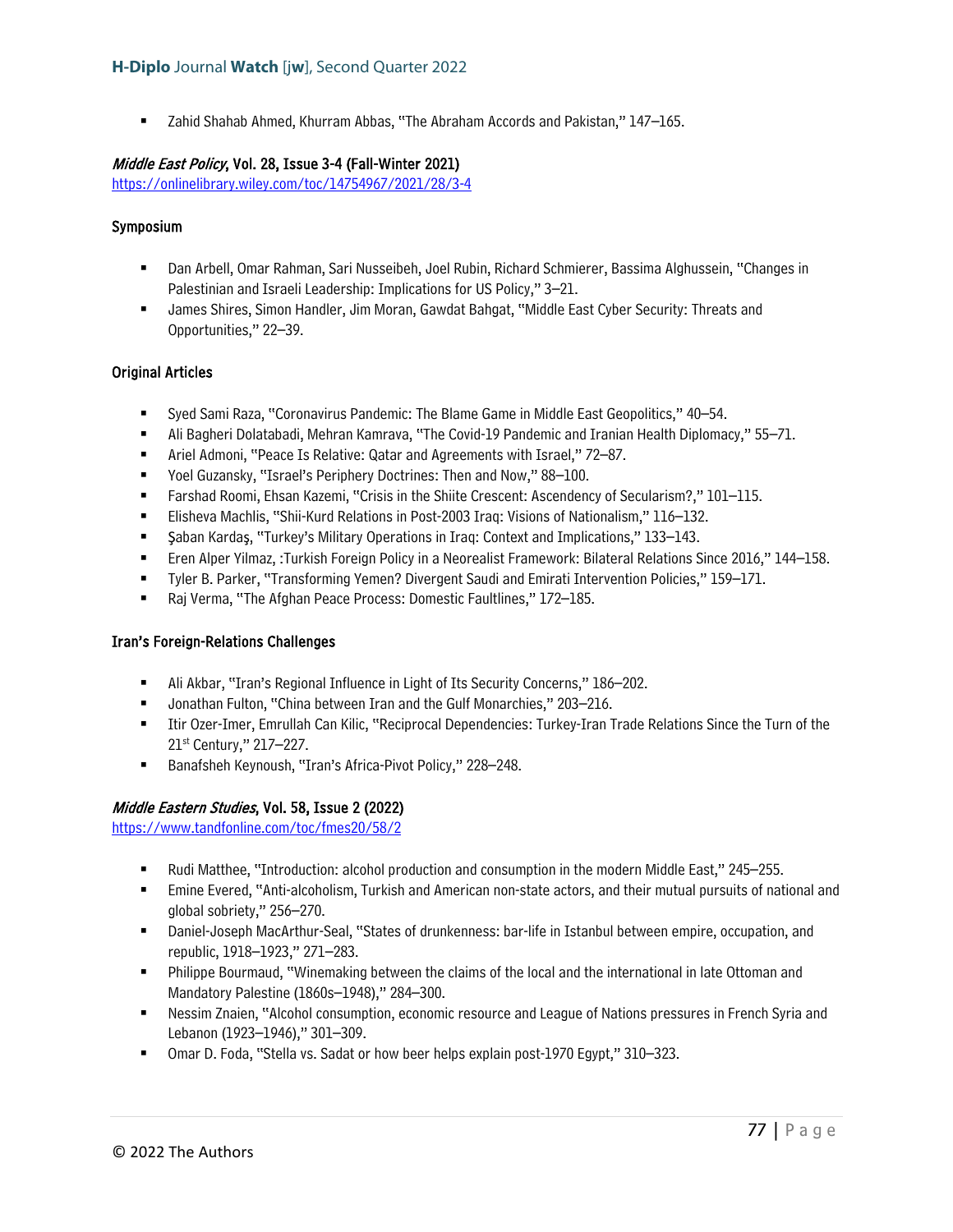## Modern Asian Studies, Vol. 56, Issue 2 (March 2022)

<https://www.cambridge.org/core/journals/modern-asian-studies/issue/A614A14A69F8CA3607E5D0C69F5164A2>

#### Special Issue: Border Governance in Myanmar

- Kirsten McConnachie, Elaine Lynn-ee Ho, Helene Maria Kyed, "Border Governance: Reframing political transition in Myanmar," 471–503.
- Ardeth Maung Thawnghmung, Saw Eh Htoo, "The Fractured Centre: 'Two-headed government' and threats to the peace process in Myanmar," 504–532.
- Michael Lidauer, "Boundary Making in Myanmar's Electoral Process: Where elections do not take place," 533– 566.
- Nyana Yoni, "Enacting Border Governance through Multi-scalar Violence: Exclusion and discrimination of Rohingya people in Rakhine state," 567–602.
- **Helene Maria Kyed, "Frontier Governance: Contested and plural authorities in a Karen village after the** ceasefire," 603–638.
- Elaine Lynn-ee Ho, "Border Governance in Kachin State, Myanmar: Un/caring states and aspirant state building during humanitarian crises," 639–660.
- Kirsten McConnachie, "Refugee Policy as Border Governance: Refugee return, peacebuilding, and Myanmar's politics of transition," 661–690.
- Duncan McDuie-Ra, "Mobilizing Bodies and Body Parts, from Myanmar to Manipur: Medical connections through borderlands in 'transition,'" 691–714.

### Modern & Contemporary France, Vol. 29, Issue 4 (2021)

<https://www.tandfonline.com/toc/cmcf20/29/4>

- Chris Millington & Richard Millington, "'He didn't really talk about it': the (re)construction and transmission of a Free French past," 325–339.
- Barry Nevin, "French military masculinities and the birth of *cinéma colonial*: triangulating queer desire in Jacques Feyder's L'Atlantide (1921)," 341-366.
- Fabrice Roger, "L'Arbre qui cache la forêt: on the sexualization of the term beurette, Gilles Kepel's travel writing, and the French *mission civilisatrice*," 367-377.
- Adi Saleem Bharat, "Paradoxes and limitations in enacting Jewish-Muslim dialogue in contemporary France: case studies of interreligious and intercultural dialogue initiatives," 379–397.
- **Fraser McQueen, "Christophe Guilluy's** France Périphérique and the absence of race from Michel Houellebecq's Sérotonine," 399–417.
- **Evie Munier,** "*Féminité hybride, féminité dansée : performances de genres et oralité dans* Bande de Filles *et* Divines," 419–432.
- Marla Epp, "Daily life in Un Roman russe and L'Origine de la violence," 433–446.

#### Modern & Contemporary France, Vol. 30, Issue 1 (2022)

<https://www.tandfonline.com/toc/cmcf20/30/1>

- Tim Palmer, "Frontier poetry: new adventures in contemporary French horror cinema," 1–17.
- Ullie Rodgers, "'Mais qui va garder les enfants?' Postfeminist retraditionalism in Sylvie Testud's La Vie d'une autre (2012)," 19–31.
- **Aline Skrzeszewski, "Entre fantasme et réalité: le phénomène de 'l'exception radieuse', ou le bonheur selon** Houellebecq," 33-48.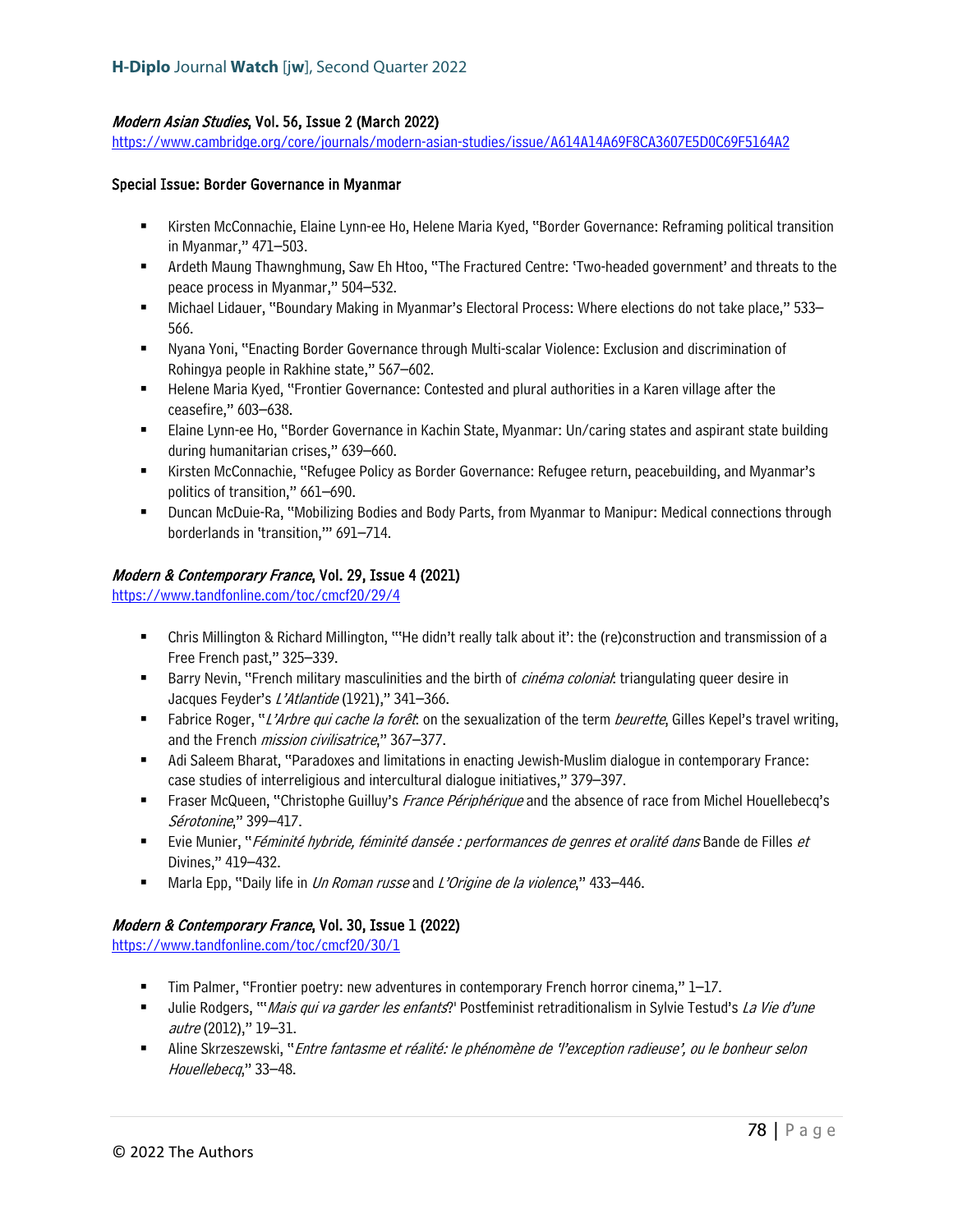- "Thomas Corbani, "*D'un roman plus que le nom*: Édouard Louis's *Histoire de la violence*, a reflexive, gay novel," 49–68.
- Manuel Braganca, "Représenter Hitler en première de couverture d'un texte de fiction: enjeux et contraintes paratextuelles, historiques et éthiques," 69–87.

### Le Monde Diplomatique (January 2022)

<https://www.monde-diplomatique.fr/2022/01/>

- Cécile Marin, "*Origines sociales et représentation politique*."
- Ian Urbina, "La Libye, garde-chiourme de l'Europe face aux migrants," 1, 4-5.
- Uucie Tourette, "*Dans les lycées et les collèges, la vie scolaire sous Pronote*," 1, 20-21.
- Pierre Rimbert, "L'orchestre du chaos," 2.
- Pierre Bourdieu, "*Imposer une vision du monde*," 3.
- Loïc Ramirez, "*Transnistrie, vestige d'un conflit gelé*," 6.
- Christine Levy, "Les Japonaises ne veulent plus se taire," 7.
- Franck Gaudichaud, "*Tout commence au Chili*," 8-9.
- **Lakhdar Benchiba & Omar-Lofti Lahlou, "Bras de fer entre le Maroc et l'Algérie," 10.**
- " Dossier. Pourquoi la gauche perd," 11.
- Benoît Bréville & Serge Halimi, "*On aimerait bien, mais on ne peut plus...*," 11, 12-13.
- Evelyne Pieiller, "Le choix des mots," 12-13.
- Maëlle Mariette, "*Podemos ou l'illusion du neuf*," 14-15.
- Antoine Schwartz, "L'étrange disparition du Parti communiste italien," 16-17.
- Peter Wahl, "En Allemagne, deux lignes pour un même camp," 16-17.
- Pierre Souchon, "Si les classes populaires étaient écoutées," 18.
- Benjamin Lemoine, "Le retour des maîtres chanteurs de la dette," 19.
- Laure Muselli, Mathieu O'Neil, Fred Pailler & Stefano Zacchiroli, "Le pillage de la communauté des logiciels libres," 20-21.
- Romain Cruse, "Le kaléidoscope antillais," 22.
- Jordan Pouille, "'Le plus grand marché de skieurs débutants'," 23
- Arezki Metref, "Albert Camus, une jeunesse algérienne," 24.
- **Philippe Pataud Célérier, "Au bonheur des réfractaires," 25.**
- Carlos Pardo, "*Enchantements et fastes secrets*," 25.
- **Philippe Leymarie, "Examens des terrorisms," 26.**
- Alain Garrigou, "Les troubles de l'électeur," 26.
- Pascal Bouaziz, "Artiste, je suis un luxe…," 27.
- Marie Bénilde, "Vincent Bolloré côté cour," 28.

#### Le Monde Diplomatique (February 2022)

<https://www.monde-diplomatique.fr/2022/02/>

- Serge Halimi, "*Guerre et démocratie*," 1.
- David Teurtrie, "Ukraine, pourquoi la crise," 1, 8.
- David Garcia, "*Quand les médias se moquent du monde*," 1, 18-19.
- Pierre Rimbert, "*Quelle coalition face au bloc bourgeois?*," 3.
- Lucie Elven, "La Loterie britannique, vendre du rêve et vider les poches," 4-5.
- Benoît Bréville, "Les pigeons et les requins," 5.
- Wolfgang Streeck, "L'Europe, cet empire dont l'Allemagne n'est pas sûre de vouloir," 6-7.
- Frédéric Dalléas, "Les Shamate, punks des usines chinoises," 9.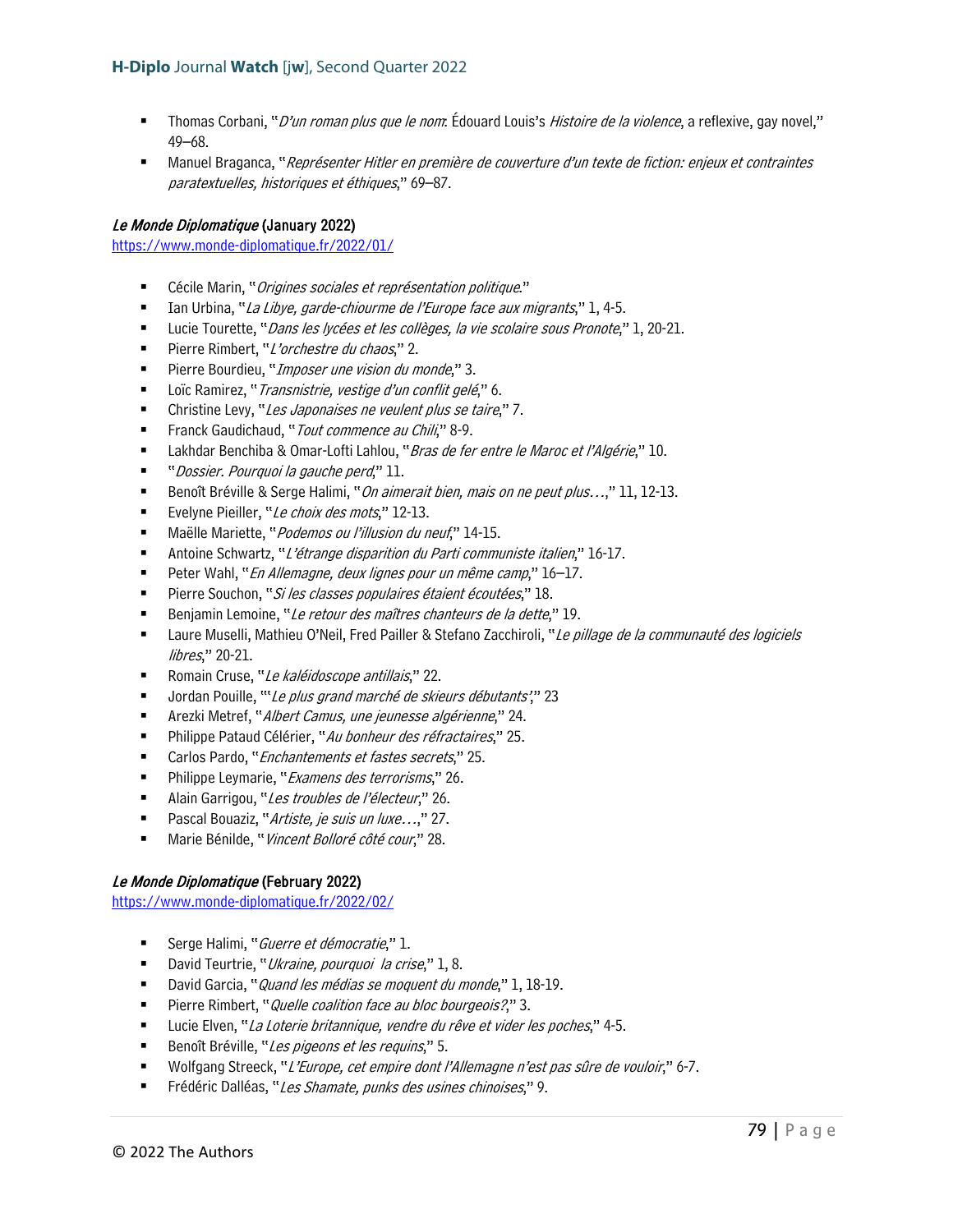- Nicolas Rocca, "En Corée du Sud, la crise immobilière à tous les étages," 10-11.
- N.R., "Le revenu universel aux portes du pouvoir," 10-11.
- Baptiste Albertone & Anne-Dominique Correa, "L'institution qui a inventé l'Amérique latine," 12-13.
- Daniel Meier, "Aux interstices des frontiers," 14-15.
- Mickaël Correia, "Le plastique, c'est fantastique," 16.
- Lucile Leclair, "L'agro-industrie avale la terre," 17.
- **Bruno Canard, Étienne Decroly & Jacques van Helden, "Les apprentis sorciers du génome," 20.**
- Lise Foisneau, "L'autre nom de l'internement des nomads," 21.
- Frédéric Lemaire, "*Paiera-t-on bientôt sa baguette en bitcoins?*," 22-23.
- Jean Stern, "Convergence des imaginaires," 24.
- Marie-Noël Rio, "La splendeur du combat," 24.
- Hubert Prolongeau, "*Quand le boxeur tombe*," 25.
- Martine Bulard, "*Trois mille ans en majesté*," 25.
- Philippe Pataud Célérier, "Rapports sociaux et dépendance," 25.
- Nidal Taibi, "Féerie Genet," 26.
- Antony Burlaud, "En finir avec l'héroïsation," 26.
- François Albera, "Hitchcock dans le salon," 27.
- François Bégaudeau, "Colère," 28.

#### Le Monde Diplomatique (March 2022)

<https://www.monde-diplomatique.fr/2022/03/>

- Serge Halimi, "Maltraitance institutionnelle'," 1.
- Hélène Richard & Anne-Cécile Robert, "Le conflit ukrainien entre sanctions et guerre," 1, 22-23.
- Frédéric Lemaire, "Pouvoir d'achat, emploi... Faut-il craindre l'inflation?," 1, 20-21.
- Pierre Rimbert, "Ne pas voir, ne rien dire," 2.
- Evelyne Pieiller, "L'éternelle fabrique de l'histoire," 3.
- Pierre Daum, "Le nigab au pays des soviets indiens," 4-5.
- Alan Audi, "Une Cour suprêmement politique," 6.
- Michael Klare, "Le repli américain aura duré six mois...," 7.
- Akram Belkaïd, "Le Pentagone fâché avec la géographie," 8.
- Damien Lefauconnier, "En Irak et en Syrie, les civils sont les premières victimes des bombardements," 8-9.
- D. L., "La Turquie n'est pas en reste," 9.
- Ernesto Samper Pizano, "Un ancien président prend la parole," 10.
- Philippe Leymarie, "Le club des 'cinq' face à la Chine," 11.
- Emmanuel Haddad, "Les chrétiens d'Orient 'chez eux' en France," 12.
- Aurélien Bernier, "L'impasse du marché," 13.
- Marc Endeweld, "Le pouvoir gesticule, l'industrie agonise," 14-15.
- Margot Dupont, "Chronique d'un gâchis pharmaceutique," 16.
- Nedjib Sidi Moussa, "Les enfants perdus de l''Algérie française'," 17.
- Margot Hemmerich & Clémentine Méténier, "À la Réunion, l'exil comme horizon," 18-19.
- Marina Da Silva, "Les cris bleus des enfants," 24.
- Guillaume Fondu, "Qu'est-ce qu'un roman progressiste?," 27.
- P. R. "Totem teuton,"28.

## Le Monde Diplomatique - Manière de Voir, 181 (February – March 2022)

<https://www.monde-diplomatique.fr/mav/181/>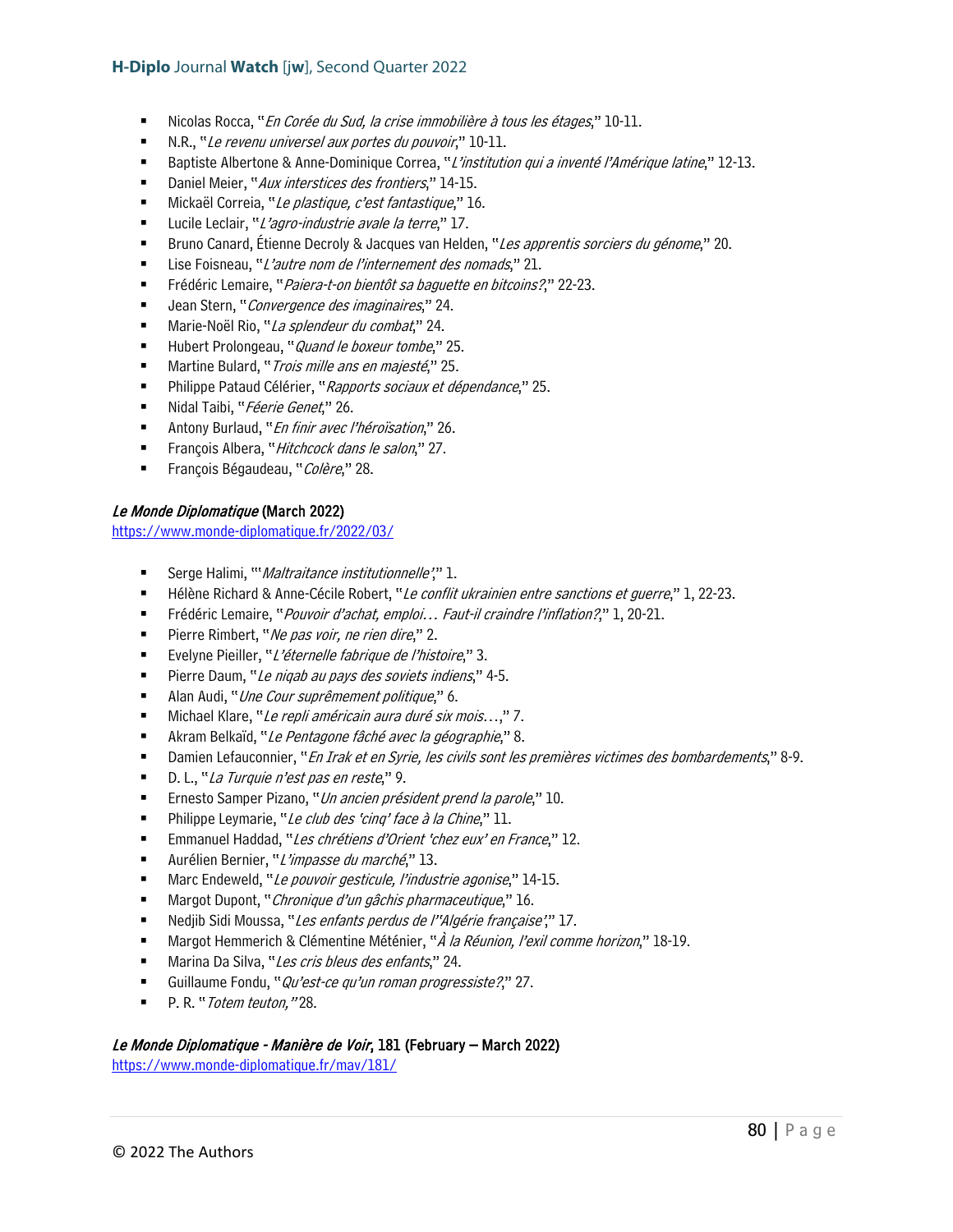### Le Maghreb en danger …

### Regard

- Amin Khan, "Une certaine idée du Maghreb."
- Cécile Marin, "Le Maghreb central."

## I. Différends et déceptions

- Kateb Yacine, "Un long chemin vers la liberté."
- Lyes Si Zoubir, "'La guerre des sables'."
- Philippe Herreman, "1963, point de bascule."
- P. H., "Les frontières, facteur de conflits."
- Bruno Étienne, "*Parfum d'intégration économique*."
- A. B., "'Une paix permanente pour les siècles à venir'."
- Habib El-Malki, "De timides retrouvailles."
- "Naissance d'une union."

# II. Ébullitions

- Hicham Alaoui, "Les obstacles à l'émancipation démocratique."
- Pierre Puchot, "*Des journalistes sous pression*."
- A. B., "Les gérontocrates et le dilettante."
- Arezki Metref, "Soudain, le Hirak."
- Aboubakr Jamaï, "*Quand le Rif défie l'État profond*."
- Olfa Lamloum, "En Tunisie, la colère gronde toujours."
- A. M., "*Inépuisable affirmation berbère*."

## III. Lignes de fracture

- Francis Ghilès, "Le fardeau du 'non-Maghreb'."
- Adlene Mohammedi, "Impuissance maghrébine en Libye."
- Olivier Pironet, "Israël, source de déstabilisation régionale."
- Lakhdar Benchiba et Omar-Lotfi Lahlou, "La tension s'aggrave entre Alger et Rabat."
- Réda Zaïreg, "Consensus marocain sur le Sahara."
- Pierre Rognon, "La désertification s'étend."
- Thierry Brésillon, "*Mise à mal de la neutralité tunisienne.*"
- A. B., "Couscous, les graines de la discorde."

#### IV. Une région face au monde

- Paul Balta, "Une frénésie d'unions."
- Adel Abdel Ghafar et Anna Jacobs, "Offensive stratégique de la Chine."
- Thierry Maliniak, "Exercice d'équilibriste pour Madrid."

## Le Monde Diplomatique - Manière de Voir, 182 (April – May 2022)

<https://www.monde-diplomatique.fr/mav/182/>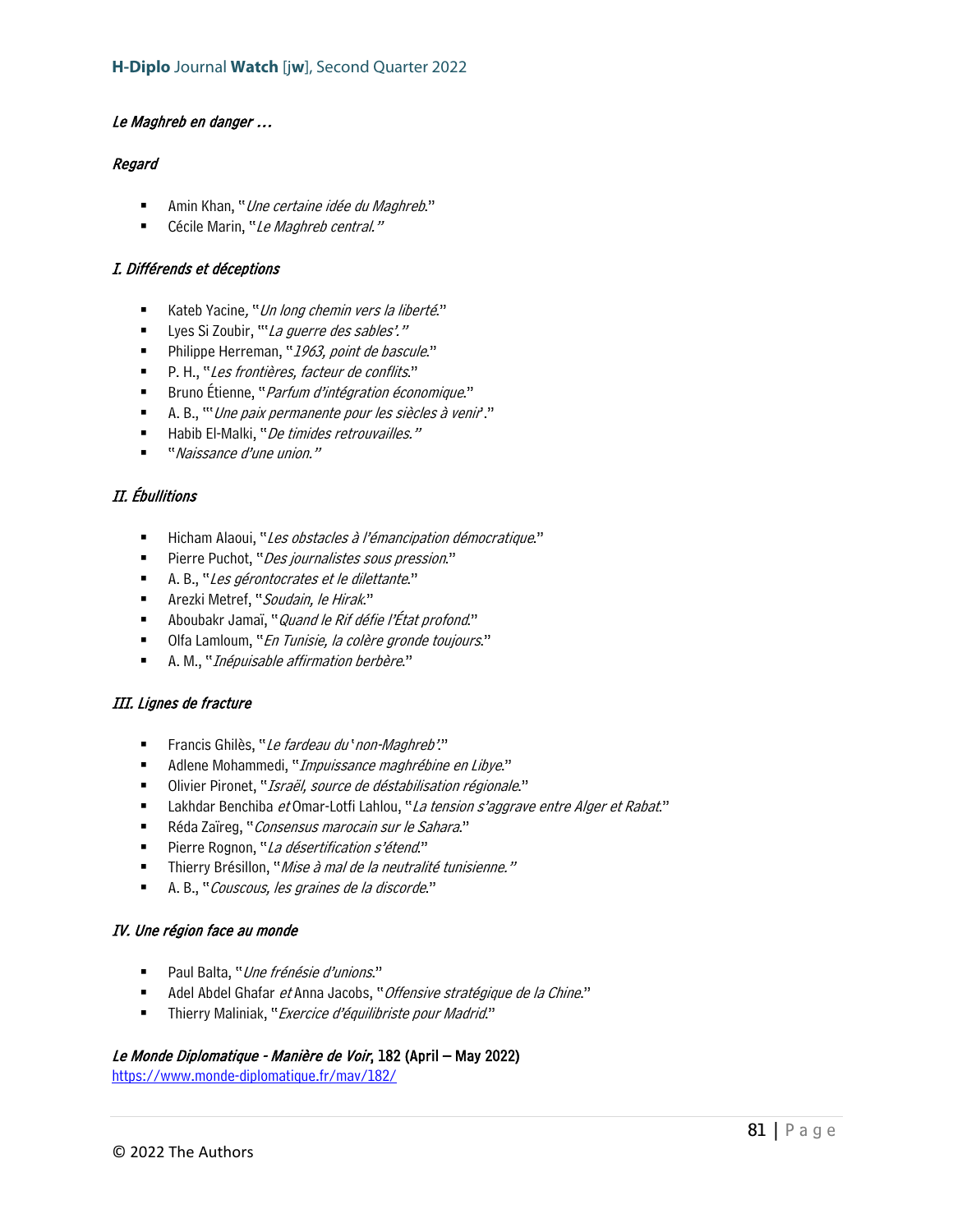## Feu sur les libertés

Anne-Cécile Robert, "Effets d'aubaine."

### I. Tous les pretexts sont bons…

- Raphaël Kempf, "Une police sanitaire inédite.
- R. K., "Folie bureaucratique."
- Jean-Jacques Gandini, "Les socialistes séduits par l'état d'exception.
- Patrick Baudouin, "Les étapes d'une surenchère pénale."
- Vincent Sizaire, "Vous avez dit 'terroriste'?"
- Philip S. Golub, "Le tournant américain."
- Agnès Callamard, "A-t-on le droit de tout dire ?"
- Dominique Pinsolle, "Dissolutions en cascade."
- Laurent Bonelli, "Forces de l'ordre social."
- Gilles Perrault, "*Quelle police, pour quelle société ?"*

#### II. Bienvenue au paradis numérique

- Félix Tréguer, "Urgence sanitaire et technologies sécuritaires."
- Evgeny Morozov, "Une féodale cybersécurité."
- F. T., "La censure aux deux visages."
- Evelyne Pieiller, "*Un petit ' coup de pouce'?*"
- **Pierre Rimbert, "Plates-formes de rééducation."**
- F. T., "La « ville sûre » ou l'algorithme de la tranquillité."
- Claude Julien, "Les sociétés libérales victimes d'elles-mêmes?"
- Thomas Frank, "*Paranoïas américaines, le legs de l'ère* Trump."
- Pierre Behaeghe, "Salariés sous contrôle."

## III. Lignes de fracture

- Serge Halimi et P. R., "Information sous contrôle."
- Évelyne Sire-Marin, "*La justice à contre-emploi.*"
- Caroline Abadie, "Dans les geôles de la République."
- Anne-Cécile Robert, "Les silences de l'État de droit."
- Nuri Albala et É. S.-M., "Désobéir à une loi injuste?"
- Pierre Beaudet, "*M. Justin Trudeau déstabilisé par les camionneurs*."
- L. B., "Pour une décroissance sécuritaire."
- E. M., "*Un autre monde numérique est possible*."
- Vincent Brengarth et William Bourdon, "*Plaidoyers pour une fraternité inventive*."

## Voix de faits

- "Chronologie, cartographie, chiffres-clés, citations..."
- "Tous fichés !"
- "Détenus et écroués."

#### Encadrés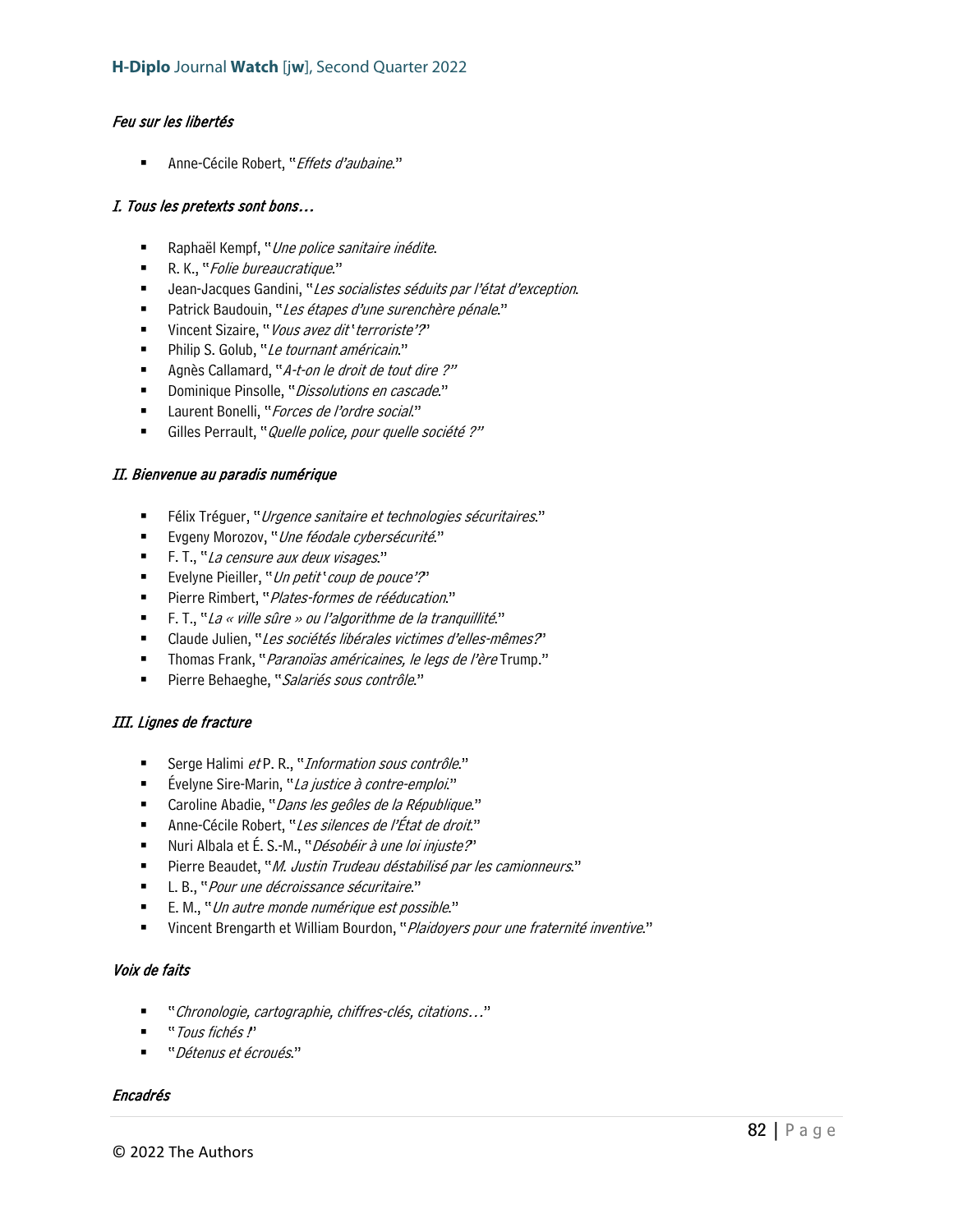- "Culture et maintien de l'ordre."
- " L'empilement des lois antiterroristes."
- " Chimères de l'efficacité"."
- "Union sacrée aux États-Unis."
- "En France, taisez-vous !"
- "'Gilets jaunes': une répression d'État."
- " Le meilleur des mondes."
- "Manipulations en Afrique."
- "Notre ami Google."
- "Rideau noir en Russie"
- " Facebook contre les lieux publics."
- "Si Assange s'appelait Navalny."
- "Tarnac, symbole d'une dérive d'État."
- "Le retour du bâillon."
- "Comment contrôler la puissance publique ?"
- "Résistance multiforme."

## National Identities, Vol. 24, Issue 1 (2022)

<https://www.tandfonline.com/toc/cnid20/24/1>

## Iberian-American Identities and the First World War

- María Inés Tato & Carolina García Sanz, "Introduction: Iberian and American national and transnational identities in a world at war (1914–1918)," 1–4.
- Carla Russ, "Persuasive identities? German propaganda in Chile and Argentina during the first World War," 5– 19.
- David Marcilhacy, "1914, between two oceans, between two empires: a turning point for Latin America," 21–37.
- María Inés Tato, "Identities in tension. Immigrant communities in Argentina and the challenge of the Great War," 39–54.
- Ana Paula Pires, "The First World war in Mozambique: public discourses and representations of identity," 55–68.

#### Nationalism and Ethnic Politics, Vol. 28, Issue 1 (2022)

<https://www.tandfonline.com/toc/fnep20/28/1>

#### Pan-Nationalism as a Category in Theory and Practice

- Alexander Maxwell, "Pan-Nationalism as a Category in Theory and Practice," 1–19.
- Alexander Maxwell, "Greece and Germany as Models for Habsburg Panslavs," 20–39.
- Judit Pál, "'In the Grasp of the Pan-Slavic Octopus'\*: Hungarian Nation Building in the Shadow of Pan-Slavism Until the 1848 Revolution," 40–52.
- Sacha E. Davis, "Pan-German or Pan-Saxon? Framing Transylvanian-Saxon Particularism on Both Sides of the Atlantic," 53–73.
- Jan Záhořík, "Competing -Isms in the Horn of Africa: The Rise and Fall of Pan-Ethiopianism and Pan-Somalism," 74–91.
- **Avishek Ray, "Pan-Hindutva and the Discursive Practices of Digital (Counter)Publics around #SupportCAA<sup>1</sup>," 92–** 104.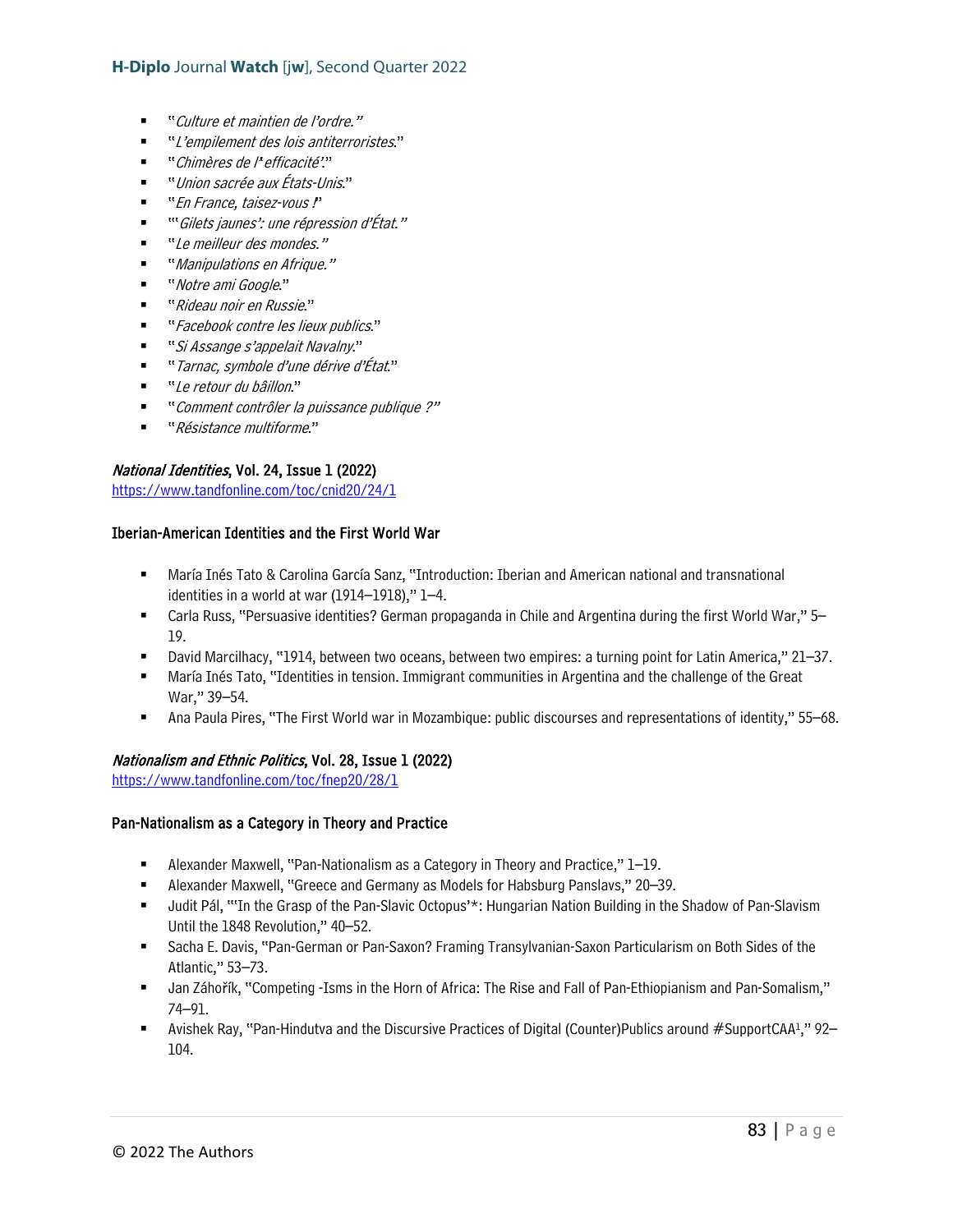## New Global Studies, Vol. 15, Issue 2–3 (August 2021)

<https://www.degruyter.com/journal/key/ngs/15/2-3/html>

### Special Double Issue on Globality

- "Editorial," 113–115.
- Manfred B. Steger, "The State of Globality in a (Post)-COVID World," 117–143.
- Po-Chia Tseng, "Fear of Disconnecting: Global Health Imaginations and the Transformations of the Taiwanese State," 145–163.
- Fiona B. Adamson and Kelly M. Greenhill, "Globality and Entangled Security: Rethinking the Post-1945 Order," 165–180.
- Alexandre Leskanich, "Retrospective Redundancy: The Anthropocene and the Crisis of Historical Comprehension," 181–192.
- Jacob Edmond, "Against Global Literary Studies," 193–226.
- N. Megan Kelley, " 'The Future's So Bright, I Gotta Wear Shades': Globality and Our Common Dystopian Eco-Apocalyptic Science Fiction Streaming Future," 227–254.
- Tommaso Durante, "International Relations, New Global Studies, and the Epistemic Power of the Image," 255– 286.
- Abhisek Ghosal and Saswat Samay Das, "What's Wrong with the Global? The Interconnected Roles of Inequality, Migrancy, Criminality, Religion, Class, and Caste in India," 287–301.
- Alexa Robertson, "What's Happened to Global News?," 303–322.
- The Editors and Dipesh Chakrabarty, "Coda: Ten Questions on Globality," 323–329.

## Orbis, Vol. 66, No. 1 (Winter 2022)

<https://www.sciencedirect.com/journal/orbis/vol/66/issue/1>

- Nikolas K. Gvosdev, "Editor's Corner," 1-3.
- "Germany's Future after the 'Merkel Era'," 4-8.
- John A. Cloud, Kenneth Sandler, "Five Lessons from 1989 Poland for U.S. Support to Transforming Countries," 9– 13.
- Michael Ryan, Valbona Zeneli, "America is Back. Is Europe Back Too?," 14–25.
- Daniel S. Hamilton, "One Plus Four: What NATO's New Strategic Concept Should Say and How to Achieve It," 26– 34.
- Simon Saradzhyan, "When Does Putin's Russia March Off to War?," 35–57.
- Stephen J. Blank, "The Balkans and Euro-Atlantic Energy Security," 58–77.
- Andreas Umland, "Germany's Russia Policy in Light of the Ukraine Conflict: Interdependence Theory and Ostpolitik," 78–94.
- Lukas Milevski, "Russia's Escalation Management and a Baltic Nuclear-Weapon Free Zone," 95–110.
- Wendolyn Weber, "Exploring the Cultural Mechanics of Social Inequality and Global Cultural Interdependence," 111–127.
- Jakub Grygiel, "Russia's Enduring Role in the World," 128–133.
- Nikolas Gvosdev, "Reconsidering the Last Shah," 134–137.
- Lawrence Rubin, "The Importance of Diplomacy," 138–140.

### Passport: The Society for Historians of American Foreign Relations Review, Vol. 52, No. 3 (January 2022) <https://shafr.org/sites/default/files/passport-01-2022.pdf>

■ Laura Belmonte, "Presidential Message," 6.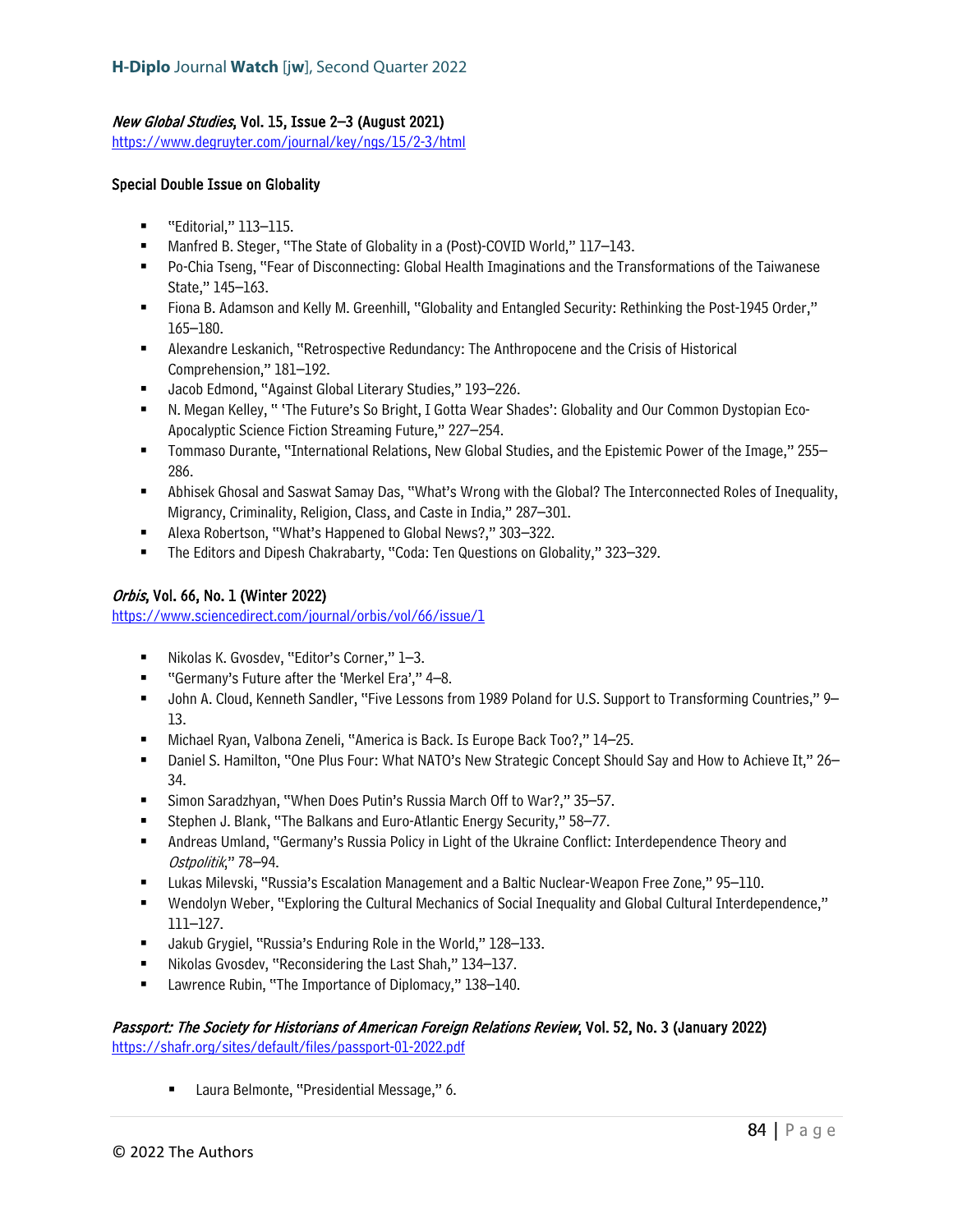- Sandra Scanlon, Gregory A. Daddis, Pierre Asselin, Kathryn C. Statler, David Anderson, and Amanda C. Demmer, "A Roundtable on Amanda Demmer, After Saigon's Fall: Refugees and U.S.-Vietnamese Relations, 1975-2000," 7–17.
- Nathan J. Citino, Gregory Brew, Mary Ann Heiss, W. Taylor Fain, Salim Yaqub, and Brandon Wolfe-Hunnicutt, "A Roundtable on Brandon Wolfe-Hunnicutt, The Paranoid Style in American Diplomacy: Oil and Arab Nationalism in Iraq," 18–29.
- **EXECT And Amage IMM** Sarah-Jane Corke, Kathyrn Olmsted, Hugh Wilford, and Peter Roady, "Seven Questions on…Intelligence History," 30–35.
- Andrew J. Kirkendall, Daniel J. Sargent, Jeremi Suri, Chester Pach, and Thomas A. Schwartz, "A Roundtable on Thomas Schwartz, Henry Kissinger and American Power: A Political Biography," 37-45.
- Constance Schultz, "The Pinckney Papers," 46–47.
- David L. Evans, "The United States Did Not Go to War in Afghanistan," 48–51.
- Evan D. McCormick, Susan Colburn, Augusta Dell'Omo, and Michael De Groot, "Writing About Reagan: Archival Sources and An Elusive President," 52–59.
- "SHAFR Spotlights," 60–65.
- "Diplomatic Pouch," 66–68.
- John Lewis Gaddis, "In Memoriam: Robert Divine," 69-70.
- James G. Hershberg, "In Memoriam: Martin Sherwin," 71–73.
- Kara Dixon Vuic, "The Last Word: Thinking About the 'Cost' of War," 74–75.

# Past & Present: A Journal of Historical Studies, Vol. 254, Issue 1 (February 2022)

<https://academic.oup.com/past/issue/254/1>

- Patrick Lantschner, "City States in the Later Medieval Mediterranean World," 3–49.
- Jeremy Fradkin, "Christian Hospitality and the Case for Religious Refuge in Interregnum England," 51–85.
- Rhys Jones, "Time Warps During the French Revolution," 87–125.
- Tamara Fernando, "Seeing Like the Sea: A Multispecies History of the Ceylon Pearl Fishery 1800–1925," 127– 160.
- Arthur Asseraf, "Mass Media and the Colonial Informant: Messaoud Djebari and the French Empire, 1880–1901," 161–192.
- Lucy Riall, "Hidden Spaces of Empire: Italian Colonists in Nineteenth-Century Peru," 193–233.
- Patrick Luiz Sullivan De Oliveira, "Transforming a Brazilian Aeronaut into a French Hero: Celebrity, Spectacle, and Technological Cosmopolitanism in the Turn-of-the-Century Atlantic," 235–275.
- Florence Sutcliffe-Braithwaite, Natalie Thomlinson, "Vernacular Discourses Of Gender Equality In The Post-War British Working Class," 277–313.

## Viewpoint

Peter Sarris, "Viewpoint New Approaches to the 'Plague of Justinian'," 315–346.

# Peace & Change: A Journal of Peace Research, Vol. 47, Issue 1 (January 2022)

<https://onlinelibrary.wiley.com/toc/14680130/2022/47/1>

## Editorial

 Matt Meyer, Kitche Magak, Saths Cooper, Cyril Obi, Ela Gandhi, "Forging a new normal for peace with justice: Technology, history, pedagogy, and the Post-COVID-19 world," 5–10.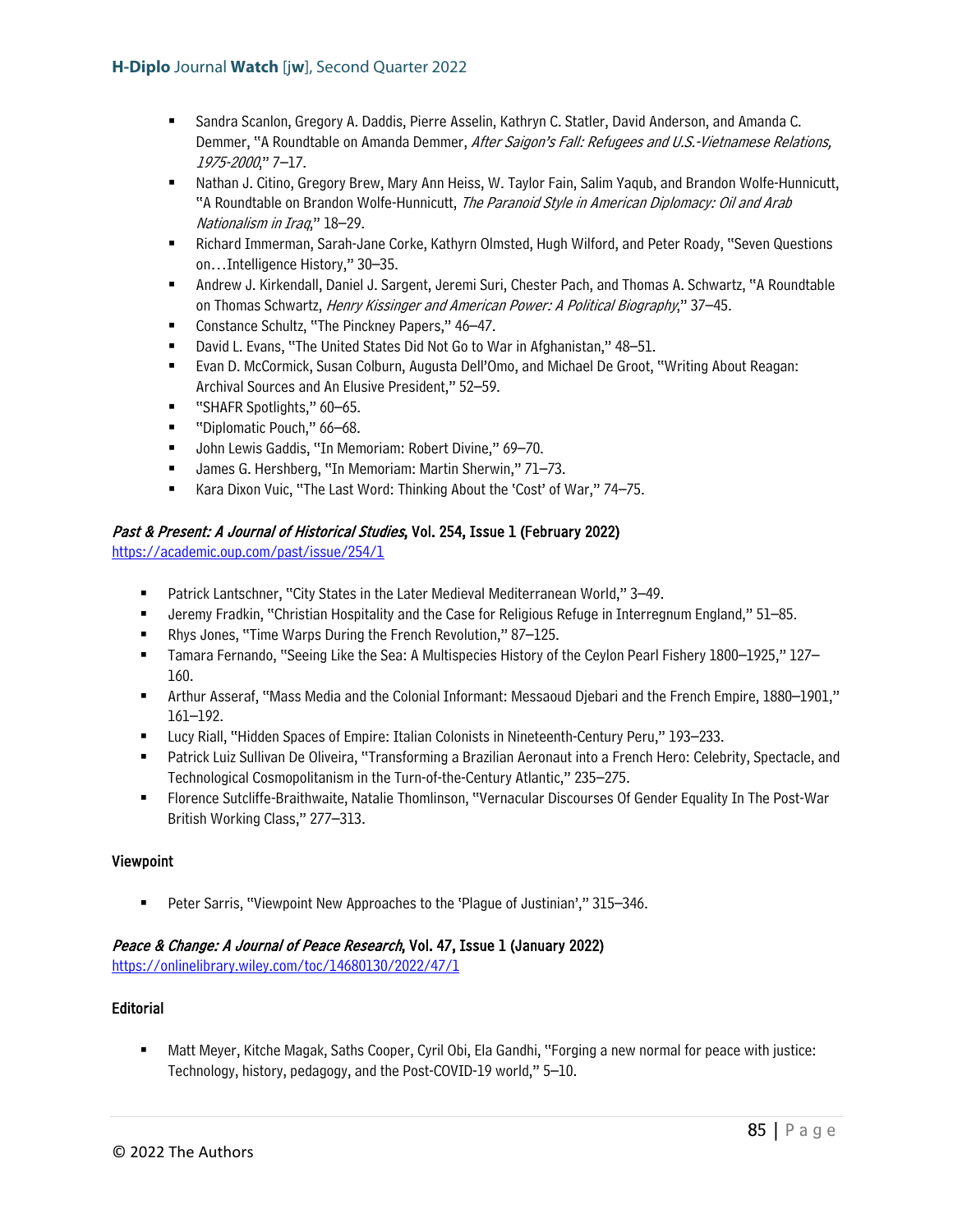## Original Articles

- Jean-Marie Kasonga Mbombo, "Peace in the Face of the COVID-19 Pandemic: Making Sense of the Paralysis at the UN Security Council," 11–21.
- Úrsula Oswald-Spring, "Meeting the COVID-19 moment: Peace analysis within the Latin American Council for Peace Research (CLAIP) 1977–2021," 22–39.
- Syed Sikander Mehdi, "Toward a new world order and ideas of mass destruction," 40–56.
- Olga A. Vorkunova, "Alternative societal models of peace education and innovation in the knowledge society1," 57–61.
- Olga A. Vorkunova, "Toward a culture of peacebuilding and complex identity in the post-COVID world," 62–71.

### **Editorials**

- Matt Meyer, "Olga Vorkunova (1961–2021): Memories and Memorials," 72–73.
- Matt Meyer, Light Aganwa, "All roads lead to Juba: Two Sudans and a world of peace professionals," 74–78.

## Peace and Conflict: Journal of Peace Psychology, Vol. 27, Issue 4 (November 2021)

<https://psycnet.apa.org/PsycARTICLES/journal/pac/27/4>

#### Editorial

Fathali M. Moghaddam, "Rethinking peace psychology: Toward an integrative discipline," 521–523.

### Articles

- Amy K. Richardson, David G. Winter, "U.S. Senators' power motivation and their votes for war versus peace," 524–533.
- Anna Zlobina, Rodrigo Andujar, "Police violence during citizens' protests: Dehumanization processes, legitimation of violence, and hostility," 534–541.
- Caroline da Silva, Constantina Badea, Michael Bender, Andreea Gruev-Vintila, Stephen Reicher, "National identity misrecognition and attitudes toward the French mainstream society," 542–553.
- Johannes Beller, Christoph Kröger, "Religiosity and perceived religious discrimination as predictors of support for suicide attacks among Muslim Americans," 554–567.
- Nadine Knab, Melanie C. Steffens, "Emotions for solidarity: The relations of moral outrage and sympathy with hierarchy-challenging and prosocial hierarchy-maintaining action intentions in support of refugees," 568–575.
- Idhamsyah Eka Putra, Maggie Campbell-Obaid, Christiany Suwartono, "Beliefs about human nature as good versus evil influence intergroup attitudes and values," 576–587.
- Michelle Savard, Mawuena Badasu, Holly Recchia, "Young mothers of Northern Uganda: A longitudinal study of individual and collective agency within a participatory program," 588–596.
- Myriam Denov, Anaïs Cadieux Van Vliet, "Children born of wartime rape on fatherhood: Grappling with violence, accountability, and forgiveness in postwar northern Uganda," 597–605.
- Ryan Angelo P. Camaho, Cristina J. Montiel, "Legitimizing state violence: A comparative positioning analysis of discourses from the government and citizen supporters of the antidrug operations," 606–619.
- Prince Duah Agyei, "Behind the intractability of communal conflicts in Africa: The case of the Nkonya–Alavanyo conflict in Ghana," 620–628.
- Hu Young Jeong, Johanna Ray Vollhardt, "Koreans' collective victim beliefs about Japanese colonization," 629– 641.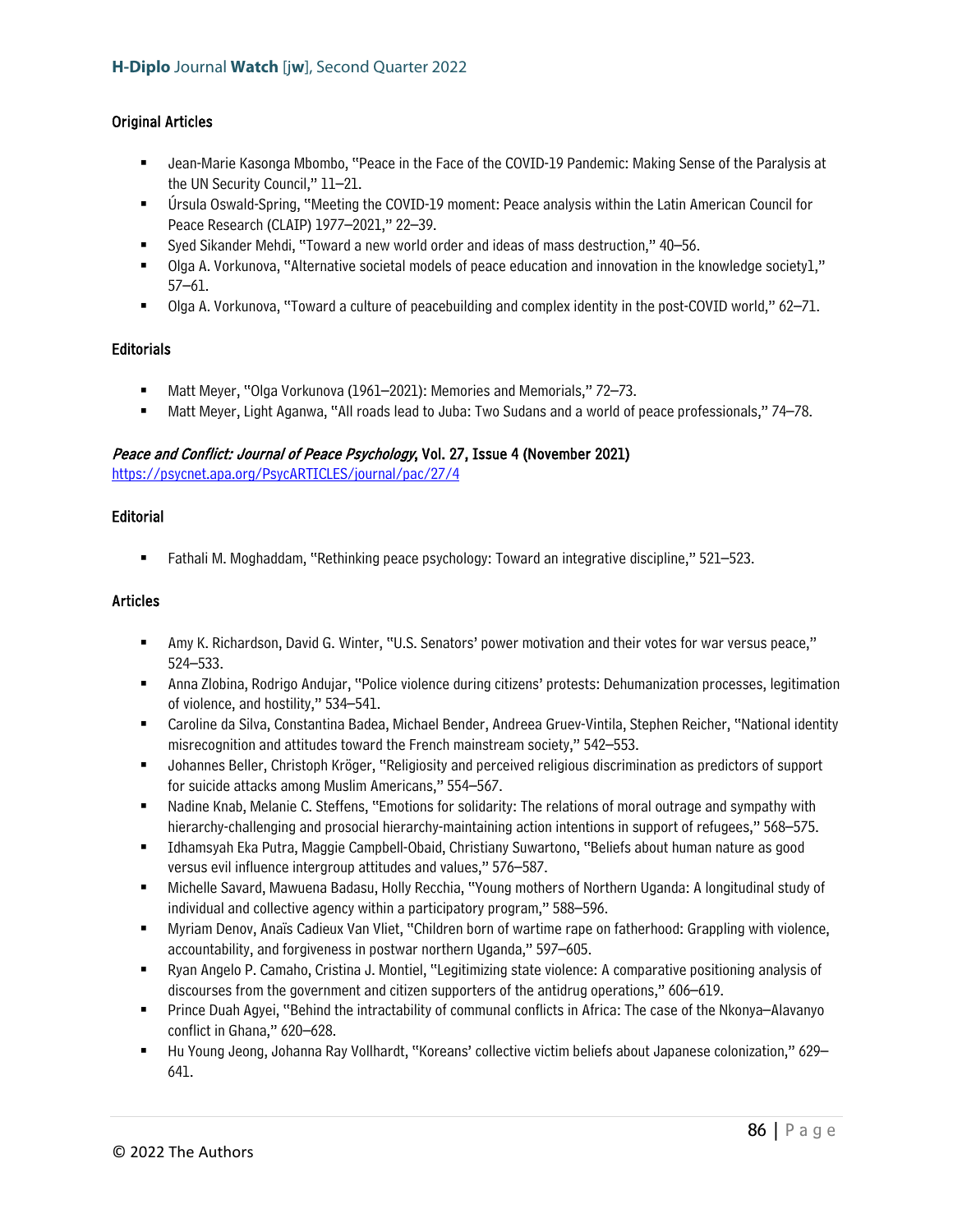Caroline Williamson Sinalo, Pierre Claver Irakoze, Angela Veale, "Disclosure of genocide experiences in Rwandan families: Private and public sources of information and child outcomes," 642–653.

## Brief Reports

- Gary Senecal, MaryCatherine McDonald, Richard LaFleur, Charles Coey, "The formation of antisocial tendencies in veterans via combat excitement," 654–657.
- Alexis Lyras, "Olympism for humanity theory and praxis: A call for peace and democracy champions of change," 658–664.
- Elias G. Carayannis, John Draper, "The place of peace in the ITER machine assembly launch: Thematic analysis of the political speeches in the world's largest science diplomacy experiment," 665–668.
- Adi Mana, Anan Srour, Shifra Sagy, "Sense of community coherence, perceptions of collective narratives, and identity strategies in intra- and interreligious group conflicts," 669–673.
- Ashley A. Schiffer, Elizabeth A. Hohn, Donald A. Saucier, "Lesser of two evils: The effects of masculine honor beliefs, beliefs in pure good, evil, and the dark triad on moral decision making," 674–680.
- Daniel Rothbart, "Righteous rage as political power," 681–684.
- Erwine S. Dela Paz, Cristina J. Montiel, "Psychosocial disembodiment of sacred spaces in a religious siege," 685–688.
- Joshua Uyheng, "Power-differentiated emotions of populist support: Regional anger and classed fear in Duterte's Philippines," 689–693.
- **EXECT H. S. Neufeld, Katherine B. Starzyk, Gregory D. Boese, "The effects of potential benefit on support for** reparations for intergroup harm," 694–699.

### Peace Review: A Journal of Social Justice, Vol. 33, Issue 3 (2021) https://www.tandfonline.com/toc/cper20/33/3

- Robert Elias, "Departure and Transition," 335–338.
- Lara M. Beaty, Bojana Blagojevic, Nicholas de Leeuw & Yarden Hadani, "Binary Mindsets in Intergroup Conflicts and Pathways to Peace," 339–346.
- Stipe Odak, "Post-Conflict Memory as Performative Justice," 347–354.
- Ranjan Bandyopadhyay, Bao Nguyen Le & Minh Cong Nguyen, "Child Labor, Human Rights and Social Justice in Viet Nam," 355–360.
- Eliseo F. Huesca Jr, "Brokering 'Women, Peace, and Security' in Mindanao, Philippines," 361–369.
- Andrew Tirrell, Peyton Cordero & Daisy Crane, "Addressing the Environment-Peace Nexus," 370–378.
- Moses Obete, "The Relationship between Gender and Human Security: Does Human Security Strengthen or Undermine?," 379–385.
- Aly Verjee & Chris M. A. Kwaja, "Boko Haram, School Abductions, and Security Discourse in Nigeria," 386–392.
- Gerard B. McDermott, "The Beginnings of Conflict Transformation in South Thailand," 393–402.
- Antonio Freddi, "Is the Concept of Causes or Their Understanding Really Useful for Conflict Resolution?," 403– 411.
- Bernard Okoampah Otu & Kojo Impraim, "Aberration of Farmer Pastoralist Conflicts in Ghana," 412–419.
- Primitivo III Cabanes Ragandang, "Formal Peacebuilding and Youth Inclusion in the Twenty-First Century: The Case of Muslim Mindanao," 420–426.

## Politique Étrangère (2022/1)

<https://www.cairn.info/revue-politique-etrangere-2022-1.htm>

 $\blacksquare$  "Éditorial," 7–10.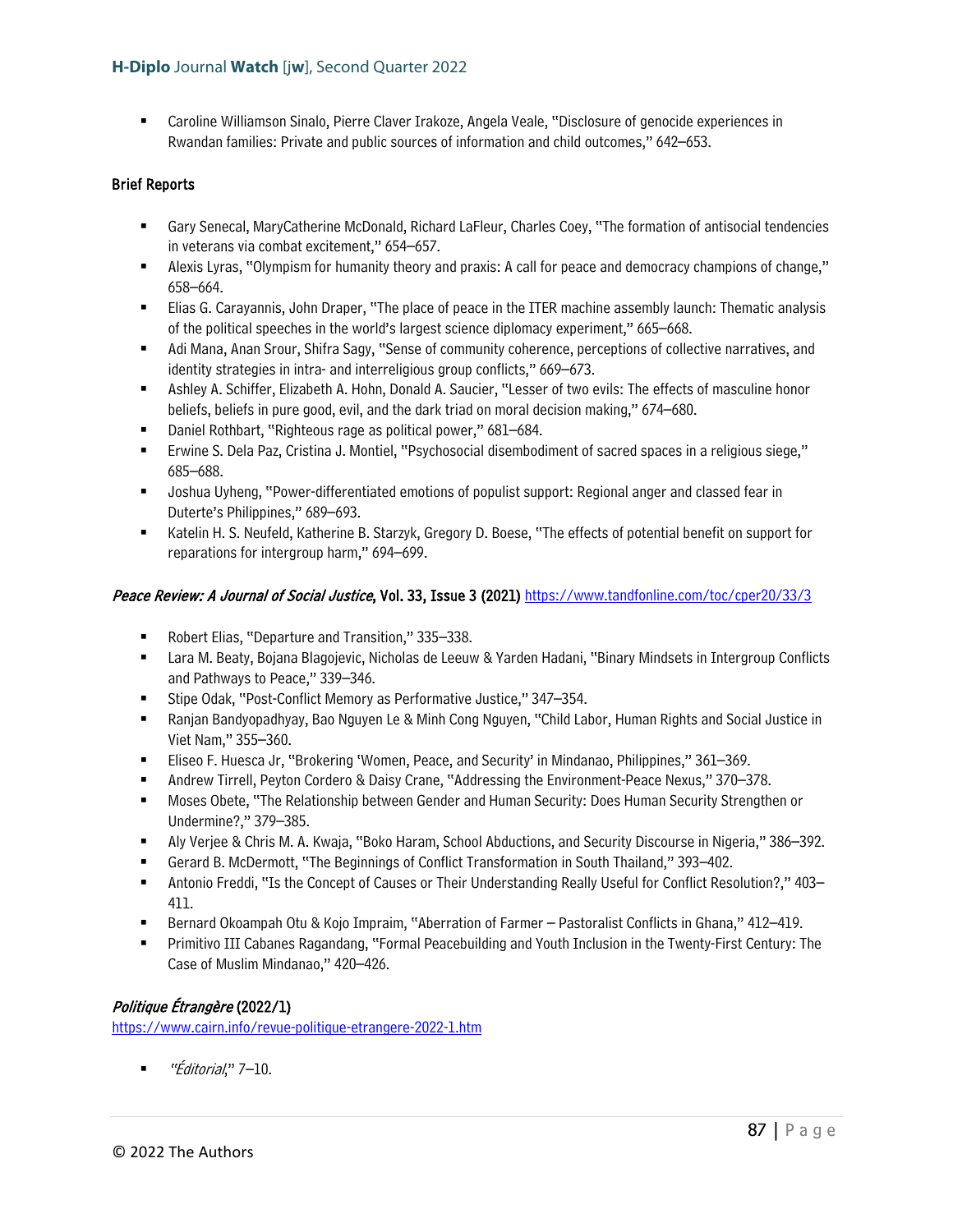### Dossier. Climat : quelle marche suivre ?

- Carole Mathieu, "Un bilan de la COP26," 13-16.
- Christian de Perthuis, "Où en est l'Accord de Paris sur le climat?," 17–30.
- Pierre-Frank Chevet, Guy Maisonnier, François Kalaydjian, "Comment parvenir à la neutralité carbone ?," 31–41.
- Jean-Michel Severino, "Les financements-climat vers l'Afrique : charge ou opportunité ?," 43–54.
- Kevin Tu, Traduit par Cadenza Academic translations, "La diplomatie climatique sino-américaine," 55–68.

#### Contrechamps. Afghanistan : Leçons d'un échec

- Jean-François Bureau, "L'OTAN en Afghanistan : quels enseignements ?," 71-82.
- Tara Varma, "L'UE peut-elle se doter des moyens de la puissance ?," 83–94.

### Actualités

- Sonia Le Gouriellec, "*Éthiopie : dynamiques de la guerre civile*," 97–107.
- Adel Bakawan, "L'impossible gestion de la diversité en Irak," 109-120.
- Marie-Claire Considère-Charon, "Boris Johnson, du Capitole à la Roche tarpéienne ?," 121–132.

### Repéres

- Sophie Boisseau du Rocher, "Un an après le coup d'État : une Birmanie en déroute," 135–147.
- Matthieu Etourneau, Clément Therme, "La stratégie économique de l'Iran : entre risque d'effondrement et ouverture incontrôlée," 149–160.
- Cyrille P. Coutansais, "*Mondialisation du trafic de drogue une autre globalization*," 161–172.

## Raisons Politiques (2021/4)

<https://www.cairn.info/revue-raisons-politiques-2021-4.htm>

## 20 ans. Numéro anniversaire

- Benjamin Boudou, Astrid von Busekist, "La théorie politique aujourd'hui," 5–17.
- Benjamin Boudou, Astrid von Busekist, "Political Theory Today," 19–31.
- Kwame Anthony Appiah, "Experiments in Political Theory," 33–41.
- Rainer Bauböck, "Political Theory and the Social Sciences: An Estranged Couple that Belongs Together but has Grown Apart," 43–51.
- Patricia Hill Collins, "The Politics of Theory," 53–61.
- Lisa Disch, "Political Theory: Intellectual Decline or De-Institutionalisation?," 63–67.
- Rainer Forst, "Critical Political Theory," 69-75.
- Axel Gosseries, "Une théorie politique normative à mains nues," 77-88.
- Bonnie Honig, "Political Theory and its Futures," 89-96.
- Cécile Laborde, "Sur la théorie politique au Royaume-Uni," 97-100.
- Uustine Lacroix, Jean-Yves Pranchère, "La visée de l'universel requiert la réflexivité historique," 101–107.
- Hélène Landemore, "La théorie politique inductive," 109–115.
- **Antonio Negri,** *Traduit de l'italien par* **Judith Revel**, "La théorie politique : une historicisation et une mondialisation de la pensée politique," 117–123.
- Marcos Nobre, "La théorie politique critique dans des conditions d'inégalités abyssales," 125–131.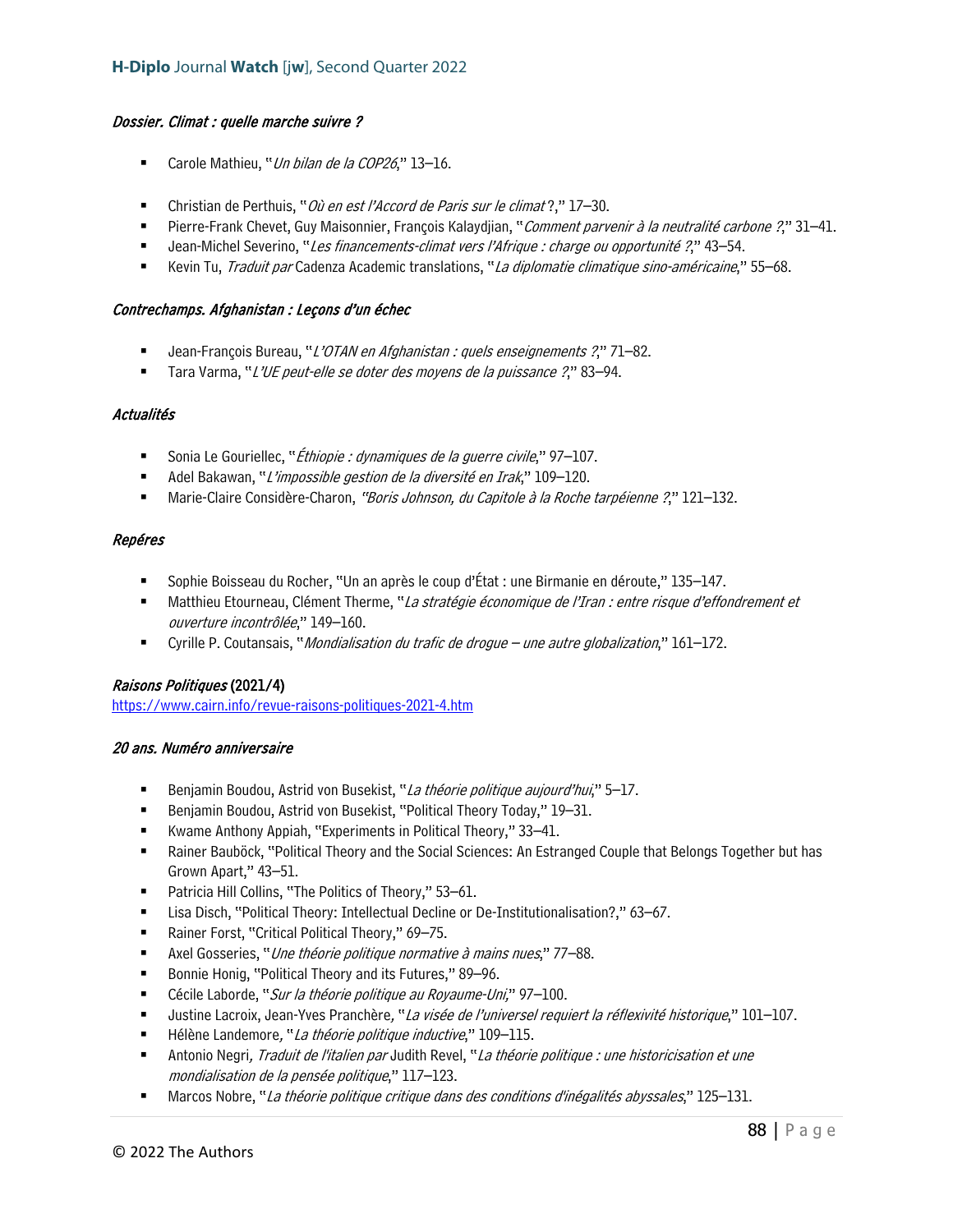- Anne Phillips, "Political Theory as Risk and Disruption," 133–139.
- Yves Sintomer, "*Pour une théorie politique plurielle et cosmopolite*," 141–147.
- Gayatri Chakravorty Spivak, "Not Political Theory," 149–152.
- Nadia Urbinati, "On the Necessity of Political Theory," 153–164.
- Michael Walzer, "Political Theory as Political Practice," 165–169.
- Lea Ypi, "Raising Critical Consciousness," 171–177.
- **"** "In memoriam Guy Michelat," 179.
- Marc Sadoun, "Postface," 181-182.

Regions and Cohesion, Vol. 11, Issue 3 (December 2021) [https://www.berghahnjournals.com/view/journals/regions](https://www.berghahnjournals.com/view/journals/regions-and-cohesion/11/3/regions-and-cohesion.11.issue-3.xml)[and-cohesion/11/3/regions-and-cohesion.11.issue-3.xml](https://www.berghahnjournals.com/view/journals/regions-and-cohesion/11/3/regions-and-cohesion.11.issue-3.xml) 

#### Editors' Note

**Harlan Koff and Carmen Maganda, "An analysis of the COVID-19 pandemic in Latin America through the** perspective of ecological economics," v–vii.

#### **Introduction**

Aleida Azamar Alonso and Carmen Maganda Ramírez, "The 2020 paradox," 1–6.

#### Articles

- Aleida Azamar Alonso, "Types of resistance and collective forced negotiation in mining," 7–32.
- **EXEC** Carlos A. Rodríguez Wallenius, "Crisis múltiples, neodesarrollismo y megaproyectos en la región sureste de México," 33–53.
- **Edith Miriam García Salazar and Mario Enrique Fuente Carrasco, "La disputa por el agua residual en México** como conflicto ecológico-distributivo paradójico," 54–79.
- Denise Soares, "*Ecología política y gestión del agua en territorios rurales. Caso El Mirador, México*," 80–101.

#### Leadership Forum

Ana Laura Salgado Lázaro, Jéssica Malinalli Coyotecatl Contreras, and Yeyectzin Moreno Del Angel, "Radio Tsinaka en pandemia. Comunicación contra el despojo y por la vida," 102–114.

#### Rethinking History: The Journal of Theory and Practice, Vol. 26, Issue 1 (2022)

<https://www.tandfonline.com/toc/rrhi20/26/1>

- Jørn Weines, "Exploring fishery history in game form: 'Never again April 18!'," 1–31.
- Mark Hearn, "The *fin de siècle* and the multiple temporalities of historical periodization," 32–50.
- Rūta Kazlauskaitė, "KNOWING IS SEEING: distance and proximity in affective virtual reality history," 51–70.
- Bob Pierik, "Patriarchal power as a conceptual tool for gender history," 71–92.
- Jukka Kortti, "War, transgenerational memory and documentary film: mediated and institutional memory in historical culture," 93-112.

#### Renewal: A Journal of Social Democracy, Vol. 29, No. 4 (2021)

<https://journals.lwbooks.co.uk/renewal/vol-29-issue-4>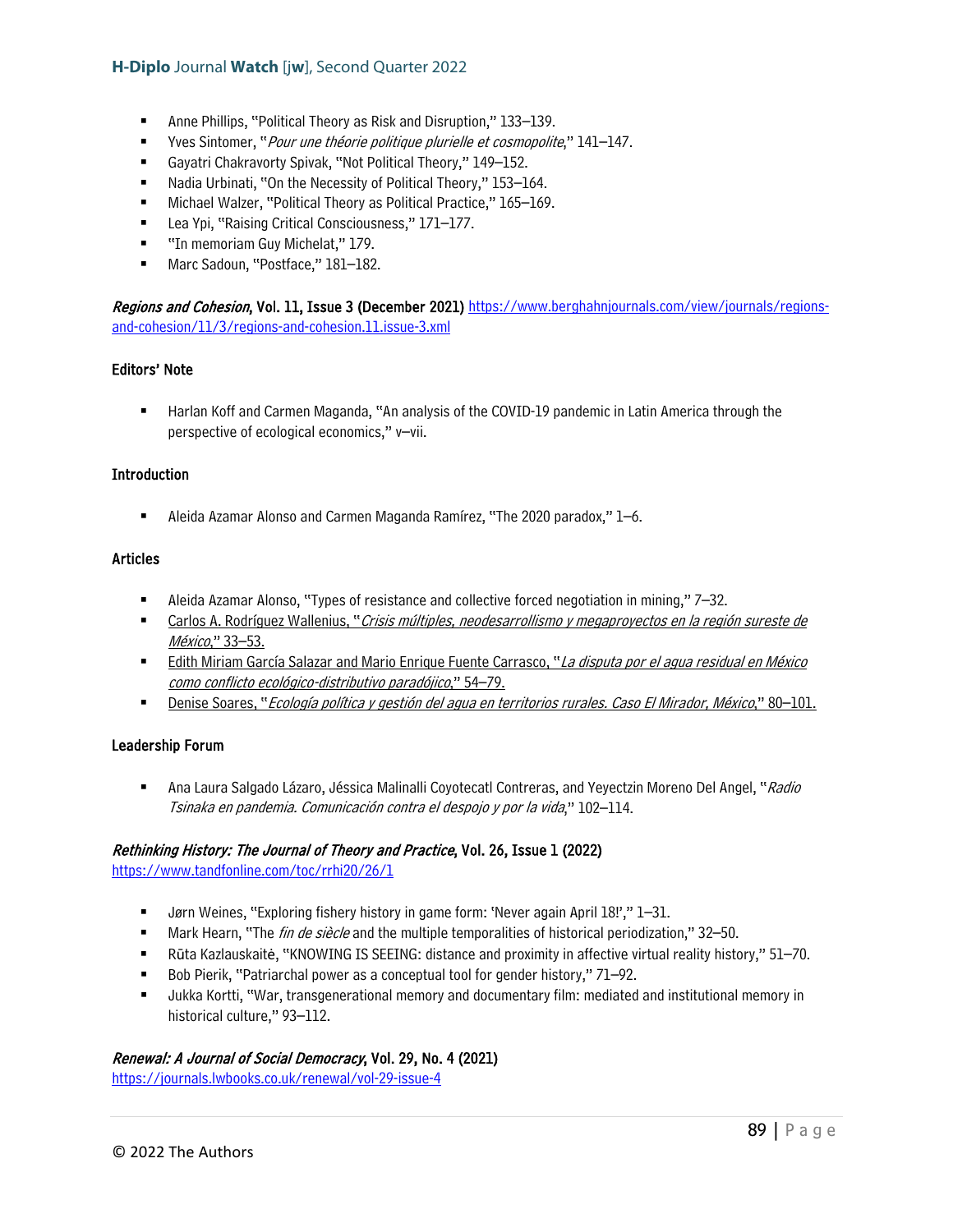- Alan Finlayson, "Editorial," 5–12.
- Patrick Diamond, Karl Pike, "Labour's Search for Ideas," 13-20.
- Morgan Jones, "The road ahead? Keir Starmer's absent future," 21–25.
- Richard Power Sayeed, "Ideas are only half the story," 26–30.
- Lise Butler, Marc Stears, "Expereince, Expertise and Emotion," 31–43.
- Thom Brooks, "Why Labour needs an academic network," 44–52.
- Agnes Arnold-Forster, Caitjan Gainty, "To save the NHS we need to stop loving it," 53–61.
- John Denham, "Nationhood and Belonging," 62-74.
- Denny Pencheva, "Detoxifying European migration (again)," 75–83.
- Hywel Lloyd, "Rural renewal: a nation of communities in cities, coast and country," 84–90.

#### The Review of Faith & International Affairs, Vol. 19, Supplement 1 (2021)

<https://www.tandfonline.com/toc/rfia20/19/sup1>

#### Strategic Religious Engagement in International Development

#### **Introduction**

 Chris Seiple, Katherine Marshall, Hugo Slim & Sudipta Roy, "Strategic Religious Engagement in International Development: Building a Basic Baseline," 1–11.

#### Research Articles

- Katherine Marshall, "Impressions & Indications of Religious Engagement in Development," 12–30.
- Katherine Marshall, Sudipta Roy, Chris Seiple & Hugo Slim, "Intrinsic and Strategic Leverage of Religion in Development," 31–41.
- **Katherine Marshall, Sudipta Roy, Chris Seiple & Hugo Slim, "Religious Engagement in Development: What Impact 4** Does it Have?," 42–62.
- **Katherine Marshall, Sudipta Roy, Chris Seiple & Hugo Slim, "Implementing Strategic Religious Engagement in** International Development," 63–77.

#### Response Essays

- Olivia Wilkinson, "Putting the 'Strategic' into Strategic Religious Engagement," 78–84.
- Azza Karam, "The USAID Strategic Religious Engagement Summit: What Was Not Said," 85–91.
- Peter Mandaville, "Right-Sizing Religion and Religious Engagement in Diplomacy and Development," 92–97.
- Adam Nicholas Phillips, "One Year Later: Reflections on USAID's 2020 Evidence Summit on Strategic Religious Engagement," 98–101.

### The Review of Faith & International Affairs, Vol. 20, Issue 1 (2022)

<https://www.tandfonline.com/toc/rfia20/20/1>

- Kwangsuk Yoo & Dong-Uhn Suh, "Religious Diversity and Religious Governance in South Korea: From Nominal to Covenantal Pluralism," 1–10.
- Alexandra Kent, "Covenantal Pluralism: Resonances and Dissonances in Cambodia," 11–26.
- Rochana Bajpai, "Pluralizing Pluralism: Lessons from, and for, India," 27–42.
- Ernils Larsson, "Covenantal Pluralism in "Homogenous" Japan: Finding a Space for Religious Pluralism," 43–55.
- Bill Drexel, "Hindu Nuclear Politics and the Logic of Realism," 56–68.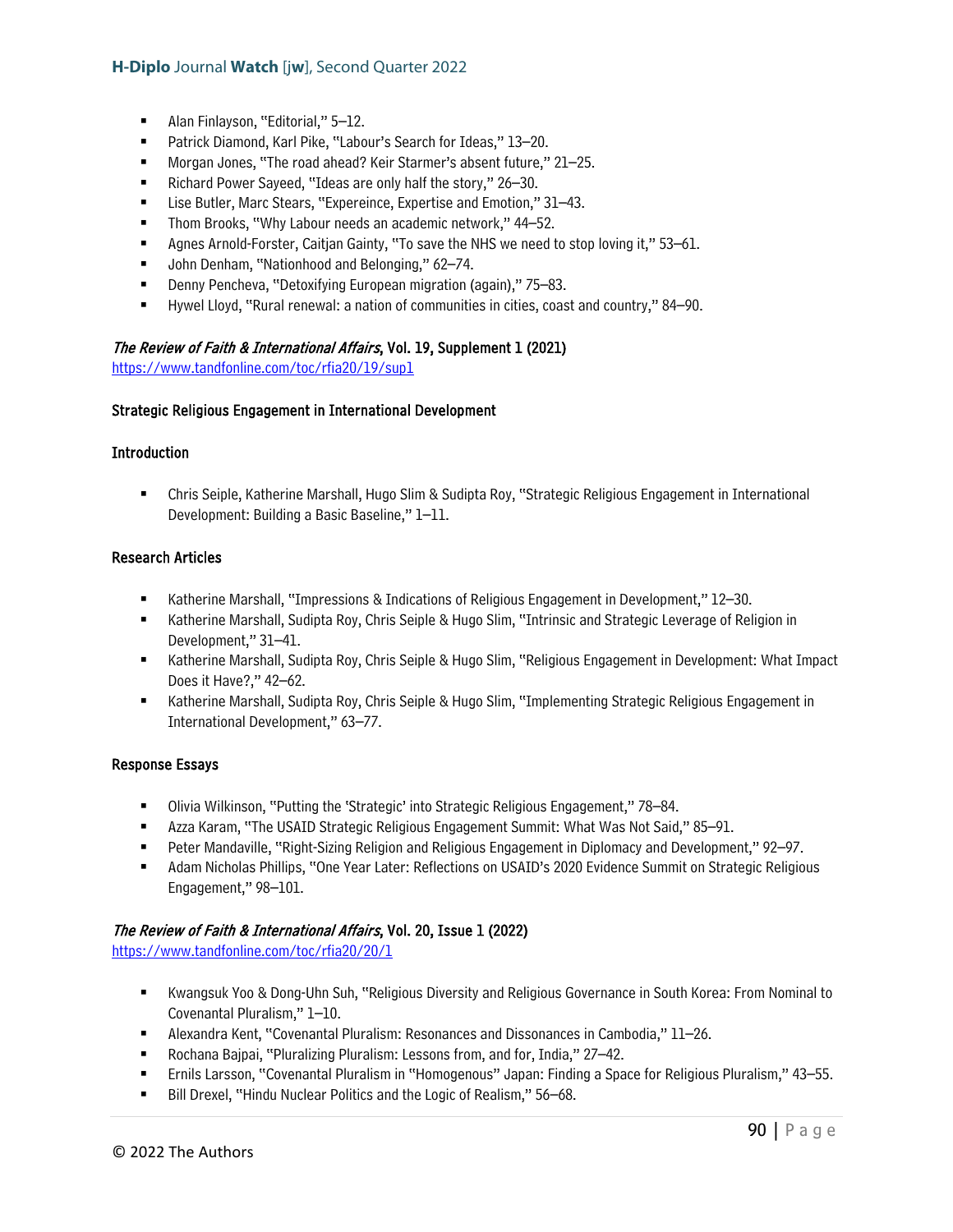Marián Sekerák & Karol Lovaš, "The Diplomacy of the Holy See and its Transformation in the Context of Relations with the United Nations," 69–81.

### Essays

- Dennis P. Petri, "The Tyranny of Religious Freedom Rankings," 82–88.
- John Coffey, "Responses to Religious Dissenters and Refugees: Lessons from Early Modern History," 89–92.

### Review of International Studies, Vol. 48, Issue 2 (April 2022)

[https://www.cambridge.org/core/journals/review-of-international](https://www.cambridge.org/core/journals/review-of-international-studies/issue/1DA2460E0252B722E1FF776E8B8E42D9)[studies/issue/1DA2460E0252B722E1FF776E8B8E42D9](https://www.cambridge.org/core/journals/review-of-international-studies/issue/1DA2460E0252B722E1FF776E8B8E42D9) 

- Chenchen Zhang, "Contested disaster nationalism in the digital age: Emotional registers and geopolitical imaginaries in COVID-19 narratives on Chinese social media," 219–242.
- August Danielson, Elsa Hedling, "Visual diplomacy in virtual summitry: Status signalling during the coronavirus crisis," 243–261.
- Bohdana Kurylo, "Counter-populist performances of (in)security: Feminist resistance in the face of right-wing populism in Poland," 262–281.
- **Daniel Lambach, "Space, scale, and global politics: Towards a critical approach to space in international** relations," 282–300.
- Oliver Kearns, "Forget what you hear: Careless Talk, espionage and ways of listening in on the British secret state," 301–325.
- Alessandra Russo, Eva Magdalena Stambøl, "The external dimension of the EU's fight against transnational crime: Transferring political rationalities of crime control," 326–345.
- Evangelos Fanoulis, Weiqing Song, "Cooperation between the EU and China: A post-liberal governmentality approach," 346–363.
- Christian Downie, "Competition, cooperation, and adaptation: The organizational ecology of international organizations in global energy governance," 364–384.
- Christine Agius, "'This is not who we are': Gendered bordering practices, ontological insecurity, and lines of continuity under the Trump presidency," 385–402.

## Corrigendum

 Christine Agius, "'This is not who we are': Gendered bordering practices, ontological insecurity, and lines of continuity under the Trump presidency – CORRIGENDUM," 403–404.

## Revista Brasileira de Política Internacional, Vol. 64, No. 2 (2021)

<https://www.scielo.br/j/rbpi/i/2021.v64n2/>

- José Antonio Sanahuja & Francisco Javier Verdes-Montenegro Escánez, "The Copenhagen School in South America: the (de)securitization of UNASUR (2008-2017)."
- Augusto C. Dall'Agnol & Marco Cepik, "The demise of the INF Treaty: a path dependence analysis."
- Samuel Conde Amorim and Laura C. Ferreira-Pereira, "Brazil's quest for autonomy in Asia: the role of strategic partnerships with China and Japan."
- Concepción Anguita Olmedo & Carolina Sampó, "The case of migrant women from the Central American Northern Triangle: How to prevent exploitation and violence during the crossing."
- Detlef Nolte & Brigitte Weiffen, "How regional organizations cope with recurrent stress: the case of South America."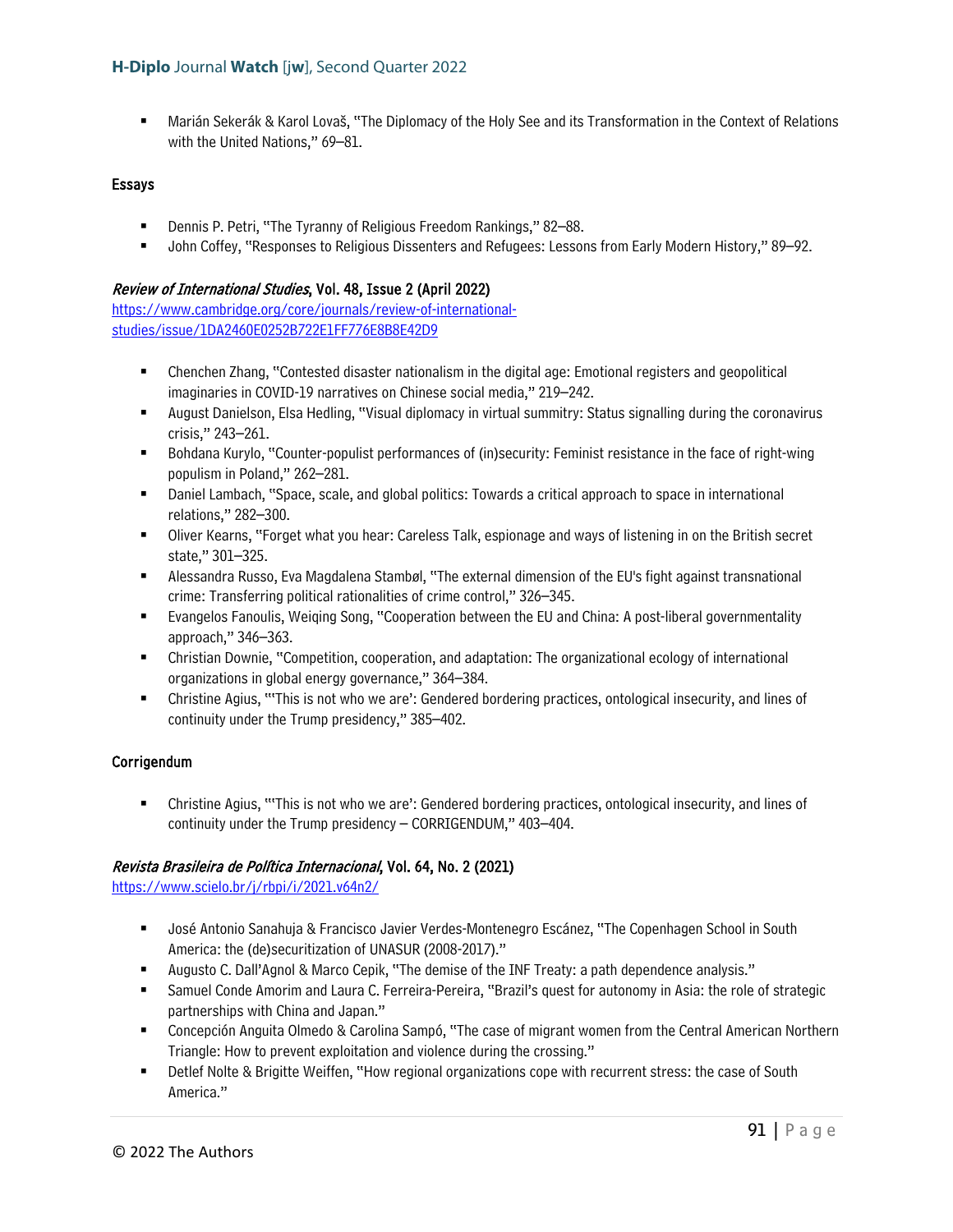- Karina Pasquariello Mariano, Regiane Nitsch Bressan & Bruno Theodoro Luciano, "Liquid Regionalism: a typology for regionalism in the Americas."
- Marília Carolina B. Souza Pimenta, Marcial Alécio Garcia Suarez & Marcos Alan Ferreira, "Hybrid governance as a dynamic hub for violent non-state actors: examining the case of Rio de Janeiro."
- Francisca Costa Reis, "What doesn't kill a norm makes it stronger? Brazil's contestation of the responsibility to protect."
- Pedro Silva Barros & Julia de Souza Borba Gonçalves, "Crisis in South American regionalism and Brazilian protagonism in Unasur, the Lima Group and Prosur."
- Ana Paula Tostes & Yasmin Renni, "Europeanisation to the Eastern borders: Moldova's EU Rapprochement."
- Jaqueline Trevisan Pigatto, Mark W. Datysgeld & Laura Gabrieli Pereira da Silva, "Internet governance is what global stakeholders make of it: a tripolar approach."
- Ivan Filipe Fernandes, Vinicius Ruiz Albino de Freitas & Janina Onuki, "The BRICS and Brazilian public opinion: soft balancing or economic strategy?"
- Rafael Duarte Villa & Haroldo Ramanzini Junior, "Crisis and changes in international governance in the dawn of the 21st century: rethinking the spheres of international politics."

# Revista de Historia Económica – Journal of Iberian and Latin American Economic History, Vol. 40, Issue 1 (March 2022)

[https://www.cambridge.org/core/journals/revista-de-historia-economica-journal-of-iberian-and-latin-american](https://www.cambridge.org/core/journals/revista-de-historia-economica-journal-of-iberian-and-latin-american-economic-history/issue/AE405665986AA19210B02B291331DD1D)[economic-history/issue/AE405665986AA19210B02B291331DD1D](https://www.cambridge.org/core/journals/revista-de-historia-economica-journal-of-iberian-and-latin-american-economic-history/issue/AE405665986AA19210B02B291331DD1D) 

- "Editorial Note," 1–3.
- Juan Pablo Couyoumdjian, Cristián Larroulet, Diego A. Díaz, "Another Case of the Middle-Income Trap: Chile, 1900–1939.
- José Luis Peña-Mir, "How Well Were Creditors' Rights Protected in Early Modern Spain? The Case of the Public Mortgage Registry in Malaga," 35–65.
- Enrique Jorge-Sotelo, "The Impact of the First World War on the Spanish Money Market: New Evidence from Money Market and Bank Lending Interest Rates, 1900–1935," 67–98.
- Miguel Martín-Retortillo, Vicente Pinilla, Jackeline Velazco, Henry Willebald, "Is There a Latin American Agricultural Growth Pattern? Factor Endowments and Productivity in the Second Half of the 20<sup>th</sup> Century," 99– 134.
- Concha Betrán, Maria A. Pons, "Capital Flow Bonanzas as a Fundamental Ingredient in Spain's Financial Crises, 1850–2015," 135–169.
- Andrés Regalsky, Agustina Vence Conti, "*Estado, Banca Pública y Financiamiento de las Exportaciones: El Gran* Préstamo Argentino a los Aliados de 1918–19," 171–204.

# Revolutionary Russia, Vol. 34, Issue 2 (2021)

<https://www.tandfonline.com/toc/frvr20/34/2>

## Special Issue in Honour of J. D. Smele

- Ian D. Thatcher, "Introduction," 157–160.
- Evan Mawdsley, "Jonathan Smele, Admiral Kolchak and the Civil War," 161–174.
- Ian D. Thatcher, "The 1905–07 Russian Revolution as a 'Moment of Truth': An Overlooked Contribution from Menshevism," 175–195.
- Anthony J. Heywood, "Women Workers in Late Imperial Russian Industry: Hiring Policy and Employer Attitudes on the Railways to 1914," 196–218.
- Geoffrey Swain, "British Adventurers and Revolutionary Russia's War over Bessarabia," 219–238.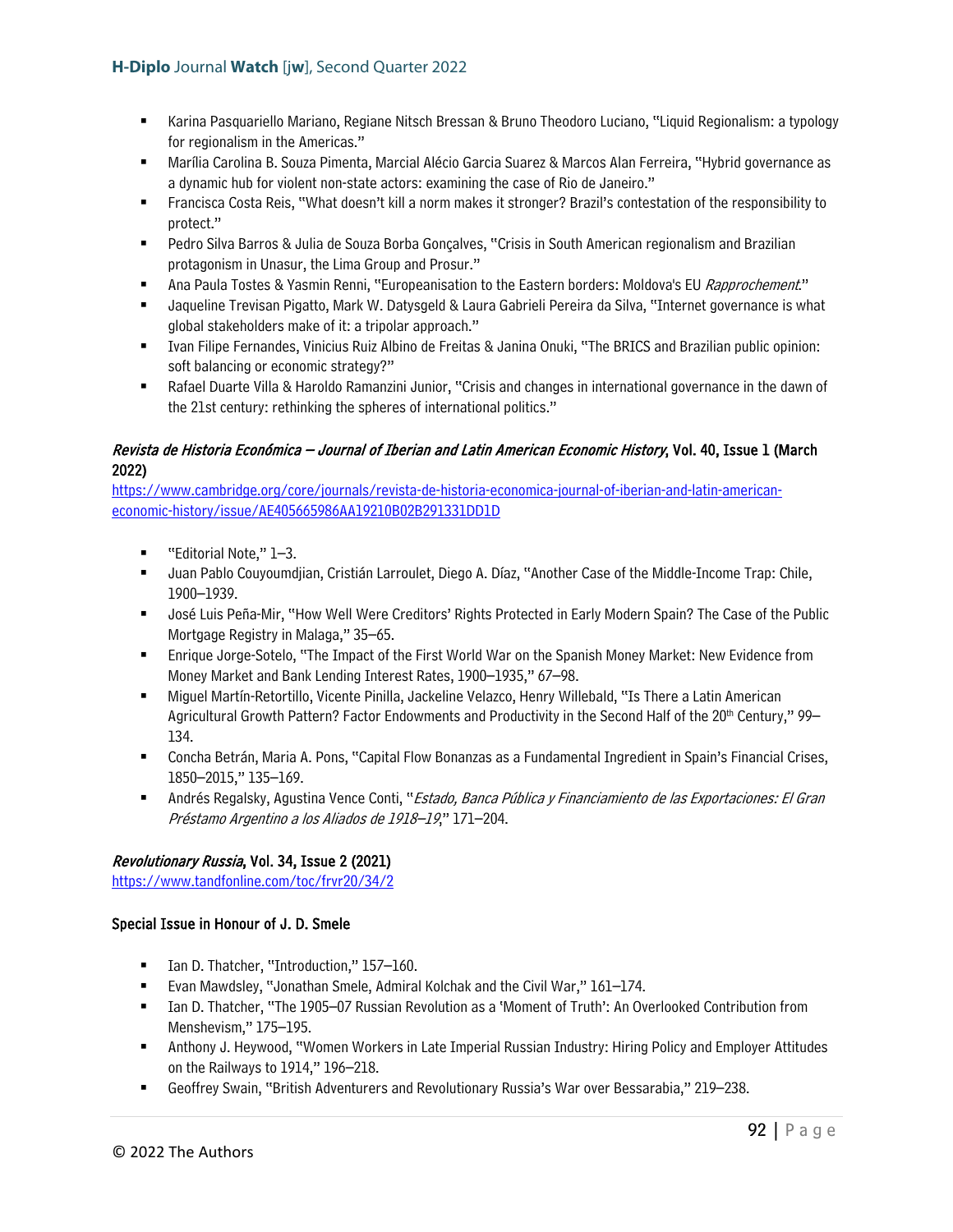- Heather A. Campbell, "Great Game Thinking: The British Foreign Office and Revolutionary Russia," 239–258.
- **Paul Dukes, "The Russian Revolution in The Encyclopaedia Britannica," 259–275.**
- James D. White, "Leon Trotsky and Soviet Historiography of the Russian Revolution (1918–1931)," 276–295.

#### Revue Française de Science Politique (2021/4)

<https://www.cairn.info/revue-francaise-de-science-politique-2021-4.htm>

- "Introduction. En quoi le Brexit interroge-t-il les modèles d'analyse de la science politique ?," 553–554.
- Colin Hay, Cyril Benoît, "*Un échec des modèles explicatifs de la science politique ? Sur la contingence, la* prédictibilité et l'intelligibilité rétrospective du Brexit," 555–574.
- Patrick Le Galès, "L'État britannique recomposé par le Brexit. Global Britain or Centralised England?," 575–598.
- Olivier Rozenberg, "Order...and Disorder. Le Brexit ou la victoire amère des études parlementaires," 599–621.

#### Revue d'Histoire Moderne et Contemporaine (2021/4)

<https://www.cairn.info/revue-d-histoire-moderne-et-contemporaine-2021-4.htm>

### Histoire globale de inégalités : autour de Capital et idéologie, de Thomas Piketty

- Éric Monnet, "*Introduction : idéologies de la frontière et de la propriété*," 7–11.
- Arnaud Orain, "Naissance de l'économie politique, idéologie propriétariste et Révolution française," 12–24.
- Pat Hudson, *Traduit de l'anglais par* Renaud Seyfried, "*Inégalité et histoire*," 25–46.
- **Emmanuelle Perez Tisserant, "Les États-Unis : un régime inégalitaire issu de l'esclavagisme et de la** colonization," 47–55.
- Sebastian Veg, "Capital rouge et idéologie de la stabilité : la perspective depuis Pékin," 56–62.
- Thomas Piketty, "Capital et idéologie : éléments pour une histoire des régimes inégalitaires," 63–71.

#### Aux marches du pouvoir

- Marie Aberdam, "Jalons pour une histoire sociale de Phnom Penh : les élites cambodgiennes dans leur capitale à la période coloniale (1863-1953)," 72–100.
- Guillaume Lancereau, Baptiste Roger-Lacan, "L'envers de la République. Histoire et historiens à l'Académie française (1870-1940)," 101–133.

#### Religion et politique à l'époque moderne

- Julien Guinand, Aurélien Roulet, " Une citadelle pour retrouver la Concorde. Luttes de pouvoirs à Lyon pendant les guerres de Religion (1564-1585)," 134–161.
- Christophe Duhamelle, "Cujus regio, ejus religio *? Le prince converti dans le Saint-Empire modern*," 162–182.

#### **Lecture**

■ Karim Ghorbal, "L'arme de la traduction : lectures impériales de l'œuvre de John Cary," 183–188.

#### Revue Internationale et Stratégique (2021/4)

<https://www.cairn.info/revue-internationale-et-strategique-2021-4.htm>

#### Grand entretien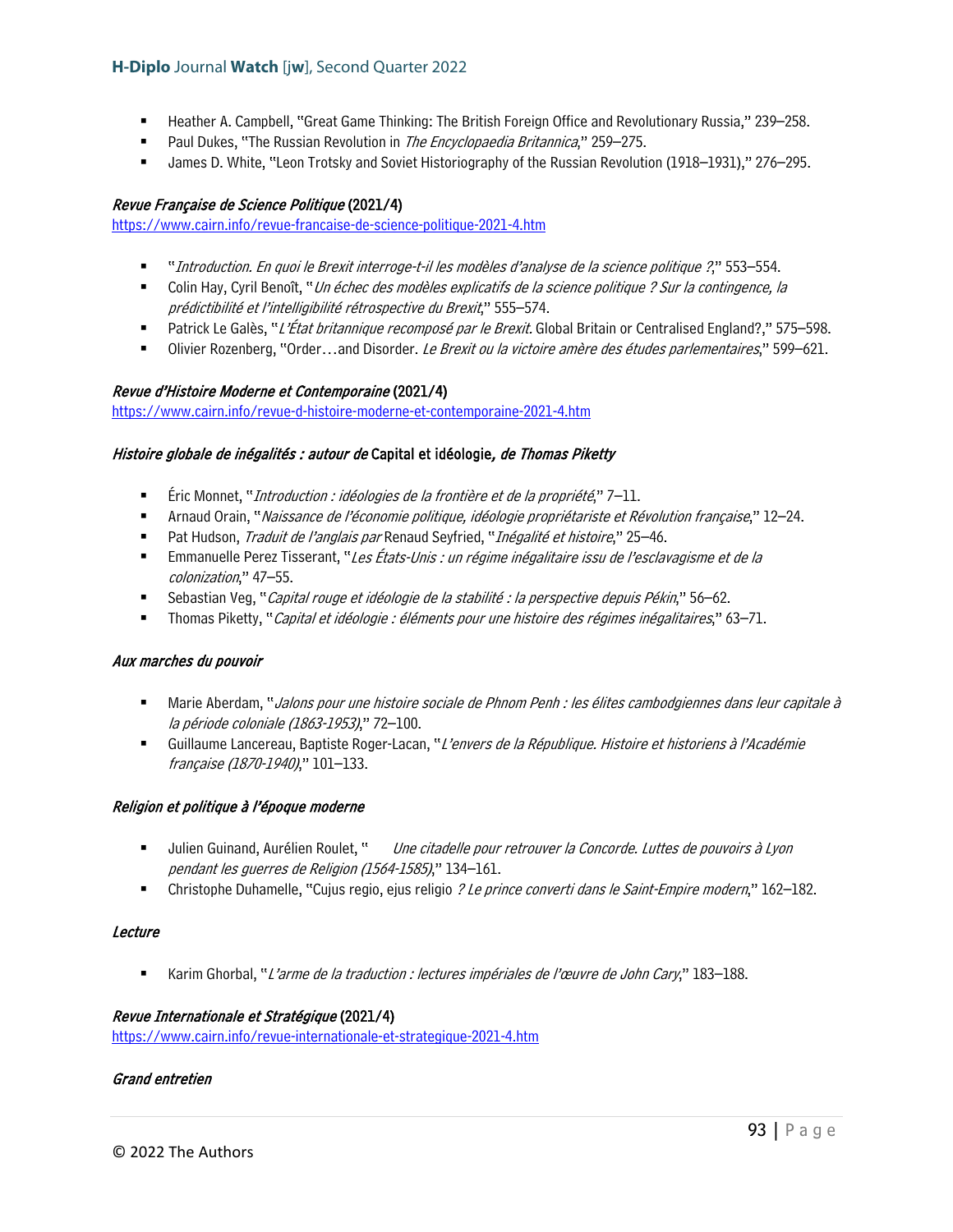**Avec Cécile Coudriou, Propos recueillis par Pascal Boniface, "Amnesty International, vigie des droits humains,"** 7–15.

# Éclairages

- Guillaume Blanc, "La préservation de la nature est-elle (néo)coloniale ? L'invention des parcs nationaux en Afrique," 17–27.
- Axel Nogué, "*Penser le Chili contemporain au prisme de l'émergence d'une coalition partisane, le* Frente Amplio," 29–37.

## Dossier. Géopolitique de la nature

- Bastien Alex, Olivier de France, "*Introduction. Géopolitique de la nature, nature de la géopolitique*," 39–51.
- Grand entretien avec Raphaël Larrère, Catherine Larrère, Propos recueillis par Bastien Alex, Émilie Luthringer, Marc Verzeroli, "Penser une politique de la nature : « Il faut localiser les injonctions globales »," 53–64.
- Igor Krtolica, "Les racines oubliées de la conscience écologique contemporaine," 65–77.
- Isabelle This Saint-Jean, "L'écologie, condition d'émergence d'une gauche mondiale ?," 79–88.
- Grand entretien avec Bruno Latour, Propos recueillis par Bastien Alex, Olivier de France, Marc Verzeroli, "Inventer une géopolitique de la nature : « Les questions écologiques font éclater la notion d'espace »," 89–102.
- Élise Doumergue, Sofia Kabbej, "Entre promesse prométhéenne et préservation de la nature : le cas de la géoingénierie du climat," 103–115.
- **Lucien Chabason, "Le multilatéralisme à l'épreuve des biens communs : comment dépasser les blocages de la** gouvernance internationale du vivant ?," 117–127.
- Grand entretien avec Philippe Descola, Propos recueillis par Olivier de France, "Imaginer une cosmopolitique des vivants : « Nous sommes enserrés dans des concepts issus de la trajectoire historique européenne »," 129–141.

## Ricerche di storia politica, Vol. 25, Issue 1 (April 2022)

<https://www.rivisteweb.it/issn/1120-9526/issue/8409>

## Saggi

- Marco Maria Aterrano, "'Si vis pacem, para pacem'. The Disarmament of Civilians and The Special Legislation on Firearms in Italy, 1948-1952," 3–24.
- Maurizio Zinni, "Nuclear Education Through Pictures. Shaping Public Opinion About the Atom in 1950s Italian Newsreels," 25–44.

## Rassegne

 Marta Busani, "Why a History of Social Movements Today? New Historiographic Approaches from Transnational History," 45–58.

## Rubriche

 Massimiliano Panarari, "Genealogy of the Political Consultant. The Advent of Professionalization in Political Communication and Consulting, seen from a Historical and Sociological Angle," 59–70.

## The Royal United Services Institute Journal, Vol. 166, Issue 5 (2021)

<https://www.tandfonline.com/toc/rusi20/166/5>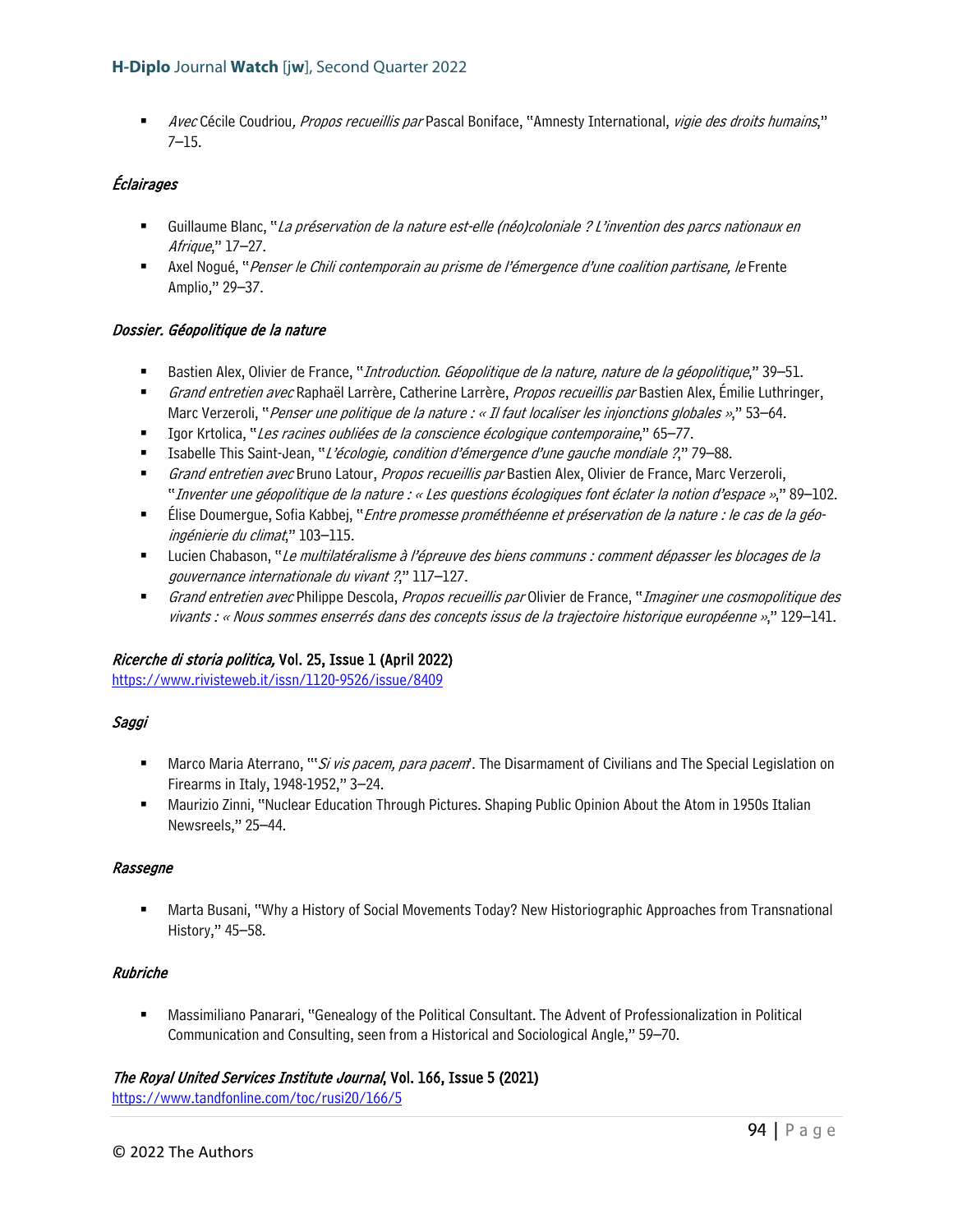**Emma De Angelis, "Editor's Note," 9.** 

### Defence Healthcare Engagement

Simon Horne & Laura McCrae, "The Military Contribution to Strategic Health Diplomacy," 10–21.

## Crime-Terror Nexus

 Luciano Pollichieni & Andrew Mumford, "Terrorism, Slavery and the Evolution of the 'Crime-Terror Nexus'," 22– 30.

## 'The West' and the Wars of Tomorrow

- Anand Toprani, Nicholas Murray & Michael Dennis, "The Results of War Are Never Final? Meditations on an American Defeat," 32–43.
- David Owen, "NATO and the Future of Europe-US Relations after Afghanistan," 44–48.
- Ron Matthews & Jonata Anicetti, "Offset in a Post-Brexit World," 50-62.
- Nick Reynolds, "Getting Tactical Communications for Land Forces Right," 64–75.

#### Historical Weapons Development

N R Jenzen-Jones & Jack Shanley, "Precision Strike: A Brief Development History of PGMs," 76–92.

### Scandia: Tidskrift för Historisk Forskning, Vol. 87, No. 2 (2021)

<https://journals.lub.lu.se/scandia/issue/view/3282>

## Innehåll

■ Wiebke Kolbe, "Redaktören har ordet."

## Artiklar

- **Jonas Liliequist, "Sexuella anspelningar som politiskt vapen. Ericus Olais skildring av Magnus Erikssons** 'vederstyggliga' leverne."
- **Bertel Nygaard, "Alice og de danske babser. Et svensk ungdomsidol i 1940'ernes besatte Danmark."**
- **Ulle Jansson, "'Utspädningen av den svenska läkarkåren med utländska element'. Sveriges läkarförbunds** argument mot rekrytering av läkare från Österrike 1950."
- Denis Sukhino-Khomenko, "Scandia debatt: 'Nomen est omen'. Uppfordringar till det historiska namnförrådet i ljuset av etiska utmaningar."
- Sara Ellis Nilsson, Stefan Nyzell, "Scandia introducerar: (Åter)skapad vikingatid."
- Erika Sandström, "Scandia utblick: Historiker, hundar och andra djur."

## Recensioner

Martin Hultman, "Temarecension: Miljöhistoria i Sverige – återblick och vitalisering."

## Scandinavian Economic History Review, Vol. 70, Issue 1 (2022)

<https://www.tandfonline.com/toc/sehr20/70/1>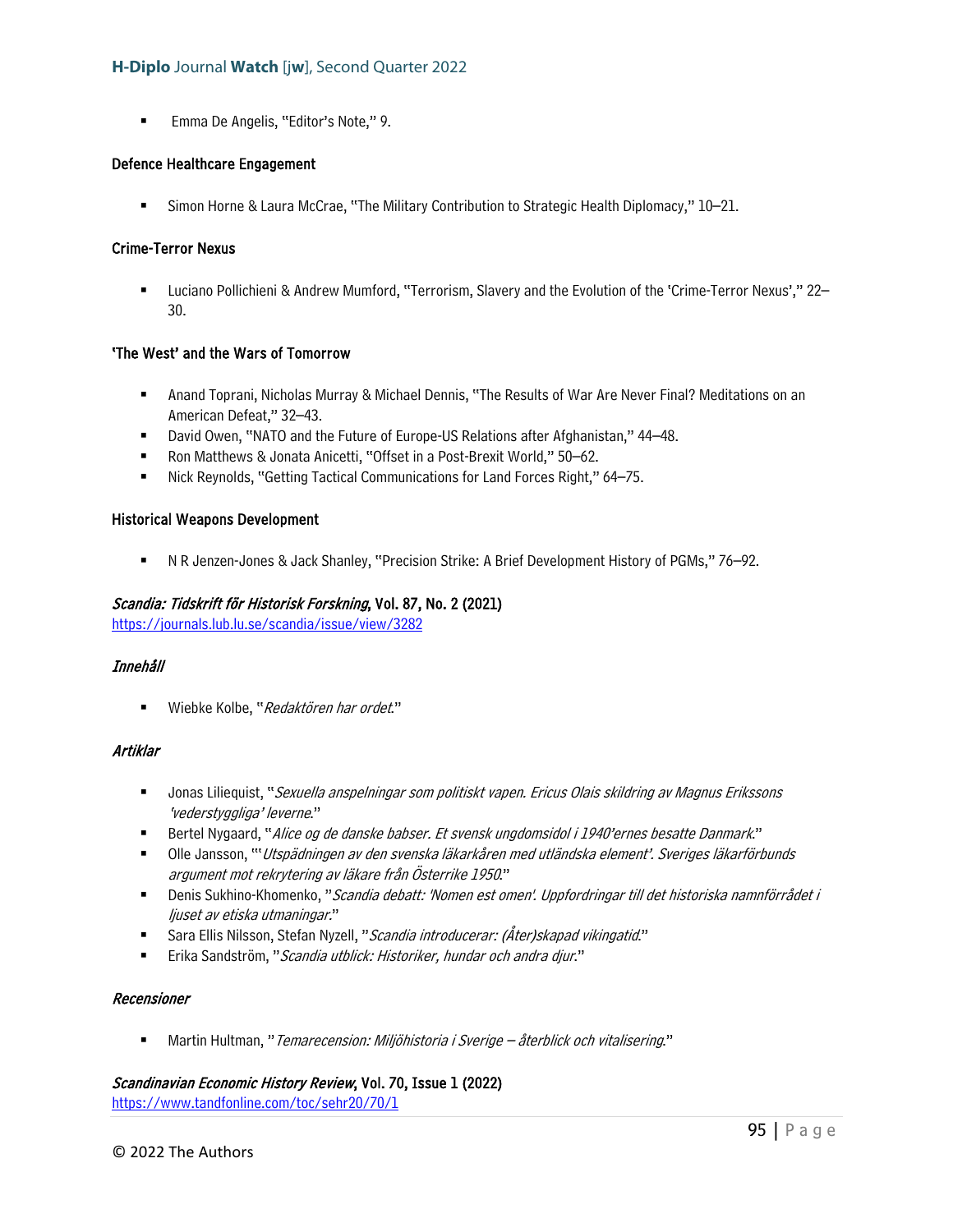- Klas Rönnbäck & Leos Müller, "Swedish East India trade in a value-added analysis, c. 1730–1800," 1–18.
- Åsa Malmström Rognes, "The evolution of capital adequacy rules the contrasting cases of Sweden and Britain," 19–32.
- Håkan Lindgren, "'Over-indebtedness' or not? Household debt accumulation and risk exposure in nineteenth century Sweden," 33–56.
- Elise M. Dermineur, "The evolution of credit networks in pre-industrial Finland," 57–86.
- Saara Matala, "Negotiating bilateralism: the Finnish-Soviet clearing trade and payment system, 1952–1990," 87– 107.

### Scandinavian Journal of History, Vol. 47, Issue 1 (2022)

<https://www.tandfonline.com/toc/shis20/47/1>

- Reetta Eiranen, Mari Hatavara, Ville Kivimäki, Maria Mäkelä & Raisa Maria Toivo, "Narrative and experience: interdisciplinary methodologies between history and narratology," 1–15.
- Sari Katajala-Peltomaa & Maria Mäkelä, "Conversion as an exemplary experience in the 14th century and today: narrative-comparative approaches to the Exemplum," 16–38.
- Raisa Maria Toivo & Liv Helene Willumsen, "A narratological approach to witchcraft trial records: creating experience," 39–61.
- Greger Andersson & Jimmy Engren, "Narration, life and meaning in history and fiction," 62–82.
- Ville Kivimäki & Matti Hyvärinen, "Forging a master narrative for a nation: Finnish history as a script during the Second World War," 83–105.
- Mari Hatavara, Jussi Kurunmäki & Mykola Andrushchenko, "Telling and retelling a historical event: the collapse of the Soviet Union in Finnish parliamentary talk," 106–127.

### Security Studies, Vol. 30, Issue 5 (2021)

<https://www.tandfonline.com/toc/fsst20/30/5>

#### The Politics of Alliances

- Joshua Alley & Matthew Fuhrmann, "Budget Breaker? The Financial Cost of US Military Alliances," 661–690.
- Brian Blankenship, "The Price of Protection: Explaining Success and Failure of US Alliance Burden-Sharing Pressure," 691–724.
- Tongfi Kim & Luis Simón, "A Reputation versus Prioritization Trade-Off: Unpacking Allied Perceptions of US Extended Deterrence in Distant Regions," 725–760.
- Do Young Lee, "Strategies of Extended Deterrence: How States Provide the Security Umbrella," 761–796.

#### Other Articles

- Hicham Bou Nassif, "Rethinking Pathways of Transnational Jihad: Evidence from Lebanese ISIS Recruits," 797– 822.
- Leah Matchett, "Minilateralism and Backlash in the Nuclear Security Summit: The Consequences of Nuclear Governance outside the IAEA," 823–859.
- Antonio Calcara & Luis Simón, "Market Size and the Political Economy of European Defense," 860–892.

#### Response Pieces

■ "The Decline in Declarations of War: An Exchange," 893–904.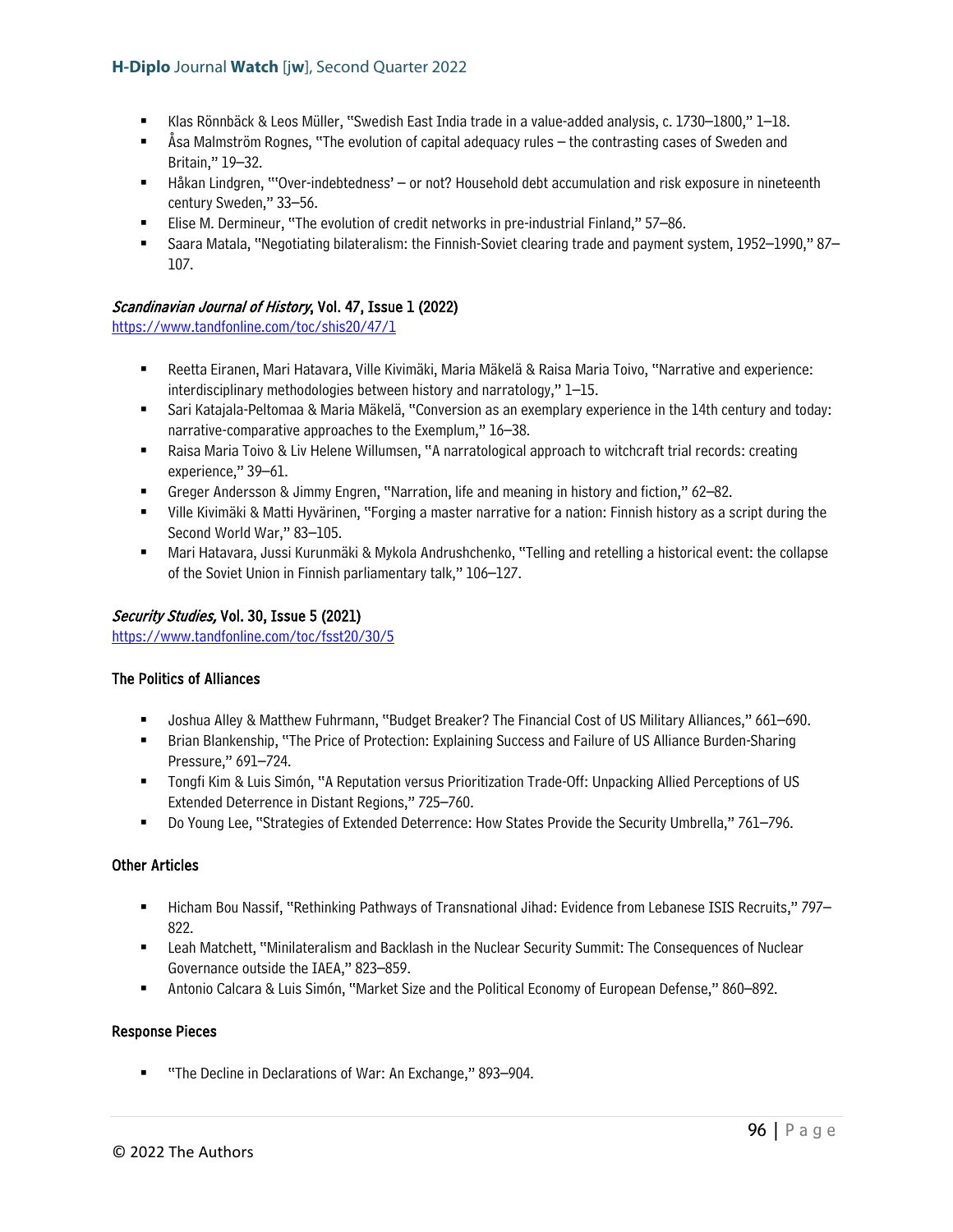## Security Studies, Vol. 31, Issue 1 (2022)

<https://www.tandfonline.com/toc/fsst20/31/1>

### Articles

 Janina Dill, Scott D. Sagan & Benjamin A. Valentino, "Kettles of Hawks: Public Opinion on the Nuclear Taboo and Noncombatant Immunity in the United States, United Kingdom, France, and Israel," 1–31.

### Cyber Ops & Arms

- Erica D. Lonergan & Shawn W. Lonergan, "Cyber Operations, Accommodative Signaling, and the De-Escalation of International Crises," 32–64.
- Max Smeets, "Cyber Arms Transfer: Meaning, Limits, and Implications," 65–91.
- Brian Blankenship & Erik Lin-Greenberg, "Trivial Tripwires?: Military Capabilities and Alliance Reassurance," 92– 117.
- Risa Brooks & Peter B. White, "Oust the Leader, Keep the Regime? Autocratic Civil-Military Relations and Coup Behavior in the Tunisian and Egyptian Militaries during the 2011 Arab Spring," 118–151.
- Ariel Zellman & Davis Brown, "Uneasy Lies the Crown: External Threats to Religious Legitimacy and Interstate Dispute Militarization," 152–182.

### Small Wars & Insurgencies, Vol. 33, Issue 1-2 (2022)

<https://www.tandfonline.com/toc/fswi20/33/1-2>

### From Condottieri to Cyber-mercenaries: The Past, Present and Future of Private Security Forces

### **Introduction**

 Eugenio Cusumano & Christopher Kinsey, "Advancing private security studies: introduction to the special issue," 1–21.

#### Part 1 – Historical Overview

- **Malte Riemann, "Mercenaries in/and history: the problem of ahistoricism and contextualism in mercenary** scholarship," 22–47.
- Kaushik Roy, "Mercenaries and private military corporations in ancient and early medieval South Asia," 48–70.
- Matteo C.M. Casiraghi, "'Useless and dangerous'? Mercenaries in fourteenth century wars," 71–91.
- Helene Olsen, "The Social Construction of Mercenaries: German Soldiers in British Service during the Eighteenth Century," 92–111.
- Stephen Rookes & Walter Bruyère-Ostells, "Mercenaries in the Congo and Biafra, 1960-1970: Africa's weapon of choice?," 112–129.

#### Part 2 – Private Force Today: a Global Perspective

- Åse Gilje Østensen & Tor Bukkvoll, "Private military companies Russian great power politics on the cheap?," 130–151.
- Andreas Krieg, "The UAE's 'dogs of war': boosting a small state's regional power projection," 152–172.
- Jingdong Yuan, "China's private security companies and the protection of Chinese economic interests abroad," 173–195.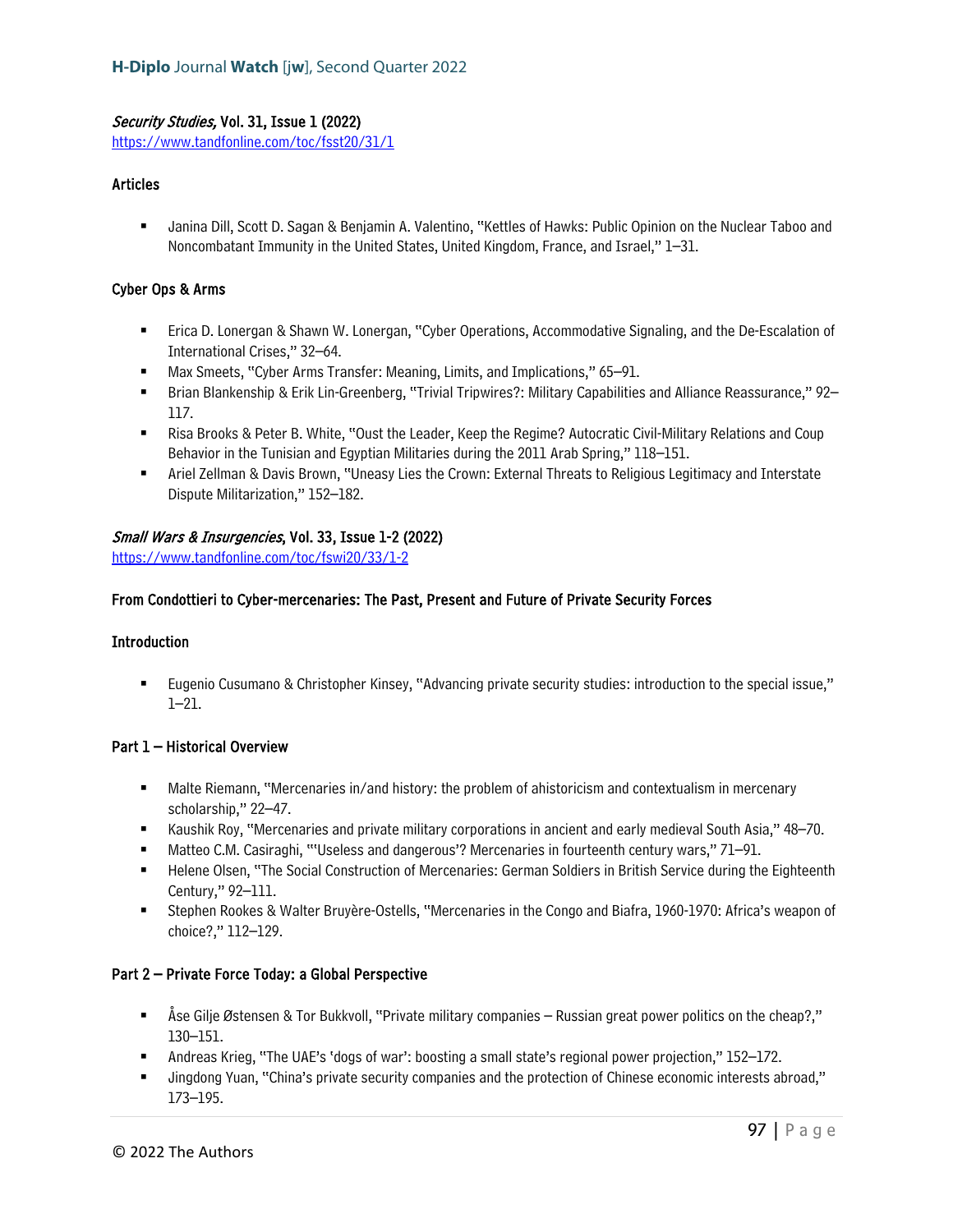- Jutta Joachim & Andrea Schneiker, "What does gender got to do with it? PMSCs and privatization of security revisited," 196–223.
- Paul B. Rich, "What does gender got to do with it? PMSCs and privatization of security revisited," 224–249.

## Part 3 – Private Force and the Future of International Security

- Antonio Calcara, "Contractors or robots? Future warfare between privatization and automation,"250–271.
- Moritz Weiss, "The rise of cybersecurity warriors?," 272–293.
- Eugenio Cusumano & Christopher Kinsey, "Concluding comments," 294–312.

#### Social Science Quarterly, Vol. 102, Issue 6 (November 2021)

<https://onlinelibrary.wiley.com/toc/15406237/2021/102/6>

### Our Latest Pandemic Studies

- Amy M. Wolaver, John A. Doces, "The impact of COVID-19 and political identification on framing bias in an infectious disease experiment: The frame reigns supreme," 2459–2471.
- Samuel Stroope, Rhiannon A. Kroeger, Courtney E. Williams, Joseph O. Baker, "Sociodemographic correlates of vaccine hesitancy in the United States and the mediating role of beliefs about governmental conspiracies," 2472– 2481.
- Thomas G. Safford, Emily H. Whitmore, Lawrence C. Hamilton, "Scientists, presidents, and pandemics comparing the science–politics nexus during the Zika virus and COVID-19 outbreaks," 2482–2498.
- Clara E. Jace, Christos A. Makridis, "Does marriage protect mental health? Evidence from the COVID-19 pandemic," 2499–2515.
- Damon C. Roberts, Stephen M. Utych, "Polarized social distancing: Residents of Republican-majority counties spend more time away from home during the COVID-19 crisis," 2516–2527.

#### Of Global Interest

- Trupti Chaure, Daniel Hicks, "The right to work and to live: The implications of India's NREGS program for missing women," 2528–2551.
- Iim Halimatusa'diyah, Ella Prihatini, "Young voters and political participation in Indonesia: Revisiting a marriage gap," 2552–2564.
- "Kevin B. Grier, Michael C Munger, "Breaking up is hard to do: Lessons from the strange case of New Zealand," 2565
- Joseph Yaw Asomah, Eugene Emeka Dim, "Determinants of citizens' support for democracy in Ghana," 2578– 2590.
- Yu Takata, "Impact of the Special Zone for Asian Headquarters policy implementation in Tokyo," 2591–2598.
- Jungmoo Woo, "The effect of oil export on direct external democratizing pressures," 2599–2618.
- Zhenhua Su, Qian Zhou, Yanyu Ye, Dongxiao Li, "How the media construct happiness under cultural perspective in China: Through collectivistic and individualistic values," 2619–2639.
- Olta Braçe, Marco Garrido-Cumbrera, José Correa-Fernández, "Gender differences in the perceptions of green spaces characteristics," 2640–2648.
- Adrienne R. Brown, Lawrence C. Hamilton, "Interaction effects on support for climate-change mitigation," 2649– 2660.
- Sverker C. Jagers, Martin Sjöstedt, Aksel Sundström, Amanda Linell, Herbert Ntuli, "Trust, corruption, and compliance with regulations: Attitudes to rule violations in the Great Limpopo Transfrontier Park," 2661–2675.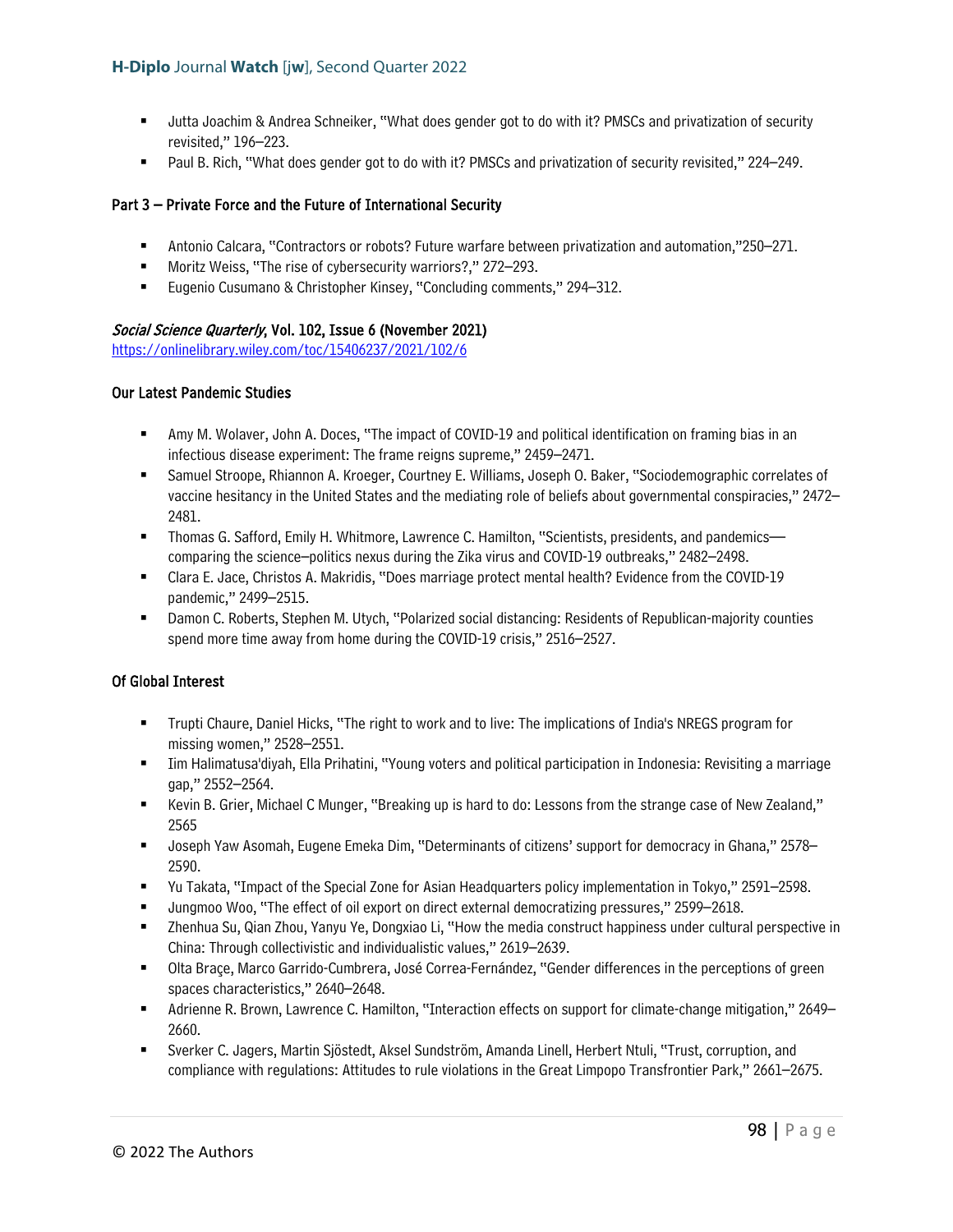### Economics & Policy

- Charles S. Bullock III, Charles M. Lamb, Eric M. Wilk, "African American and Latino discrimination complaints: comparing volume and outcomes," 2676–2688.
- Harrison S. Campbell Jr., "Income and cost of living: Are less equal places more costly?," 2689–2705.
- Jessica Zeiss, Les Carlson, A. Dwayne Ball, "Uncalculated first-party externalities given a beverage tax," 2706– 2717.
- Brett Mullins, David L. Sjoquist, Sally Wallace, "Earnings mobility and the Great Recession," 2718–2732.
- Donald R. Richards, Thomas L Steiger, "Value orientations and support for guaranteed income," 2733–2751.
- Peter Bucchianeri, Riley Carney, Ryan Enos, Amy Lakeman, Gabrielle Malina, "What explains local policy cleavages? Examining the policy preferences of public officials at the municipal level," 2752–2760.
- HyungGun Park, "Income sorting by specialized services: Service differentiation by overlapping governments," 2761–2775.
- David Lektzian, Gor Mkrtchian, "The effect of sanctions on economic freedom," 2776–2794.
- Christine H. Roch, Courtney Montague, "Teaching in the Virtual World: Examining Teachers' Job Satisfaction and Turnover," 2795–2811.
- Giacomo DiPasquale, Matthew Gomies, Javier M. Rodriguez, "Race and class patterns of income inequality during postrecession periods," 2812–2823.

### On Politics

- Damon Cann, Jeff Yates, "Evaluating diffuse support for state high courts among individuals with varying levels of policy agreement," 2824–2835.
- Aric Dale Gooch, Jay Dow, "Congressional nominations and party emergence, 1788–1808," 2836–2848.
- Lindsey Cormack, "Strength in numbers: The forces of constituency size, legislator identity, and institutional position on veterans' representation," 2849–2862.
- **Kristin Taylor, Marjorie Sarbaugh-Thompson, Steven Betz, "State legislative committee deliberations: Why some** issues are difficult and where state legislators turn for help," 2863–2880.
- Thomas R. Gray, Carlos Gutierrez-Mannix, "Twitter and the electoral connection," 2881–2893.
- Matthew D. Montgomery, Michael P. Fix, Justin T. Kingsland, "Rigid rules and slippery standards: How the nature of U.S. Supreme Court precedents influences subsequent state court treatments," 2894–2906.
- John Szmer, Erin B. Kaheny, Tammy A. Sarver, "'I haven't come a long way, and I'm not a baby': Task assignment and diversity of the Supreme Court bar," 2907–2929.
- Heysung Lee, "'Easy' and 'hard' issues: Attitude extremity and a role of the need to evaluate," 2930–2941.
- Cheonsoo Kim, Soobum Lee, "Does social media type matter to politics? Investigating the difference in political participation depending on preferred social media sites," 2942–2954.
- Ted D. Rossier, "Voter experience and ballot language framing effects: Evidence from a survey experiment," 2955–2971.
- Ryan P. Burge, Brittany H. Bramlett, "The new older adult participant in American politics," 2972–2984.

## Matters of Migration & Mobility

- Robert L. Boyd, "Social distance attitudes, educational mobility, and European ancestry groups in the post-World-War II United States," 2985–2995.
- Betina Cutaia Wilkinson, Melissa R. Michelson, Alexis Webster, "Sports elites, counter-stereotypical statements, and immigration attitudes," 2996–3006.
- **EXECT** Richard C. Jones, "Has DACA promoted work over schooling and professional advancement for qualifying Mexican Dreamers?," 3007–3019.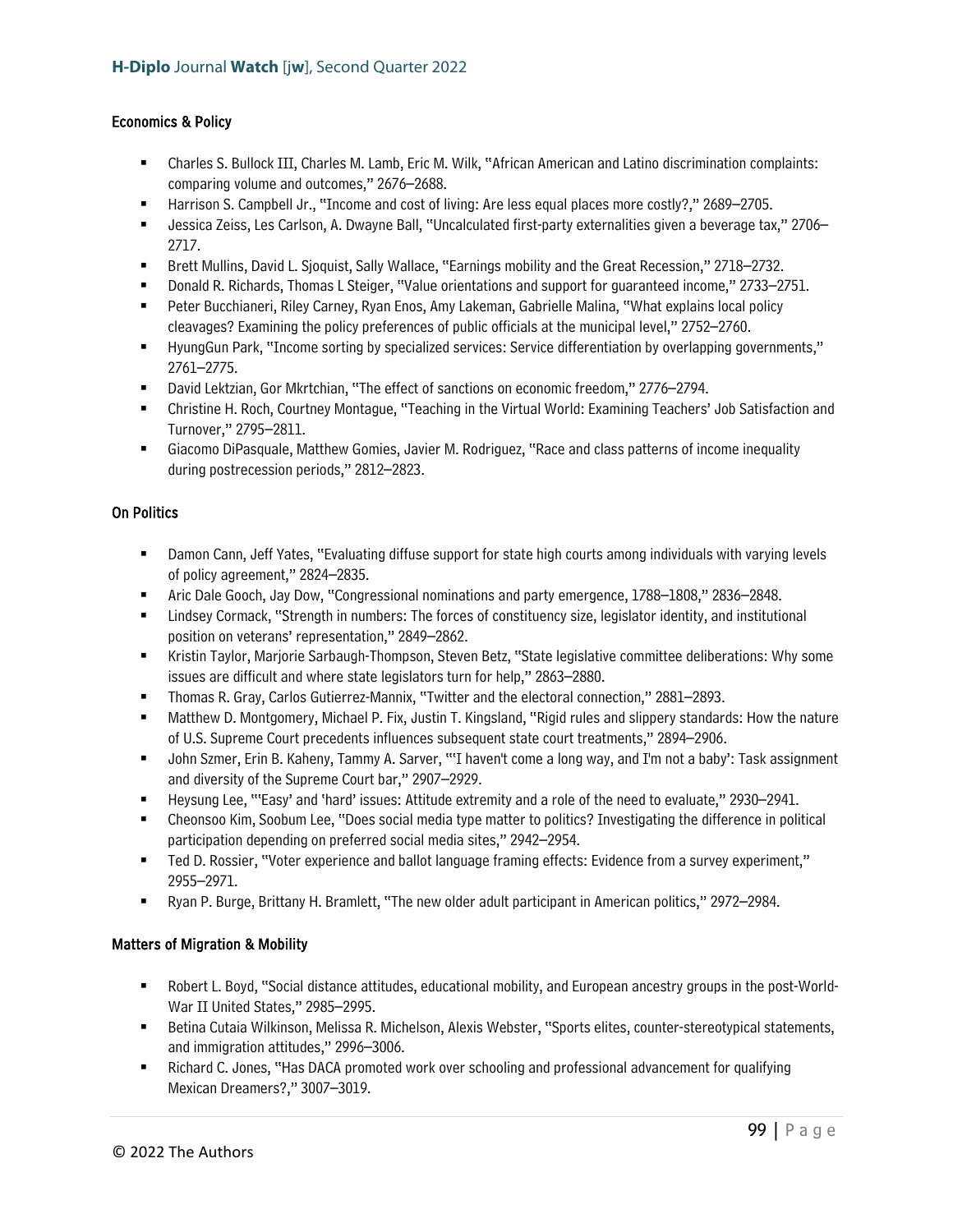- Nella Geurts, Roos Geurts, Peer Scheepers, Maurice Vergeer, "Exposure to television and support for restrictive immigration policies in the midst of the immigration crisis: A cross-national comparison," 3020–3035.
- **Benjamin G. Bishin, Thomas J. Hayes, Matthew B. Incantalupo, Charles Anthony Smith, "Immigration and public 4** opinion: Will backlash impede immigrants' policy progress?," 3036–3049.

## Social Science Quarterly, Vol. 102, Issue 7 (December 2021)

<https://onlinelibrary.wiley.com/toc/15406237/2021/102/7>

## "Freedom Dreaming Symposium" and Special Issue on Black Lives Matter

- "Introduction: Freedom dreaming: A symposium on racial injustice, unrest, and abolition," 3055–3057.
- Mihir Chaudhary, Gwen Prowse, Vesla M. Weaver, "A People's Abolition: How police communities describe and enact liberatory futures," 3058–3072.
- Karlia Nicole Brown, "Why black women activists stay in the room when they are not being heard," 3073–3080.
- Quinn Lester, "Whose democracy in which state?: Abolition democracy from Angela Davis to W. E. B. Du Bois," 3081–3086.
- Fernando Tormos-Aponte, James E. Wright II, Heath Brown, "Implementation has failed, implementation studies have failed even more: Racism and the future of systemic change," 3087–3094.
- Elizabeth Jordie Davies, Jenn M. Jackson, Shea Streeter, "Bringing abolition in: Addressing carceral logics in social science research," 3095-3102.
- Andrea Silva, Diego Esparza, "Explaining the American crisis of policing: Media, malfeasance, and racial prejudice," 3103–3113.
- Christopher Paul Harris, Marisa Solomon, "Black grammar: Repertoires of abolition's future, present, and past," 3114–3119.
- Najja K. Baptist, "As is" America: Subcontracting freedom," 3120–3126.
- Kimberly Turner, Kiela Crabtree, "Reclaiming the public space," 3127–3134.
- Claire B. Crawford, "Dreams from the Trap: Trap music as a site of liberation," 3135–3141.
- Adriano Udani, Maria Torres Wedding, "Looking in a mirror: Asylum in the United States as a reflection of white supremacy," 3142–3148.
- Jack Post Gramlich, "Are police obsolete in Minneapolis? Racial capitalism and police abolition," 3149–3157.
- Periloux C. Peay, John D. Rackey, "When good trouble sparks agenda change: Disentangling the evolution of the Congressional Black Caucus' positions on police reform," 3158–3169.

## Social Science Quarterly, Vol. 103, Issue 1 (January 2022)

<https://onlinelibrary.wiley.com/toc/15406237/2022/103/1>

## Featured Article

Justin Clardie, "Protests in Russia's regions: The influence of regional governance," 5–17.

## Social Science and Pandemic

- Stephen C. Craig, Angela Farizo McCarthy, Jason Gainous, "Question wording and attitudinal ambivalence: COVID, the economy, and Americans' response to a real-life trolley problem," 18–30.
- Mónica Ferrín, "Reassessing Gender Differences in COVID-19 Risk Perception and Behavior," 31–41.
- Jian Cao, Christina M. Ramirez, R. Michael Alvarez, "The politics of vaccine hesitancy in the United States," 42– 54.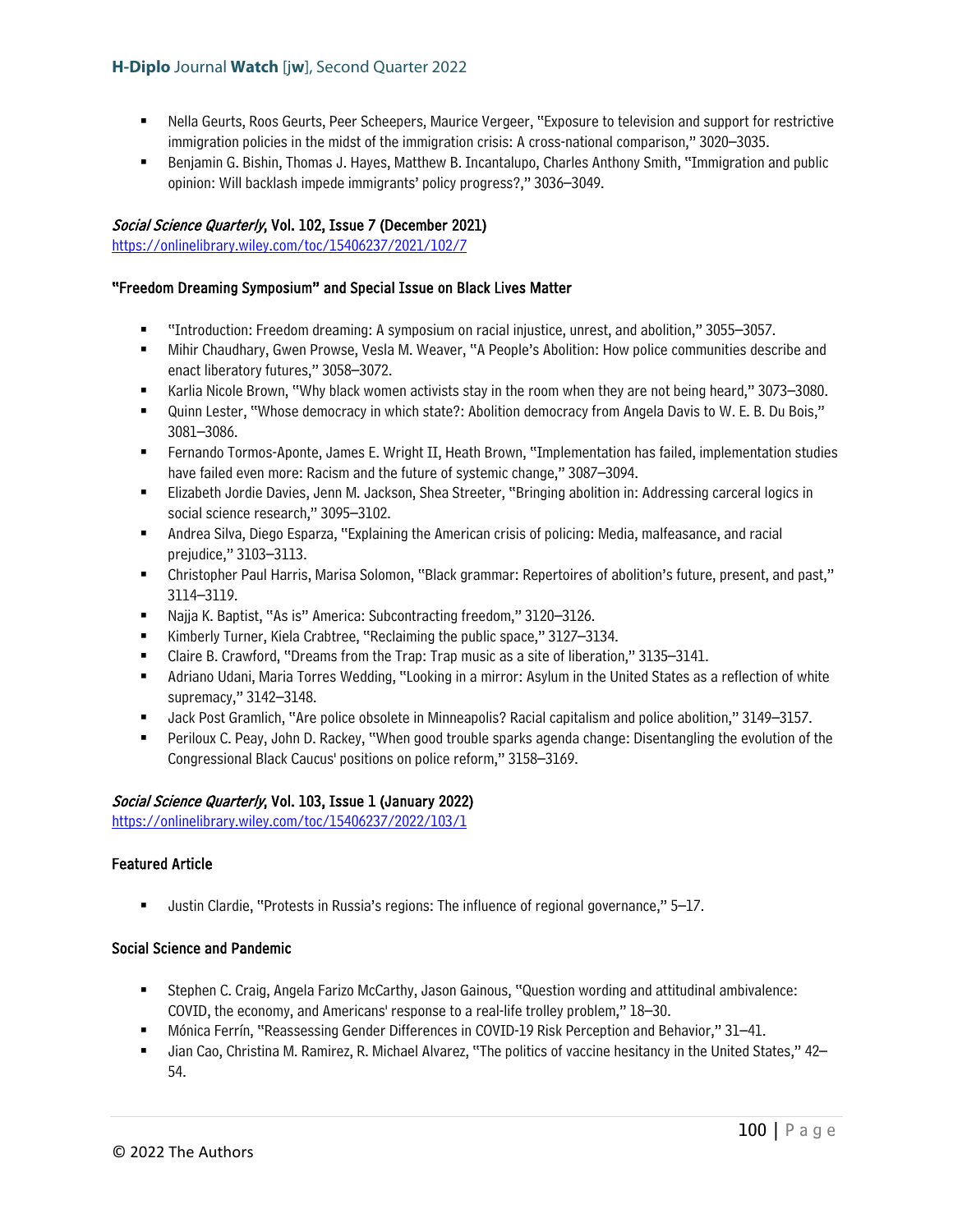David Chavanne, Zak Danz, Jitu Dribssa, Rachel Powell, Matthew Sambor, "Context and the Perceived Fairness of Price Increases Coming out of COVID-19," 55–68.

## Sociology of Interest

- **Regina Branton, Kimi King, Justin Walsh, "Criminal justice in Indian country: Examining declination rates of tribal** cases," 69–81.
- Matthew O. Hunt, Paul R. Croll, Maria Krysan, "Public beliefs about the black/white socioeconomic status gap: What's "upbringing" got to do with it?\*," 82–89.
- Justin Curtis, "The effect of the 2020 racial justice protests on attitudes and preferences in rural and urban America," 90–107.
- Nabil "Bill" Julkif, "Self and political efficacy and the justifiability of political violence and the role of state terror: A cross-national analysis," 108–119.
- Charis E. Kubrin, Bradley J. Bartos, Richard McCleary, "The debt crisis, austerity measures, and suicide in Greece," 120–140.
- Heeuk D. Lee, Francis D. Boateng, David Kim, Cooper Maher, "Residential stability and fear of crime: Examining the impact of homeownership and length of residence on citizens' fear of crime," 141–154.

### Political Science of Interest

- Charles S. Bullock III, Shane P. Singh, "From the American South to South America: Testing whether patterns of competition in two-round elections travel from the United States to Latin America," 155–167.
- Jacob Holt, "Party does not matter: Unified government and midterm elections," 168–180.
- **Bernard Tamas, Ron Johnston, Charles Pattie, "The impact of turnout on partisan bias in U.S. House elections,** 1972–2018\*," 181–192.
- Yuying Tong, Jinho Kim, "Adolescents' exposure to classmates from non-immigrant families and adulthood volunteerism," 193–213.
- Yanqin Lu, Jae Kook Lee, "Investigating effects of social endorsements on exposure to and engagement with political disagreement on social networking sites\*," 214–224.
- Dan Qi, Sylvia Gonzalez, "Immigrant status, race, and voter turnout in the American mass public," 225–240.

## South African Historical Journal, Vol. 73, Issue 2 (2021)

<https://www.tandfonline.com/toc/rshj20/73/2>

## 2019 SAHS CONFERENCE SPECIAL ISSUE – Trails, Traditions, Trajectories – Rethinking Perspectives on Southern African Histories

- Sandra Swart, Prinisha Badassy, Thula Simpson & Laura Phillips, "Editorial Collective Introductory Note," 221– 222.
- Enocent Msindo, "Presidential Address: Rethinking Histories of Southern Africa and the Contemporary Challenges," 223–240.
- Francis B. Nyamnjoh, "Keynote Address: Mobility, Globalisation, and the Policing of Citizenship and Belonging in the Twenty-First Century," 241–256.
- Bryan Umaru Kauma, "Winner of the Southern African Historical Society's Student Essay Prize in 2019: 'Small Grains, Small Gains': African Peasant Small Grains Production and Marketing in Zimbabwe during the Colonial Period, c.1890–1980," 257–287.

#### **Articles**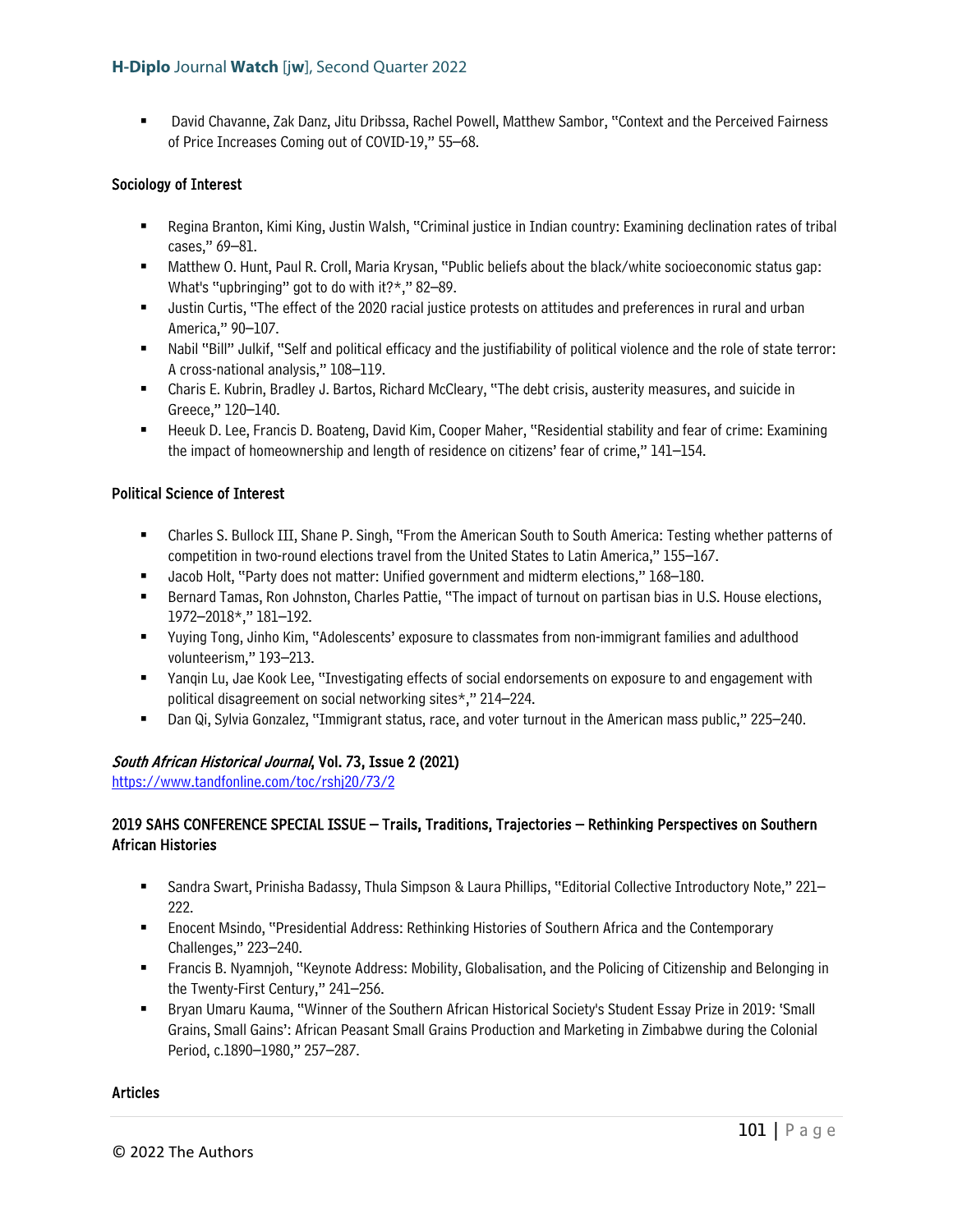- Nancy J. Jacobs, "How Washington Okumu Became the Mediator Who Saved the 1994 South African Elections," 288–317.
- "Hilary Lynd, "The Peace Deal: The Formation of the Ingonyama Trust and the IFP Decision to Join South Africa's 1994 Elections," 318–360.
- Paddy O'Halloran, "Beyond the Pale: The 'Foreigner' in the Politics of the 'Frontier' in the Fish River Marches of the British Cape Colony, c. 1830–1850," 361–380.
- Laura Richardson, "'Too Unsavoury for Our Fastidious Tastes': Unmarried Motherhood in South Africa's Mother City, Cape Town, 1910–1948," 381–405.
- Jakob Zollmann, "Negotiated Partition of South Africa An Idea and its History (1920s–1980s)," 406–434.
- Ria van der Merwe, "The Jester in Verwoerd's Court: English Press Cartoons, 1959–1965," 435–461.
- Mark Nyandoro, "Forced Migration, Resistance and Adaptation: The Madheruka Cotton Production and Differentiation in Pre-Irrigation Era Sanyati, Zimbabwe, 1950–1967," 462–493.
- Chris Bolsmann, "Flouting apartheid rules: Stanley Matthews and South African football, 1955–1988," 494–514.
- Toivo Asheeke, "'Literacy, Armed Struggle and Black Consciousness': The Evolution of NAYO, 1973–1976," 515– 532.

## Roundtable

Jill E. Kelly, Jabulani Sithole & Liz Timbs, "King Zwelithini and the Historians," 533–544.

### **Obituary**

Robert Morrell, "Bill Freund, 6 July 1944 – 17 August 2020," 565–571.

## South Asia: Journal of South Asian Studies, Vol. 44, Issue 6 (2021)

<https://www.tandfonline.com/toc/csas20/44/6>

## Articles

- C. Yamini Krishna, "Language and Cinema: Schisms in the Representation of Hyderabad," 1027–1040.
- E. Dawson Varughese, "Post-Millennial Indian Dystopian Fiction: A Developing Canon of Precarity, (Im)purity and Ideas of India(nness)," 1041–1055.
- **ULERT A. Redding, "Surveillance, Censure and Support: Gender Counting in South Asia," 1056–1074.**
- Ilyas Chattha, "Looting in the NWFP and Punjab: Property and Violence in the Partition of 1947," 1075–1089.
- Vikrant Dadawala, "Gajanan Madhav Muktibodh and the Passing of Soviet India," 1090–1113.

## Special Section: The Political Economy of Disease and Health Care in South Asia Today

- Marika Vicziany, "The Modernisation of South Asia's Disease Burden: 1950 to 2021," 1114–1130.
- **Harris Solomon, "Epidemiology in Motion: Traumatic Brain Injuries in Mumbai," 1131–1145.**
- Marika Vicziany & Jaideep Hardikar, "India's Rural Medical Revolution: The Attitudes of Villagers to Village-Level Blood Testing in Maharashtra," 1146–1166.
- Jagjit Kaur Plahe & Don McArthur, "After TRIPS: Can India Remain 'the Pharmacy of the Developing World'?," 1167–1185.
- Md Shahiduzzaman Sarkar & Jagjit Kaur Plahe, "Accessing Affordable Medicines in a Post-TRIPS Environment: The Case of Bangladesh," 1186–1205.
- Sameen A. Mohsin Ali & Rasul Bakhsh Rais, "Pakistan's Health-Care System: A Case of Elite Capture," 1206– 1228.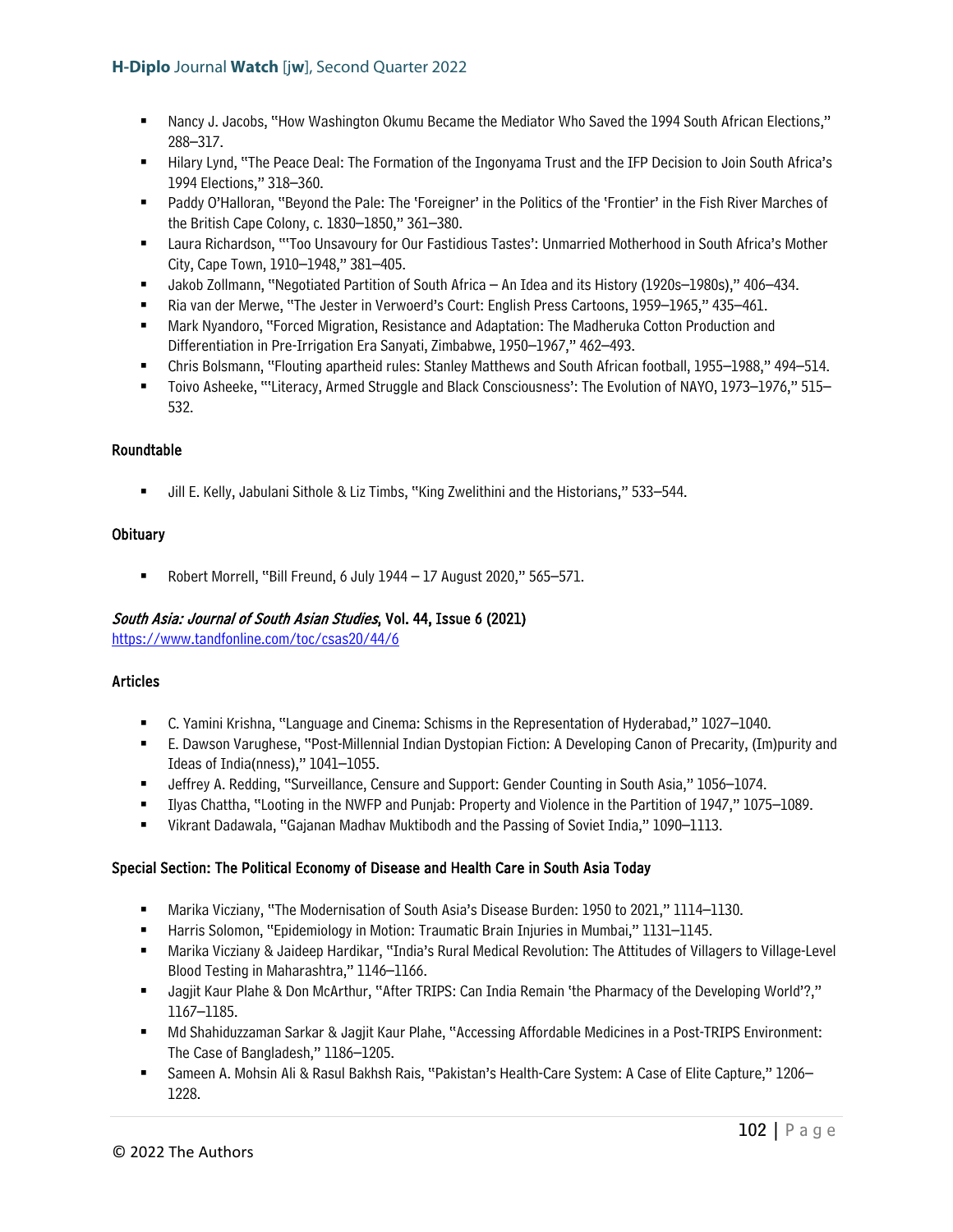### Strategic Analysis, Vol. 45, Issue 5 (2021)

<https://www.tandfonline.com/toc/rsan20/45/5>

### Research Articles

- Bipin K. Tiwary & Anubhav Roy, "Partnering a Rival: The Sustenance of India's Complex Interdependence with China, 2010-20," 375–394.
- Laxman Kumar Behera & Pabitra Mohan Nayak, "India's Defence Expenditure: A Trend Analysis," 395–410.
- Pankaj Jha & Shaun Star, "India–Australia: Defining New Horizons of Engagement," 411–430.

#### **Commentary**

- Shamshad A. Khan, "Renewed Push to Amend Japan's Post-War Constitution: Prospects and Challenges," 431– 438.
- Lokendra Sharma, "Climate Change and the Island States: Reimagining the International System," 439–443.

### From the Archives

K. Santhanam, "Reducing Nuclear Dangers after the A.Q. Khanspiracy," 459–467.

## Studies in Conflict & Terrorism, Vol. 45, Issue 2 (2022)

<https://www.tandfonline.com/toc/uter20/45/2>

### Original Articles

- Chuck Thiessen, "The Strategic Ambiguity of the United Nations Approach to Preventing Violent Extremism," 111–132.
- John Jupp, "Strengthening Protection and Support for Victims of Terrorism in Criminal Proceedings in Afghanistan," 133–152.
- Bagong Suyanto, Mun'im Sirry & Rahma Sugihartati, "Pseudo-Radicalism and the De-Radicalization of Educated Youth in Indonesia," 153–172.

#### Research Note

**Eitan Azani & Liram Koblentz-Stenzler, "Muslim Converts Who Turn to Global** *Jihad***: Radicalization Characteristics** and Countermeasures," 173–199.

#### Studies in Conflict & Terrorism, Vol. 45, Issue 3 (2022)

<https://www.tandfonline.com/toc/uter20/45/3>

#### Editor's Note

**Bruce Hoffman, "Editor's Note: A Tripartite Discussion of 'The Salafi Worldview and the Hermeneutical Limits of** Mainstream Sunni Critique of Salafi-Jihadism," 201.

### Original Articles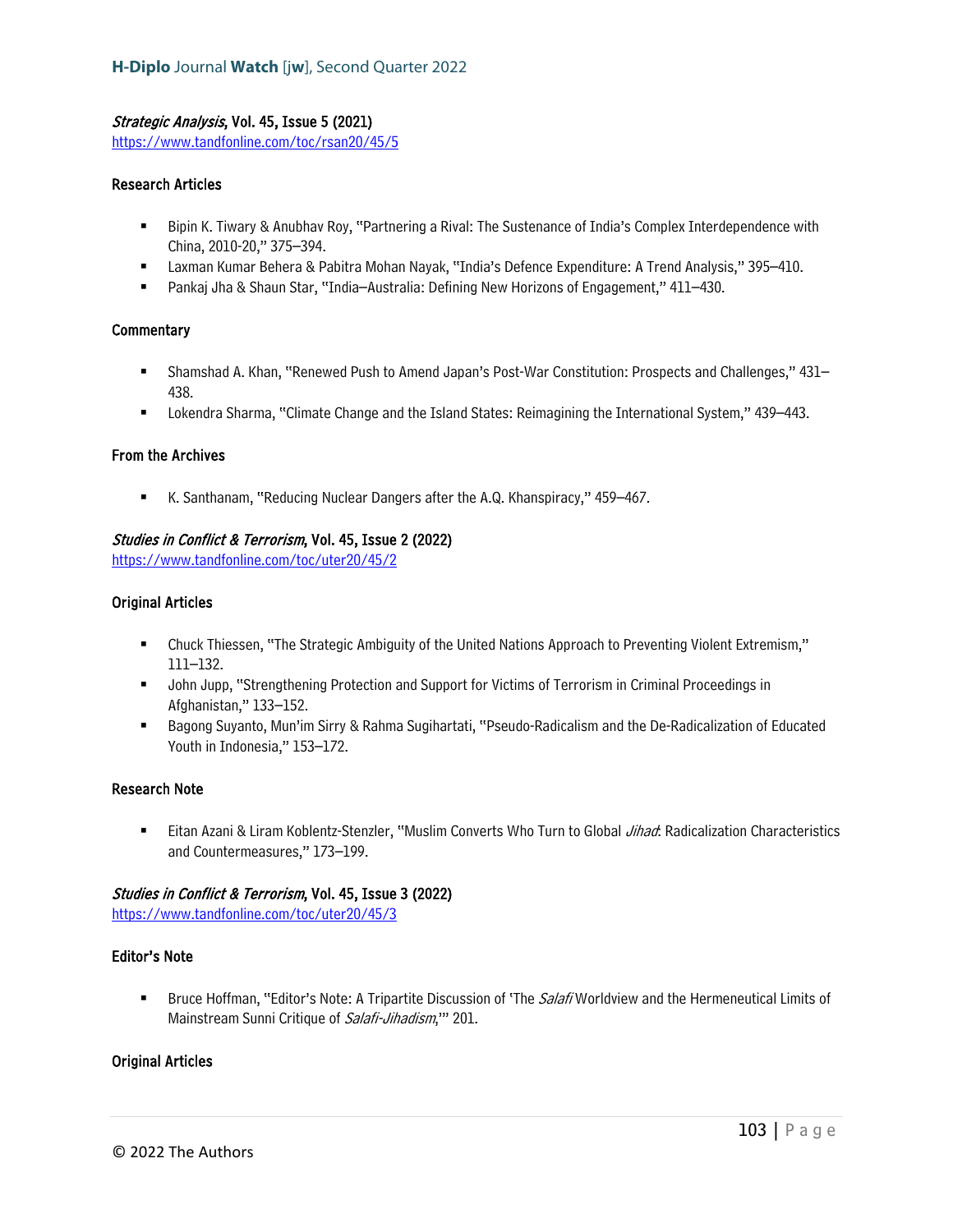- Alain Gabon, "Can Mainstream Sunni Islam Counter the Islamic State? a Critique of Adis Duderija's 'The Salafi' Worldview and the Hermeneutical Limits of Mainstream Sunni Critique of *Salafi-Jihadism*," 202–210.
- Adis Duderija, "Mainstream Sunnism, Salafi-Jihadism and progressive Islam: Rejoinder to Alan Gabon's," 211– 222.
- Nadia Oweidat, "Providing Context: Commentary on the Debate Over the Critique of Salafi-Jihadism from a Mainstream Sunni Perspective," 223–230.

## Studies in Political Economy: A Socialist Review, Vol. 102, Issue 3 (2021)

<https://www.tandfonline.com/toc/rsor20/102/3>

- Ahmed Allahwala & Roger Keil, "The political economy of COVID-19: Canadian and comparative perspectives an introduction," 233–247.
- Alexandra Flynn & Signa Daum Shanks, "Colonial fault lines: First Nations autonomy and Indigenous lands in the time of COVID-19," 248–267.
- Stefan Kipfer & Jamilla Mohamud, "The pandemic as political emergency," 268–288.
- Martine August, "Financialization of housing from cradle to grave: COVID-19, seniors' housing, and multifamily rental housing in Canada," 289–308.
- **EXECT ADDET ADDET IT ADDET IT ADDET** Laura G. Pinness Laura G. Pinness: racial exclusion and the reinvention of participatory democracy in neoliberal Chicago," 309–330.
- John Carlaw, "Blunt talk or faux outrage? The politics of expanding migrant worker programs under Canada's former Conservative government (2006–2015)," 331–353.
- Camille Barbagallo & Katie Cruz, "Dancers win at work: unionization and *Nowak v Chandler Bars Group Ltd*," 354–375.

### Survival: Global Politics and Strategy, Vol. 64, Issue 1 (2022)

<https://www.tandfonline.com/toc/tsur20/64/1>

#### The Reckoning: Russia, NATO and Ukraine

- Robert Hunter, "The Ukraine Crisis: Why and What Now?," 7–28.
- Rodric Braithwaite, "Hope Deferred: Russia from 1991 to 2021,"29-44.

#### **Commentary**

- Gregory F. Treverton, "Connecting Intelligence and Policy," 45–50.
- Ian S. Lustick, "Geopolitical Forecasting and Actionable Intelligence," 51–56.
- Stacie L. Pettyjohn, "War with China: Five Scenarios," 57–66.
- Erin Sikorsky, "National Security and Climate Change: The Attention It Deserves?," 67–73.

#### Noteworthy

■ "Noteworthy," 74–76.

#### Deterrence and Stability

- Stephan Frühling & Andrew O'Neil, "Alliances and Nuclear Risk: Strengthening US Extended Deterrence," 77–98.
- Andrew Futter, "Disruptive Technologies and Nuclear Risks: What's New and What Matters," 99–120.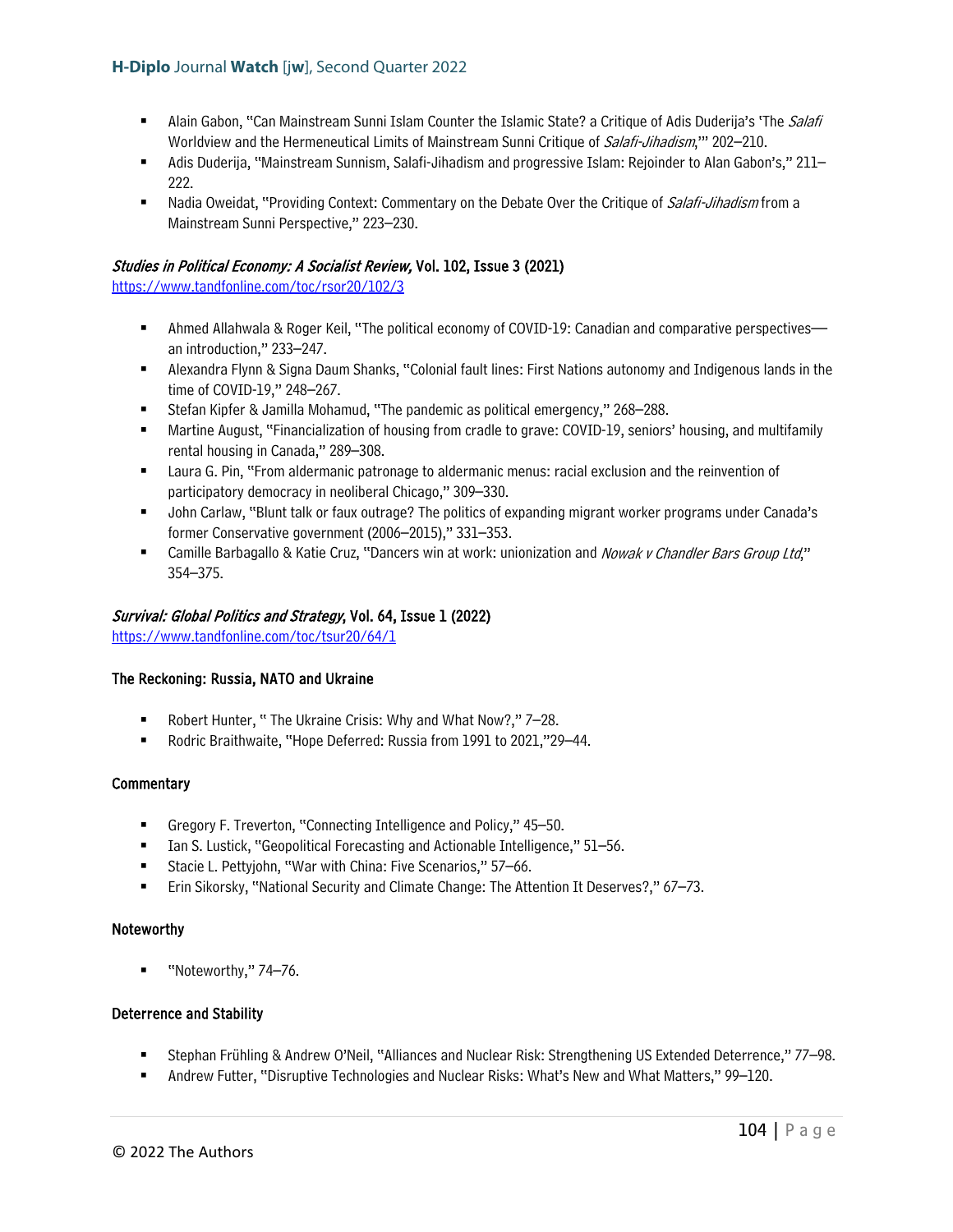#### Mapping Asia

- Barnett R. Rubin, "Geography Lessons: American Decline and the Challenge of Asia," 121–130.
- Rahul Roy-Chaudhury & Kate Sullivan de Estrada, "India and US FONOPs: Oceans Apart," 131–156.

#### Plus

- Julia Santucci, "After Afghanistan: Intelligence Analysis and US Military Missions," 157–178.
- Nien-chung Chang-Liao, "Why Have Chinese Diplomats Become So Aggressive?," 179–190.

#### Review Essay

■ Jonathan Stevenson, "From 11 September to 6 January: A Vexingly Dotted Line," 191–200.

### Book Reviews

- Karen Smith, "Africa," 201-207.
- **Angela Stent, "Russia and Eurasia," 208-214.**
- Russell Crandall & Britta Crandall, "Latin America," 215–220.
- Lanxin Xiang, "Asia-Pacific," 221–226.

### Closing Argument

Samir Puri, "Land and Sea: The Evolving Great-power Contest in Asia," 227–236.

#### Terrorism and Political Violence, Vol. 34, Issue 1 (2022)

<https://www.tandfonline.com/toc/ftpv20/34/1>

- Ginger L. Denton & Jonathan R. Harris, "Maritime Piracy, Military Capacity, and Institutions in the Gulf of Guinea," 1–27.
- Imogen Richards, "A Philosophical and Historical Analysis of 'Generation Identity': Fascism, Online Media, and the European New Right," 28–47.
- Michaela Pfundmair, Elena Aßmann, Benjamin Kiver, Maximilian Penzkofer, Amelie Scheuermeyer, Larissa Sust & Holger Schmidt, "Pathways toward Jihadism in Western Europe: An Empirical Exploration of a Comprehensive Model of Terrorist Radicalization," 48–70.
- Sadi Shanaah, "Alienation or Cooperation? British Muslims' Attitudes to and Engagement in Counter-Terrorism and Counter-Extremism," 71–92.
- Mustafa Kirisci, "Militarized Law Enforcement Forces, State Capacity and Terrorism," 93–112.
- Paul Gill, Emily Corner, Amy McKee, Paul Hitchen & Paul Betley, "What Do Closed Source Data Tell Us About Lone Actor Terrorist Behavior? A Research Note," 113–130.
- Jasmijn M. Remmers, "Temporal Dynamics in Covert Networks: A Case Study of the Structure behind the Paris and Brussels Attacks," 131–154.
- Mohamed El-Nashar & Heba Nayef, "'Cooking the Meal of Terror' Manipulative Strategies in Terrorist Discourse: A Critical Discourse Analysis of ISIS Statements," 155–175.

## Book Review

■ Ryan Shaffer, "U.S. Homegrown Political Violence and Terrorism," 176–180.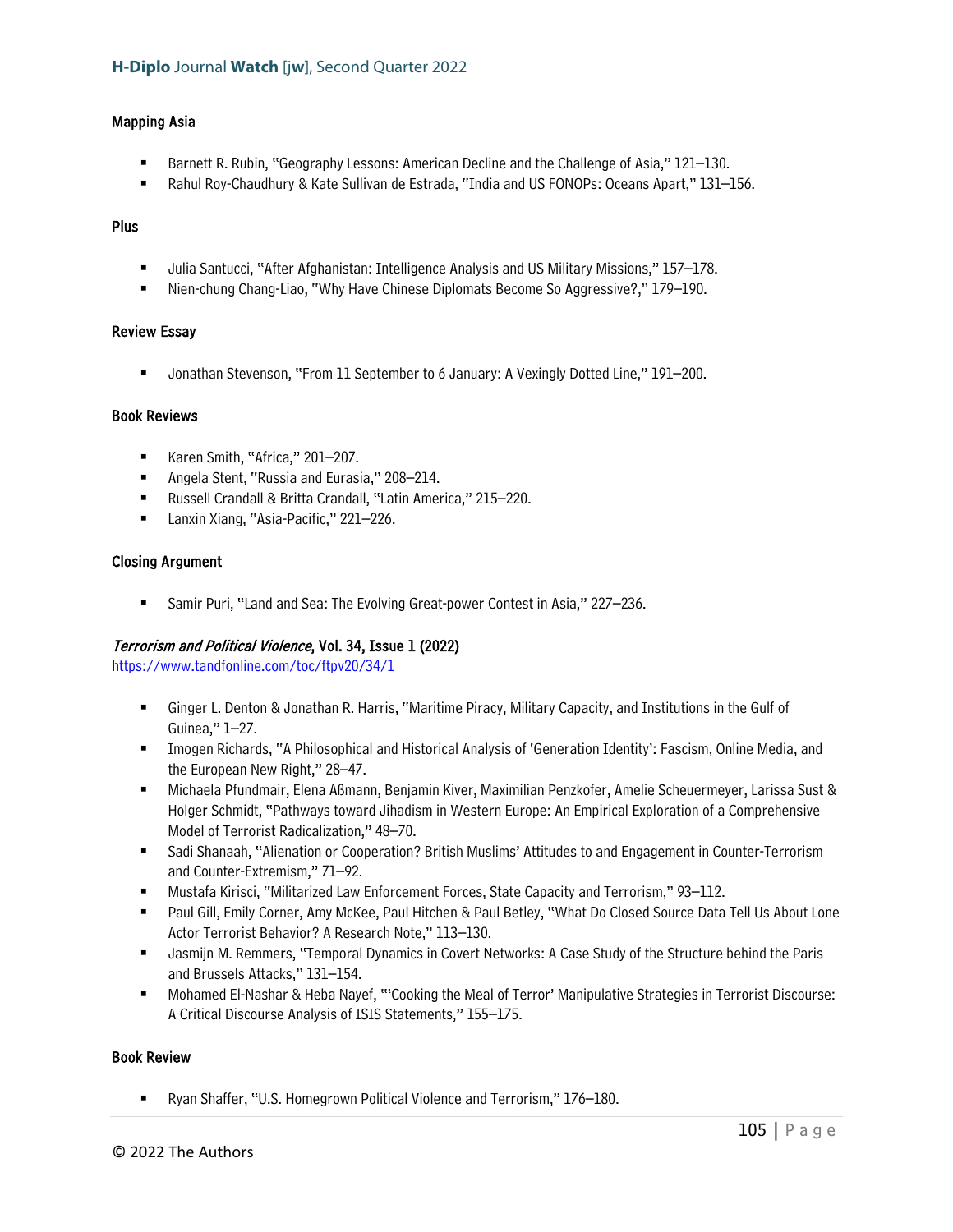# Third World Quarterly, Vol. 43, Issue 1 (2022)

<https://www.tandfonline.com/toc/ctwq20/43/1>

- Andy Sumner, Eduardo Ortiz-Juarez & Christopher Hoy, "Measuring global poverty before and during the pandemic: a political economy of overoptimism," 1–17.
- Eglantine Staunton, "'France is back': Macron's European policy to rescue 'European civilisation' and the liberal international order," 18–34.
- Benjamin M. Hunter & Jonathan D. Shaffer, "Human capital, risk and the World Bank's reintermediation in global development," 35–54.
- Kristof Titeca, "Who depends on whom? Uganda's refugee 'success story', corruption and the international community," 55–73.
- Clara Weinhardt & Till Schöfer, "Differential treatment for developing countries in the WTO: the unmaking of the North–South distinction in a multipolar world," 74–93.
- Ariel González Levaggi & Daniel Blinder, "High in the sky: Turkish–Argentine South–South space cooperation," 94– 113.
- Hakan Övünç Ongur & Tevfik Orkun Develi, "Rereading Turkey's recent history through the lens of rock music: how rock has lost its socio-political edge in neoliberal times," 114–130.
- Irene Costantini & Ruth Hanau Santini, "Power mediators and the 'illiberal peace' momentum: ending wars in Libya and Syria," 131–147.
- Nicolás Acosta García & Niels Fold, "Take back your fish: questioning NGO-mediated development in Caquetá, Colombia," 148–165.
- Barnaby Joseph Dye, "Uneven convergence in India's development cooperation: the case of concessional finance to Africa," 166–186.
- Julian Friesinger & Jannis Saalfeld, "The prospects of cross-class alliances in former bureaucratic development societies: comparing Taiwan and Burkina Faso," 187–205.
- Özlem Altan-Olcay, "Expertise at the intersection of technicality and ambiguity: international governance of gender and development," 206–224.
- Steve Tsang & Olivia Cheung, "Has Xi Jinping made China's political system more resilient and enduring?," 225–243.
- Ian Taylor & Zhangxi Cheng, "China as a 'rising power': why the status quo matters," 244–258.
- Thabani Mutambasere, "Connecting religious transnationalism and development: charitable giving amongst Zimbabwean Catholics in London," 259–277.

## Viewpoint

 Shafiq Ahmad Kamboh, Muhammad Ittefaq & Aoun Abbas Sahi, "Journalistic routines as factors promoting COVID-19 vaccine hesitancy in Pakistan," 278–287.

## Third World Quarterly, Vol. 43, Issue 2 (2022)

<https://www.tandfonline.com/toc/ctwq20/43/2>

- Vicki-Ann Ware & Leanne M. Kelly, "Strengthening everyday peace formation after ethnic cleansing: operationalising a framework in Myanmar's Rohingya conflict," 289–308.
- Julia Leininger & Daniel Nowack, "Protection against autocratisation: how international democracy promotion helped preserve presidential term limits in Malawi and Senegal," 309–331.
- Julieta Zelicovich, "Are there still shared values to sustain multilateralism? Discourse in World Trade Organization reform debates," 332–351.
- Martin Fredriksson, "Balancing community rights and national interests in international protection of traditional knowledge: a study of India's Traditional Knowledge Digital Library," 352–370.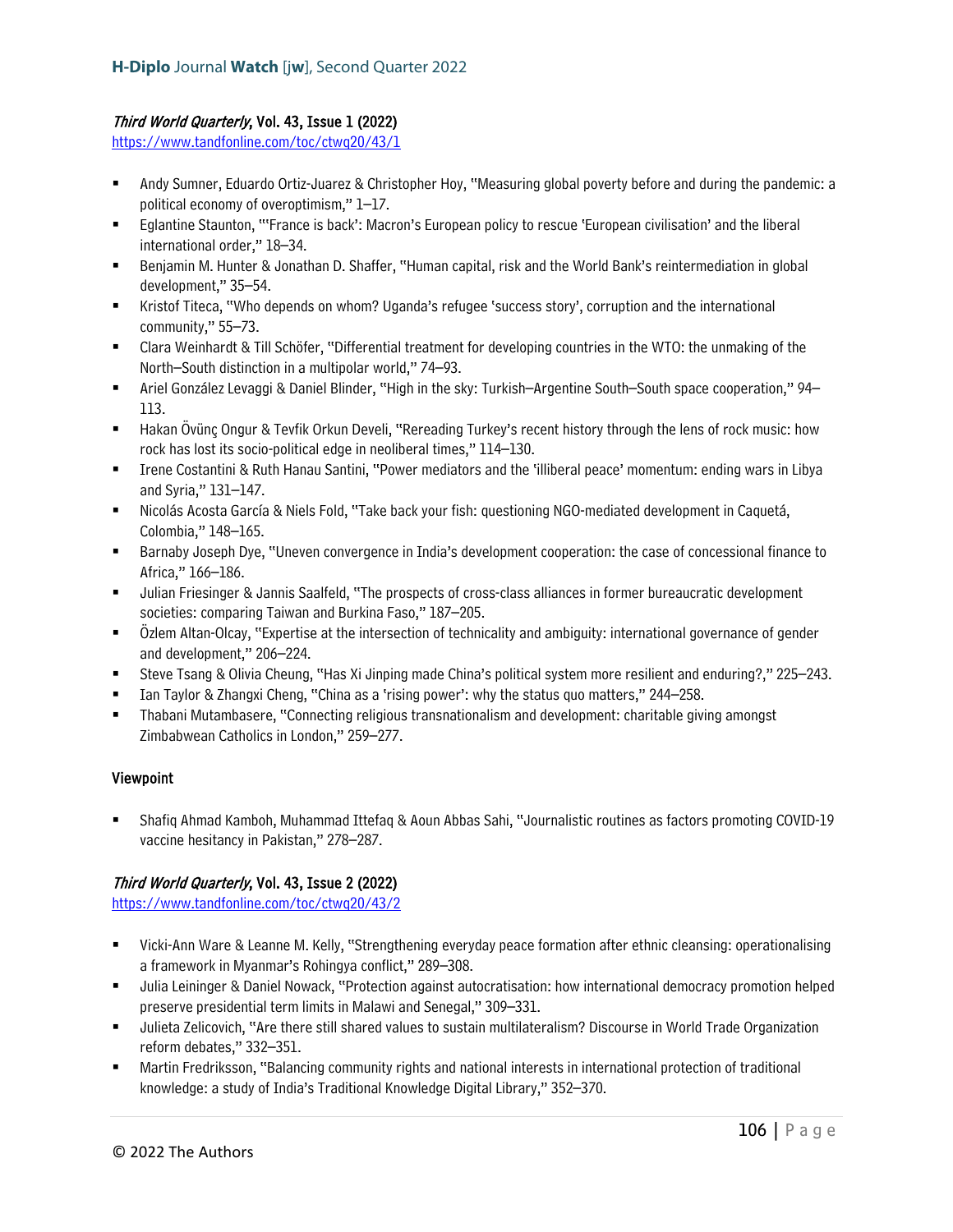- Nir Kshetri, "Blockchain as a tool to facilitate property rights protection in the Global South: lessons from India's Andhra Pradesh state," 371–392.
- Christian Haddad, Cengiz Günay, Sherin Gharib & Nadejda Komendantova, "Imagined inclusions into a 'green modernisation': local politics and global visions of Morocco's renewable energy transition," 393–413.
- Adrià Rivera-Escartin, "Tunisia's democratisation process: when 'consensus democracy' undermines democratic consolidation," 414–431.
- Agaptus Nwozor, Segun Oshewolo, John S. Olanrewaju, Modupe Bosede Ake & Onjefu Okidu, "Return migration and the challenges of diasporic reintegration in Nigeria," 432–451.
- Lyndsay M. C. Hayhurst, Mitchell McSweeney, Janet Otte, Emerald Bandoles, Lidieth del Socorro Cruz Centeno & Brian Wilson, "'Bicycles are really important for women!' Exploring bicycles, gender and development in Nicaragua and Uganda," 452–474.
- Myfanwy James, "Humanitarian fables: morals, meanings and consequences for humanitarian practice," 475–493.
- Kristi Heather Kenyon & Tshepo Madlingozi, "'Rainbow is not the new black': #FeesMustFall and the demythication of South Africa's liberation narrative," 494–512.

# Twentieth Century British History, Vol. 33, Issue 1 (March 2022)

<https://academic.oup.com/tcbh/issue/33/1>

- Jake Thorold, "Black Political Worlds in Port Cities: Garveyism in 1920s Britain," 1–28.
- Steve Westlake, "Building the BBC-branded NGO: Overseas Development, the World Service, and the Marshall Plan of the Mind, c.1965–99," 29–51.
- Charlie Hall, "'Flying Gas Mains': Rumour , Secrecy, and Morale during the V-2 Bombardment of Britain," 52–79.
- Peter Sloman, "Harold Wilson, 'Selsdon Man', and the defence of social democracy in 1970s Britain," 80–102.
- Tammy M. Proctor, "Daughters of War: Girl Guides and Service after the First World War," 103–128.
- Lewis Ryder, "The Hilditch–McGill Chinese Palace Temple: Exhibitions, Mass Culture, and China in the British Imagination in the 1920s," 129–153.

# 20 & 21. Revue d'Histoire (2021/3)

<https://www.cairn.info/revue-vingt-et-vingt-et-un-revue-d-histoire-2021-3.htm>

- Pierre Guidi and Ophélie Rillon, "Penser les violences politiques au prisme de l'intime," 3–19.
- Tina Harpin, "Dénoncer l'apartheid et la perversion de l'amour. La vie et l'écriture de Bessie Head (1937-1986)," 21– 34.
- Denia Chebli, "Comment la violence politique pénètre-t-elle l'intimité d'un foyer ? Conversations sur une terrasse bamakoise (mai 2016)," 35–48.
- **Pierre-Jean Le Foll-Luciani, "**« *Je ne supportais pas que lui aussi me flique ! » Une communiste algérienne, trois* répressions et des ruptures intimes (1940-1966)," 49–64.
- Céline Pauthier, "Familles dans la tourmente de la répression politique en Guinée (1958-1984)," 65–78.
- Joseph Hivert, "« Un bonheur paradoxal » Les femmes de prisonniers politiques face à la violence au Maroc (1970- 1990)," 79–94.
- Elena Maria Rita Rizzi, "Jeu de miroirs : exposer l'art étranger, fabriquer une politique visuelle française. Le musée des Écoles étrangères dans l'entre-deux-guerres," 95–112.
- Marius Loris, "Les grèves de réfectoire de l'été 1963. Des protestations contre le service militaire en Algérie," 113– 124.
- Candice Raymond and Camille Noûs, "Reconstruire l'histoire nationale dans le Liban d'après-guerre. Trois dispositifs historiographiques pour une sortie de conflit," 125–138.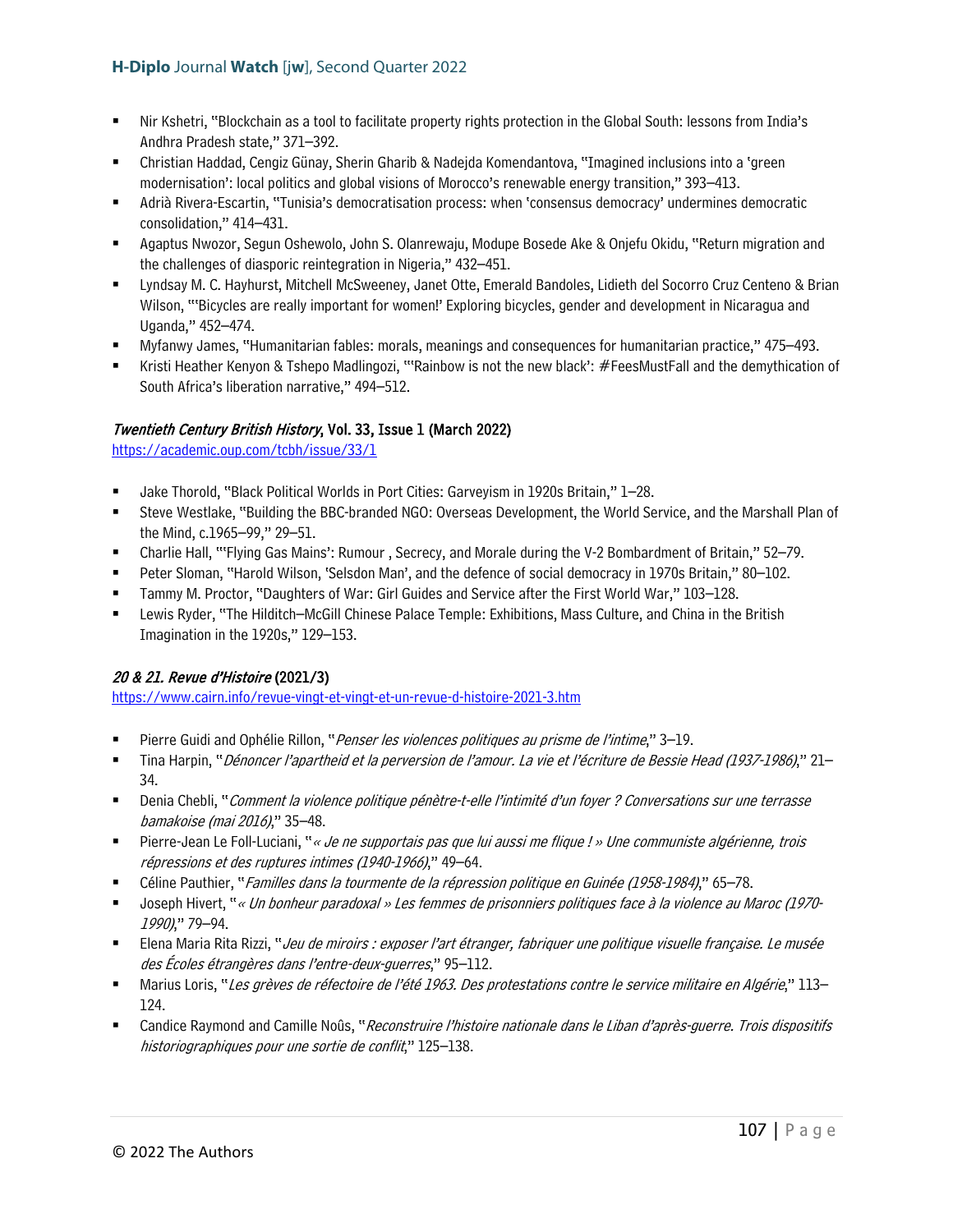## The Washington Quarterly, Vol. 44, Issue 4 (2021)

<https://www.tandfonline.com/toc/rwaq20/44/4>

### Provocations

- Melissa Deehring, "Lessons Learned from Afghanistan: The First Political Order," 7–28.
- Anna Ohanyan, "The Road Not Yet Taken: Regionalizing US Policy Toward Russia," 29–47.

### Rebuilding US Alliances in East Asia

- Andrew Carr, "A Model Alliance? The Strategic Logic of US-Australia Cooperation," 51–66.
- Joshua Byun & Do Young Lee, "The Case Against Nuclear Sharing in East Asia," 67–87.

### Leading on Emerging Technologies

- Michael C. Horowitz & Lauren Kahn, "Leading in Artificial Intelligence through Confidence Building Measures," 91– 106.
- Tim Marple, "Updating Dollar Diplomacy: Leading on Digital Currency Standards," 107–120.

#### Reassessing China

- Cliff Kupchan, "Bipolarity is Back: Why It Matters," 123–139.
- Suisheng Zhao, "From Affirmative to Assertive Patriots: Nationalism in Xi Jinping's China," 141–161.
- **Brian Radzinsky, "The Strategic Implications of the Evolving US-China Nuclear Balance," 163–182.**
- Michael O'Hanlon, "How to Defend Taiwan: Leading with Economic Warfare," 183–196.

## The William and Mary Quarterly, Vol. 78, No. 4 (October 2021)

<https://www.jstor.org/stable/10.5309/willmaryquar.78.issue-4>

- Kathryn M. de Luna, "Sounding the African Atlantic," 581–616.
- John Garrigus, "'Like an epidemic one could only stop with the most violent remedies': African Poisons versus Livestock Disease in Saint Domingue, 1750–88," 617–652.
- John William Nelson, "Sigenauk's War of Independence: Anishinaabe Resurgence and the Making of Indigenous Authority in the Borderlands of Revolution," 653–686.
- Nathaniel Millett, "Law, Lineage, Gender, and the Lives of Enslaved Indigenous People on the Edge of the Nineteenth-Century Caribbean," 687–720.

#### Reviews of Books

Seth Cotlar, "The Contemporary Resonance of the Nation's Founding Arguments," 721–726.

## Women's History Review, Vol. 31, Issue 1 (2022)

<https://www.tandfonline.com/toc/rwhr20/31/1>

#### Special Issue: Lesbian Nation

- Rebecca Jennings & Liz Millward, "Introducing Lesbian Nation," 1–7.
- H. J. E. Champion, "Remembering Sappho: transatlantic 'Lesbian Nations' in the long nineteenth century," 8–27.